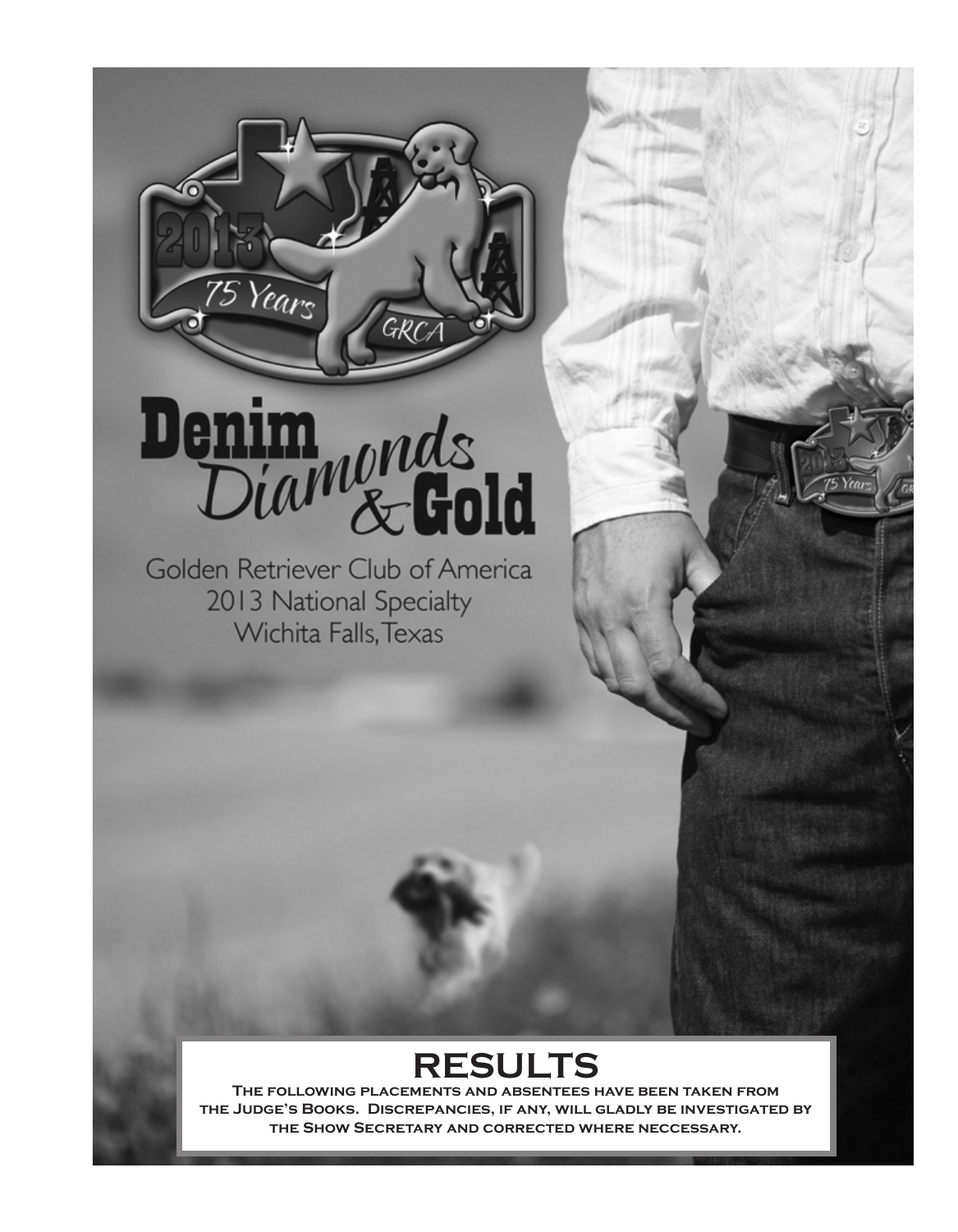# **SWEEPSTAKES**

JUDGE: MS. ALISON DESMARAIS [VETERAN DOGS, PUPPY & JUNIOR DOGS, PUPPY BEST IN SWEEPSTAKES] JUDGE: MR. PETER J. STAGER [VETERAN BITCHES, PUPPY & JUNIOR BITCHES, VETERAN BEST IN SWEEPSTAKES]

## **VETERAN SWEEPSTAKES**

#### **GOLDEN RETRIEVERS: SWEEPSTAKES VETERAN DOGS 8-10 YEARS.**

| 2              | 47 GCH HILLOCK HONEYBEAR'S PURPLE PIZZAZZ.                                                                         | SR30499901.           | 10-14-05.   |
|----------------|--------------------------------------------------------------------------------------------------------------------|-----------------------|-------------|
|                | BREEDER(S): CYNTHIA KRAMEE AND KELLY SHUFFELBOTTOM                                                                 |                       |             |
|                | CH HILLOCK'S MEREDRE'S KAZAAM X CH HILLOCK'S SHE'S GOT A WAY<br>BY:                                                |                       |             |
|                | OWNER(S):<br>TAMMY TOMLINSON                                                                                       |                       |             |
|                | 69 CH GOLDSTORMS HAS KNOW BOUNDARIES.                                                                              | SR16060611.           | 03-17-04.   |
|                | BREEDER(S):<br>DIANE MUELLER                                                                                       |                       |             |
|                | BY: CH NAUTILUS JUST A GIGILO X CH SUMMIT GOLDSTORM MOVE OVER GIRLS                                                |                       |             |
|                | OWNER(S):<br>S AND K DURRAN AND PAM MEDUNA                                                                         |                       |             |
|                | 103 GCH SHOR'LINE JETOCA HIGH SEAS ADVENTURE JH TD RA VCX OS SDHF. SR22258701. 12-04-04.                           |                       |             |
|                | BREEDER(S):<br>CYNTHIA A. BINDER AND JULIE CARUTHERS                                                               |                       |             |
|                | BY: CH JETOCA'S WINDWARD PASSAGE OS SDHF X CRANGOLD AMERICAN LIBERTY AX OAJ AXP AJP RE OD                          |                       |             |
|                | OWNER(S):<br>CYNTHIA A. BINDER                                                                                     |                       |             |
|                | 125 CH JEMA'S STARLIGHT EXPRESS RE CGC.                                                                            | SR19284210.           | 07-19-04.   |
|                | BREEDER(S):<br>JENNIFER GROSSNICKLE AND ALYSSA GROSSNICKLE                                                         |                       |             |
|                | CH STONECREST'S SECRET STASH X GLENBROOK LUV U TO THE MOON CD RE OA NAJ CGC<br>BY:                                 |                       |             |
|                | OWNER(S): JENNIFER GROSSNICKLE AND ALYSSA GROSSNICKLE                                                              |                       |             |
|                | AB 171 GCH HAPPY HOUR BENNY'S TWIST OF FATE CGC.                                                                   | SR23601005.           | $01-05-05.$ |
|                | BREEDER(S):<br>MAURA PHELAN AND LINDA WILLARD AND DAVID KINGHORN                                                   |                       |             |
|                | CH HAPPY HR MALAGOLD DUST STORM X HAPPY HOUR'S SQUAWK BOX<br>BY:                                                   |                       |             |
|                | OWNER(S):<br>SANDRA NORDSTROM AND MAURA PHELAN                                                                     |                       |             |
| $\overline{4}$ | 213 GCH WINDSONG'S TIMBERBASH POWDER KING RN. SR21777904.                                                          |                       | 11-06-04.   |
|                | BREEDER(S):<br><b>DIANNE BARNES</b>                                                                                |                       |             |
|                | CH SMITHAVEN'S AMBER BREW RE AX OAJ NF OS X WINDSONG'S FLYING FOR ME RN<br>BY:                                     |                       |             |
|                | OWNER(S): ANGELA BERKHEIMER MCLEAN AND DIANNE BARNES                                                               |                       |             |
|                | 215 GCH CROSS CREEK'S TIMBERBASH HOT SHOT. SR27336506.                                                             |                       | 07-05-05.   |
|                | BREEDER(S): CHRIS MIELE                                                                                            |                       |             |
|                | BY: CH HAPPY HR HIGHMARK BAD NEWS BEARS CDX SH AX AXJ OF WCX SDHF OS VCX CROSS CREEK'S I SEE SNOW RE AX AXJ OF CCA |                       |             |
|                | OWNER(S): ANGELA AND BRUCE MCLEAN                                                                                  |                       |             |
|                | 227 GCH HRCH SPRINGCREEK EVERLORE ALL TIME HI CDX RN MH WCX VCX DHF. SR19531502. 07-23-04.                         |                       |             |
|                | ROBIN DALTON<br>BREEDER(S):                                                                                        |                       |             |
|                | BY: CH SUNDOWN LEGENDS OF THE SAND CD RN JH WC AJP OAP OA OAJ VCX X SPRINGCREEK'S REACH FOR THE SKY                |                       |             |
|                | OWNER(S):<br>PATRICIA S QUINN AND ROBIN DALTON AND PAUL KARTES                                                     |                       |             |
|                | 409 CH SIDEKICK UNLEASH THE HEMI.                                                                                  | SR26634902-CAN.       | 07-25-04.   |
|                | BREEDER(S): LESLEY LEHTO                                                                                           |                       |             |
|                | CH EIRENE'S SOUL PROVIDER X SIDEKICK DO YOU BELIEVE IN MAGIC<br>BY:                                                |                       |             |
|                | OWNER(S):<br><b>CLARK MARTIN</b>                                                                                   |                       |             |
|                | 433 GCH SUNBEAM'S YOUR CHEATIN HEART SDHF.                                                                         | SR30724801.           | 10-07-05.   |
|                | BREEDER(S):<br>MARLA RAE ENGLISH AND CATHIE TURNER                                                                 |                       |             |
|                | CH SUNBEAMS'S PRIVATE PARTY X SUNBEAM'S WALLSTREET VICTORY<br>BY:                                                  |                       |             |
|                | OWNER(S):<br>MARLA REA ENGLISH AND CATHIE TURNER                                                                   |                       |             |
|                | 437 CH DAUNINGE'S MAXIMUM AUERUS MXP MJP2 OFX. SR19988701.                                                         |                       | 03-14-04.   |
|                | BREEDER(S):<br><b>WALTER FAUBION</b>                                                                               |                       |             |
|                | BY:<br>CH SMITHHAVEN'S AMBER BREW X KYRIE DAUNINGE LADY TESS                                                       |                       |             |
|                | WALTER FAUBION AND TERESA KOCHER AND PAT SHORTEN<br>OWNER(S):                                                      |                       |             |
|                | 521 GCH CH SANDSPURE I OF THE STORM JH RN WC.                                                                      | SR21510701, 09-18-04. |             |
|                | BREEDER(S):<br>ROGER AND ANNA HACKNEY AND T TURNER                                                                 |                       |             |
|                | BY:<br>CH SUMMIT'S MR BOJANGLES X CH SANDSPUR'S SPLISH SPLASH                                                      |                       |             |
|                | OWNER(S):<br><b>JEFF BAUER</b>                                                                                     |                       |             |
|                | 547 CH HYLINE'S HIGH FLYER TD.                                                                                     | SR21204202.           | 10-27-04.   |
|                | BREEDER(S):<br>AMANDA DORNER                                                                                       |                       |             |
|                | BY:<br>CH HYLINE TATSTHWAY AHUH ILIKIT X HYLINE TATSTHWAY AHUH ILIKIT                                              |                       |             |
|                | OWNER(S):<br>LARRY AND GAIL LARSEN                                                                                 |                       |             |
|                |                                                                                                                    |                       |             |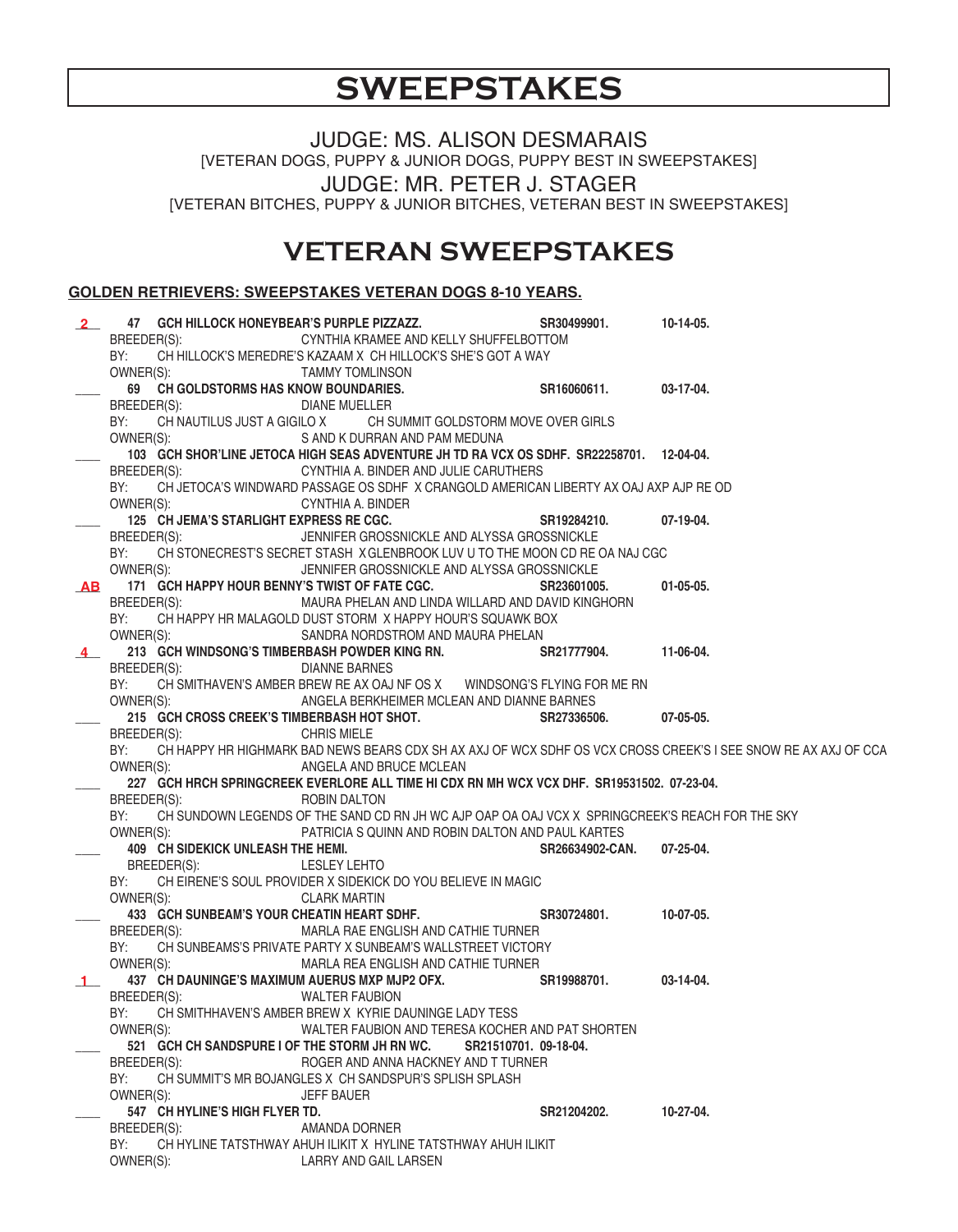|                |                  | 589 GCH TEMPO'S U'VE GOT WHAT GETS ME.       |                                                                                                                           | SR21289003.                 | 10-10-04.       |
|----------------|------------------|----------------------------------------------|---------------------------------------------------------------------------------------------------------------------------|-----------------------------|-----------------|
|                | BREEDER(S):      |                                              | DAVID BROWN AND BARBARA BROWN                                                                                             |                             |                 |
|                | BY:              |                                              | CH TEMPO'S EASY RIDER X CREEKSIDEFRM STARDUST AT TEMPO                                                                    |                             |                 |
|                | OWNER(S):        |                                              | <b>CATHERINE MEDDAUGH</b>                                                                                                 |                             |                 |
|                |                  | 653 SANDPIPER'S RYDER CUP CD RE NAJ NAP NJP. |                                                                                                                           | SR28127908.                 | $05-10-05.$     |
|                |                  | BREEDER(S): PATTY PACE                       |                                                                                                                           |                             |                 |
|                |                  | OWNER(S):                                    | BY: CH NAUTILUS PURPLE PASSION X CH SANDPIPER'S EGGHIBITIONIST<br><b>MICHELE LEMOLE</b>                                   |                             |                 |
|                |                  |                                              | 659 CH. BIRCH HOLLOW'S RYD'N ON RTE SIXTY SIX. SR28997801.                                                                |                             | $08-19-05.$     |
|                | BREEDER(S):      |                                              | ROBERT C CLARK AND KATHLEEN M CLARKE                                                                                      |                             |                 |
|                |                  |                                              | BY: CH DALANE RAZIN CAINE ON SIXTY SIX CH CROSSBOW'S TRINITY TREASURE                                                     |                             |                 |
|                | OWNER(S):        |                                              | JUAN CARLOS AND OCHOA CASTRO                                                                                              |                             |                 |
| 3              |                  | 725 GCH AVALORS INXS.                        |                                                                                                                           | SR23708901.                 | 02-19-07.       |
|                | BREEDER(S):      | <b>EXAMPLE IN THE LORI REUTER</b>            |                                                                                                                           |                             |                 |
|                | BY:              |                                              | CH SUMMIT'S DAKOTA LIFE'S A DANCE X CH KARAGOLD'S SANDPIPER STEAM N CREAM                                                 |                             |                 |
|                |                  | OWNER(S):                                    | <b>LORI REUTER</b>                                                                                                        |                             |                 |
|                |                  | 749 CH GEMINI'S CHANTS TO XCEL SDHF.         |                                                                                                                           | SR24285201.                 | 03-07-05.       |
|                |                  |                                              | BREEDER(S): CINDI METCALK AND CANDI PEARCE                                                                                |                             |                 |
|                | BY:              |                                              | CH CRESCENT O-EE-YAH! EOH-AH! X CH GEMINI'S LONE STAR BELLE CD MX MXJ                                                     |                             |                 |
|                | OWNER(S):        |                                              | KATHY CUDAK AND CINDI METCALF AND EMILY CLOUDMAN                                                                          |                             |                 |
|                |                  | 769 CH GLENBROOK BR'S BEN NEVIS GOLD.        |                                                                                                                           | SR28348604.                 | $7-13-05.$      |
|                | BY:              |                                              | BREEDER(S): C BRAUN AND D SWEDA AND V CARSON AND J BECKETT<br>CH JETOCA'S WINDWARD PASSAGE X GLENBROOK BR ODZ R N R FAVOR |                             |                 |
|                | OWNER(S):        |                                              | <b>MARCH AND DOUG WERNER</b>                                                                                              |                             |                 |
|                |                  |                                              |                                                                                                                           |                             |                 |
|                |                  |                                              | <u>GOLDEN RETRIEVERS: SWEEPSTAKES VETERAN DOGS 10-12 YEARS.</u>                                                           |                             |                 |
|                |                  |                                              |                                                                                                                           |                             |                 |
| $\mathbf{2}^-$ |                  | 105 CH ALLSEASONS SIXTH SENSE.               |                                                                                                                           | SN91050001 - CAN. 10-29-01. |                 |
|                |                  |                                              | BREEDER(S): GLORIA REMILLIARD AND LINDA MARGOLESE                                                                         |                             |                 |
|                | BY:              |                                              | FIRESTAR'S IMPAWSTER X ALLSEASON'S PEAK PERFORMANCE                                                                       |                             |                 |
|                | OWNER(S):        |                                              | <b>CINDY L PARTRIDGE</b>                                                                                                  |                             |                 |
|                |                  |                                              | 205 HOLLYKINS GOLD'N CEDAR UD WC NA NAJ NF RN CCA. SR15574004 - CAN                                                       |                             | 09-03-03.       |
|                | BREEDER(S):      |                                              | <b>HOLLY ROBINSON</b>                                                                                                     |                             |                 |
|                | BY:<br>OWNER(S): | LEANNE TUCKER                                | CH MEADOWPOND RIVER TO THE SEA CDX X HOLLYKINS GRAND FINALE                                                               |                             |                 |
|                |                  | 365 GCH CH SANDPIPERS GIVE'M H HARRY.        |                                                                                                                           | SR11431807.                 | 06-26-03.       |
|                | BREEDER(S):      | <b>PATTY PACE</b>                            |                                                                                                                           |                             |                 |
|                |                  |                                              | BY: CH DÉJÀ VU'S AIR PHARE MILES X CH SANDPIPER'S EGGHIBITIONIST                                                          |                             |                 |
|                |                  | OWNER(S):                                    | <b>KRISTI FALKENTHAL</b>                                                                                                  |                             |                 |
| 1.             |                  | 445 CH BONACRES FIRSTAR ENTERPRISE BN RE TD. |                                                                                                                           | SR88533505.                 | $11-19-01.$     |
|                | BREEDER(S):      |                                              | JANE COEN AND FRED AND BRIDGETT KONRAD                                                                                    |                             |                 |
|                |                  |                                              | BY: CH LAURELL'S GOIN' GREAT GUNS X CH BONACRES LEGAL TENDER CD CGC                                                       |                             |                 |
|                | OWNER(S):        |                                              | SHARON AND CLAYTEN KILRAIN                                                                                                |                             |                 |
|                |                  | 567 GCH GLENBROOKS SMART INVESTMENT.         |                                                                                                                           | SN91523701.                 | 05-04-02.       |
|                | BREEDER(S):      |                                              | DON AND VICKI CARSON AND DEBRA BERRY                                                                                      |                             |                 |
|                | BY:<br>OWNER(S): |                                              | CH NAUTILUS SHOW ME THE MONEY CDX RN OS SDHF X SUNSHINE'S TYME T'LOOK NO FURTHER CD RA OD<br>DON AND VICKI CARSON         |                             |                 |
| AB             |                  | 709 CH VERDORO'S TRIPLE CHILL.               |                                                                                                                           | SR2390110-CAN.              | $9-10-03.$      |
|                | BREEDER(S):      |                                              | ANN M GREENBANK                                                                                                           |                             |                 |
|                | BY:              |                                              | CH VERDORO TANGLEWOOD ICE PILOT X VERDORO'S PACE ARROW.                                                                   |                             |                 |
|                | OWNER(S):        |                                              | KELLY BROWN AND COLLEEN MADDOX                                                                                            |                             |                 |
| З.             |                  |                                              | 771 CH BLAZEN'S TX TWISTER CD RA NAJ MXP MJP OFP.                                                                         | SR09522601.                 | $6 - 28 - 03$ . |
|                | BREEDER(S):      |                                              | <b>OWNER</b>                                                                                                              |                             |                 |
|                | BY:              |                                              | CH GOLDSTORM MOVING FORCE X SUN DANCE'S WIND O SHOPPER CD RA                                                              |                             |                 |
|                | OWNER(S):        |                                              | LESLEY ALBIN                                                                                                              |                             |                 |
|                |                  |                                              |                                                                                                                           |                             |                 |
|                |                  |                                              | <u> GOLDEN RETRIEVERS: SWEEPSTAKES VETERAN DOGS 12+ YEARS.</u>                                                            |                             |                 |
| З.             |                  | 235 CH SCION JUST WON OVER.                  |                                                                                                                           | SR82904403.                 | $04-19-01.$     |
|                | BREEDER(S):      |                                              | <b>PAT SIMPSON</b>                                                                                                        |                             |                 |
|                | BY:              |                                              | CH SANDPOINT TALISMAN X CH SCION JUST A DREAM                                                                             |                             |                 |
|                | OWNER(S):        |                                              | JEFF AND DIANE COOPER                                                                                                     |                             |                 |
| 1.             |                  |                                              | 415 CH JAZZIN'S HOT TABASCO SAUCE CDX JH NA NAJ WC VC.                                                                    | SN72661801.                 | $03-17-00.$     |
|                | BREEDER(S):      |                                              | <b>COLLETTE JAYNES</b>                                                                                                    |                             |                 |
|                | BY:              |                                              | CH SHEFFIELD-DUCAT'S SPELLBOUND X JAZZIN'S NITE BEFORE XMAS                                                               |                             |                 |
|                |                  | OWNER(S):                                    | <b>COLLETTE JAYNES</b>                                                                                                    |                             |                 |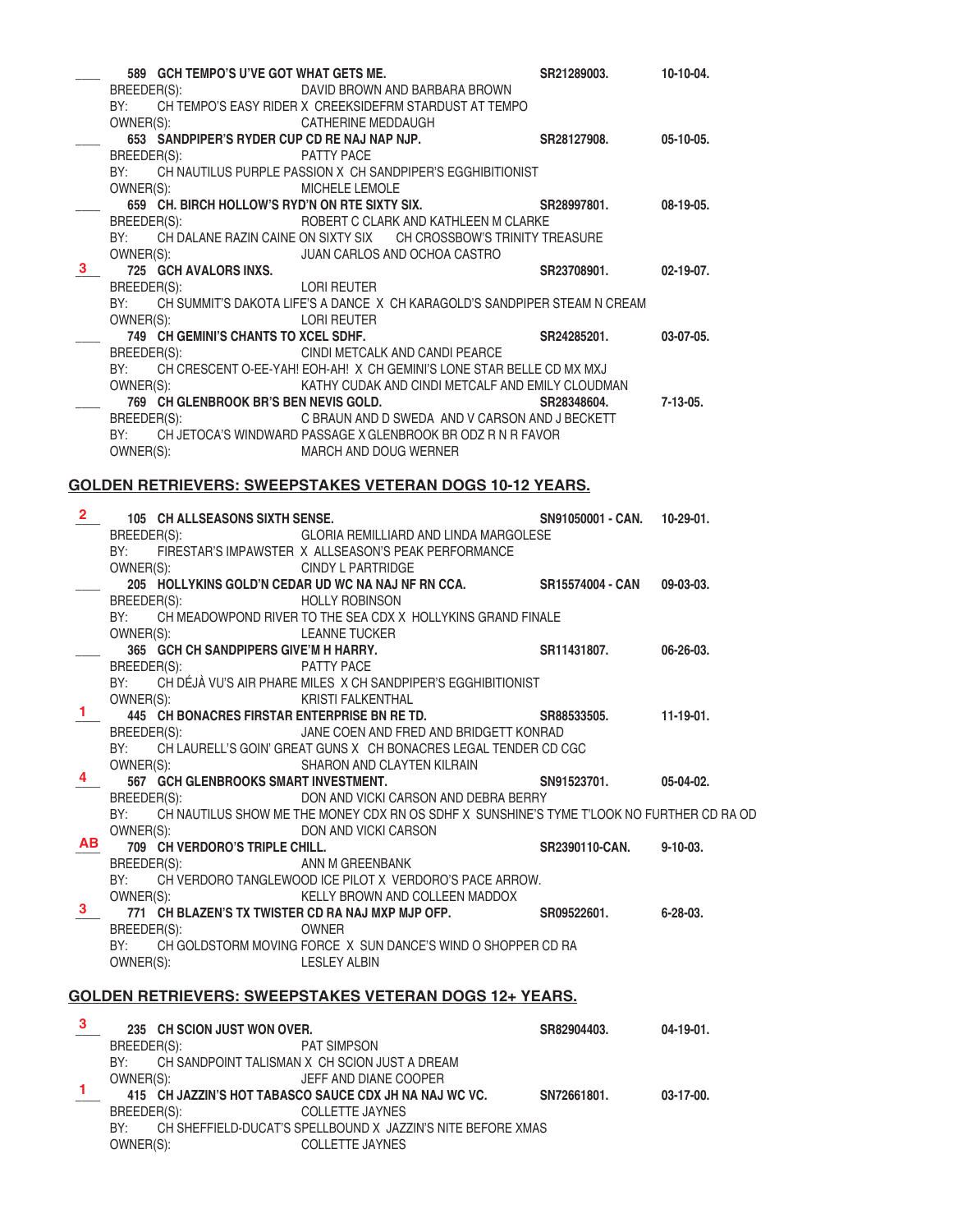|              | BREEDER(S):                   | 685 AM INT'L CH GOLDSTORM ALONG THE BORDER, BISS.<br>DIANE MULLER                                                                           | SR83732601.        | $05-26-01.$      |
|--------------|-------------------------------|---------------------------------------------------------------------------------------------------------------------------------------------|--------------------|------------------|
|              | BY:                           | BIS CH HAPPY HOUR'S STEAMBEAU WILLIE SDHF X CH GOLDSTORM HOP'N ALONG                                                                        |                    |                  |
|              | OWNER(S):                     | BEVERLY G WALLACE                                                                                                                           |                    |                  |
|              |                               | <b>GOLDEN RETRIEVERS: SWEEPSTAKES VETERAN BITCHES 8-10 YEARS.</b>                                                                           |                    |                  |
| 1.           |                               | 96 CH RUSH HILL'S HERE WE GO AGAIN.                                                                                                         | SR20209701.        | 06-11-04.        |
|              | BREEDER(S):                   | MARK AND TONYA STRUBLE AND JAN DRAPER                                                                                                       |                    |                  |
|              | BY:                           | CH SUMMIT DAKOTA LIFE'S A DANCE X CH CARRERA'S I SCREAM SPECIAL                                                                             |                    |                  |
|              | OWNER(S):                     | MARK AND TONYA STRUBLE<br>364 CH SPLENDID LOONSONG WOODEN SHOES OA OAJ NAP NJP.                                                             | SR23685202.        | 11-05-04.        |
|              | BREEDER(S):                   | JULIE SPEER AND KAREN S BRADY                                                                                                               |                    |                  |
|              |                               | BY: CH SIGNATURE'S NATURAL WONDER X CH KARAGOLD'S SPLENDID AIR TYME                                                                         |                    |                  |
|              | OWNER(S):                     | JUDITH AND KURT MACAULEY                                                                                                                    |                    |                  |
|              | BREEDER(S):                   | 400 CH WESTMONT SUNBEAM GARDEN PARTY.<br>WILLIAM AND CATHIE TURNER AND CAROL FALBERG                                                        | SR20312401.        | $08-16-04.$      |
|              |                               | BY: CH SUNBEAM'S PRIVATE PARTY X CH EIRENE WESTMONT'S APRIL ONE OD                                                                          |                    |                  |
|              | OWNER(S):                     | DENNIS AND CHERYL BUSTER                                                                                                                    |                    |                  |
| $\mathbf{2}$ |                               | 406 CH HONEYBEAR'S THIS ONE'S 4 YOU.                                                                                                        | SR20790801.        | 05-10-04.        |
|              | BREEDER(S):                   | KARL AND CINDY KRAMER AND KELLEY SHUFFELBOTTOM<br>BY: CH HILLOCK MEREDEME'S KAZAM X CH HILLOCK SHE'S GOT A WAY                              |                    |                  |
|              | OWNER(S):                     | <b>KELLY SHUFFELBOTTOM</b>                                                                                                                  |                    |                  |
|              |                               | 410 GOLDENPAWS PERSISTENT DREAM CDX RAE CGC GN.                                                                                             | SR27277404.        | $06 - 25 - 05$ . |
|              | BREEDER(S):                   | <b>CECELIA ULRICH</b>                                                                                                                       |                    |                  |
|              | BY:<br>OWNER(S):              | CH COLABAUGH'S HI SPEED PURSUIT VCD1 UD RE TD JH NA NAJ WCX SDHF VCX OS X GOLDENPAWS GIHUGHIC SPLASH CD RE<br>JULIE CRESPO AND LINDA CRESPO |                    |                  |
|              |                               | 516 CH GOLDEN TRIP SNOW CLEOPATRA.                                                                                                          | SR43523101-BRA.    | 09-08-05.        |
|              | BREEDER(S):                   | MARCOS NISHIKAWA AND CAROLINA NAVARRO AND KLAUS DIETER                                                                                      |                    |                  |
|              | BY:                           | SNOWSHOE'S GREAT BALLS OF FIRE X GOLDEN TRIP'S DIAMON GAIA                                                                                  |                    |                  |
|              | OWNER(S): ALEJANDRO ROSSETI   | 522 CH BRAVO'S JUST DESSERTS OA OAJ.                                                                                                        | SR24422002.        | $02 - 12 - 05$ . |
|              | BREEDER(S):                   | MARK AND JUDY WORD                                                                                                                          |                    |                  |
|              | BY:                           | CH STONECREST'S SECRET STASH WC X CH BRAVO'S BAHAMA MAMA                                                                                    |                    |                  |
|              | OWNER(S):                     | LISA STUMPF AND DAVE AND JOYCE KINGHORN                                                                                                     |                    |                  |
|              | BREEDER(S):                   | 566 CH HYLINE'S JETOCA TIME FOR ME TO FLY.<br>AMANDA DORNER                                                                                 | SR13447401.        | $12-18-03.$      |
|              |                               | BY: CH EVERGREEN'S BLUE ANGEL NA X CH HYLINE KALM SEA ASCOT LEGEND                                                                          |                    |                  |
|              | OWNER(S):                     | JULIE CARUTHERS AND TOM CARUTHERS AND JENNIFER ZINGULA                                                                                      |                    |                  |
|              | 618 CH DUCAT BRYTLEA ARIELLE. |                                                                                                                                             | SR18058901.        | 06-10-04.        |
|              | BREEDER(S):<br>BY:            | HELEN DORRANCE AND SUSAN SCRIBNER<br>ABSOLUT DUCAT-WATERMARK DECAF X CH DUCAT SEASNS BRTLEA U GO GIRL                                       |                    |                  |
|              | OWNER(S):                     | HELEN DORRANCE AND SUSAN SCRIBNER                                                                                                           |                    |                  |
|              |                               | 664 CH POTOGOLD SERENDIPITY BY TOPSPIN.                                                                                                     | SR24328601.        | $02 - 07 - 05$ . |
|              | BREEDER(S):<br>BY:            | KENDRA JOHNSON AND MICHELLE BODE AND JANE JENSON PROWAN<br>CH POTOGOLD ADVANTAGE TWO TOPSPIN X CH DALANE FEE LIKE WOMAN AT TOPSPIN          |                    |                  |
|              | OWNER(S):                     | JUDI HOLLENBECK AND KENDRA JOHNSON AND JAYCE WHITE                                                                                          |                    |                  |
| 3.           |                               | 776 GCH MWM RYCROFT'S FROZEN SOLID.                                                                                                         | <b>SRSSS42204.</b> | 11-27-04.        |
|              | BREEDER(S):                   | BARBARA C BERNETT AND MADONNA M POTTER                                                                                                      |                    |                  |
|              | BY:<br>OWNER(S):              | CH AMERAC'S HI THYME RYCROFT SDHF OS X CH MWM BOUND FOR GLORY<br>MIKE AND CAROL ABERNATH                                                    |                    |                  |
|              |                               | <b>GOLDEN RETRIEVERS: SWEEPSTAKES VETERAN BITCHES 10-12 YEARS.</b>                                                                          |                    |                  |
|              |                               |                                                                                                                                             |                    |                  |
|              |                               | 114 PAWNEE NEWPORT OOOM POPPA OOM.                                                                                                          | SR06913302.        | $03 - 28 - 03$ . |
|              | BREEDER(S):<br>BY:            | TONI NORTON AND DAWN MASSEY AND MONTE NORTON<br>CH NEWPORT'S GET OFF MY CLOUD X PAWNEE'S CALAMITY JANE                                      |                    |                  |
|              | OWNER(S):                     | NANCY CRONCE AND TONI NORTON                                                                                                                |                    |                  |
|              |                               | 138 MACH CONBRI OAHU HIGH FLYER HEAR ME ROAR BN RN TD MXB MJS XF.                                                                           | SN90904408.        | $05-08-02.$      |
|              | BREEDER(S):                   | LAURIE DOUMAUX AND JEAN KORNBLUT                                                                                                            |                    |                  |
|              | BY:<br>OWNER(S):              | CH ELYSIAN PRIZED POSSESSION RN TD MX MXJ OAP OJP MXB MJB X CH PEBWIN I'M CONBRI OAHU CHIBI WC<br>ROMAINE E HALIPA AND LAURIE DOUMAUX       |                    |                  |
|              | 168 CH GOODTIME'S CASSIOPEIA. |                                                                                                                                             | SN92870306.        | $09 - 25 - 02$ . |
|              | BREEDER(S):                   | <b>KATHY SMITH</b>                                                                                                                          |                    |                  |
|              | BY:                           | CH FAERAS STARLIGHT XCH GOODTIME LAURELL ELIZABETH TALE'R                                                                                   |                    |                  |
|              | OWNER(S):                     | KATHY SMITH<br>354 CH GLENGOWAN'S TINKER TAYLOR RA.                                                                                         | SR11892203.        | 09-18-03         |
|              | BREEDER(S):                   | RICHARD A. AND BETSY B. CALDWELL                                                                                                            |                    |                  |
|              | BY:                           | CH SMITHAVEN'S AMBER BREW AX OAJ NF RE OS X CH GLENGOWAN'S SUGER AND SPICE                                                                  |                    |                  |
|              | OWNER(S):                     | CLAIRE CARO AND JAN OWEN                                                                                                                    |                    |                  |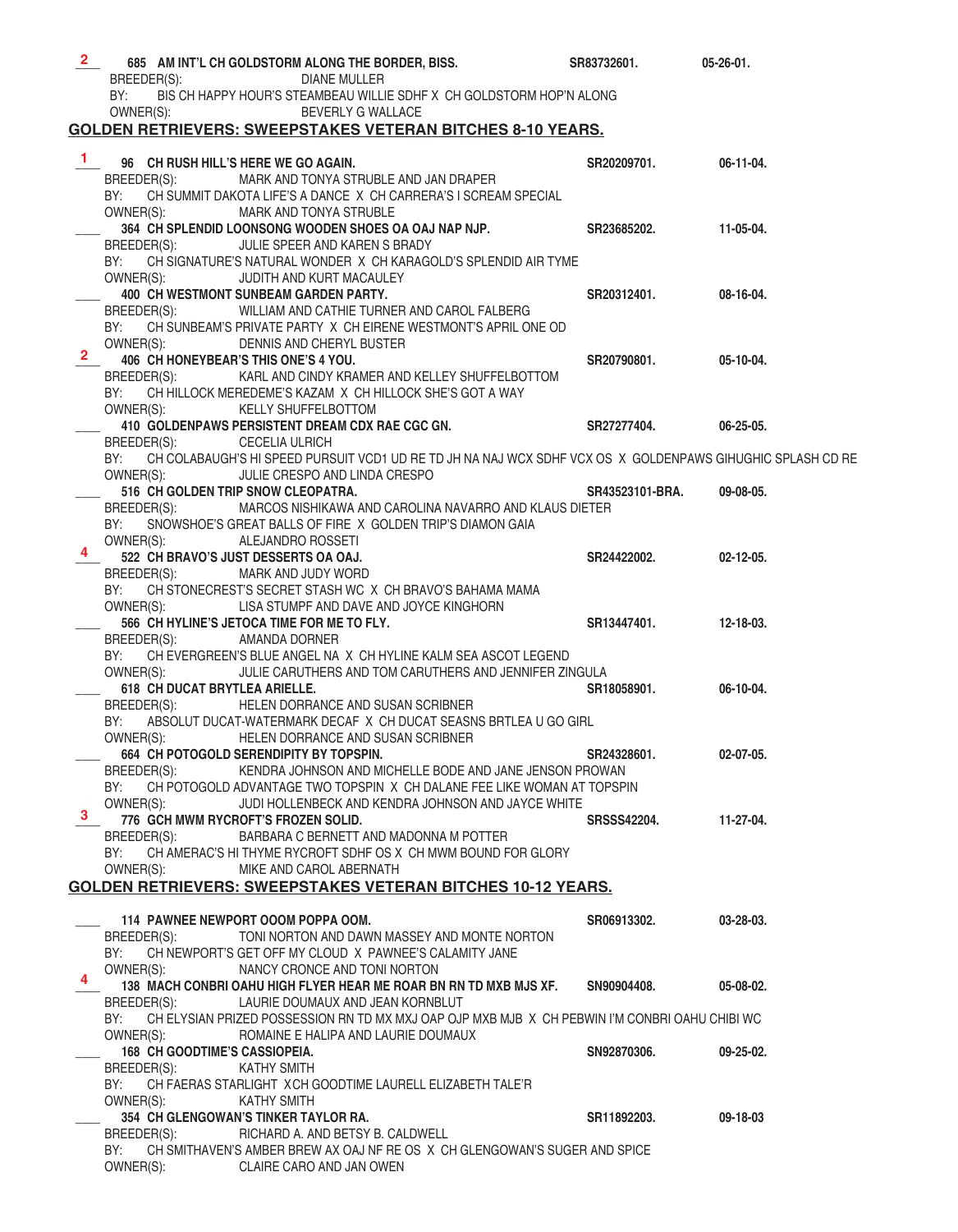| 1.                      | 360 CH HYTREE'S BLUE BONNET ON IT SDHF.                                                                          | SR08549904.                    | 06-08-03.        |
|-------------------------|------------------------------------------------------------------------------------------------------------------|--------------------------------|------------------|
|                         | BREEDER(S):<br>DONNA EDWARDS                                                                                     |                                |                  |
|                         | CH ASTERRLINGS WILD BLUE YONDER X CH FAREA'S TANISH SPEED DEAMON<br>BY:                                          |                                |                  |
|                         | OWNER(S):<br>DONNA EDWARDS                                                                                       |                                |                  |
| AB                      | 384 JETOCA'S STARLIGHT PASSION TDX.                                                                              | SR02134603.                    | 05-28-02.        |
|                         | BREEDER(S):<br>TOM AND JULIE CARUTHERS                                                                           |                                |                  |
|                         | BY:<br>CH CHUCKANUT'S BRASSTIME TD JH NA NAJ WC VCX OS SDHF X JETOCA'S FORGET ME NOT                             |                                |                  |
|                         | OWNER(S):<br>DEBBIE BEEMER                                                                                       |                                |                  |
|                         | 416 SUNBEAM'S WALLSTREET VICTORY.                                                                                | SN91011306.                    | 04-04-02.        |
|                         | BREEDER(S):<br><b>MARJORIE BLAKE</b>                                                                             |                                |                  |
|                         | BY:<br>CH LAURELL SUNBEAM BLUECHIP STOCK X CH QUAILWOOD LIMITED EDITION                                          |                                |                  |
| AB                      | OWNER(S):<br>MARLA RAE ENGLISH AND CATHIE TURNER                                                                 |                                |                  |
|                         | 540 CH CLAIRCREST AGAINST THE WIND.                                                                              | SR10609511.                    | $08 - 22 - 03$ . |
|                         | BREEDER(S):<br>NICKIE AND CLAIRE HERTZOG                                                                         |                                |                  |
|                         | CH RUMOURS JUST KAT'N AROUND X CLAIRCREST WAY TO GO<br>BY:                                                       |                                |                  |
| $\overline{\mathbf{2}}$ | OWNER(S):<br>NICKIE HERTZOG AND JANET LAUDERDALE                                                                 |                                |                  |
|                         | 544 CLAIRCREST CAN'T DRIVE FIFTY-FIVE.<br>BREEDER(S):<br>NICKIE AND CLAIRE HERTZOG                               | SR10609501.                    | $08 - 22 - 03$ . |
|                         | BY: CH RUMOURS JUST KAT'N AROUND X CLAIRCREST WAY TO GO                                                          |                                |                  |
|                         | OWNER(S):<br>NICKIE HERTZOG AND JANET LAUDERDALE                                                                 |                                |                  |
| <b>AB</b>               | <b>622 CH DUCAT WATERMARK'S HOME BREW.</b>                                                                       | SR07251302.                    | 03-10-030        |
|                         | BREEDER(S):<br>HELEN DORRANCE AND MARY TATUM DVM                                                                 |                                |                  |
|                         | BY: CH SMITHAVEN'S AMBER BREW OA NAJ X CH DUCAT WATERMARK INDY FIVE G AXJ AX                                     |                                |                  |
|                         | OWNER(S):<br>HELEN DORRANCE AND MARY TATUM DVM                                                                   |                                |                  |
|                         | 636 CH GOLSTORM LEAD'N THE RELAY JH WC.                                                                          | SR04989301.                    | 12-31-02.        |
|                         | BREEDER(S):<br><b>DIANE MUELLER</b>                                                                              |                                |                  |
|                         | BY:<br>CH TEMPO'S VIVA LAS VEGAS X CH GOLDSTORM HOP 'N ALONG                                                     |                                |                  |
|                         | OWNER(S):<br>LAUREN RELAY AND DIANE MUELLER                                                                      |                                |                  |
|                         | 678 HYEGOLD EZDAZ N MELOWKNIGHTS.                                                                                | SN92916504.                    | 11-05-02.        |
|                         | BREEDER(S):<br><b>BARB MARTIN</b>                                                                                |                                |                  |
|                         | CH HIGHMARK MIRASOL ONCE A KNIGHT VCD3 UDX3 JH MX MXJ X HYEGOLD ARIZONA TANGO BLUES TD JH AX NAP AXJ NJP<br>BY:  |                                |                  |
|                         | OWNER(S):<br>DANA MARQUART                                                                                       |                                |                  |
|                         | 734 CH HEARTLAND POCKETFUL OF MIRACLES.                                                                          | SR08436001.                    | $03-31-03.$      |
|                         | BREEDER(S):<br>NANCY AND DAN SULLENGER                                                                           |                                |                  |
|                         | CH AMBERAC RAMALA SURFUR X CH DUCAT-WATERMARK CABIN FEVER<br>BY:                                                 |                                |                  |
|                         | OWNER(S):<br>NANCY JOHNSON                                                                                       |                                |                  |
|                         | GOLDEN RETRIEVERS: SWEEPSTAKES VETERAN BITCHES 12+ YEARS.                                                        |                                |                  |
|                         |                                                                                                                  |                                |                  |
| 1.                      | 580 CH KAMAGLO MERIGOLD OPEN CECILY.                                                                             | SN64772201.                    | $06-01-99.$      |
|                         | BREEDER(S): MAUREEN SHAUGHNESSY, DVM AND JIM AND MELISSA DAIS                                                    |                                |                  |
|                         | BY:<br>CH SUMMITS CROCODILE ROCK SDHF OS X MERIGOLD KAMAGLO GRAND NOSH'N CDX JH WC VC OD                         |                                |                  |
| 2                       | OWNER(S):<br>MAUREEN SHAUGHNESSY DVM                                                                             |                                |                  |
|                         | 652 CH MACH4 PACH4 BENDEN WORLDS COLLIDE AT MPG CD TD SH TQX TQXP T2BP3 WCX ADHF. SN78970101.                    |                                | $08-09-00.$      |
|                         | BREEDER(S):<br>SHARON BOLTON AND SALLY SHERIDAN                                                                  |                                |                  |
|                         | CH GOODTIME'S BEST CASE SCENARIO CD JH WC VCX OS SDHF X BENDEN'S POWER TO PLEASE MPG CDX MH NA NAJ WCX OD<br>BY: |                                |                  |
| 3                       | OWNER(S):<br><b>SALLY SHERIDAN</b>                                                                               |                                |                  |
|                         | <b>708 CH DUCAT-WATERMARK CABIN FEVER.</b>                                                                       | SR32061601.                    | 12-25-99.        |
|                         | BREEDER(S):<br>HELEN DORRANCE AND MARY TATUM DVM                                                                 |                                |                  |
|                         | BY:<br>CH GOLDSTORM MOVING FORCE X WTERMARK DUCAT ZENITH<br><b>NANCY JOHNSON</b>                                 |                                |                  |
| <b>AB</b>               | OWNER(S):                                                                                                        |                                | $03-02-01.$      |
|                         | 780 CH CARRERA ESPECIALLY YOURS.<br>BREEDER(S):<br>JAN DRAPER AND BETH JOHNSON                                   | SN81563501.                    |                  |
|                         | BY:<br>CH RUSH HILL'S HAAGEN-DAZS CDX JH AX OAJ WCX VCX X CH SUMMITS CARRERA DOM PERIGNON                        |                                |                  |
|                         | OWNER(S):<br><b>JAN DRAPER</b>                                                                                   |                                |                  |
|                         |                                                                                                                  |                                |                  |
|                         |                                                                                                                  | <b>BEST OF OPPOSITE SEX TO</b> |                  |
|                         |                                                                                                                  |                                |                  |

BEST IN VETERAN SWEEPSTAKES: 360 BEST IN VETERAN SWEEPSTAKES: 437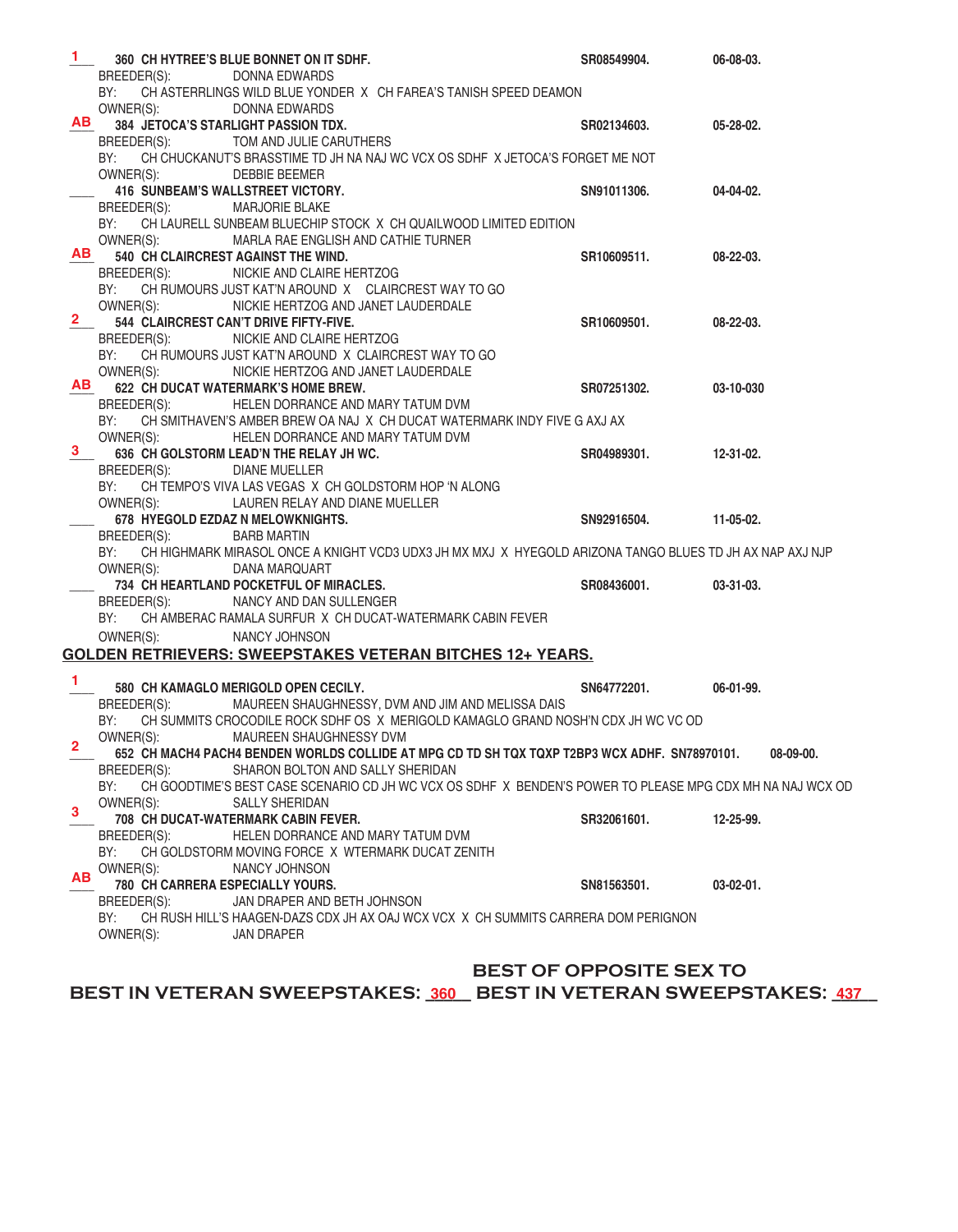## **PUPPY SWEEPSTAKES**

## **GOLDEN RETRIEVERS: SWEEPSTAKES PUPPY DOGS 6-9 MONTHS.**

|                                                                                                                                                                                                                                | 75 LORALEI'S EDDIE WOULD GO.<br>BREEDER(S): CHRIS AND LAURA TOPPING                     | SR76702501.             | $03-08-13.$      |
|--------------------------------------------------------------------------------------------------------------------------------------------------------------------------------------------------------------------------------|-----------------------------------------------------------------------------------------|-------------------------|------------------|
|                                                                                                                                                                                                                                |                                                                                         |                         |                  |
|                                                                                                                                                                                                                                | CH DE LA VEGA ORANGE CRUSH IN WONDERLAND X LORALEI'S CROCDILE KID<br>BY:                |                         |                  |
|                                                                                                                                                                                                                                | CHRIS AND LAURA TOPPING<br>OWNER(S):                                                    |                         |                  |
|                                                                                                                                                                                                                                | 167 SANDPIPER'S LAUGHING MATTERS.                                                       | SR77660205.             | $03 - 22 - 13$ . |
|                                                                                                                                                                                                                                | BREEDER(S): PATTY PACE                                                                  |                         |                  |
|                                                                                                                                                                                                                                | BY: GCH RUSH HILL'S DRAMA'GEDDON JH X CH AVALOR SANDPIPER TICKLED PINK                  |                         |                  |
|                                                                                                                                                                                                                                | OWNER(S):<br>ELAINE KANDZARI AND CAROLINE BRUTO AND PATTY PACE                          |                         |                  |
| AB and the set of the set of the set of the set of the set of the set of the set of the set of the set of the set of the set of the set of the set of the set of the set of the set of the set of the set of the set of the se | 197 MASTERS FUTURA THIS BUD'S FOR EWE.                                                  | SR77245901. 03-19-13.   |                  |
|                                                                                                                                                                                                                                | JENNIFER MASTERSON AND JUDY KNOBBE<br>BREEDER(S):                                       |                         |                  |
|                                                                                                                                                                                                                                | BY: CH TEKO GOODFIELD BEYOND A SHADOW OF A DOUBT TD RN X CH MASTERS FUTURA U GO, GIRL   |                         |                  |
|                                                                                                                                                                                                                                | OWNER(S):<br>JENNIFER MASTERSON AND JUDY KNOBBE                                         |                         |                  |
| AB_                                                                                                                                                                                                                            | 263 HILLSIDE WILD SPRING STORM.                                                         | SR78447101.             | $04 - 06 - 13$ . |
|                                                                                                                                                                                                                                | SHARON ROSENKOETTER AND CARON ROSENKOETTER AND CARL ROSENKOETTER<br>BREEDER(S):         |                         |                  |
|                                                                                                                                                                                                                                | CH HILLSIDE THAT'S A WINNER X HILLSIDE IN MY DREAMS BN RN<br>BY:                        |                         |                  |
|                                                                                                                                                                                                                                | OWNER(S): JOHANNA DOTY AND CARON ROSENKOETTER-LAUSE                                     |                         |                  |
|                                                                                                                                                                                                                                | 403 CEDAR'S PAWSITIVELY SNOWBOUND AND STARLIGHT.                                        | SR76615704. 01-29-13.   |                  |
|                                                                                                                                                                                                                                | BREEDER(S):<br>TOM AND MARY SCHULZ AND DEBBIE BEEMER                                    |                         |                  |
|                                                                                                                                                                                                                                | CH VERDARO'S CHRISTPHER ROBIN X GCH CEDAR'S LET IT SNOW 4 CRISTMAS TDX<br>BY:           |                         |                  |
|                                                                                                                                                                                                                                | DEBBIE BEEMER AND TOM AND MARY SCHULZ<br>OWNER(S):                                      |                         |                  |
|                                                                                                                                                                                                                                | 421 SUNBEAM'S BOOGIE WOOGIE BAGEL BOY.                                                  | SR76444402.             | $01 - 25 - 13$ . |
|                                                                                                                                                                                                                                | CATHIE TURNER AND MARY THOMPSON AND JOE VAN WIE<br>BREEDER(S):                          |                         |                  |
|                                                                                                                                                                                                                                | CH ICARIAN'S FIELD OF DREAMS X SUNBEAM TOASTY CALICO CHIABATTA LOVE HER<br>BY:          |                         |                  |
|                                                                                                                                                                                                                                | OWNER(S): CATHIE TURNER                                                                 |                         |                  |
| $\mathbf{2}$                                                                                                                                                                                                                   | 449 HYTREE GANGWAY'S ACCIDENTAL BENEFITS.                                               | SR77028501.             | $02 - 02 - 13$ . |
|                                                                                                                                                                                                                                | BREEDER(S): DEDWARDS R. GANG-JORDAN                                                     |                         |                  |
|                                                                                                                                                                                                                                | BY: CH SUMMIT'S GOLDENTRIPINTHE LINE OF DUTY X GANGWAY BUMP IN THE ROAD TO HYTREE       |                         |                  |
|                                                                                                                                                                                                                                | OWNER(S): R. GANG-JORDAN AND D EDWARDS                                                  |                         |                  |
| AB_                                                                                                                                                                                                                            | 459 MY BUDDY'S I SEE THE LIGHT.                                                         | SR78444507. 03-28-13.   |                  |
|                                                                                                                                                                                                                                | <b>LEEAH CHEW DMV</b><br>BREEDER(S):                                                    |                         |                  |
|                                                                                                                                                                                                                                | BY: CH ARTISTRY-BRAVO DON'T MAKE WAVES X MY BUDDY'S ZIP-A-DEE-DOO-DAH RN                |                         |                  |
|                                                                                                                                                                                                                                | OWNER(S):<br>LEEAH CHEW DVM AND PAUL KARTES AND NANCY QUIGLEY                           |                         |                  |
| AB_                                                                                                                                                                                                                            | 473 DES EMERAUDES U REALLY GOT ME.                                                      | AG511490 CAN. 04-23-13. |                  |
|                                                                                                                                                                                                                                | BREEDER(S): KATE GENDRON                                                                |                         |                  |
|                                                                                                                                                                                                                                | CH CASTLEROCK LET IT BE X DE LA FRAMBOISEIERE AZ<br>BY:                                 |                         |                  |
|                                                                                                                                                                                                                                | OWNER(S): TIFFANY WAITE MARJOIRE MOORE ROSEMARY MEASHAM AND RENEE-CLAUDE THERIAULT      |                         |                  |
| <u>AB</u>                                                                                                                                                                                                                      | 501 SANDPIPERS BOOGIE WOOGIE BUGLE BOY.                                                 | SR77660211. 03-22-13.   |                  |
|                                                                                                                                                                                                                                | BREEDER(S): PATTY PACE                                                                  |                         |                  |
|                                                                                                                                                                                                                                | GCH RUSH HILL'S DRAMA'GEDDON JH X CH AVALOR SANDPIPER TICKLED PINK<br>BY:               |                         |                  |
|                                                                                                                                                                                                                                | OWNER(S):<br>TOYOMI TSUMURA                                                             |                         |                  |
|                                                                                                                                                                                                                                | 505 AUROCK PRIDE OF HARBORVIEW.                                                         | SR76474401. 02-02-13.   |                  |
|                                                                                                                                                                                                                                | BREEDER(S):<br><b>SUSIE THOMPSON</b>                                                    |                         |                  |
|                                                                                                                                                                                                                                | GCH HARBORVIEW UNDER CONSTRUCTION X YELLOW ROSE PIRATES BOOTY<br>BY:                    |                         |                  |
|                                                                                                                                                                                                                                | OWNER(S):<br><b>SUSIE THOMPSON</b>                                                      |                         |                  |
|                                                                                                                                                                                                                                | 559 MAXIMUS SUPER HERO DOMINICK.                                                        | SR77776301.             | $02 - 14 - 13$ . |
|                                                                                                                                                                                                                                | ALEJANDRO LIMA ROSSETI AND ANA NAVARRO<br>BREEDER(S):                                   |                         |                  |
|                                                                                                                                                                                                                                | CH GOLDEN TRIP VAGABOND TRISAN X CH MAXIMUS LATIN SEX SYMBOL<br>BY:                     |                         |                  |
|                                                                                                                                                                                                                                | ALEJANDRO ROSSETI AND LILY VAZQUEZ<br>OWNER(S):                                         |                         |                  |
|                                                                                                                                                                                                                                | 585 PENDERY'S NEED SOME R N R.                                                          | SR79058901.             | 04-16-13.        |
|                                                                                                                                                                                                                                | BREEDER(S):<br>PENDERY LITES                                                            |                         |                  |
|                                                                                                                                                                                                                                | CH GOODTIME'S BAD CASE OF LOVING YOU X GOODTIME'S RUBY TUESDAY<br>BY:                   |                         |                  |
|                                                                                                                                                                                                                                | OWNER(S):<br>PENDERY LITES                                                              |                         |                  |
|                                                                                                                                                                                                                                | 597 HIGHMARK DOCTOR MALLARD.                                                            | SR76887902.             | $02 - 14 - 13$ . |
|                                                                                                                                                                                                                                | LINDA WILLARD AND BRYCE BEASLEY<br>BREEDER(S):                                          |                         |                  |
|                                                                                                                                                                                                                                | BY:<br>DUCAT-WATERMARK'S HEAD ABOVE THE REST X HIGHMARK HERITAGE SOUP TO NUTS           |                         |                  |
|                                                                                                                                                                                                                                | OWNER(S):<br>LINDA WILLARD AND PEGGY LADD                                               |                         |                  |
|                                                                                                                                                                                                                                | 601 JETOCA'S FAIR WINDS AND F'ALL'OWNING SEAS.                                          | SR77310601.             | $03-10-13.$      |
|                                                                                                                                                                                                                                | JULIE CARUTHERS AND JENNIFER ZINGULA AND JEFF VANENGENHOVEN<br>BREEDER(S):              |                         |                  |
|                                                                                                                                                                                                                                | CH CASTLEROCK LET IT BE X GOLD SKY N JETOCA'S TWIST AND SHOUT<br>BY:                    |                         |                  |
|                                                                                                                                                                                                                                | JULIE CARUTHERS SANDY ROLLING JENNIFER ZINGULA<br>OWNER(S):                             |                         |                  |
|                                                                                                                                                                                                                                | 623 LIMELITE'S FLY'N AT THE SPEED OF SOUND.                                             | SR76453001.             | $02 - 13 - 13$ . |
|                                                                                                                                                                                                                                | <b>CLAUDIA SHAW</b><br>BREEDER(S):                                                      |                         |                  |
|                                                                                                                                                                                                                                | BY:<br>CH KARAGOLD'S KRUZ'N COAST T' COAST X CH LIMELITE'S COLOR ME BEAUTIFUL SH RN WCX |                         |                  |
|                                                                                                                                                                                                                                | CLAUDIA SHAW AND DEBRA PAMPIKS AND CHARLOTTE FARMER<br>OWNER(S):                        |                         |                  |
|                                                                                                                                                                                                                                |                                                                                         |                         |                  |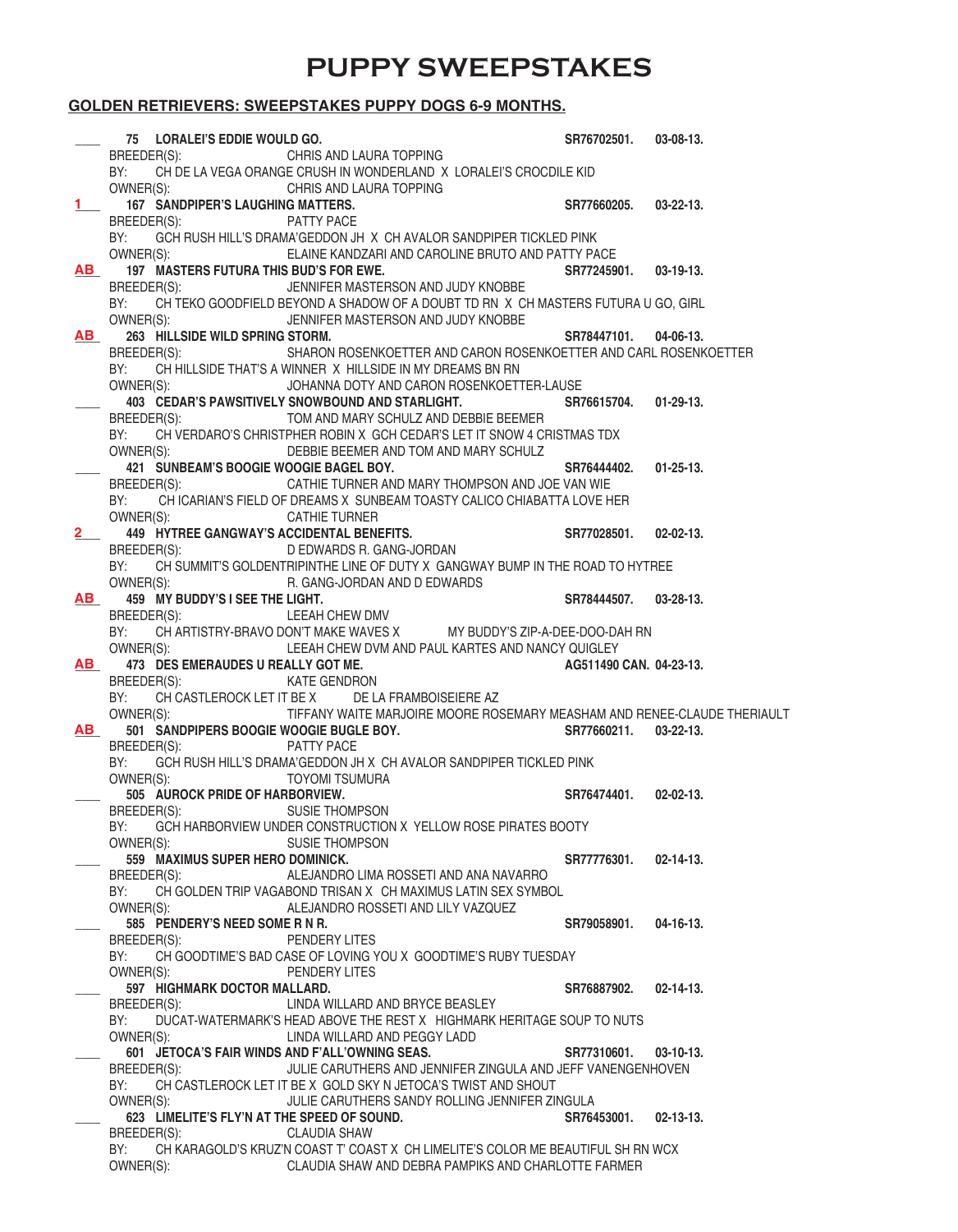|     | 625 CHATEAU FOREVER'S TOO FUNNY.                                                                        | SR76696003.              | $01 - 26 - 13$ . |
|-----|---------------------------------------------------------------------------------------------------------|--------------------------|------------------|
|     | BREEDER(S): REBECCA MCKEE AND JENNIFER HOFFMAN                                                          |                          |                  |
|     | GCH FOREVER'S FRAT PARTY CH CHATEAU'S 4 LEAF CLOVER<br>BY:                                              |                          |                  |
|     | OWNER(S): SHELLEY HATHERLY AND REBECCA MCKEE                                                            |                          |                  |
|     | 651 HEARTLAND SPECIAL WITH CHEESE.                                                                      | SR79109702.              | $04 - 23 - 13$ . |
|     | BREEDER(S): NANCY JOHNSON AND DAN SULLENGER                                                             |                          |                  |
|     | GCH SANDSPUR'S BE COOL X CH HEARTLAND BIRTHDAY CAKE<br>BY:                                              |                          |                  |
|     | CINDY LEAKE AND NANCY JOHNSON<br>OWNER(S):                                                              |                          |                  |
| 3.  | 665 SANDPIPER'S RUSH HILL DIE HARD.                                                                     | SR77660212.              | $03 - 22 - 13$ . |
|     | PATTY PACE<br>BREEDER(S):                                                                               |                          |                  |
|     | BY:<br>GCH RUSH HILL'S DRAMA'GEDDON JH X CH AVALOR SANDPIPER TICKLED PINK                               |                          |                  |
|     | OWNER(S): TONYA AND MARK STRUBLE                                                                        |                          |                  |
| AB. | 667 WINGSTARS' LEADING THE WAY.                                                                         | SR77681908.              | $04-13-13.$      |
|     | BREEDER(S):<br>BRAD MINGES                                                                              |                          |                  |
|     | MWM HIGHMARKS PADDY MALONE MALAGOLDS PEACE OF THE ROCK<br>BY:                                           |                          |                  |
|     | OWNER(S):<br>DEBBY DUDLEY AND LINDA WILLIARD AND DONNA GULLEDGE                                         |                          |                  |
|     | 689 SANDPIPER'S YELLOW BEACH UMBRELLA.                                                                  | SR77660210.              | $03 - 22 - 13$ . |
|     | PATTY PACE<br>BREEDER(S):                                                                               |                          |                  |
|     | RUSH HILL'S DRAMA'GEDDON X AVALOR SANDPIPER TICKLED PINK<br>BY:                                         |                          |                  |
|     | OWNER(S):<br>MARY COFFMAN AND WILLIAM COFFMAN AND MICHELE LEMOLE AND PATTY PACE                         |                          |                  |
|     | 729 HIGHMARK GENERAL MILLS AT DUCAT.                                                                    | SR768879013 02-14-03.    |                  |
|     | BREEDER(S): LINDA WILLARD AND BRYCE BEASLEY                                                             |                          |                  |
|     | BY: DUCAT-WATERMARK'S HEADS ABOVE THE REST X HIGHMARK HERITAGE SOUP TO NUTS                             |                          |                  |
|     | OWNER(S):<br><b>HELEN DORRANCE</b><br><b>SR77196101</b>                                                 |                          |                  |
|     | 739 GLENGOWAN MAYK'N WAVES WITH DOGWOOD                                                                 |                          | $02 - 28 - 13$ . |
|     | RICHARD AND PATTI CALDWELL<br>BREEDER(S):                                                               |                          |                  |
|     | BY: CH MORNING STAR MUST BE DREAMING X GCH GLENGOWANS C-QUEL                                            |                          |                  |
|     | OWNER(S):<br>KELLY BROWN AND COLLEEN MADDOX                                                             |                          |                  |
|     | 751 APOLO DE HIMMELSTEIN.                                                                               | KCC403662-CHI, 03-12-13. |                  |
|     | BREEDER(S): NICOLAS BARROS AND OSVALDO DASILVA JR                                                       |                          |                  |
|     | BY: CH.CHI.CH.JCHI. GOOD'TIME'S PAR EXCELLENCE X DELAVEGA SOMEBODY TO LOVE AT GOLDENBROS                |                          |                  |
|     | OWNER(S):<br>NICOLAS BARROWS AND OSVALDO DASILVA JR                                                     |                          |                  |
|     | 845 TREASURE'S RING OF MISCHIEF.                                                                        | SR76954202.              | $02 - 26 - 13$ . |
|     | TERESA SMITH & LISA SMITH & DIANE MUELLER<br>BREEDER(S):                                                |                          |                  |
|     | GCH SHYAN'S LET FREEDOME RING X CH GOODTIME'S TREASURE NEVER FOURGOTTEN<br>BY:                          |                          |                  |
|     | OWNER(S):<br><b>TERESA SMITH</b>                                                                        |                          |                  |
|     | 847 HILLSIDE'N FIREFLY COTTAGE SPRING OPENER AT FENWAY.                                                 | SR78447102.              | $04 - 06 - 13$ . |
|     | BREEDER(S): SHARON ROSENKOETTER AND CARON ROSENKOETTER AND CARL ROSENKOETTER                            |                          |                  |
|     | BY:<br>CH HILLSIDE THAT'S A WINNER X HILLSIDE IN MY DREAMS BN RN                                        |                          |                  |
|     | OWNER(S):<br>KIMBERLEY SCATTERGOOD AND CARON ROSENKOTTER                                                |                          |                  |
|     | GOLDEN RETRIEVERS: SWEEPSTAKES PUPPY DOGS 9-12 MONTHS.                                                  |                          |                  |
|     |                                                                                                         |                          |                  |
|     | <b>RANSOM CREEK DRAWS A WILD CARD.</b><br>59                                                            | SR75663903.              | $12 - 07 - 12$ . |
|     | JUDITH RANSOM AND RANDY RANSOM<br>BREEDER(S):                                                           |                          |                  |
|     | GCH HAPPY HOUR'S AN A A-PHARA TO REMEMBER X ROCKLANE'S HUNGRY, HUNGRY HIPPO<br>BY:                      |                          |                  |
|     | OWNER(S):<br>JUDITH RANSOM AND RANDY RANSOM                                                             |                          |                  |
|     | 99 COSMIC'S PLAYIN FOR KEEPS.                                                                           | SR75532201               | $11-19-12.$      |
|     | BREEDER(S):<br>SANDRA ROBERS AND BETSY STROUL                                                           |                          |                  |
|     | CH CASTLEROCKS LET IT BE X ZIA COSMIC STORM CHASER<br>BY:                                               |                          |                  |
|     | OWNER(S):<br><b>GARTH HOY</b>                                                                           |                          |                  |
|     | 107 FIRESTAR'S ONE FISH TWO FISH RED FISH BLUE FISH.                                                    | SR75453801.              | 10-24-12.        |
|     | <b>CINDY L PARTRIDGE</b><br>BREEDER(S):                                                                 |                          |                  |
|     | BY:<br>GCH OWLING'S RING OF FIRE X FIRESTAR-APOLLO PAWSITVELY STUNNING                                  |                          |                  |
|     | OWNER(S):<br><b>CINDY L PARTRIDGE</b>                                                                   |                          |                  |
|     | 115 ASPENGLO TRENDING.                                                                                  | SR76939901.              | $01-13-13.$      |
|     | BREEDER(S):<br>CHARLES M ROGERS MD                                                                      |                          |                  |
|     | GCH RUSH HILL RUN'N AMUCH AT ABELARD OA OAJ AXP AJP NFP X CH ASPENGLO IS SHE THE ONE<br>BY:             |                          |                  |
|     | OWNER(S):<br><b>CHARLES M ROGERS MD</b>                                                                 |                          |                  |
|     | 155 ELYSIAN'S PEARADISE TREE.                                                                           | SR75608802.              | $11-06-12.$      |
|     | BREEDER(S):<br>JEANETTE S VONBARBY                                                                      |                          |                  |
|     | GCH SPRINGCREEK EVERLORE ALL THE TIME HIGH CSX RN MH WCX DDHF X CH BECKSGOLD REV R UP AT WLYSIAN<br>BY: |                          |                  |
|     | UD TD RE MH WCX VCX DDHF                                                                                |                          |                  |
|     | OWNER(S):<br><b>MAXINE HORWITZ</b>                                                                      |                          |                  |
|     | 169 WILDTROUT'S MILES OF SMILES.                                                                        | SR75592001.              | $11 - 16 - 12$ . |
|     | JOAN AND ANTHONY JUNG AND JUDY WORD<br>BREEDER(S):                                                      |                          |                  |
|     | BY:<br>GCH SUMMITS THE TITANIC X<br>BRAVO GOING TO HOLLYWOOD 42                                         |                          |                  |
|     | JOAN AND ANTHONY JUNG, MD<br>OWNER(S):                                                                  |                          |                  |
|     |                                                                                                         |                          |                  |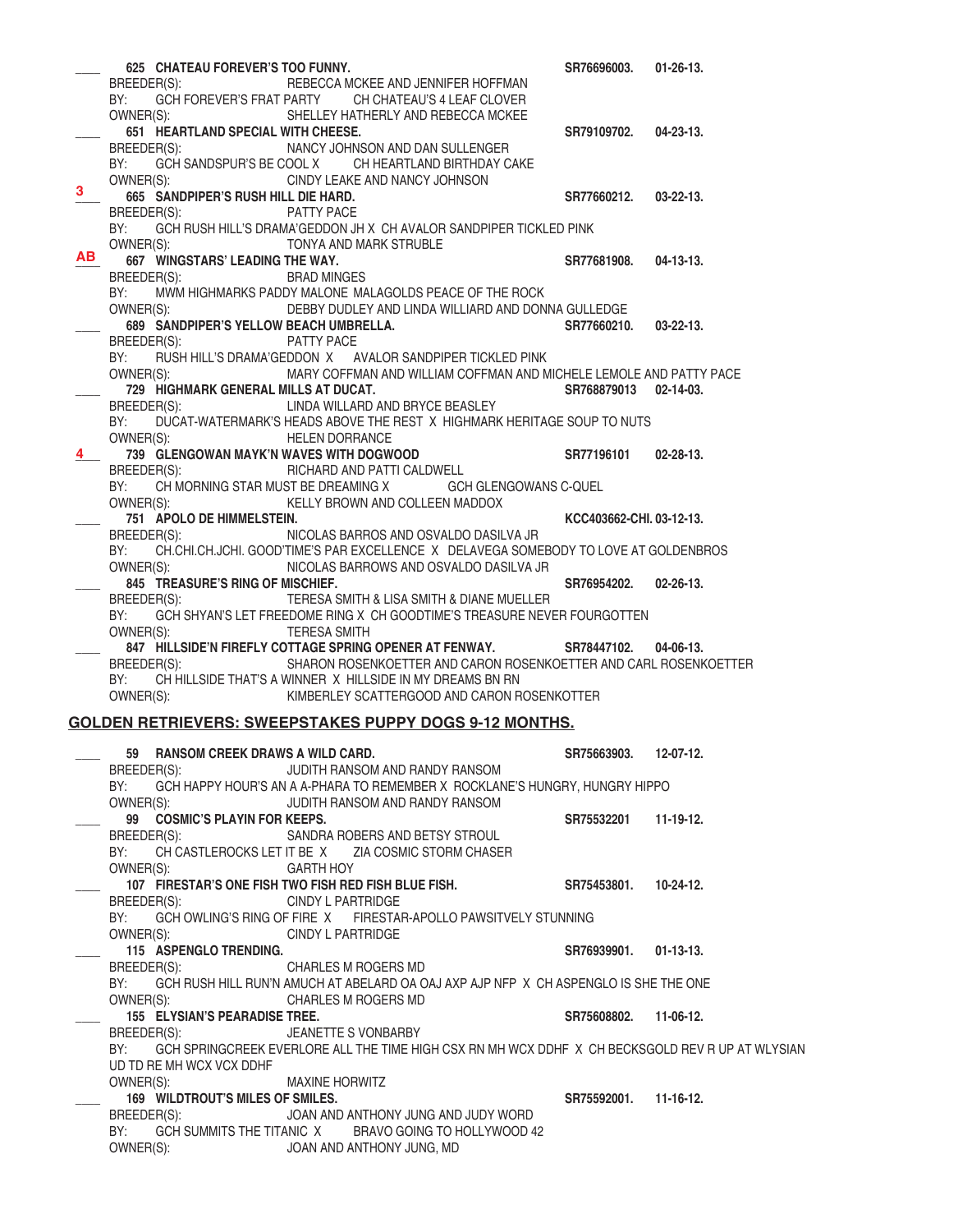| 4         | 257 RICHWOOD WING-T WORKIN' LIKE A DOG.                                                             | SR76576401.           | $01-16-13.$ |
|-----------|-----------------------------------------------------------------------------------------------------|-----------------------|-------------|
|           | BREEDER(S): KRISTIN AND GENE SIPUS                                                                  |                       |             |
|           | CH DEAUXGUEST HARD DAY'S KNIGHT UDT MH OS DDHF X CH UNICOI SAIL AWAY ANGEL CDX TD MH OD DDHF<br>BY: |                       |             |
|           | OWNER(S): ANNEY DOUCETTE                                                                            |                       |             |
|           | 267 OAKSHADOWS SHAKE EM UP.                                                                         | SR76511003.           | 12-05-12.   |
|           | ⊏™ UP.<br>GAIL BURKET<br>BREEDER(S):                                                                |                       |             |
|           | BY: TROWSNEST CAVIAR OF OAKSHADOWS VCD2 RE TDX JH X OAKSHADOWS HAPPY HEART TD                       |                       |             |
|           | OWNER(S):<br>TERRI SCHAAR AND GAIL BURKET                                                           |                       |             |
| AB        | 275 GOLDSTREAK FOREVER BLUE CRUSH.                                                                  | AA500087. 01-22-13    |             |
|           | BREEDER(S):<br>DINAH MILEHAM                                                                        |                       |             |
|           | BY: FOREVER'S FRAT PARTY (USA) X GCH AM/CDN AMBERVIEW'S COCKTAILS N DREAMS                          |                       |             |
|           | OWNER(S):<br><b>DINAH MILEHAM</b>                                                                   |                       |             |
|           | 299 WOODLAND HIGH ROLLER.                                                                           | SR76089401 11-12-12.  |             |
|           | BREEDER(S):<br>SHARON SHILKOFF AND MAUREEN SMITH                                                    |                       |             |
|           | GCH 24 KT RIVERWOOD'S ROYAL REBEL X CH WOODLAND KERRY OAKIE<br>BY:                                  |                       |             |
|           | OWNER(S): SHARON SHILKOFF                                                                           |                       |             |
|           | 323 PASSION'S NATURALLY SUITED.                                                                     | SR75397401. 11-10-12. |             |
|           | BREEDER(S): HEIKE STROUP                                                                            |                       |             |
|           | BY: GCH CH SAMUEL VALENTINE OF DOGWOOD X GCH CH PASSION'S NATURAL WOMAN UD JH                       |                       |             |
|           | OWNER(S):<br><b>HEIKE STROUP</b>                                                                    |                       |             |
|           | 355 SHYAN LAKESYDE KRUZ'N FOR WHITERAIN.                                                            | SR77028801. 12-15-12. |             |
|           | <b>SUSAN MALOCH</b><br>BREEDER(S):                                                                  |                       |             |
|           | BY:<br>SHYAN'N' TRILOGY CAN'T BUY ME LOVE X LAKESYDE'S LIMONE GIALLO                                |                       |             |
|           | OWNER(S):<br>CORTNEY CORRAL                                                                         |                       |             |
|           | 369 CU CURRAN'S ODD COUPLER.                                                                        | SR75935703. 11-20-12. |             |
|           | BREEDER(S): SUSAN J LEESE AND MARILYNN J. HORSCH                                                    |                       |             |
|           | BY: CH THORNLEA OH HENRY, TD X ST ANDREW JUNEAU YOU LOVE ME                                         |                       |             |
|           | OWNER(S): BARBARA P LAURA AND HALEY CURRAN                                                          |                       |             |
| $1 -$     | 375 CU CURRAN'S BUZZ LIGHTSWITCH.                                                                   | SR75935702. 11-20-12. |             |
|           | SUSAN J LEESE AND MARILYNN J. HORSCH<br>BREEDER(S):                                                 |                       |             |
|           | BY: CH THORNLEA OH HENRY, TD X ST ANDREW JUNEAU YOU LOVE ME                                         |                       |             |
|           | OWNER(S):<br>DONNA THOMPSON, JANE GALLAGHER AND SUSAN J. LEESE                                      |                       |             |
|           | 407 GLACIERS SUMMER IN THE CITY.                                                                    | SR75406501. 10-31-12. |             |
|           | BREEDER(S): CLARK MARTIN AND MONICA LAMONTAGNE                                                      |                       |             |
|           | GCH SUMMITS THE TITANIC X CH GLACIER'S SUMMER WHEAT<br>BY:                                          |                       |             |
|           | OWNER(S): CLARK MARTIN AND MONICA LAMONTAGNE                                                        |                       |             |
| 3         | 411 GLACIER I'LL BE BACK.                                                                           | SR76381501. 01-21-13. |             |
|           | BREEDER(S): CLARK MARTIN                                                                            |                       |             |
|           | CH COSMIC GOLDSTORM COWBOY HARDWARE X CH CLACIERS IT'S ALL ABOUT ME<br>BY:                          |                       |             |
|           | OWNER(S):<br><b>CLARK MARTIN</b>                                                                    |                       |             |
|           | 429 EASTER LILY'S CELESTIAL COMET.                                                                  | SR75617403.           | 10-29-12.   |
|           | BREEDER(S):<br><b>GINN DEPASQUALE</b><br>GCH JAZZIN'S FINAL JEOPARDY X CRESSIDA DAY LILLY           |                       |             |
|           | BY:<br>OWNER(S):<br>LAURIE DOUMAUX AND ANDREW AND NANCY MEYER                                       |                       |             |
|           | 463 MY BUDDY'S DREAMER OF DREAMS WITH LAKOTA.                                                       | SR78201601.           | $01-13-11.$ |
|           | BREEDER(S):<br>LEEAH CHEW DMV                                                                       |                       |             |
|           | BY:<br>GCH SPRINGCREEK EVERLORE AU TIME HI CDX MH X CH MY BUDDY'S PRETTY IN PINK RN                 |                       |             |
|           | OWNER(S): LEEAH CHEW DVM AND PAUL KARTES                                                            |                       |             |
|           | 471 EMERY'S LINE OF SCRIMMAGE.                                                                      | SR76142501.           | $11-17-12.$ |
|           | BREEDER(S):<br>BRIANNA BISCHOFF AND BETH JOHNSON                                                    |                       |             |
|           | CH SUMMIT GOLDENTRIP IN THE LINE OF DUTY x GCH HYTREE EMERY'S HOT TOPIC<br>BY:                      |                       |             |
|           | OWNER(S):<br><b>BRIANNA BISCHOFF</b>                                                                |                       |             |
| <b>AB</b> | 535 WATERMARK DUCAT JUSCOZ MO'HAIR MO'BETTA.                                                        | SR76340207.           | $12-05-12.$ |
|           | MARY TATUM AND HELEN DORRANCE<br>BREEDER(S):                                                        |                       |             |
|           | CH SHEFFIELD-DUCAT'S SPELLBOUND SDHF OS X CH DUCAT WATERMARK BYTLEA CRICKET ON THE HEARTH<br>BY:    |                       |             |
|           | OWNER(S):<br>DR TIM AND LYNDA WILLIAMS                                                              |                       |             |
|           | 577 COSMIC K'AUGHT RED HANDED.                                                                      | SR75532203. 11-19-12. |             |
|           | BREEDER(S):<br>SANDRA ROBERTS AND BETSEY STROHL                                                     |                       |             |
|           | CASTLEROCK LET IT BE X ZIA COSMIC STORM CHASER<br>BY:                                               |                       |             |
|           | OWNER(S):<br><b>BARNEY ROBERTS</b>                                                                  |                       |             |
|           | 591 RAZZLE'S GHOST RIDER.                                                                           | SR75877801.           | 10-29-12.   |
|           | BREEDER(S):<br>CATHERINE MEDDAUGH                                                                   |                       |             |
|           | BY:<br>CH CASTLEROCK LET IT BE X CH QUEIJEIRO MONALISA ORTIZ                                        |                       |             |
|           | CATHERINE MEDDAUGH<br>OWNER(S):                                                                     |                       |             |
|           | 603 HYLINE'S SWEET DREAMS R MADE OF THIS AT JETOCA.                                                 | SR75693003.           | $12-07-12.$ |
|           | BREEDER(S):<br>AMANDA DORNER                                                                        |                       |             |
|           | BY:<br>CH OSPREY'S IT'S A GLAMOROUS LIFE X CH HYLINE'S ALL BETZ ARE OFF                             |                       |             |
|           | OWNER(S):<br>JULIE CARUTHERS AND AMANDA DORNER AND JENNIFER ZINGU                                   |                       |             |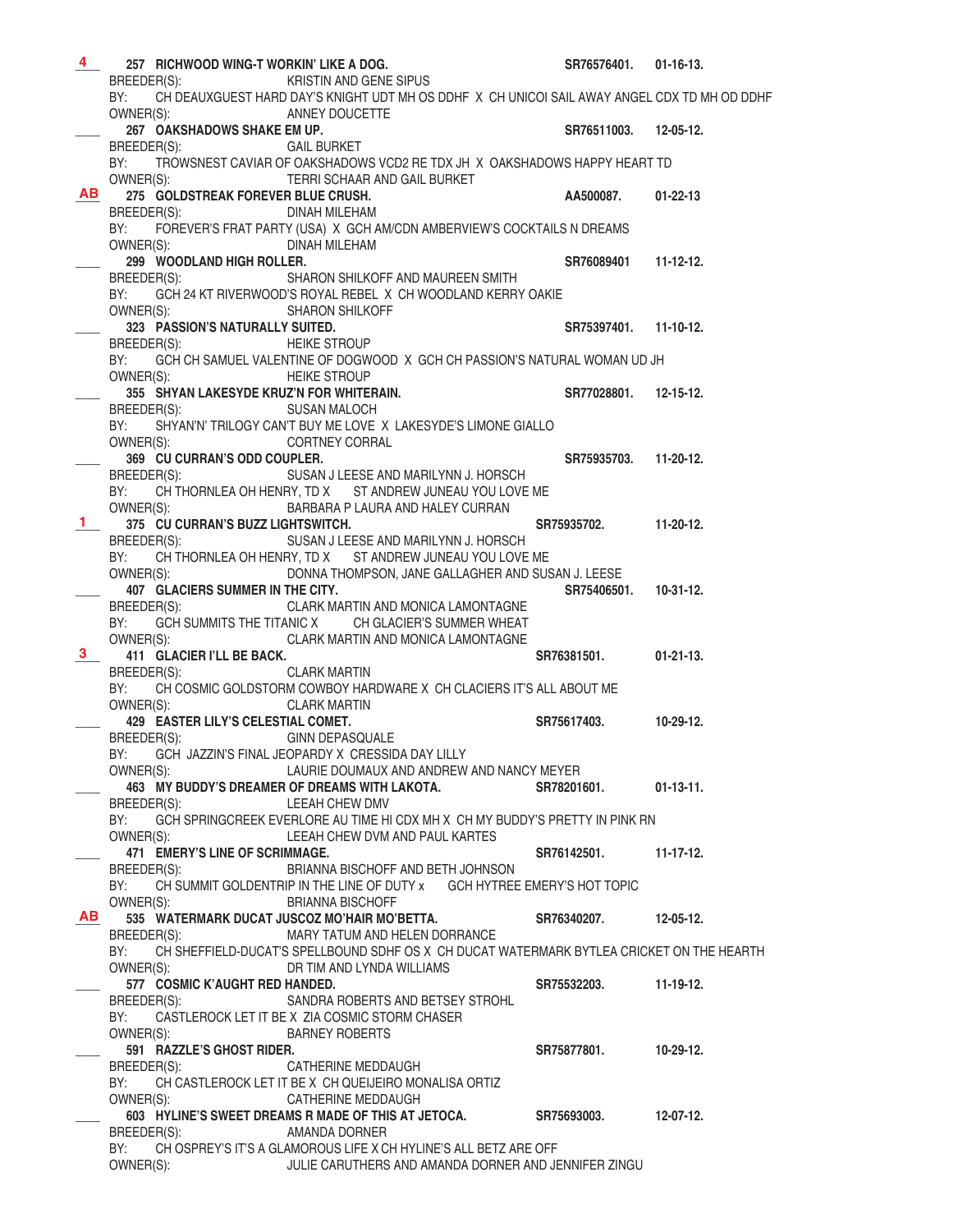|                         | 695 STANROPH SUMMIT OF CHASEHILL.                    |                                                                                                                        | SR77533001. | 11-10-12.        |
|-------------------------|------------------------------------------------------|------------------------------------------------------------------------------------------------------------------------|-------------|------------------|
|                         | BREEDER(S):                                          | ANNE WOODCOCK                                                                                                          |             |                  |
|                         | BY:                                                  | PUDDING DE TERRA DI SIENA X STANROPH SO LET ME SEE                                                                     |             |                  |
| ΑВ                      | OWNER(S):                                            | NANCY EGO                                                                                                              |             |                  |
|                         | 755 GOLDSMITH NOAH.                                  |                                                                                                                        | SR76836103. | 11-20-12.        |
|                         | BREEDER(S):                                          | BRIAN AND MARY AND CAROLINE CLEGG                                                                                      |             |                  |
|                         | BY:<br>OWNER(S):                                     | CH MORNINGSTARS MUST BE DREAMING X CH GOLDSMITHS CHARLIES ANGEL                                                        |             |                  |
| $\overline{\mathbf{2}}$ | 841 EMERY'S WALK THE LINE AT CINAMON BAY.            | RANDC THORNHILL AND MARY CLEGG                                                                                         | SR76142505. | $11 - 17 - 12.$  |
|                         | BREEDER(S):                                          | <b>BRIANNA BISCHOFF</b>                                                                                                |             |                  |
|                         | BY:                                                  | GCH SUMMITS GOLDENTRIP INTHELINEOFDUTY X GCH HYTREE EMERY'S HOT TOPIC                                                  |             |                  |
|                         | OWNER(S):                                            | <b>BRIANNA BISCHOFF</b>                                                                                                |             |                  |
|                         | 843 KATMAR'S NEVER FORGET YOUR DREAMS.               |                                                                                                                        | SR76618201. | $01-08-13.$      |
|                         | BREEDER(S):                                          | KAT A. WALDEN AND MARNIE PIXLEY                                                                                        |             |                  |
|                         | BY:                                                  | GCH CH VENTURE'S BERRIETALONTED CA X VENTURE'S PICK'N WILDFLOWERS CA                                                   |             |                  |
|                         | OWNER(S):                                            | MARNNIE PIXLEY & KAT WALDEN                                                                                            |             |                  |
|                         |                                                      | GOLDEN RETRIEVERS: SWEEPSTAKES JUNIOR DOGS 12-15.                                                                      |             |                  |
|                         |                                                      |                                                                                                                        |             |                  |
|                         | 25 AMICA HOW THE WEST WAS WON.                       | MIA NIEMAN AND COLLEEN MADDOX                                                                                          | SR75072401. | $09-22-12.$      |
|                         | BREEDER(S):<br>BY:                                   | CH MORNINGSTAR MUST BE DREAMING X AMICA'S KISS FROM A ROSE                                                             |             |                  |
|                         | OWNER(S):                                            | MICHAEL RUSSEL AND MIA NIEMAN                                                                                          |             |                  |
|                         | 129 GAITWAY-JEMA'S KISS AND TELL, BISS.              |                                                                                                                        | SR74247902. | $08-03-12.$      |
|                         | BREEDER(S):                                          | <b>BARB AND CHUCK LAFONTANO</b>                                                                                        |             |                  |
|                         | BY:                                                  | BISS GCH JEMA'S MOCHA KISS X GAITWAY'S SHINING STAR                                                                    |             |                  |
|                         | OWNER(S):                                            | <b>JENNIFER GROSSNICKLE</b>                                                                                            |             |                  |
|                         | 229 GANGWAY'S DIG THIS AT SUDAN'S.                   |                                                                                                                        | SR74687302. | $08 - 28 - 12$ . |
|                         | BREEDER(S):                                          | BECKY GANG AND KEN SCHLECHT AND JUDY SCHLECT                                                                           |             |                  |
|                         | BY:                                                  | CH GANGWAY'S MAKING NOISE AT KELORE X CH CONFETTI GANGWAY XPINSIVE TOY                                                 |             |                  |
| 1                       | OWNER(S):                                            | SUE SANVIDO AND DANA SANVIDO AND BECKY GANG                                                                            |             |                  |
|                         | 291 SWEETGOLD DOUBLE DOWN.                           |                                                                                                                        | SR74723901. | $09-19-12.$      |
|                         | BREEDER(S):                                          | KYM ANTON AND RICHARD C ANTON                                                                                          |             |                  |
|                         | CH CASTLEROCK LET IT BE X<br>BY:<br>OWNER(S):        | CH SWEETGOLD MIRAGE<br>KYM ANTON AND RICHARD C ANTON                                                                   |             |                  |
|                         | 327 C-R GEMINI'S TREASURE HUNTER.                    |                                                                                                                        | SR75408002. | $10 - 23 - 12$ . |
|                         | BREEDER(S):                                          | CANDI AND RICHARD PEARCE                                                                                               |             |                  |
|                         | BY:                                                  | UROK AGI CH C-R GEMINI'S FIELD OF DREAMS RA BN WC CA NJP OAP CGC X GCH CH GEMINI'S HIGH FLYER JH CD RN NA NAJ VCX SDHF |             |                  |
|                         | OWNER(S):                                            | CANDI PEARCE AND RICHARD PEARCE AND DR JULIA STEGE                                                                     |             |                  |
|                         | 467 AMICA FLYING HIGH.                               |                                                                                                                        | SR75309004. | $10-03-12.$      |
|                         | BREEDER(S):                                          | MIA NIEMAN                                                                                                             |             |                  |
|                         | BY:<br>GCH SAMUEL VALENTINE OF DOGWOOD X             | AMICA TREASURE MY JOURNEY                                                                                              |             |                  |
| 4                       | OWNER(S):                                            | JACOB RUSSELL AND MICHAEL RUSSELL                                                                                      |             |                  |
|                         | 511 REGATTA'S KEEP IT UNDER YOUR HAT.<br>BREEDER(S): | DONNA GULLEDGE                                                                                                         | SR74734101. | $08-22-12.$      |
|                         | BY:                                                  |                                                                                                                        |             |                  |
|                         |                                                      |                                                                                                                        |             |                  |
|                         |                                                      | GCH PLANTANORA TOPSPIN N HOT PURSHOE-T X REGATTA'S 2 SIR WITH LOVE                                                     |             |                  |
| $\overline{2}$          | OWNER(S):                                            | DONNA GULLEDGE                                                                                                         |             |                  |
|                         |                                                      | 683 RAZZLE'S SEE YOU IN SEPTEMBER AT TOPSPIN.                                                                          | SR76022101. | $09-20-12.$      |
|                         | BREEDER(S):<br>BY:                                   | CATHERINE MEDDAUGH<br>CH DALANE THE BIG GAME X CH RAZZLE'S BREAKFAST AT TIFFANY'S                                      |             |                  |
|                         | OWNER(S):                                            | KENDRA JOHNSON AND CATHERINE MEDDAUGH                                                                                  |             |                  |
| 3                       | 753 GOLDSMITH RUMOR HAS IT.                          |                                                                                                                        | SR76418402. | $09-11-12.$      |
|                         | BREEDER(S):                                          | BRIAN AND MARY AND CAROLINE CLEGG                                                                                      |             |                  |
|                         | BY:                                                  | CH GOLDSMITHS SHOOT TO KILL X CH SNOWSHOE GOLDSMITH SURFURR GIRL                                                       |             |                  |
| <b>AB</b>               | OWNER(S):                                            | BRIAN AND MARY AND CAROLINE CLEGG                                                                                      |             |                  |
|                         | 821 DUCAT'S AHEAD OF THE PACK.                       |                                                                                                                        | SR74514801. | $08-18-12.$      |
|                         | BREEDER(S):                                          | <b>HELEN DORRANCE</b>                                                                                                  |             |                  |
|                         | BY:                                                  | DUCAT-WATERMARK'S HEADS ABOVE THE REST X DUCAT'S SPRING BREAK                                                          |             |                  |
|                         | OWNER(S):                                            | <b>HELEN DORRANCE</b>                                                                                                  |             |                  |
|                         |                                                      | GOLDEN RETRIEVERS: SWEEPSTAKES JUNIOR DOGS 15-18.                                                                      |             |                  |
| AB .                    | 71 KASHUBA'S ESKIMO PIE.                             |                                                                                                                        | SR75191801. | 06-06-12.        |
|                         | BREEDER(S):                                          | JUDY KASHUBA                                                                                                           |             |                  |
|                         | BY:                                                  | XCELERATE KASHUBA'S PURPLE HAZE XKASHUBA'S SHAMELESS FLIRT                                                             |             |                  |
|                         | OWNER(S):                                            | JUDY KASHUBA AND GREG WESSEL                                                                                           |             |                  |
|                         |                                                      | 209 SMOKETREE'S THREE RING CIRCUS AT BENCHMARK.                                                                        | SR73447101. | $05-01-12.$      |
|                         | BREEDER(S):                                          | RICH LARRICQ AND JULIE SCHEPPER AND RANDY SCHEPPER                                                                     |             |                  |
|                         | BY:<br>OWNER(S):                                     | CH BIRNAM WOODS ASK JEEVES.COM X CH SMOKETREE'S MAC 'N CHEESE<br>TERRY SAGMOEN AND DEBORAH S KAHLA                     |             |                  |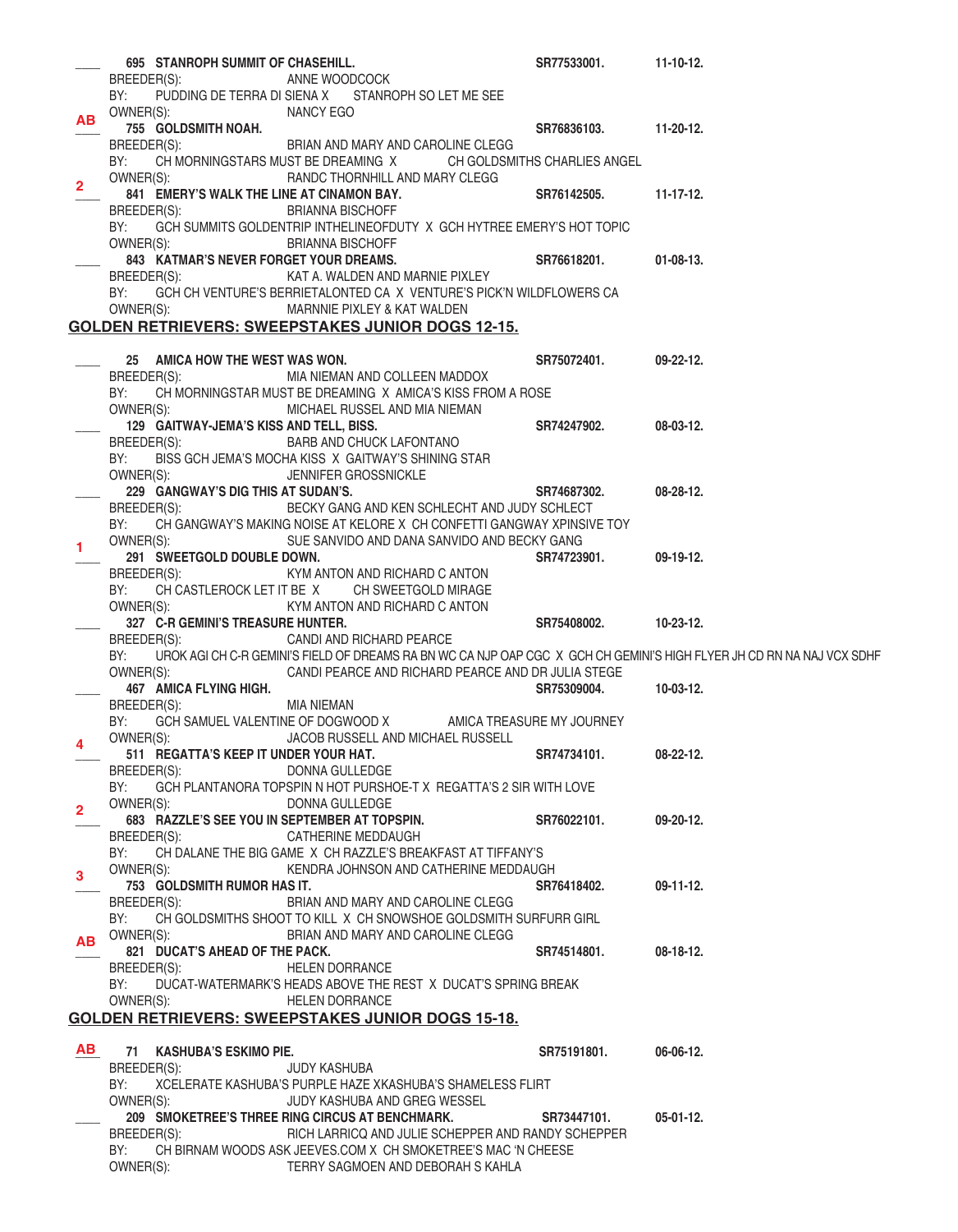|                | 359 RIVER RUN CULTURE SHOCK WC.                                                                        | SR73264402. | $05 - 26 - 12.$  |
|----------------|--------------------------------------------------------------------------------------------------------|-------------|------------------|
|                | JO MEISTER AND JENNIFER ROE<br>BREEDER(S):                                                             |             |                  |
|                | BY:<br>WING WATCHER GET DOWN TONIGHT CDX RA WC X PRISM N RIVER RUN STAR STRUCK WC                      |             |                  |
|                | OWNER(S):<br><b>JO MEISTER</b>                                                                         |             |                  |
| $\mathbf{2}^-$ |                                                                                                        | SR73240312. | $05-17-12.$      |
|                | ROBIN AND LUKE COPPEDGE AND NANCY GRATIOT<br>BREEDER(S):                                               |             |                  |
|                | CH GEMINI FALLCHASE THE BUTLER DID IT X CH NALYNS DARE TO BE UNEEK<br>BY:                              |             |                  |
|                | COLLEEN MADDOX AND ROBIN COPPEDGE<br>OWNER(S):                                                         |             |                  |
|                | 523 HI-COUNTRY'S DON'T WANNA PLAY N'ICE.                                                               | SR75269804. | $06 - 26 - 12$ . |
|                | J DELAURENT AND J KIELTS AND J MORASCO AND L BLYTHE<br>BREEDER(S):                                     |             |                  |
|                | BY: GCH MARLAH-HILLOCK MAGICL MYSTRY TUR X CH QUESTION N HICOUNTRY'S FLY'R AND ICE                     |             |                  |
|                | KIRSTEN GRANDE                                                                                         |             |                  |
| 1.             | OWNER(S):                                                                                              |             |                  |
|                | 599 EMERY'S SOAK UP THE SUN AT XIV KARAT.                                                              | SR74223205. | $05 - 29 - 12.$  |
|                | BRIANNA BISCHOFF AND JESUS MORENO AND BETH JOHNSON<br>BREEDER(S):                                      |             |                  |
|                | BY:<br>GCH SUMMIT'S SONNY SIDE UP X GCH SUMMIT'S IN TO THE MYSTIC RN                                   |             |                  |
|                | OWNER(S):<br>SHERRY S. HURST                                                                           |             |                  |
| 3 <sup>1</sup> | 825 MATTIACI IMPORTED FROM DETROIT.                                                                    | SR73651309. | 05-25-12.        |
|                | FLORENCE JOSEPHS<br>BREEDER(S):                                                                        |             |                  |
|                | BY: CH GOLDTREVE SYDNEY TRAVELER X CH MATTIACI CANARY DIAMOND                                          |             |                  |
|                | OWNER(S): FLORENCE JOSEPHS                                                                             |             |                  |
|                | GOLDEN RETRIEVERS: SWEEPSTAKES PUPPY BITCHES 6-9 MONTHS.                                               |             |                  |
|                |                                                                                                        |             |                  |
|                | 22 MAGICSHADES DREAMS DO COME TRUE.                                                                    | SR77570001. | $03-26-13.$      |
|                | BREEDER(S):<br><b>GABRIELA BINAGHI</b>                                                                 |             |                  |
|                | BY:<br>GCH CH CONFETTI GANGWAY'S FIELD'N TRACK OS X REDOG VENTURE'S LIFE'S WHAT U MAKE IT OS           |             |                  |
|                | OWNER(S):<br><b>GABRIELA BINAGHI</b>                                                                   |             |                  |
| 1.             | 78 FOUR SEASON'S UNDER THE WIRE.                                                                       | SR76647301. | $02 - 08 - 13$ . |
|                |                                                                                                        |             |                  |
|                | BREEDER(S):<br>SABRINA PRIM                                                                            |             |                  |
|                | GCH CH EASTHILL BROXDEN WOODLAND TURNIP THE VOLUME X CH PINE MT. UNIDENTIFIED<br>BY:                   |             |                  |
|                | SABRINA PRIM AGENT: JEFF BAUER<br>OWNER(S):                                                            |             |                  |
|                | 84 LORALEI'S WHIRLWIND TAKN US BY STORM.                                                               | SR76702507. | 03-08-13.        |
|                | BREEDER(S): CHRIS AND LAURA TOPPING                                                                    |             |                  |
|                | CH DE LA VEGA ORANGE CRUSH IN WONDERLAND X LORALEI'S CROCDILE KID<br>BY:                               |             |                  |
|                | BOB AND SHARON WILLIAMS AND LAURA TOPPING<br>OWNER(S):                                                 |             |                  |
|                | 98 TRADEWIND'S SIMPLY IRRESISTA' BALL.                                                                 | SR77054401. | $02-22-13.$      |
|                | JOYCE BYERS AND MONICA MCGEE<br>BREEDER(S):                                                            |             |                  |
|                | BY:<br>SHADOWLAND MORADO GETTYSBURG ADDRESS X WDGEWATER'S FLYING UNDER THE RADAR                       |             |                  |
|                | JOYCE L BYERS<br>OWNER(S):                                                                             |             |                  |
|                | 108 TAMARACK'S WARM AND FUZZY.                                                                         | SR77964801. | $04 - 22 - 13$ . |
|                | BREEDER(S):<br>KATHY WHIPPLE AND JIM ANDRAS AND ALISA ANDRAS                                           |             |                  |
|                | CH VENTURE REDOG'S MAGIC HAT TRICK X GCH CSCION HOTT PANTS<br>BY:                                      |             |                  |
|                | KATHY WHIPPLE AND JIM ANDRAS AND ALISA ANDRAS<br>OWNER(S):                                             |             |                  |
|                | 122 TAMARACK'S CONSPIRACY THEORY AT LAKEVUE.                                                           | SR77964802. | $04 - 22 - 13$ . |
|                | KATHY WHIPPLE AND JIM ANDRAS AND ALISA ANDRAS<br>BREEDER(S):                                           |             |                  |
|                | BY:<br>CH VENTURE REDOG'S MAGIC HAT TRICK X GCH CH SCION HOTT PANTS RN                                 |             |                  |
|                | OWNER(S):<br>MARCI MILLER AND TONY GARCIA AND MEGAN HONARI                                             |             |                  |
|                | 140 PEBWIN HIGH FLYER ROAR'N CATAMEA.                                                                  | SR77309102. | $04-07-13.$      |
|                | BERNA HART WELCH<br>BREEDER(S):                                                                        |             |                  |
|                | CH SUNTORY LOVEIT A CHERRYBROOK VCD1 CDX JH OA X CH CLARKCREEK PEBWIN BREAK 'N EVEN<br>BY:             |             |                  |
|                | OWNER(S):<br>ROMAINE E HALIPA AND LAURIE DOUMAUX                                                       |             |                  |
|                | 176 GOODTIME'S WHEEL OF FORTUNE.                                                                       | SR77084601. | $02 - 16 - 13$ . |
|                | KATHY SMITH AND LISA SMITH<br>BREEDER(S):                                                              |             |                  |
|                | CH GOODTIME'S BEST CASE SCENARIO CD JH X CH DE LA VEGA GOODTIMES CRAZY RIVER<br>BY:                    |             |                  |
|                | OWNER(S):<br>COURTNEY CORRAL                                                                           |             |                  |
| AB .           | 180 SANDPIPER'S FROM A DISTANCE.                                                                       | SR77660201. | $03 - 22 - 13$ . |
|                | BREEDER(S):<br><b>PATTY PACE</b>                                                                       |             |                  |
|                | BY:<br>GCH RUSH HILL'S RUN'N AMUCK AT ABELARD OA OAJ AXP AJP NFP WC X CH AVALOR SANDPIPER TICKLED PINK |             |                  |
|                | OWNER(S):<br>MARYANN BRUTON AND CAROLINE BRUTON AND PATTY PRICE                                        |             |                  |
|                | 228 ANTHEM BROXDEN CHA CHING.                                                                          | SR77952702. | $03-27-13.$      |
|                | <b>DONNA ERNST</b>                                                                                     |             |                  |
|                | BREEDER(S):                                                                                            |             |                  |
|                | BY:<br>GCH CONFETTI GANGWAY'S FIELD N TRACK X CH HYTREE BETTY LOU'S GETTING OUT TONIGHT                |             |                  |
|                | OWNER(S):<br>DONNA AND PAUL ERNST AND AMY BOOTH                                                        |             |                  |
|                | 230 ANTHEM BROXDEN BA BLING.                                                                           | SR77952701. | $03-27-13.$      |
|                | BREEDER(S):<br>DONNA ERNST                                                                             |             |                  |
|                | GCH CONFETTI GANGWAY'S FIELD N TRACK X CH HYTREE BETTY LOU'S GETTING OUT TONIGHT<br>BY:                |             |                  |
|                | DONNA AND PAUL ERNST AND AMY BOOTH<br>OWNER(S):                                                        |             |                  |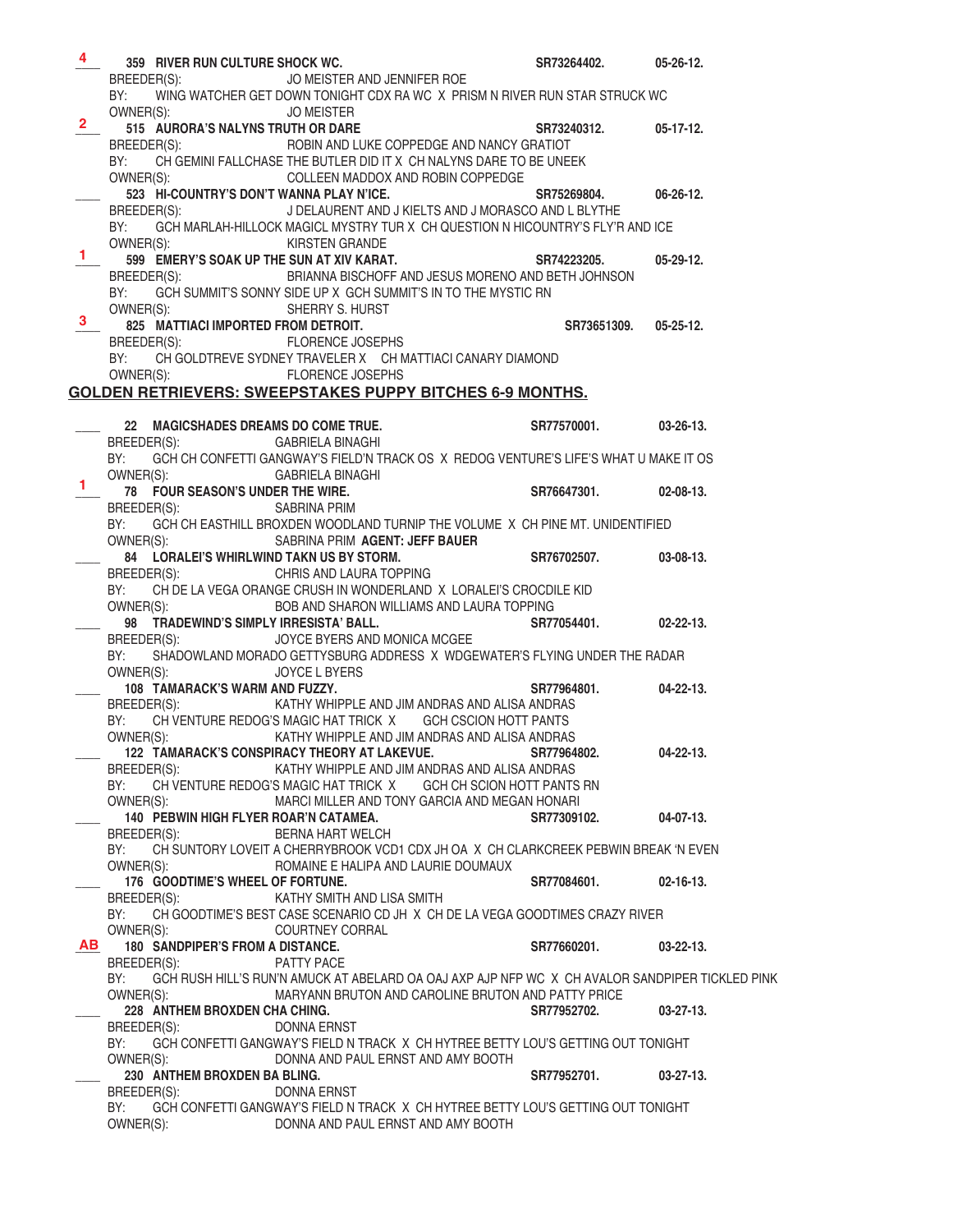242 **FOREVER'S RAGS TO RICHES.**<br>BREEDER(S): CANDACE NEE AND JENNIFER HOFFMANN AND CHRISTINA HURT CANDACE NEE AND JENNIFER HOFFMANN AND CHRISTINA HURT BY: RUSH HILL'S DRAMA'GEDDON X FAERA'S BALALAIKA OWNER(S): CANDACE NEE AND JENNIFER HOFFMANN AND RANDAHL HOFFMANN \_\_\_\_ **262 JETOCA'S GLAD ALL OVER. SR77310602. 03-10-13.**  BREEDER(S): JULIE CARUTHERS AND JEFF VANENGELHOVEN AND JENNIFER ZINGULA BY: CH CASTLEROCK LET IT BE X GOLDSKY N JETOCA'S TWIST AND SHOUT OWNER(S): JANET WEIS AND JULIE CARUTHERS AND JENNIFER ZINGULA 276 TOASTY'S WALKIN IN THE RAIN. SHEEDER(S): 02-15-13.<br>BREEDER(S): TRACY MARTIN AND PAMELA LOXENBERG TRACY MARTIN AND PAMELA L OXENBERG BY: CH TOASTY'S TREASURE COVE X TOASTY'S BIG BOUNCE OWNER(S): PATRICIA ANNE ANDREWS AND PAMELA OXENBERG AND GARY JOHN ANDREWS 322 SUNBEAM KIT N KASTRUDEL.<br>BREEDER(S): CYNTHIA TAYEK AND CATHIE TURNER<br>**BREEDER(S):** CYNTHIA TAYEK AND CATHIE TURNER CYNTHIA TAYEK AND CATHIE TURNER BY: CH SUNBEAM WINK N NOD AT WOODRIVER X SUNBEAM TOASTY ONE SINGULAR SENSATION<br>OWNER(S): CYNTHIA TAYEK AND CATHIE TURNER CYNTHIA TAYEK AND CATHIE TURNER \_\_\_\_ **346 TEDDY BEAR'S DOUBLE YOUR FUN. SR77693601. 03-25-13.**  BREEDER(S): KATHY E JOHNSON-SIEGLE BY: CH CASTLEROCK LET IT BE X GCH CH TEDDY BEAR'S SHUTTER FLY OWNER(S): KATHY JOHNSON-SIEGLE AND KRISTI JUDISCH AND TIFFANY WAITE AND KRISTI FALKENTHAL 368 TEKO'S SOMETHING TO TALK ABOUT. SALIGNAL SAME SHANNON OLIVER AND SUE CARPENTER AND EMILY CUNNINGHAM SHATEDER(S): SHANNON OLIVER AND SUE CARPENTER AND EMILY CUNNINGHAM BY: BISS CH MASTERS TEKO BEST OF WEST X GCH TEKO'S I WILL BE HEARD OWNER(S): SHANNON OLIVER AND SUE CARPENTER AND EMILY CUNNINGHAM 376 SUNBEAM WOODLAND CAN YOU DIG IT. **BEEF AND SEXTY STATES SR77737701.** 04-22-13 BREEDER(S): SHARON SHILKOFF AND CATHIE TURNER BY: CH SUNBEAM'S PRIVATE PARTY X CH WOODLAND TAKE A CHANCE ON ME OWNER(S): BONNIE NERISON AND DAN NERISON AND CATHIA A TURNER \_\_\_\_ **402 SUNBEAM KARIZMA BLOCKBUSTER VIA WOODLAND. SR77737704. 04-22-13.**  BREEDER(S): CATHIE TURNER AND SHARON SHILKOFF BY: CH SUNBEAM'S PRIVATE PARTY X CH WOODLAND TAKE A CHANCE ON ME OWNER(S): CATHIE TURNER AND CHARLOTTE FARMER **422 DE LA VEGA DUCK DYNASTY. 1201 12011 SR77428801.** 04-02-13. BREEDER(S): JANE MYERS AND YVONNE HERRERA AND ERIKA BIGOTT BY: GCH BOCA GOLDS PEKING DUCK X CH DE LA VEGA CROWN JEWELS OWNER(S): JANE MYERS **428 SANPIPER'S IN THE MOOD. 828 SANPIPER'S IN THE MOOD. 847660202. 03-22-13.** BREEDER(S): PATTY PACE BY: GCH RUSH HILL'S DRAMA'GEDDON JH X CH AVALOR SANDPIPER TICKLED PINK OWNER(S): PATTY PACE \_\_\_\_ **432 SANDPIPER'S LULLABY IN BLUE. SR77660203. 03-22-13**  BREEDER(S): PATTY PACE BY: GCH RUSH HILL'S DRAMA'GEDDON JH X CH AVALOR SANDPIPER TICKLED PINK OWNER(S): PATTY PACE \_\_\_\_ **464 AUROCK PRIDE AND PREJUDICE. SR76474402. 02-02-13.**  BREEDER(S): SUSIE THOMPSON BY: GCH HARBORVIEW UNDER CONSTRUCTION X YELLOW ROSE PIRATES BOOTY OWNER(S): SUSIE THOMPSON \_\_\_\_ **494 HILLSIDE SPRING FLING AT DOGWOOD. SR78447103. 04-06-13.**  BREEDER(S): COLLEEN MADDOX BY: CH HILLSIDE THAT'S A WINNER X HILLSIDE IN MY DREAMS OWNER(S): COLLEEN MADDOX AND CARON ROSENKOETTER \_\_\_\_ **502 HIGMARK WINGSTAR TANGLED UP IN BLUE. SR76887903. 02-14-13.**  LINDA WILLARD AND BRUCE BEASLEY BY: DUCAT WATERMARK'S HEAD ABOVE THE REST X HIGHMARK HERITAGE SOUP TO NUTS OWNER(S): BRAD MINGES AND LINDA WILLARD \_\_\_\_ **510 CEDAR'S SNOW FLURRY. SR76615702. 01-29-12.**  BREEDER(S): THOMAS W SCHULTZ AND MARY SCHULTZ AND DEBBIE BEEMER BY: CH VERDORO'S CHRISTOPHER ROBIN X GCH CEDAR'S LET IT SNOW 4 CHRISTMAS TDX OWNER(S): MARY SCHULTZ AND THOMAS W SCHULTZ \_\_\_\_ **518 MAXIMUS ITALIAN BELLA LUNA. SR77732805. 01-30-13.**  BREEDER(S): ALEJANDRO LIMA ROSSETI BY: CH GOLDEN TRIP VAGABOND TRISTAN X CH GOLDEN TRIP SNOW CLEOPATRA OWNER(S): ALEJANDRO ROSSETI \_\_\_\_ **528 RIVER RUN DREAM A LITTLE DREAM OF ME. SR76961501. 02-24-13.**  BREEDER(S): JO MEISTER BY: GCH CH PLANTANORO TOPSPIN HOT N PURSHOE-T X RIVER RUN DON'T JUDGE ME CD JH AX AXJ OWNER(S): GENELL BOGNER **AB AB 3 AB 2 4**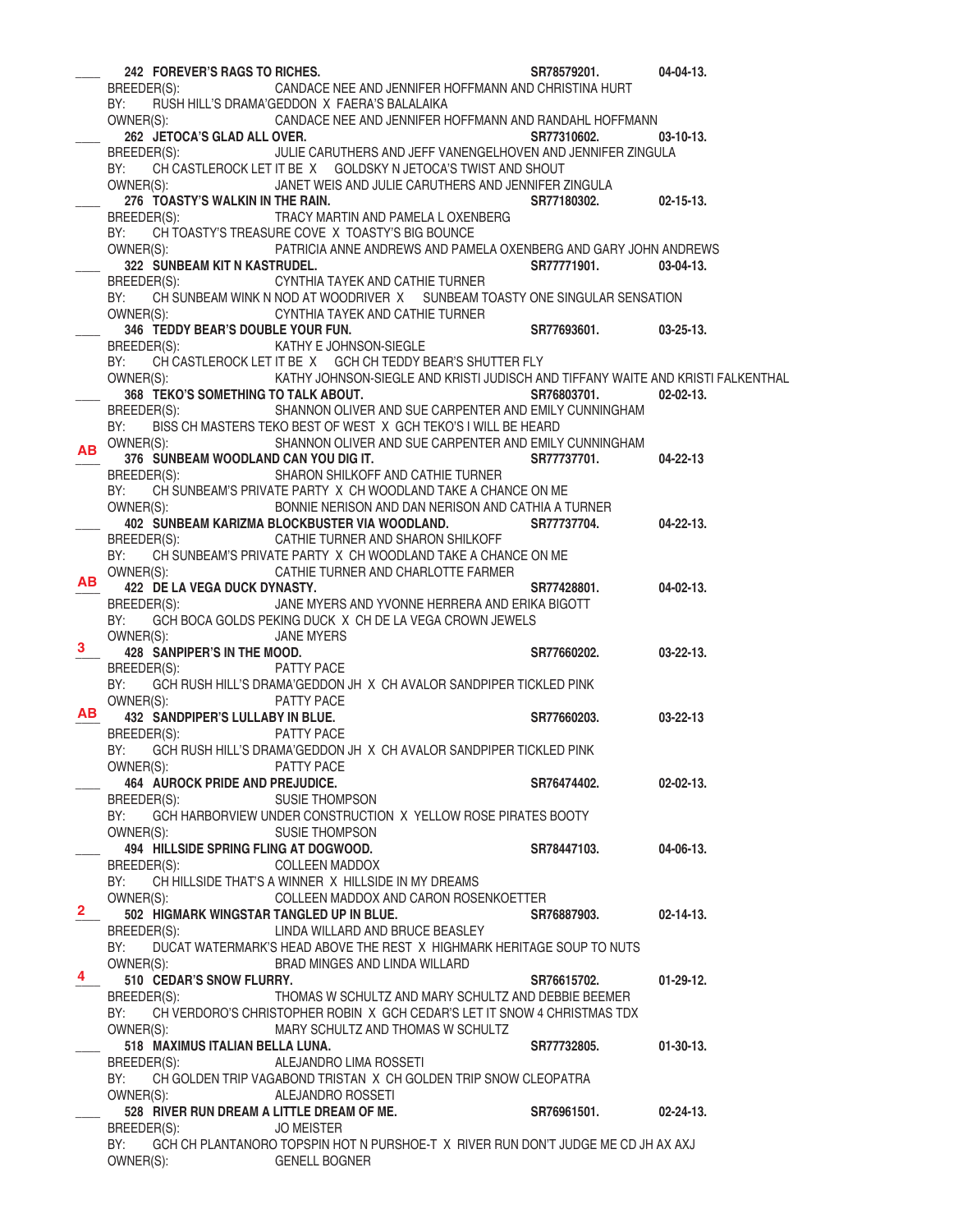| <b>AB</b>      |                    | 548 PENDERY'S EWE MOVE MEE.             | VE MEE.<br>PENDERY LITES<br>THE THE STATES                                                 | SR79058801.           | 03-22-13.        |
|----------------|--------------------|-----------------------------------------|--------------------------------------------------------------------------------------------|-----------------------|------------------|
|                | BREEDER(S):        |                                         |                                                                                            |                       |                  |
|                | BY:                |                                         | CH VOYAGER'S AND THE BEAT GOES ON AT GOODTIME JH X CH PENDERY 'N GOODTIME'S EWE 'R KIDDING |                       |                  |
|                | OWNER(S):          |                                         | PENDERY LITES                                                                              |                       |                  |
|                |                    | 642 JETOCA'S ALL I HAVE TO DO IS DREAM. |                                                                                            | SR77310603.           | $03-10-13.$      |
|                |                    |                                         | BREEDER(S): JULIE CARUTHERS AND JENNIFER ZIGULA AND JEFF VAN ENGELENHOVEN                  |                       |                  |
|                |                    |                                         | BY: CH CASTLEROCK LET IT BE X GOLD SKY N JETOCA'S TWIST AND SHOUT                          |                       |                  |
|                |                    |                                         | OWNER(S): CAROL MAHLIK AND JULIE CARUTHERS AND JENNIFER ZIGULA                             |                       |                  |
|                |                    | 650 JETOCA'S ALL I CAN BE.              |                                                                                            | SR77310607.           | $03-10-13.$      |
|                |                    | BREEDER(S):                             | JULIE CARUTHERS AND JENNIFER ZIGULA AND JEFF VAN ENGELENHOVEN                              |                       |                  |
|                | BY:                |                                         | CH CASTLEROCK'S LET IT BE X GOLD SKY N JETOCA'S TWIST AND SHOUT                            |                       |                  |
|                |                    |                                         | OWNER(S): JEFF VAN ENGELENHIVEN                                                            |                       |                  |
|                |                    | AB 676 PEBWIN N'CREDIBLE.               |                                                                                            | SR77309103.           | $04-07-13.$      |
|                |                    | BREEDER(S):                             | BERNA HART WELCH                                                                           |                       |                  |
|                | BY:                |                                         | CH SUNTORY LOVEIT A CHERRYBROOK CDX TD JH OA OAJ X CH CLARKCREEK PEBWIN BREAK 'N EVEN      |                       |                  |
|                |                    |                                         | OWNER(S): DON AND PEG BURLETT                                                              |                       |                  |
|                |                    |                                         | 716 AVALOR POEMS PRAYERS AND PROMISES.<br>BREEDER(S): LORI REUTER AND KRISTI HOWE          | SR76665101.           | $02 - 04 - 13$ . |
|                |                    |                                         | BY: CH VENTURE REDOG'S MAGIC HAT TRICK X CH AVALORS MOV NOUT                               |                       |                  |
|                |                    | OWNER(S):                               | <b>LORI REUTER</b>                                                                         |                       |                  |
|                |                    | 754 SUNSHINE'S RHYMES AND REASONS.      |                                                                                            | SR77522101.           | $02 - 05 - 13$ . |
|                | BREEDER(S):        |                                         | DEBRA A. BERRY AND JAMES H. BERRY JR AND CHEYENNE SCHLECHT                                 |                       |                  |
|                | BY:                |                                         | CH SUNSHINE'S JINGLE JANGL JINGL UD X CH SUNSHINES I BELIEVE IN FATE                       |                       |                  |
|                |                    | OWNER(S):                               | DERBA BERRY AND JAMES H BERRY JR                                                           |                       |                  |
| AB —           |                    | 756 LACYHEART I'M NO KNOCK OFF.         |                                                                                            | SR77546703.           | $03-26-13.$      |
|                |                    |                                         | BREEDER(S): ARLEEN BANNING AND DONNI SUE GRAFF                                             |                       |                  |
|                |                    |                                         | BY: CH SPLENDID FOR THE PEEPS X LACYHEART NOTHIN BUT BLUE SKIES                            |                       |                  |
|                |                    | OWNER(S):                               | ARLEEN BANNING                                                                             |                       |                  |
|                |                    | 832 TREASURE'S RING OF FIRE.            |                                                                                            | SR76954201. 02-26-13. |                  |
|                |                    | BREEDER(S):                             | TERESA SMITH & LISA SMITH & DIANE MUELLER                                                  |                       |                  |
|                | BY:                |                                         | GCH SHYAN'S LET FREEDOME RING X CH GOODTIME'S TREASURE NEVER FOURGOTTEN                    |                       |                  |
|                | OWNER(S):          |                                         | <b>TERESA SMITH</b>                                                                        |                       |                  |
|                |                    | 842 HEARTLAND SAY CHEESE.               |                                                                                            | SR79109701.           | $04 - 23 - 13$ . |
|                |                    | BREEDER(S):                             | NANCY JOHNSON AND DAN SULLENGER                                                            |                       |                  |
|                | BY:                |                                         | GCH SANDSPUR'S BE COOL X CH HEARTLAND BIRTHDAY CAKE                                        |                       |                  |
|                |                    | OWNER(S): NANCY JOHNSON                 |                                                                                            |                       |                  |
|                |                    |                                         | <b>GOLDEN RETRIEVERS: SWEEPSTAKES PUPPY BITCHES 9-12 MONTHS.</b>                           |                       |                  |
|                |                    | 24 LAKESYDE'S JUNIOR MINT.              |                                                                                            | SR76309701.           | $11 - 14 - 12$ . |
|                |                    | BREEDER(S):                             | JULIE AND COURTNEY CORRAL AND TANNER CONGLETON                                             |                       |                  |
|                | BY:                |                                         | CH GOODTIME'S THE PERFECT MAN AT LAKESYDE X LAKESYDE'S FIFTH AVENUE                        |                       |                  |
|                | OWNER(S):          |                                         | JULIE AND COURTNEY CORRAL                                                                  |                       |                  |
|                |                    | 34 AMICA RAVE ROCK AND REGGAE.          |                                                                                            | SR76111801.           | 12-06-12         |
|                | BREEDER(S):        |                                         | MIA NIEMAN                                                                                 |                       |                  |
|                | BY:                |                                         | CH ASTERLING'S SPRING THAW X GCH CH AMICA'S JOURNEY NOTHING COMES CLOSE                    |                       |                  |
|                | OWNER(S):          |                                         | MIA NIEMAN                                                                                 |                       |                  |
|                |                    | 94 HILLOCK'S LIL FIRECRACKER.           |                                                                                            | SR76018202.           | $01-09-13.$      |
|                | BREEDER(S):        |                                         | <b>TAMMY TOMLINSON</b>                                                                     |                       |                  |
|                | BY:                |                                         | GCH CH HILLOCK HONEYBEAR'S PURPLE PIZZAZZ SDHF OS X HILLOCK'S APPLE MARTINI                |                       |                  |
|                | OWNER(S):          |                                         | ROBIN DEITRICH AND WENDY SNYDER AND TAMMY TOMLINSON                                        |                       |                  |
|                |                    | 186 LIBERTY'S CASSIE MAYD 4 DEVNVIC.    |                                                                                            | SR76867102.           | $01 - 22 - 13$   |
|                | BREEDER(S):        |                                         | DEBBIE KOONS AND MS JENNIFER M KRAWSCZYN                                                   |                       |                  |
|                | BY:                |                                         | CH GI-KI'S G'WAIT SOCK IT TO EM EM RN JH X GCH CH SHILO'S MAYD FOR LIBERTY                 |                       |                  |
|                | OWNER(S):          |                                         | <b>VICKI DRERUP</b>                                                                        |                       |                  |
| $\mathbf{2}^-$ |                    | 188 RAZZLE'S WITCHFUL THINKING.         |                                                                                            | SR75877802.           | $10 - 29 - 12$ . |
|                | BREEDER(S):<br>BY: |                                         | CATHERINE MEDDAUGH<br>CH CASTLEROCK'S LET IT BE X CH QUEIJERIO MONALISA ORITZ              |                       |                  |
|                |                    |                                         |                                                                                            |                       |                  |
|                | OWNER(S):          | 204 COSMIC KIT KAT BREAK AT TRUGOLD.    | JULIE MATNEY AND CATHERINE MEDDAUGH                                                        | SR75532202.           | $11-19-12.$      |
|                | BREEDER(S):        |                                         | SANDRA ROBERTS AND BETSY STROHL                                                            |                       |                  |
|                |                    |                                         | CH CASTLEROCK LET IT BE X ZIA COSMIC STORM CHASER                                          |                       |                  |
|                |                    |                                         |                                                                                            |                       |                  |
|                | BY:                |                                         |                                                                                            |                       |                  |
|                | OWNER(S):          |                                         | <b>BECKY HERMAN</b>                                                                        |                       | $10 - 27 - 12$ . |
|                |                    |                                         | 212 RIVER ROAD'S MY WAY OR THE HIGHWAY.<br>SUZANNE AND MICHAEL RAPIER                      | SR75564203.           |                  |
|                | BREEDER(S):<br>BY: |                                         | CH RUSH HILL'S HAAGEN-DAZS CDX JH AX OAJ WCX VCX X CH RIVER ROAD'S PAY'N IT FORWARD        |                       |                  |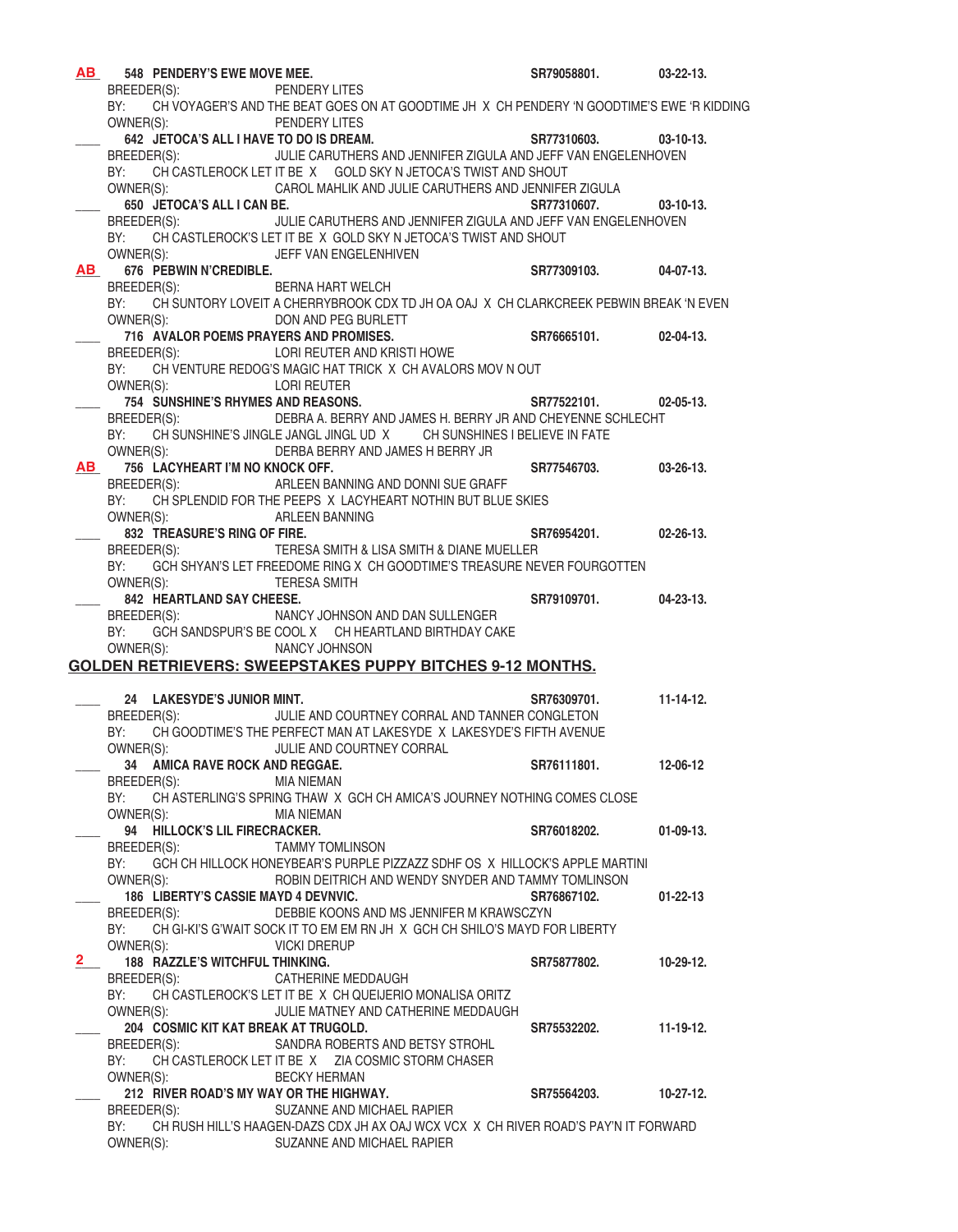|              | 218 ELYSIAN'S I YAM WHAT I YAM CD RN.             |                                                                                                               | SR75608801.          | 11-06-12.        |
|--------------|---------------------------------------------------|---------------------------------------------------------------------------------------------------------------|----------------------|------------------|
|              | BREEDER(S):                                       | JEANETTE VON BARBY                                                                                            |                      |                  |
|              | BY:                                               | GCH SPRINGCREEK EVERLORE AT TIME HI CDX RN MH DDHF X CH BECKSGOLD REV R UP @ ELYSIAN UD TD RE MH WCX VCX DDHF |                      |                  |
|              | OWNER(S):                                         | JEANETTE VON BARBY                                                                                            |                      |                  |
|              |                                                   | 254 FOREVER-SHARMIK'S FRONT PAGE NEWS.                                                                        | SR76780202.          | $01-03-13.$      |
|              | BREEDER(S):                                       | MICHAEL AND SHARON LONG AND JENNIFER NEE-HOFFMAN                                                              |                      |                  |
|              | BY:                                               | GCH CH SHR MY BUDDY'S BOPPITY-BOP BLUE MOON X FOREVER'S BEACH PARTY @ SHARMIK                                 |                      |                  |
| AB           | OWNER(S):                                         | CATHLEEN FERKOL AND JENNIFER HOFFMAN                                                                          |                      |                  |
|              | 268 GOLDSTREAK FORBIDNDANZ LAMBADA.               |                                                                                                               | AA500086             | $01 - 22 - 13$   |
|              | BREEDER(S):                                       | <b>DINAH MILEHAM</b>                                                                                          |                      |                  |
|              | BY:                                               | FOREVER'S FRAT PARTY (USA) X GCH AM/CAN AMBERVIEWS COCKTAILS N DREAMS                                         |                      |                  |
|              | OWNER(S):<br>316 PASSION'S NATURAL SELECTION.     | DINAH MILEHAM                                                                                                 | SR75397404.          | $11 - 10 - 12$ . |
|              | BREEDER(S): HEIKE STROUP                          |                                                                                                               |                      |                  |
|              | BY:                                               | GCH CH SAMUEL VALENTINE OF DOGWOOD X GCH CH PASSION'S NATURAL WOMAN UD JH                                     |                      |                  |
|              | OWNER(S):                                         | <b>HEIKE STROUP</b>                                                                                           |                      |                  |
|              | 342 SHYAN'S JINGLE BELL ROCK.                     |                                                                                                               | SR76260301.          | 12-26-12.        |
|              | BREEDER(S):                                       | SUSAN MALOCH AND DEBRA BERRY                                                                                  |                      |                  |
|              | BY:                                               | CH VENTURE REDOG'S MAGIC HAT TRICK X CH SHYAN'S DOUBLE TROUBLE                                                |                      |                  |
|              | OWNER(S):                                         | SUSAN MALOCH AND MARIANNE MILLER                                                                              |                      |                  |
| 3.           | 348 ZUMBRO TB DOUBLED THEIR FUN.                  |                                                                                                               | SR76778302.          | $11-08-12.$      |
|              | BREEDER(S):                                       | KRISTI JUDISH AND KATHY JOHNSON SIEGLE                                                                        |                      |                  |
|              | BY:                                               | CH CASTLEROCK LET IT BE X CH TEDDY BEAR'S WHATZ UP DOC                                                        |                      |                  |
|              | OWNER(S):                                         | KATHY JOHNSON SIEGLE AND KRISTI JUDISCH AND TIFFANY WAITE                                                     |                      |                  |
|              | 358 CAMLIN AND REMUDA'S NOW U'R TALKING.          |                                                                                                               | SR75389402.          | 10-26-12         |
|              | BREEDER(S):                                       | SALLY MAAG AND NANCY CROWLEY                                                                                  |                      |                  |
|              | BY:                                               | CH CAMLIN'S R U FOR REAL X REMUDA'S THROWIN' ROCKS AT THE MOON                                                |                      |                  |
|              | OWNER(S):                                         | SALLY MAAG AND NANCY CROWLEY                                                                                  |                      |                  |
|              | 388 GLACIERS SUMMER ROMANCE.                      | CLARK MARTIN AND MONICA LAMONTAGNE                                                                            | SR75406502.          | $10-31-12.$      |
|              | BREEDER(S):<br>BY:                                | GCH SUMMIT'S THE TITANIC X CH GLACIER'S SUMMER WHEAT                                                          |                      |                  |
|              | OWNER(S):                                         | CLARK MARTIN AND MONICA LAMONTAGNE                                                                            |                      |                  |
|              | 392 GLACIERS RED WHITE AND BLOND.                 |                                                                                                               | SR76381502.          | $01-21-13.$      |
|              | BREEDER(S):                                       | <b>CLARK MARTIN</b>                                                                                           |                      |                  |
|              | BY:                                               | CH COSMIC GOLDSTORM COWBOY HARDWARE X CH GLACIERS IT'S ALL ABOUT ME                                           |                      |                  |
|              | OWNER(S):                                         | <b>CLARK MARTIN</b>                                                                                           |                      |                  |
|              | 412 GIDEON'S TRICK OR TREAT.                      |                                                                                                               | SR75383001.          | $10 - 26 - 12.$  |
|              | BREEDER(S):                                       | <b>VICKI WHITE</b>                                                                                            |                      |                  |
|              | BY:                                               | GCH MY BUDDY'S BOPPITY-BOP BLUE MOON RA X CH GIDEON'S TOAST OF THE TOWN                                       |                      |                  |
| AB           | OWNER(S):<br>440 WILDROSE RUNNIN' AN ELITE ERIN.  | VICKI WHITE AND SHERI MCCORMICK                                                                               | SR76381106.          | $12 - 16 - 12$ . |
|              | BREEDER(S):                                       | CHERYL BINGHAM                                                                                                |                      |                  |
|              | BY:                                               | CH DAUNINGE'S MAXIMUS AUREUS MXP MJP2 OFP X BEAU GESTE STONELEDGE GALA EVENT                                  |                      |                  |
|              | OWNER(S):                                         | CHERYL BINGHAM AND TERESA KOCHER AND WALTER FAUBION                                                           |                      |                  |
| $\mathbf{1}$ |                                                   | 470 EMERY ENCHANTED'S COLORING OUTSIDE THE LINES.                                                             | SR76142502.          | $11 - 17 - 12$ . |
|              | BREEDER(S):                                       | BRIANNA BISCHOFF AND BETH JOHNSON                                                                             |                      |                  |
|              | BY:                                               | CH SUMMIT GOLDENTRIP IN THE LINE OF DUTY X GCH HYTREE EMERY'S HOT TOPIC                                       |                      |                  |
|              | OWNER(S):                                         | <b>BRIANNA BISCHOFF</b>                                                                                       |                      |                  |
|              | 512 CEDAR'S PRACTICAL MAGIC.                      |                                                                                                               | SR76875401.          | 10-26-12.        |
|              | BREEDER(S):                                       | THOMAS W SCHULTZ AND MARY SCHULTZ AND DEBBIE BEEMER                                                           |                      |                  |
|              | BY:                                               | TROWSNEST BENTLEY'S EZ RYDE X DAVLIN CEDAR'S MOMENT IN TIME X                                                 |                      |                  |
|              | OWNER(S):<br>564 QUEIJEIRO RAZZLE'S RUN LOLA RUN. | TOM AND MARY SCHULTZ                                                                                          | SR75877803.          | 10-29-12.        |
|              | BREEDER(S):                                       | CATHERINE MEDDAUGH                                                                                            |                      |                  |
|              | BY:                                               | CH CASTLEROCK LET IT BE X CH QUEIJEIRO MONALISA ORTIZ                                                         |                      |                  |
|              | OWNER(S):                                         | <b>MANUEL QUEIJEIRO</b>                                                                                       |                      |                  |
|              | 572 ZUMBRO TB MAKE MINE A DOUBLE.                 |                                                                                                               | SR76778301.          | $11-08-12.$      |
|              |                                                   | BREEDER(S): KRISTINA JUDISCH AND KATHY JOHNSON-SIEGLE                                                         |                      |                  |
|              | BY:                                               | CH CASTLEROCK LET IT BE X CH TEDDYBEAR'S WHATZ UP DOC                                                         |                      |                  |
|              | OWNER(S):                                         | KRISTINA JUDISH AND KATHY JOHNSON-SIEGLE AND TIFFANY WAITE                                                    |                      |                  |
|              | 582 WATERMARK DUCAT PRETTY IN PAISLEY.            |                                                                                                               | SR76340202.          | 12-05-12.        |
|              | BREEDER(S):                                       | MARY TATUM, DVM AND HELEN DORRANCE                                                                            |                      |                  |
|              | BY:                                               | CH SHEFFIELD-DUCAT'S SPELLBOUND X CH DUCAT WATERMARK'S BRTLEA'S THE CRICKET ON THE HEARTH                     |                      |                  |
|              | OWNER(S):                                         | CHRISTY YOUNG AND ROBIN YOUNG                                                                                 |                      |                  |
|              | 602 BARBOUR-GOLD'S YOKO ONO.                      |                                                                                                               | <b>FCA49355-ARG.</b> | $01-12-13.$      |
|              | BREEDER(S):<br>BY:                                | CAROLINA BIBILONI AND GIANI COMINI<br>CH XCELARATE DANGEROUSLY HOLLYWOOD X BARBOUR-GOLD'S HEART OF GOLD ROSE  |                      |                  |
|              | OWNER(S):                                         | <b>MACARENA PANTALEON</b>                                                                                     |                      |                  |
|              |                                                   |                                                                                                               |                      |                  |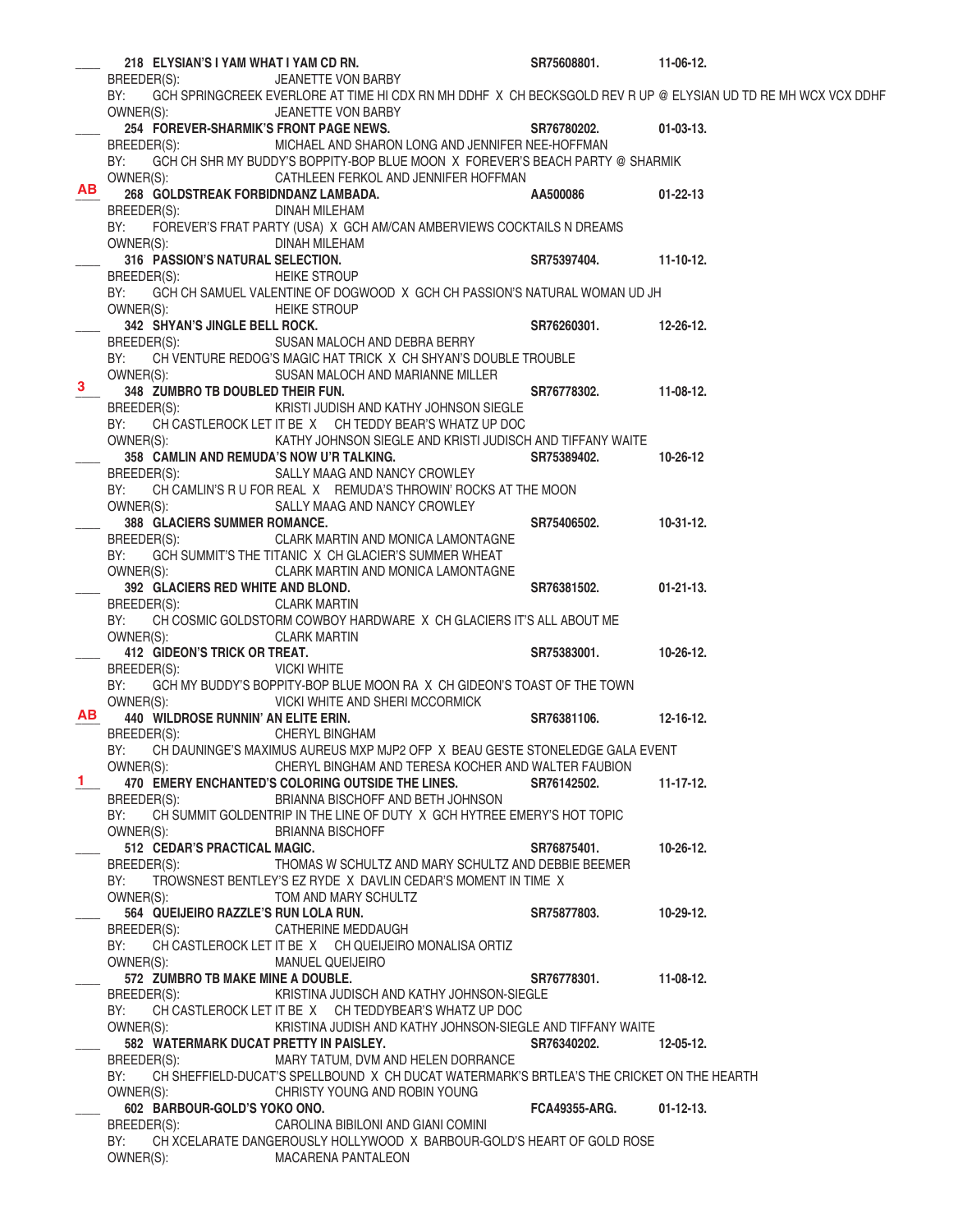|           | 620 KATMAR'S FIREEAGLE CLIMB TO OUR DREAMS.                                                                     | SR76618203.           | $01-08-13.$      |
|-----------|-----------------------------------------------------------------------------------------------------------------|-----------------------|------------------|
|           | BREEDER(S):<br>MS. KAT A. WALDEN AND MARNIE PIXLEY                                                              |                       |                  |
|           | GCH CH VENTURE'S BERRIETALONTED CA X VENTURE'S PICK'N WILDFLOWERS CA<br>BY:                                     |                       |                  |
|           | OWNER(S):<br>KELSEY DARNELL AND MARNIE PIXLEY                                                                   |                       |                  |
| AB.       | 698 CAMLIN AND REMUDA'S U'R PLACE OR MINE.                                                                      | SR75389401.           | $10-26-12.$      |
|           | BREEDER(S):<br>NANCY CROWLEY AND SALLY MAAG                                                                     |                       |                  |
|           | CH CAMLIN'S R U FOR REAL X REMUDA'S THROWIN' ROCKS AT THE MOON<br>BY:                                           |                       |                  |
|           | OWNER(S):<br>NANCY CROWLEY AND SALLY MAAG                                                                       |                       |                  |
|           | 720 YUKON'S BIG GIRLS DON'T CRY AT LAZYDAZE.                                                                    | SR75460002. 11-02-10. |                  |
|           | BREEDER(S):<br>JOHN DEVENS AND CHARLENE DEVENS                                                                  |                       |                  |
|           | CH TANGLELOFT LIFE OF THE PARTY X CH NUMOON YUKON ANTICIPATION<br>BY:                                           |                       |                  |
|           | OWNER(S):<br>KATHLEEN DOYLE-WINSLOW AND DAVID WINSLOW                                                           |                       |                  |
| <b>AB</b> | 722 WATERMARK-DUCAT MAGNOLIA IRIDESCENT TAFFETA.                                                                | SR76340203. 12-05-12. |                  |
|           | BREEDER(S):<br>MARY TATUM, DVM AND HELEN DORRANCE                                                               |                       |                  |
|           | BY: AMMEX/AMS/WC CH SHEFFIELD-DUCAT'S SPELLBOUND SDHF OS X CH DUCAT WATERMARK BRTLEA'S THE CRICKET ON THEHEARTH |                       |                  |
|           | CHERIE MOBLEY AND MATT FISHER<br>OWNER(S):                                                                      |                       |                  |
|           | AB 742 GOLDSMITH QUEEN OF THE UNIVERSE.                                                                         | SR76836102. 11-20-12. |                  |
|           | BRIAN AND MARY AND CAROLINE CLEGG<br>BREEDER(S):                                                                |                       |                  |
|           | CH MORNINGSTAR'S MUST BE DREAMING X CH GOLDSMITH CHARLIES ANGEL<br>BY:                                          |                       |                  |
|           | OWNER(S):<br>COURTNEY ERICKSON LAU AND CAROLINE CLEGG                                                           |                       |                  |
|           | 834 KATMAR'S DREAM ON PUDDY TAT.                                                                                | SR76618202. 01-08-13. |                  |
|           | BREEDER(S):<br>KAT A. WALDEN AND MARNIE PIXLEY                                                                  |                       |                  |
|           | BY:<br>GCH CH VENTURE'S BERRIETALONTED CA X VENTURE'S PICK'N WILDFLOWERS CA                                     |                       |                  |
| 4         | OWNER(S):<br>MARNNIE PIXLEY & KAT WALDEN                                                                        |                       |                  |
|           | 838 MATTIACI DOUBLE D.                                                                                          | SR77250902. 01-12-13. |                  |
|           | <b>FLORENCE JOSEPHS</b><br>BREEDER(S):                                                                          |                       |                  |
|           | CH MATTIACI AERIALS IN THE SKY X JOVI'S HOLLABACK GIRL<br>BY:                                                   |                       |                  |
| AB .      | OWNER(S):<br><b>FLORENCE JOSEPHS</b>                                                                            |                       |                  |
|           | 848 FYREGLO'S SUBTLE PERSUASSION.                                                                               | SR78334501. 01-12-13. |                  |
|           | BREEDER(S):<br><b>JANE CHRISTY</b>                                                                              |                       |                  |
|           | CH CASTLEROCK LET IT BE X OSPREY'S SIMPLY GLAMOROUS<br>BY:                                                      |                       |                  |
|           | OWNER(S):<br>KEMAH PLUSK & DEBBIE MCCORMICK                                                                     |                       |                  |
|           | <b>GOLDEN RETRIEVERS: SWEEPSTAKES JUNIOR BITCHES 12-15 MONTHS.</b>                                              |                       |                  |
|           | AB 14 KNOX'S SINGING MY PRAISES.                                                                                | SR74549701. 08-31-12. |                  |
|           | BREEDER(S):<br>PAT AND BRUCE CARLILE AND TAMMY TOMLINSON                                                        |                       |                  |
|           | KNOX'S OTHER MAN IN MY LIFE NA NAJ X HILLOCK'S HOT TAMALE HOLLY AX AXJ XF<br>BY:                                |                       |                  |
|           | OWNER(S):<br>PAT AND BRUCE CARLILE                                                                              |                       |                  |
|           | 32 AMICA DOGWOOD TICKLE ME TAILWIND.                                                                            | <b>SR75309001.</b>    | $10-03-12.$      |
|           | BREEDER(S):<br>MIA NIEMAN                                                                                       |                       |                  |
|           | GCH SAMUEL VALENTINE OF DOGWOOD X AMICA TREASURE MY JOURNEY<br>BY:                                              |                       |                  |
| AВ        | OWNER(S):<br>LINDSAY NIEMAN AND MIA NIEMAN                                                                      |                       |                  |
|           | 68 CAPTIVATE'S MAGIC MOMENTS AT RANSOM CREEK.                                                                   | SR74640905.           | $09-22-12$       |
|           | BREEDER(S):<br>MARIANNE AND LAINE MILLER                                                                        |                       |                  |
|           | CH REDOG'S MAGIC HAT TRICK X SHYAN'S YOU PUT A SPELL ON ME<br>BY:                                               |                       |                  |
|           | OWNER(S):<br>JUDITH RANSON AND MARIANNE MILLER                                                                  |                       |                  |
|           | 74 RAZZLE-TEMPO'S DIAMONDS RA GIRL'S BEST FRIEND.                                                               | SR75877701.           | $10-18-12.$      |
|           | CATHY MEDDAUGH AND DEB LITTLETON AND BARB BROWN<br>BREEDER(S):                                                  |                       |                  |
|           | CH VENDORO'S CHRISTOPHER ROBINS X CH WYNDEHILL-TEMPO'S RAZZLERAINDROPS<br>BY:                                   |                       |                  |
|           | SHARI CURRAN AND CATHY MEDDAUGH<br>OWNER(S):                                                                    |                       |                  |
|           | 112 APOLLO-FIRESTAR'S PUPPY GALORE.                                                                             | SR75047301.           | 10-04-12.        |
|           | ELLEN SCHULTZ<br>BREEDER(S):                                                                                    |                       |                  |
|           | GCH SUMMIT'S THE TITANIC X CH APOLLO'S MU CHA CHA<br>BY:                                                        |                       |                  |
|           | OWNER(S):<br>CINDY L PARTRIDGE                                                                                  |                       |                  |
|           | 124 CAPTIVATE'S TOO HOT TO HANDLE.                                                                              | SR74603703.           | $09 - 25 - 12$ . |
|           | BREEDER(S):<br><b>MARIANNE MILLER</b>                                                                           |                       |                  |
|           | GCH SUMMIT'S SONNY SIDE UP X MBPIS CH MAGNOLIA CAPTIVATE NOT TONIGHT HONEY<br>BY:                               |                       |                  |
|           | OWNER(S):<br><b>MARIANNE MILLER</b>                                                                             |                       |                  |
|           | 136 HIGHLIGHT N CACTUSKIDS HOT 2 TROT.                                                                          | SR74072101.           | $08 - 20 - 12$ . |
|           | PATRICE LOVES AND MICHAEL RATHBUN AND CHARLES WILSON<br>BREEDER(S):                                             |                       |                  |
|           | GCH HILLOCK HONEYBEAR PURPLE PIZZAZZ X GCH HIGHLIGHT'S COCO CHANEL<br>BY:                                       |                       |                  |
|           | OWNER(S):<br>PATRICE LOVES AND MICHAEL RATHBURN AND CHARLES WILSON                                              |                       |                  |
| <b>AB</b> | 156 DALANE THE SPIN STOPS HERE.                                                                                 | SR74791401.           | $08-03-12.$      |
|           | JANE JENSON AND JUDI VOSS<br>BREEDER(S):                                                                        |                       |                  |
|           | BY:<br>CH RUSH HILL'S DRAMA'GEDDON JH X CH DALANE-24K MAGIC AND MYSTERY                                         |                       |                  |
|           | OWNER(S):<br>JANE JENSON AND MICHAEL ALDEGUER<br>174 GOODTIME'S POINT OF ORDER.                                 | SR74470201.           | $08-02-12.$      |
| AB DA     | <b>KATHY SMITH</b><br>BREEDER(S):                                                                               |                       |                  |
|           | CH GOODTIME'S A BAD CASE OF LOVING YOU X CH DE LA VEGA GOODTIMES CRAZY RIVER<br>BY:                             |                       |                  |
|           | OWNER(S):<br><b>KATHY SMITH</b>                                                                                 |                       |                  |
|           |                                                                                                                 |                       |                  |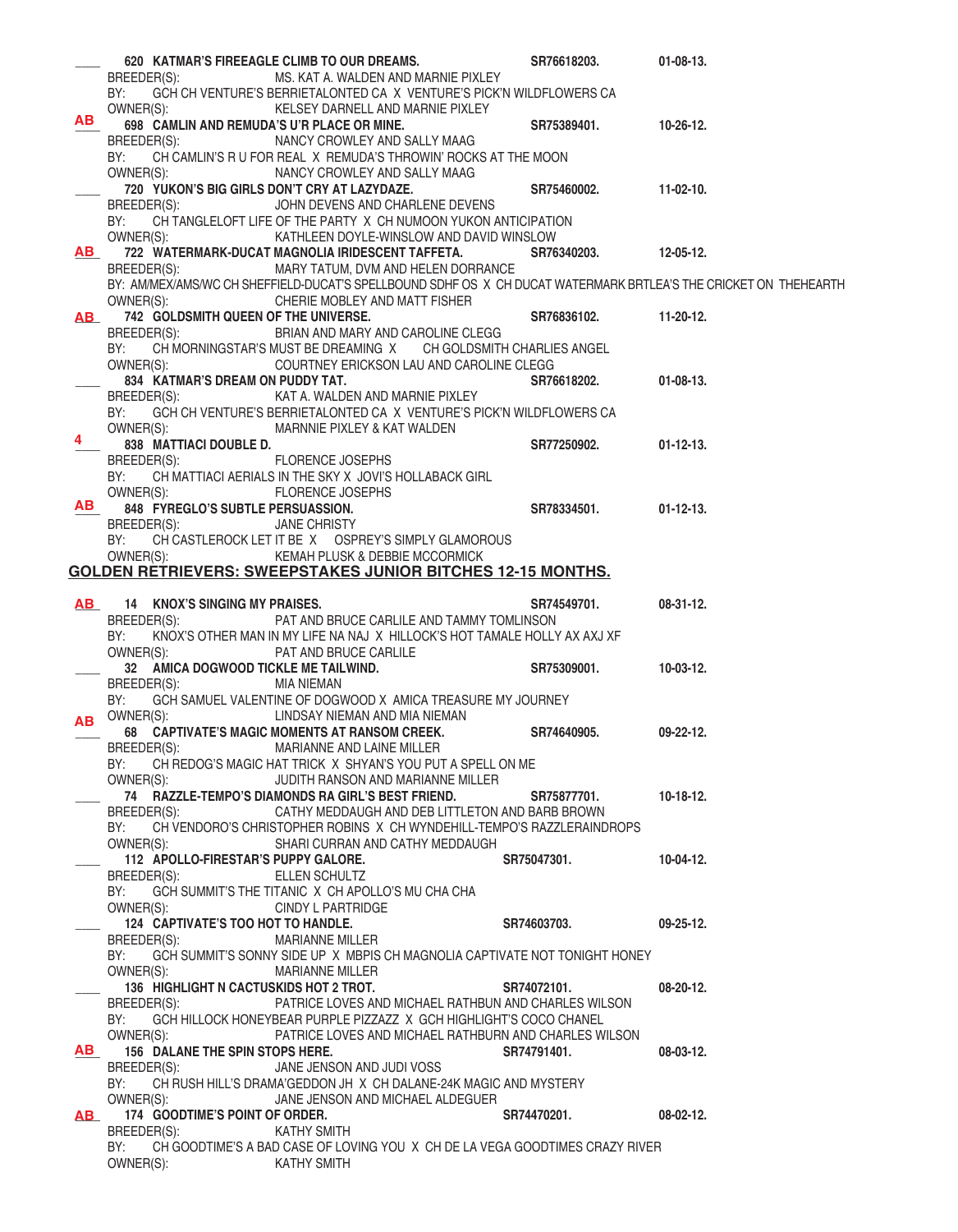| 4              | 300 GRACELYNN WELL, XQZE ME!.             |                                                                                  | SR74332308.   | 09-10-12.                                                                                                                  |
|----------------|-------------------------------------------|----------------------------------------------------------------------------------|---------------|----------------------------------------------------------------------------------------------------------------------------|
|                | BREEDER(S):                               | STEVEN PRIBLE AND KATHY LYNN PRIBLE AND VIRGINIA BOYLE                           |               |                                                                                                                            |
|                | BY:                                       | CH BIRNAM WOOD'S HOOT GIBSON XGCH CH CHARMS ALL DECK'D OUT'N' SDIAMONDS          |               |                                                                                                                            |
|                | OWNER(S):                                 | LAURA E SALVATORE AND DANIELA WEINER AND SYLVIA DONAHEY                          |               |                                                                                                                            |
| AB             |                                           | 320 C-R GEMINI'S A PIECE OF THE PUZZLE.                                          | SR75408001.   | $10 - 23 - 12$ .                                                                                                           |
|                | BREEDER(S):                               | CANDI AND RICHARD PEARCE                                                         |               |                                                                                                                            |
|                |                                           |                                                                                  |               | BY: VROI AGI CH C-R GEMINI'S FIELD OF DREAMS RA BN WC CA NJP OAP CGC X GCH CH GEMINI'S HIGH FLYER JH CD RN NA NAJ VCX SDHF |
|                | OWNER(S):                                 | CANDI AND RICHARD PEARCE                                                         |               |                                                                                                                            |
|                | 448 CAPTIVATE'S DO YOU BELIEVE IN MAGIC.  |                                                                                  | SR74640906.   | $09-22-12.$                                                                                                                |
|                | BREEDER(S):                               | MARIANNE MILLER                                                                  |               |                                                                                                                            |
|                | BY:                                       | CH VENTURE REDOG'S MAGIC HAT TRICK OS X SHYAN'S YOU PUT A SPELL ON ME            |               |                                                                                                                            |
|                | OWNER(S):                                 | CINDY PRICE AND MARIANNE MILLER                                                  |               |                                                                                                                            |
|                | 452 GOLDSMITH ADELE AT CASSIMERE.         |                                                                                  | SR76418401.   | $09-11-12.$                                                                                                                |
| AB             | BREEDER(S):                               | MARY AND BRIAN CLEGG                                                             |               |                                                                                                                            |
|                | BY:                                       | CH GOLDSMITH'S SHOOT TO KILL CAN SDHF X CH SNOWSHOE GOLDSMITH SURFURR GIRL       |               |                                                                                                                            |
|                | OWNER(S):                                 | FAYE SKELTON AND MARY CLEGG AND BRIAN CLEGG AND CAROLINE CLEGG                   |               |                                                                                                                            |
| 3              | 492 AMICA'S DOGWOOD GONE WITH THE WIND.   |                                                                                  | SR75309002.   | $10-03-12.$                                                                                                                |
|                |                                           | MIA NIEMAN                                                                       |               |                                                                                                                            |
|                | BREEDER(S):                               | CH SAMUEL VALENTINE OF DOGWOOD X AMICA TREASURE MY JOURNEY                       |               |                                                                                                                            |
|                | BY:                                       |                                                                                  |               |                                                                                                                            |
| $\overline{2}$ | OWNER(S):                                 | <b>COLLEEN MADDOX</b>                                                            |               |                                                                                                                            |
|                | 496 FOREVER'S I'LL HAVE ANOTHER.          |                                                                                  | SR75007401.   | 09-21-12.                                                                                                                  |
|                | BREEDER(S):                               | CANDACE AND JENNIFER NEE                                                         |               |                                                                                                                            |
|                | BY:                                       | GCH FOREVER'S FRAT PARTY X FOREVER KRISTIL BLAME IT ON THE CUERVO                |               |                                                                                                                            |
|                | OWNER(S):                                 | JENNIFER AND RANDAL HOFFMANN AND CANDY NEE                                       |               |                                                                                                                            |
|                | 616 DUCAT'S AHEAD OF HER TIME.            |                                                                                  | SR74514802.   | $08-18-12.$                                                                                                                |
|                | BREEDER(S):                               | <b>HELEN DORRANCE</b>                                                            |               |                                                                                                                            |
|                | BY:                                       | DUCAT-WATERMARK'S HEADS ABOVE THE REST X DUCAT'S SPRING BREAK                    |               |                                                                                                                            |
| 1.             | OWNER(S):                                 | <b>HELEN DORRANCE</b>                                                            |               |                                                                                                                            |
|                | 674 AMBERVIEW'S HELLO I LOVE YOU.         |                                                                                  | ZS478400-CAN. | $09-07-12.$                                                                                                                |
|                | BREEDER(S):                               | COLLEEN AND BRUCE SKELTON                                                        |               |                                                                                                                            |
|                | BY:                                       | CH DREAMWORKS WHALE OF A TALE X AMBERVIEW FOLLOW YOUR DREAMS                     |               |                                                                                                                            |
|                | OWNER(S):                                 | <b>TANYA MITCHELL</b>                                                            |               |                                                                                                                            |
|                | <b>688 CHATEAU'S POLISHED.</b>            |                                                                                  | SR74693001.   | $08-14-12.$                                                                                                                |
|                | BREEDER(S):                               | REBECCA MCKEE                                                                    |               |                                                                                                                            |
|                | BY:                                       | EIRENE'S GONE FISHIN' X CH SUNWIND'S EVERY TRICK IN THE BOOK                     |               |                                                                                                                            |
|                | OWNER(S):                                 | REBECCA MCKEE                                                                    |               |                                                                                                                            |
| AB             | 730 DUCAT'S AHEAD OF HER TIME.            |                                                                                  | SR74514802.   | $08-18-12.$                                                                                                                |
|                | BREEDER(S):                               | <b>HELEN DORRANCE</b>                                                            |               |                                                                                                                            |
|                | BY:                                       | DUCAT-WATERMARK'S HEADS ABOVE THE REST X DUCAT'S SPRING BREAK                    |               |                                                                                                                            |
|                | OWNER(S):                                 | <b>HELEN DORRANCE</b>                                                            |               |                                                                                                                            |
|                | <b>766 GEMSTONE NIGHT MOVES.</b>          |                                                                                  | SR74797303.   | $08-01-12.$                                                                                                                |
|                | BREEDER(S):                               | LAURA E KLING AND GARNET E KING                                                  |               |                                                                                                                            |
|                |                                           | BY: GCH CH GANGWAY'S SUV X GCH CH LAURELL'S SUE VROOM                            |               |                                                                                                                            |
|                | OWNER(S):                                 | <b>GARNET E KING</b>                                                             |               |                                                                                                                            |
|                |                                           | GOLDEN RETRIEVERS: SWEEPSTAKES JUNIOR BITCHES 15-18 MONTHS.                      |               |                                                                                                                            |
|                |                                           |                                                                                  |               |                                                                                                                            |
| 4              | 60 STARZ DINNERZ READY.                   |                                                                                  | SR73185001.   | $04 - 29 - 12$ .                                                                                                           |
|                | BREEDER(S):                               | CATHERINE COURLAND                                                               |               |                                                                                                                            |
|                | BY:                                       | CH CHANTELLE ON YOUR MARK X STARZ ONE LUCKY BUG                                  |               |                                                                                                                            |
|                | OWNER(S):                                 | CINDY STEWARD AND CATHERINE BOURLAND                                             |               |                                                                                                                            |
|                | 70 MATTIACI'S SHALL WE DANCE?             |                                                                                  | SR73655101.   | $05-31-12.$                                                                                                                |
|                | BREEDER(S):                               | <b>FLORENCE JOSEPLES</b>                                                         |               |                                                                                                                            |
|                | BY:                                       | GCH SWEETGOLD SAFARI X MATTIACI ALTITUDE WITH ALTITUDE                           |               |                                                                                                                            |
|                | OWNER(S):                                 | <b>JUDITH RANSOM</b>                                                             |               |                                                                                                                            |
|                | 146 CAROVA'S BALLET DANCING ON THE BEACH. |                                                                                  | SR73236802.   | 06-06-12.                                                                                                                  |
|                | BREEDER(S):                               | NANCY CRONCE AND TONI NORTON                                                     |               |                                                                                                                            |
|                | BY:                                       | CH CROSS CREEK'S TIMBERASH HOT SHOT X PAWNEE MOOVING TO THE MUSIC                |               |                                                                                                                            |
|                | OWNER(S):                                 | NANCY CRONCE AND TONI NORTON                                                     |               |                                                                                                                            |
|                | 150 ASPENGLO BREAKING BAD.                |                                                                                  | SR73269401.   | $05-04-12.$                                                                                                                |
|                | BREEDER(S):                               | <b>CHARLES M ROGERS MD</b>                                                       |               |                                                                                                                            |
|                | BY:                                       | CH ASPENGLO CATCH ME IF YOU CAN X CH ASPENGLO IS SHE THE ONE                     |               |                                                                                                                            |
|                | OWNER(S):                                 | <b>CHARLES M ROGERS MD</b>                                                       |               |                                                                                                                            |
|                | 158 GRACIOUS GLDS ABBEY ROAD.             |                                                                                  | SR74278704.   | $07-06-12.$                                                                                                                |
|                | BREEDER(S):                               | SUSAN LUSA AND STEVEN LUSA                                                       |               |                                                                                                                            |
|                | BY:                                       | CH GRACIOUS GLDS A LOVER NOT A FIGHTER X GRACIOUS GLDS ALL THAT GLITTERS IS GOLD |               |                                                                                                                            |
|                | OWNER(S):                                 | STEVEN AND SUSAN LUSA                                                            |               |                                                                                                                            |
| 3.             | 206 TREFLE WANNA BE A COWGIRL.            |                                                                                  | SR74069501.   | $07-10-12.$                                                                                                                |
|                | BREEDER(S):                               | WILLIAM AND MARY PAGE                                                            |               |                                                                                                                            |
|                | BY:                                       | GCH SUMMITS GOLDEN TRIP IN THE LINE OF DUTY X CH CONFETTI LUCKY-N-LOVE           |               |                                                                                                                            |
|                | OWNER(S):                                 | WILLIAM AND MARY PAGE                                                            |               |                                                                                                                            |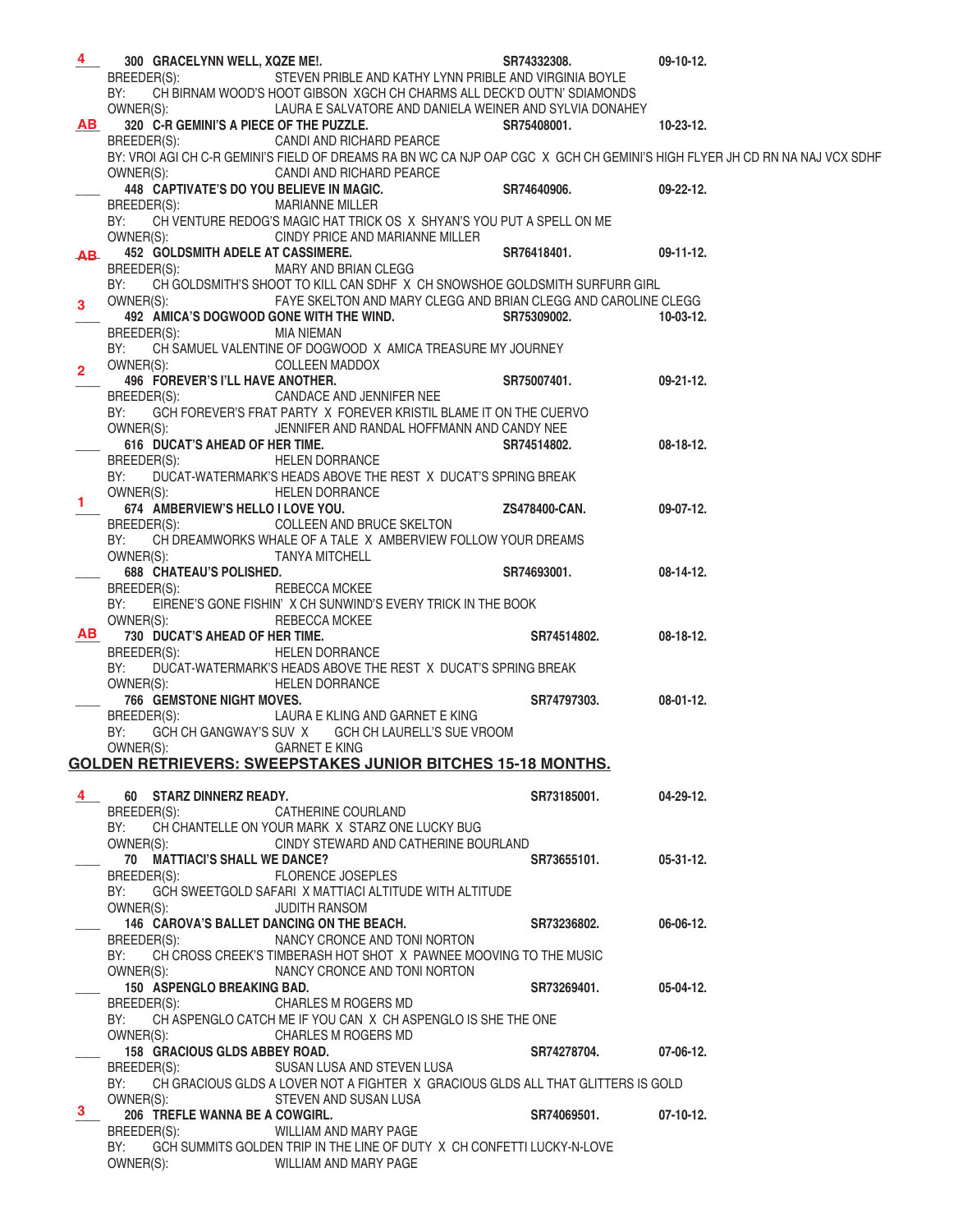|                   |                                       | 252 KINGSGOLD YESTERDAY'S CHILD.                                                             | SR72926005.           | $05-18-12.$      |
|-------------------|---------------------------------------|----------------------------------------------------------------------------------------------|-----------------------|------------------|
|                   |                                       | BREEDER(S): ANGELA AND BRUCE MCLEAN                                                          |                       |                  |
|                   |                                       | BY: GCH CH GOLDTREVE SYDNEY TRAVELER X CH ABELARD ON WALKABOUT TO KINGSGOLD                  |                       |                  |
|                   |                                       | OWNER(S): ANGELA AND BRUCE MCLEAN                                                            |                       |                  |
| <b>AB</b>         | 264 OAKSHADOWS COME DANCE WITH ME.    |                                                                                              | SR73883010.           | 05-28-12.        |
|                   | BREEDER(S): GAIL K BURKET             |                                                                                              |                       |                  |
|                   |                                       | BY: TROWSNEST CAVIAR OF OAKSHADOWS VCD2 TDX JH AX X OAKSHADOW'S HAPPY HEART TD               |                       |                  |
|                   | OWNER(S): GAIL K BURKET               |                                                                                              |                       |                  |
|                   |                                       | 302 YUKON'S DRUNK ON YOU HIGH ON SUMMERTIME. SR73082801.                                     |                       | $04 - 28 - 12$ . |
|                   |                                       | BREEDER(S): JOHN DEVENS AND CHARLENE DEVENS                                                  |                       |                  |
|                   | BY:                                   | CH SUMMITS GOLDENTRIPINTHELINEOFDUTY X GCH CH NUMOON YUKON ANTICIPATION                      |                       |                  |
|                   |                                       | OWNER(S): CHARLENE DEVEN AND KATHLEEN DOYLE WINSLOW                                          |                       |                  |
| $2 \qquad \qquad$ | 430 SANDPIPER'S PINK-A-BOO.           |                                                                                              | SR73408402.           | $05-01-12.$      |
|                   | BREEDER(S): PATTY AND BILL PACE       |                                                                                              |                       |                  |
|                   |                                       | BY: GCH RUSH HILL'S RUN'N AMUCK AT ABELARD OA OAJ AXP AJP NFP WC X CH SANDPIPER'S HOT L'EGGS |                       |                  |
|                   | OWNER(S):                             | PATTY PACE AND CAROLINE BRUTON                                                               |                       |                  |
|                   | 474 EMERY'S LITTLE MISS SUNSHINE.     |                                                                                              | SR74223201.           | $05-29-12.$      |
|                   | BREEDER(S):                           | BRIANNA BISCHOFF AND BETH JOHNSON                                                            |                       |                  |
|                   | BY:                                   | GCH SUMMITS SONNY SIDE UP X GCH SUMMITS INTO THE MYSTIC                                      |                       |                  |
|                   | OWNER(S):                             | BRIANNA BISCHOFF                                                                             |                       |                  |
|                   | 600 I LOVE NENNA DE AZPEITIA.         |                                                                                              | <b>KCC393875-CHI.</b> | $07-12-12.$      |
|                   |                                       | BREEDER(S): CATALINA UBILLA GRAU                                                             |                       |                  |
|                   | BY:                                   | BARBOUR-GOLD'S A KIND OF MAGIC X AVALANCHA DE AZPEITIE                                       |                       |                  |
|                   | OWNER(S):                             | CATALINA UBILLA GRAU                                                                         |                       |                  |
|                   | 630 RELAY'S I WANT YOU TO WANT ME.    |                                                                                              | SR74080201.           | $07-16-12.$      |
|                   |                                       | BREEDER(S): LAUREN RELAY-RUDZEK                                                              |                       |                  |
|                   |                                       | BY: CH AUBRIDGE WAVE YOUR RIGHTS RN OS X CH RELAY'S PULL A FAST ONE                          |                       |                  |
|                   | OWNER(S):                             | JEN RULLO AND LAUREN RELAY                                                                   |                       |                  |
| <b>AB</b>         | 668 SAFFIRE'S NO REST FOR THE WICKED. |                                                                                              | SR74007101.           | $07-16-12.$      |
|                   |                                       | BREEDER(S): SHEREE MELHUISH AND HALEY AND TARA WHITCOMB                                      |                       |                  |
|                   |                                       | BY: CH CASTLEROCK LET IT BE X SAFFIRE'S CLEARLY MISS UNDERSTOOD                              |                       |                  |
|                   | OWNER(S):                             | SHEREE MELHUISH AND HALEY AND TARA WHITCOMB                                                  |                       |                  |
|                   |                                       | 818 MATTIACI DETROIT ROCK CITY, SR73651301, 05-25-12,                                        |                       |                  |
|                   | BREEDER(S): FLORENCE JOSEPHS          | BY: CH GOLDTREVE SYDNEY TRAVELER X CH MATTIACI CANARY DIAMOND                                |                       |                  |
|                   | OWNER(S):                             | <b>FLORENCE JOSEPHS</b>                                                                      |                       |                  |
|                   |                                       |                                                                                              |                       |                  |

 **BEST OF OPPOSITE SEX TO**  BEST IN (PUPPY) SWEEPSTAKES: \_<del>474</del> \_\_ BEST IN (PUPPY) SWEEPSTAKES: \_<del>375</del> \_\_\_\_

## **GUN DOG SWEEPSTAKES** JUDGE: MS. BARBARA BRANSTAD

#### **GOLDEN RETRIEVERS: SWEEPSTAKES GUN DOG \*\*\* CLASS DOGS.**

| 1 113 RAGGEDY RUN TIME WELL WASTED MH.<br>SR40714903. 02-26-07.                                   |  |
|---------------------------------------------------------------------------------------------------|--|
| BREEDER(S): MOLLY SCHLACHTER                                                                      |  |
| BY: CH AUTUMN'S PHANTOM FROM VALLEYGOLD SH XRAGGEDY RUN EVERYTHING ELOISE                         |  |
| OWNER(S): LAURA WEINMANN                                                                          |  |
| 2 777 TOPBRASS FIRESTORM. 2008 120 120 120 121 122 123 124 124 125 126 127 128 129 120 121 122 12 |  |
| BREEDER(S): JACKIE MERTENS                                                                        |  |
| BY: FC AFC EMBERAIN BEAU GESTE X FC TOPBRASS PAWSIBILITY                                          |  |
| OWNER(S): DAVID CHEATHAM                                                                          |  |
| <b>GOLDEN RETRIEVERS: SWEEPSTAKES GUN DOG ** CLASS DOGS.</b>                                      |  |
|                                                                                                   |  |
| <sup>1</sup> 135 CH BEAU GESTE BEING RAMIROZ CDX MH WCX** DDHF VCX. SR45881501. 08-30-07.         |  |
| BREEDER(S): JANET K BRAMHILL                                                                      |  |
| BY: BEAU GESTE IF THEN ELSE X SYNERGOLD BEAU GESTE OZMA OF OZ                                     |  |
| OWNER(S): SUSAN LYNCH                                                                             |  |
| GOLDEN RETRIEVERS: SWEEPSTAKES GUN DOG - MASTER HUNTER DOGS.                                      |  |
|                                                                                                   |  |
| 2 259 MORNINGLO WING-T YOUR BIRD CAN SING MH WCX CCA. SR55735601. 04-18-09.                       |  |
| BREEDER(S): GLENDA MANUCY                                                                         |  |
| BY: CH DEAUXGUEST HARD DAY'S KNIGHT UDT MH OS DDHF X BRIDGETON MORNINGLO BRITE LITE MH OD         |  |
| OWNER(S): ANNEY DOUCETTE                                                                          |  |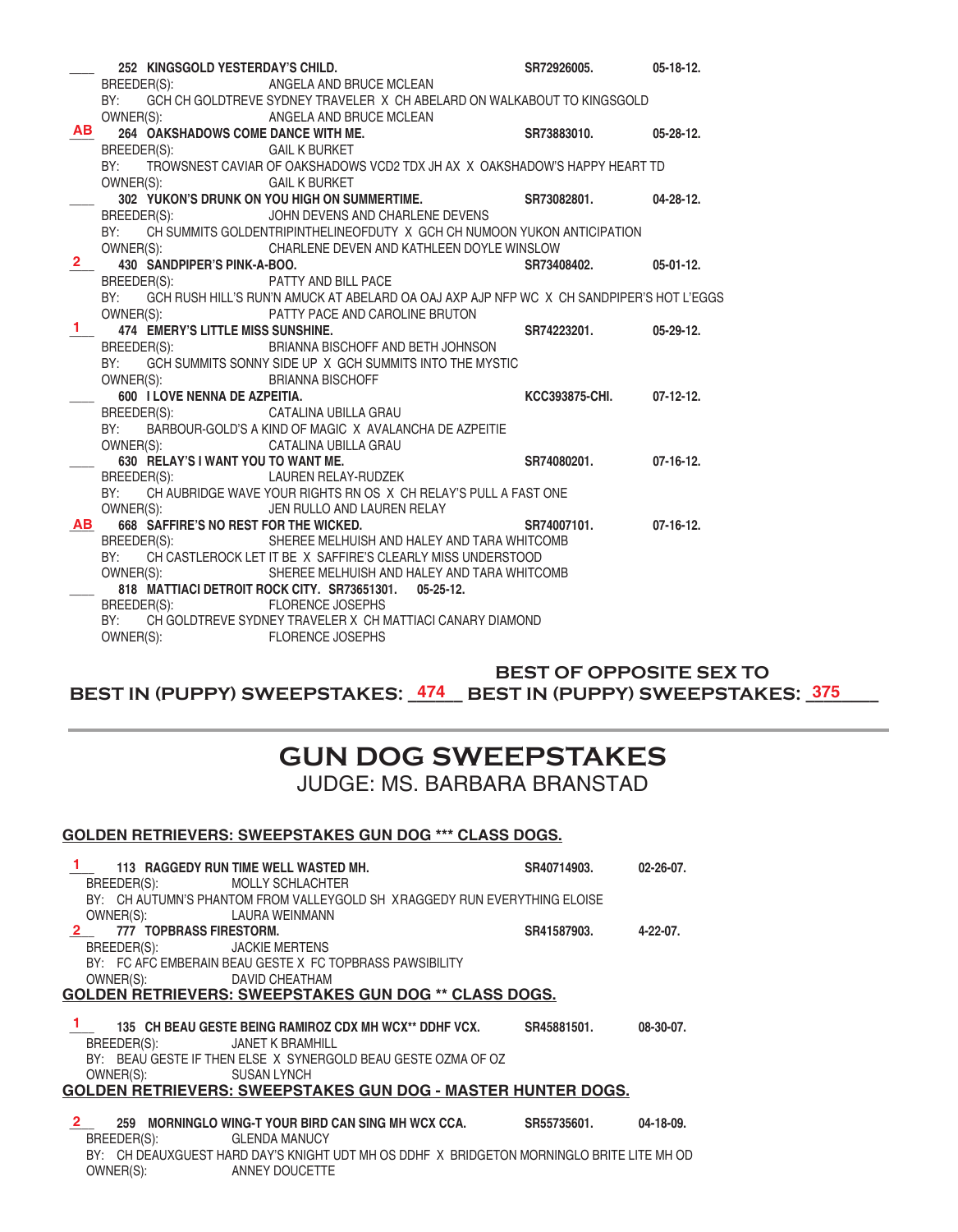#### \_\_ 681 CH DEAUXQUEST MIDKNIGHT RAMBLER CDX GN RAE3 MH OA OAP NAP NJP OF NFP WCX VCX DDHF. SR07112501. 04-14-03.<br>BR EEDER(S): DEE AND JOHN THIBODEAUX DEE AND JOHN THIBODEAUX BY: CH OTCH CT HIGHMARK MIRASOL ONCE A KNIGHT VCD4 UDX3 JH MX MXJ WC VCX OS SDHF OBHF X DEAUXQUEST MAVICA PIC UD AX AXJ JH WCX CGC OD OWNER(S): PAT KOPCO AND MIKE ORLOFF \_\_\_\_ **801 CH MORGEN'S LIL'BIT OF SKYFIRE TD UD MH WC VCX OBHF DDHF. SR61213503. 02-19-10.**  BREEDER(S): CAROL AND MARC LOWY BY: CH MIRASOL NOSE NO BLARNEY RA JH OA OAJ NF X MACH2 WILT'S MORGEN AUROREAN JOLIE CDX RE MH MXG MJG EF WCX CCA VCX OWNER(S): CHRISTY THOMAS **GOLDEN RETRIEVERS: SWEEPSTAKES GUN DOG - SENIOR HUNTER DOGS.** \_\_\_\_ **763 BISS GCH VALOR'S JACK OF ALL TRADES AT TRISTAR CD RE SH WCX VCX CGC TDI. SR52425903. 09-03-08.**  BREEDER(S): WILLIAM AND BARBARA THORNBERRY BY: BISS AM UKC CH CHUCKANUT'S CAPTAIN KANGAROO JH CAN WC X AM CH WISHKEEPER'S GOOD DAY SUNSHINE OWNER(S): SHARMIN DOMINKE AND MEGAN HONARI **GOLDEN RETRIEVERS: SWEEPSTAKES GUN DOG - JUNIOR HUNTER DOGS.** \_\_\_\_ **61 MORNINGLO ASH'S PIRATE. SR43205007. 06-18-07.**  BREEDER(S): GLENDA MANUCY BY: DEAUQUEST HARD DAYS KNIGHT X BRIDGETON MORNINGLO BRIGHT LITE OWNER(S): LIZA SIMON ROPER \_\_\_\_ **63 KYON JUSCOZ NORTHERN RENEGADE BN, CD, GN, RE, JH WC, CCA, NAP, NJP, NFP. SR48712401. 08-27-07.**  BREEDER(S): KARIN KLOUMAN AND WALLY BARR BY: CH GRENADAIRS NORTHERN ALLIANCE X KYON'S MYTHICAL MAYHEM AT AON OWNER(S): LYNDA S WILLIAMS LYNDA S WILLIAMS \_\_\_\_ **89 GCH RUSH HILL'S MURDER MYSTERY JH. SR33470301. 08-13-10.**  BREEDER(S): MARK STRUBLE AND TONYA STRUBLE AND KELSEY DUNN BY: GCH RUSH HILL'S RUN'N AMUCK AT ABELARD OA OAJ AXP AJP NFP WC X CH RUSH HILL'S MURDER SHE WROTE OWNER(S): MARK STRUBLE AND TONYA STRUBLE AND CHRISTIAN RUTTEN \_\_\_\_ **103 GCH SHOR'LINE JETOCA HIGH SEAS ADVENTURE JH TD RA VCX OS SDHF. SR22258701. 12-04-04.**  BREEDER(S): CYNTHIA A. BINDER AND JULIE CARUTHERS BY: CH JETOCA'S WINDWARD PASSAGE OS SDHF X CRANGOLD AMERICAN LIBERTY AX OAJ AXP AJP RE OD OWNER(S): CYNTHIA A. BINDER \_\_\_\_ **163 CH C-R GEMINI'S FIELD OF DREAMS CD JH RA OAP NJP WC CA CGC BN. SR62209402. 04-14-10.**  BREEDER(S): RICHARD AND CANDI PEARCE AND JIM AND TRISH HARVEY BY: GCH RUSH HILL'S RUN'N AMUCK AT ABELARD OA OAJ AXP AJP NFP WC X GCH GOLDENTRIP GEMINI'S ABBEYROAD OWNER(S): DESTINY AND GIL MARTEL II AND CANDI PEARCE \_\_\_\_ **183 GCH WESTMARCH I BEELIEVE CD GN JH. SR60848204. 02-08-10.**  BREEDER(S): JUDY SUPER BY: CH MIRASOL NOSE NO BLARNEY OA OAJ NF RA JH X OTCH CH DOCMAR WESTMARCH DENIM JEANS UDX3 OM7 VER RE AX AXJ JH OWNER(S): JUDY SUPER \_\_\_\_ **199 GCH WINGOLD'S EAGLE SCOUT RN JH. SR56005301. 03-25-09.**  BREEDER(S): JULIE MCDANIEL BY: CH GOODTIME'S I REST MY CASE X GOODTIME'S SPIRIT OF ST. LOUIS JH NA OWNER(S): JIM AND JAYNE CASSELLA AND JULIE MCDANIEL AND RON BELL \_\_\_\_ **301 RIVER RUN N ALLANGOLD LUV THE RAINY KNIGHTS JH WC CCA. SR70621502. 12-06-11.**  BREEDER(S): JO MEISTER BY: CH PRISM'S NIGHT MOVES RN X RIVER RUN DON'T JUDGE ME CD NA NAJ OWNER(S): PAUL MCNUTT \_\_\_\_ **371 WINGWATCHER BRIDGE TO HISTORY RE JH UCX. SR54232801. 12-17-08.**  BREEDER(S): JAN OWEN AND CLAIRE CARO BY: CH DAYSTAR'S TORNADO WARNING X WINGWATCHER CRÈME DE CACAO, WC OWNER(S): CLAIRE CARO AND JAN OWEN \_\_\_\_ **465 HUNTLEIGHS FINNBARRE LOOKING FOR ONE. SR47943206. 12-31-06.**  BREEDER(S): DARLEEN HARMON BY: KARAMOR MARCH TO THE MUSIC X HUNTLEIGHS CAUSING RUMOURS<br>OWNER(S): LEEAH CHEW DVM AND PAUL KARTES LEEAH CHEW DVM AND PAUL KARTES \_\_\_\_ **521 GCH CH SANDSPURE I OF THE STORM JH RN WC. SR21510701. 09-18-04.**  BREEDER(S): ROGER AND ANNA HACKNEY AND T TURNER BY: CH SUMMIT'S MR BOJANGLES X CH SANDSPUR'S SPLISH SPLASH OWNER(S): JEFF BAUER 537 CH BRYTLEA DUCAT JUSCOZ TRIPLE SCOOP CD, JH, GN, RE, WC, NA, OAP, OJP, NFP VCX. SR44086903. 07-19-07. BREEDER(S): SUSAN SCRIBNER AND HELEN DORRANCE BY: CH SANDPIPER'S GIVEM "H" HARRY SDHF OS X CH DUCAT BRYTLEA ARIELLA OD OWNER(S): DR TIM AND LYNDA WILLIAMS \_\_\_\_ **679 AUTUMN GROVE ROCKSTAR APPETITE FOR DESTRUCTION JH. SR74427601. 06-10-12.**  BREEDER(S): NANCY AND RALPH CHAPMAN BY: CH DEAUXQUEST MIDKNIGHT RAMBLER CDX GN RAE3 MH OA OAJ NAP NJP OF NFP WCX VCX DDHF X AUTUMN GROVE'S NOTHING BUT BLUE SKY WC CCA OWNER(S): PAT KOPCO AND MIKE ORLOFF **3 1 1 4 1 2 3 AB**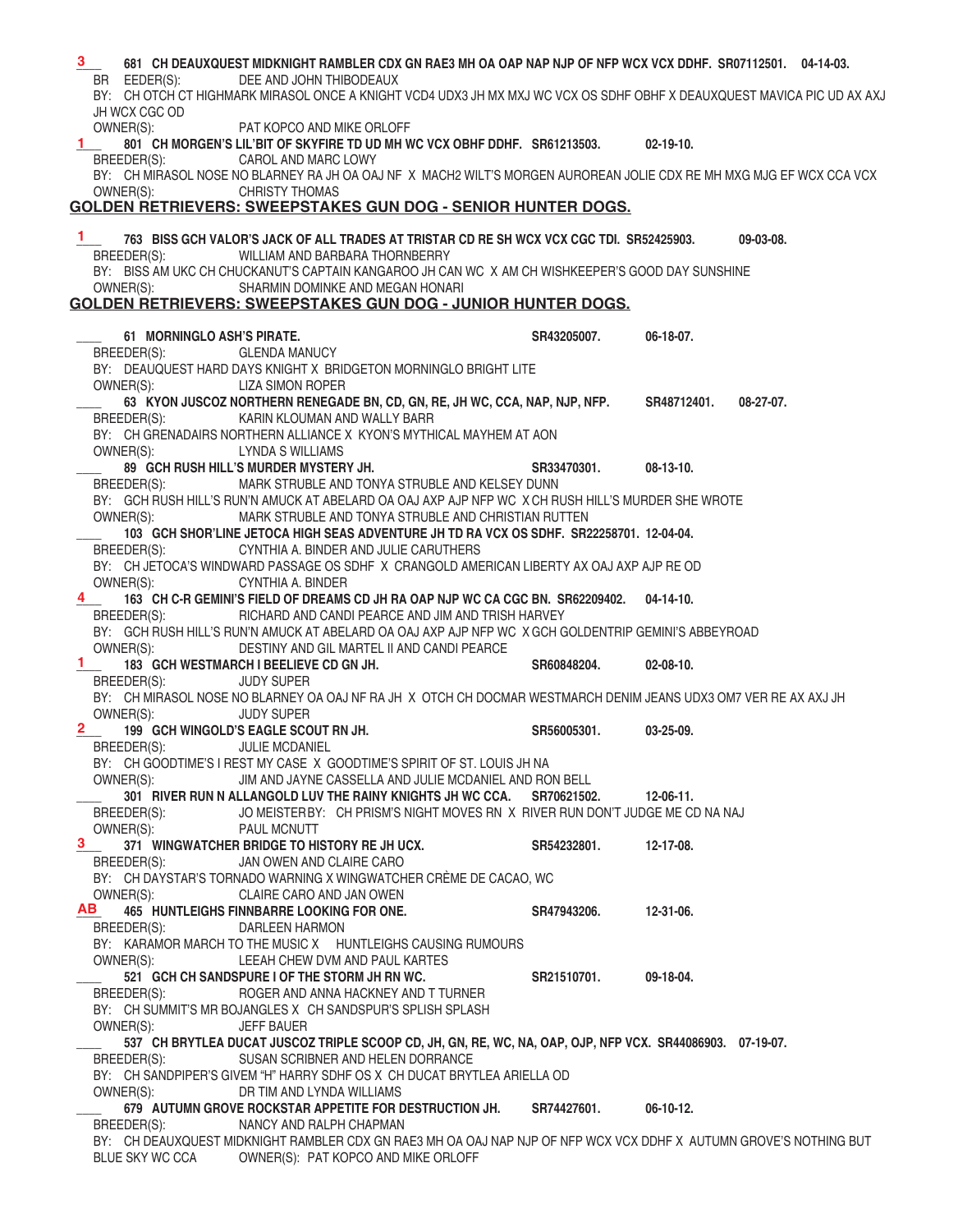## **GOLDEN RETRIEVERS: SWEEPSTAKES GUN DOG \*\* CLASS BITCHES.**

| $\mathbf{1}$   | BREEDER(S):                                 | 792 SHR WEBSHIRE'S DREAM CATCHER ** SH WC.<br>LISA HARTFIELD AND SHARON BOLTON                                                                                                     | SR59845905.            | 10-24-09.        |
|----------------|---------------------------------------------|------------------------------------------------------------------------------------------------------------------------------------------------------------------------------------|------------------------|------------------|
|                | BY:<br>OWNER(S):                            | NDC NMFC ROCKERIN RED RIVER TUCKUS *** OS X BENDEN-SOLITAIRE'S RUFFLY SPEAKING<br><b>JUDY RATHBORN</b>                                                                             |                        |                  |
|                |                                             | <b>GOLDEN RETRIEVERS: SWEEPSTAKES GUN DOG MASTER HUNTER BITCHES.</b>                                                                                                               |                        |                  |
| 3 <sub>1</sub> | BREEDER(S):                                 | 130 AMIGOLD NEHI TO A GRASSHOPPER CD MH RA WCX CCA VC.<br>TERRY LYNN THORTON                                                                                                       | SR54579005.            | $01-11-09.$      |
|                | OWNER(S):                                   | BY: OTCH RAGGEDY RUN JUST THE TICKET UDX4 MH TD RN WCX CCA OS VCX X AMIGOLD SKY HI IT'S ONLY MONEY RN SH NA NAJ WCX VC<br>TERRY L THORNTON AND JIM RICHARDSON                      |                        |                  |
| $\mathbf{1}$   | BREEDER(S):                                 | 216 CH BECKSGOLD REV R UP @ ELYSIAN UD TD RE MH WCX DDHF VCX. SR58557103.<br>GARY AND SUSAN BECKMANN                                                                               |                        | 08-29-09.        |
|                | BY:<br>OWNER(S):                            | CH ELYSIAN'S HAVE BUNS WILL TRAVEL CDX RE SH X BECKSGOLD NATURE'S FURY CD JH AX MXJ NF<br><b>JEANETTE VON BARBY</b>                                                                |                        |                  |
| <u>2</u>       | BY:                                         | 352 CH UNICOI'S SAIL AWAY ANGEL CDX TD MH WCX CCA OD DDHF.<br>BREEDER(S): CHARLEEN MADSEN<br>CH AJAN'S LOVERBOY X UNICOI'S DOWN BY THE SEA                                         | SR35341101.            | 06-20-06.        |
|                | OWNER(S):<br>534 ZANIRI'S CHEEKY MONKEY MH. | <b>KRISTIN AND EUGENE SIPUS</b><br>BREEDER(S): L AND J KINNEY AND COLLEEN MCPOLAND                                                                                                 | <b>SR40755801-CAN.</b> | 08-01-05.        |
|                | BY:<br>OWNER(S):                            | ZANIRI'S JUSTA HAPPY LAD MH X MAPLEBEAR'S ISLAND FANTASY<br>LAUREEN AND JOANNE KINNEY                                                                                              |                        |                  |
|                |                                             | <b>GOLDEN RETRIEVERS: SWEEPSTAKES GUN DOG SENIOR HUNTER BITCHES.</b>                                                                                                               |                        |                  |
| $\mathbf{1}$   | BREEDER(S):                                 | 350 RICHWOOD MOMENTS AWAY SH WCX.<br>KRISTIN AND EUGENE SIPUS                                                                                                                      | SR62071006.            | 04-18-10         |
|                | WCX CCA VCX OD DDHF                         | BY: CH HAPPY HR HIGHMARK BAD NEWS BEARS CDX SH AX AXJ OF WCX SDHF OS VCX X CH UNICOI'S SAIL AWAY ANGEL CDX TD MH                                                                   |                        |                  |
| 2 <sub>1</sub> | OWNER(S):<br>BREEDER(S):                    | <b>KRISTIN AND EUGENE SIPUS</b><br>576 GCH CH SHADOWLAND'S PAWS FOR APPLAUSE AT TRISTAR CD RE SH WC. SR52798003. 09-26-08.<br>JOANNE JOHNSON AND MONICA MCGEE                      |                        |                  |
|                | FREE AT SHADOWLAND OD CGC                   | BY: BIS BISS GCH RUSH HILL RUN'N AMUCK AT ABELARD OA OAJ AXJ AJP NFP WC VCX SDHF OS X AM CH INT CH RUSH HILL'S BORN                                                                |                        |                  |
| $3_{-}$        | OWNER(S):<br>BREEDER(S):                    | SHARMIN DOMINKE AND MEGAN HONARI<br>652 CH MACH4 PACH4 BENDEN WORLDS COLLIDE AT MPG CD TD SH TQX TQXP T2BP3 WCX ADHF. SN78970101. 08-09-00.<br>SHARON BOLTON AND SALLY SHERIDAN    |                        |                  |
|                | OWNER(S):                                   | BY: CH GOODTIME'S BEST CASE SCENARIO CD JH WC VCX OS SDHF X BENDEN'S POWER TO PLEASE MPG CDX MH NA NAJ WCX OD<br><b>SALLY SHERIDAN</b>                                             |                        |                  |
|                |                                             | <b>GOLDEN RETRIEVERS: SWEEPSTAKES GUN DOG JUNIOR HUNTER BITCHES.</b>                                                                                                               |                        |                  |
|                | 164 GCH JASMINE'S ROCKSTAR JH.              |                                                                                                                                                                                    | SR64161201.            | 08-30-10.        |
|                | OWNER(S):                                   | BREEDER(S): RAYMUND AND JANICE ROYCE<br>BY: GCH RUSH HILL'S RUN'N AMUCK AT ABELARD OA OAJ AXP AJP NFP WC X CH JASMIN'S IT'S MY PARTY<br>RAYMUND AND JANICE ROYCE                   |                        |                  |
| 3              | BREEDER(S):<br>BY:                          | 200 OTCH CH DOCMAR WESTMARCH DENIM JEANS UDX3 OM7 VER RE AX AXJ JH. SR33736004.<br>JANE DOCTER AND BONNIE WAKELY<br>CH DÉJÀ VU'S AIR PHARE MILES X CH DAKOTA DOCMAR'S MANDALAY BAY |                        | $04-21-06.$      |
|                | OWNER(S):                                   | <b>JUDY SUPER</b>                                                                                                                                                                  |                        |                  |
|                | BREEDER(S):                                 | 234 SHR TECHNIQUE'S SALT ONE ON THE RIM RN JH.<br>JEAN GRANGER AND JANICE PETERSON<br>BY: GCH CH SPRINGCREEK EVERLORE ALL THE TIME HI CDX RN MH X TECHNIQUE'S GO FOR LAUNCH JH     | SR69746105.            | $09-30-11.$      |
|                | OWNER(S):                                   | PATRICIA S QUINN AND PAUL KARTES AGENT: NIKKI MADRIGRANO                                                                                                                           |                        |                  |
| 2 <sup>2</sup> | BREEDER(S):                                 | 312 GCH CH PASSION'S NATURAL WOMAN UD JH.<br><b>HEIKE STROUP</b>                                                                                                                   | SR55142401.            | $03-12-09.$      |
|                | BY:<br>OWNER(S):                            | GCH CH GANGWAY'S SUV X PASSION'A ALL I WANNA DO<br><b>HEIKE STROUP</b>                                                                                                             |                        |                  |
|                | BREEDER(S):                                 | 678 HYEGOLD EZDAZ N MELOWKNIGHTS.<br><b>BARB MARTIN</b>                                                                                                                            | SN92916504.            | $11-05-02.$      |
|                | OWNER(S):                                   | BY: CH HIGHMARK MIRASOL ONCE A KNIGHT VCD3 UDX3 JH MX MXJ X HYEGOLD ARIZONA TANGO BLUES TD JH AX NAP AXJ NJP<br>DANA MARQUART                                                      |                        |                  |
|                | BREEDER(S):                                 | <b>680 CIMAS WORKIN ON THE WEEKEND.</b><br>CINDY PISCHKE AND D. MARQUART                                                                                                           | SR30634202.            | $11 - 23 - 05$ . |
|                | OWNER(S):                                   | BY: CH AMBERAC YER CHIPS R TAYKIN X CIMA'S MIND YUR P'S AND Q'S VCD2 RE<br>DANA MARQUART                                                                                           |                        |                  |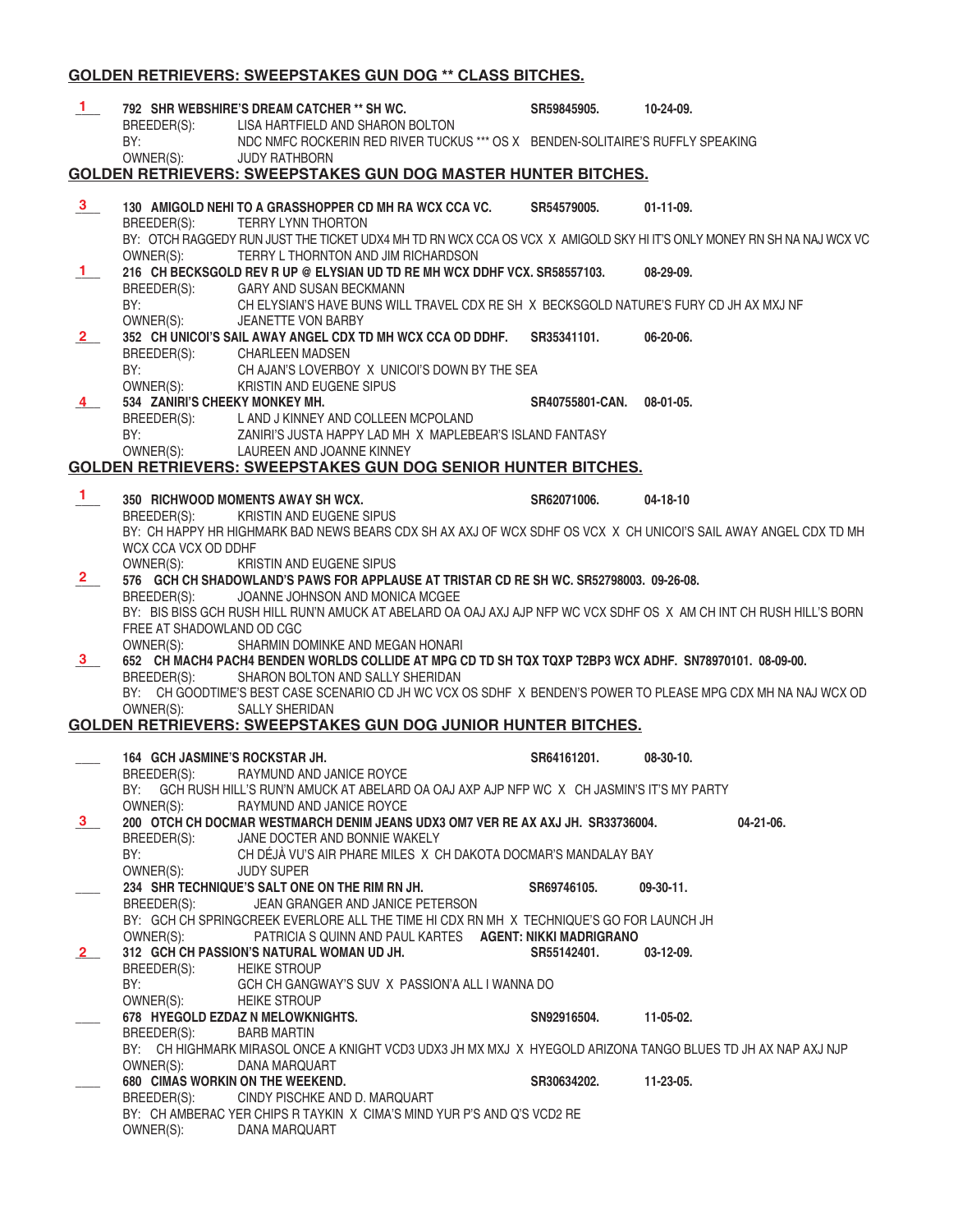|              | 790 CH BRIDGETON WRITERS ROMANCE UD RE JH.                                                             | SR47744404.                                       | $2 - 14 - 08$ .       |  |
|--------------|--------------------------------------------------------------------------------------------------------|---------------------------------------------------|-----------------------|--|
|              | BREEDER(S): LESLIE P DICKERSON AND KEVIN AND NANCY CLINCHY                                             |                                                   |                       |  |
|              | CH JUSTMOOR TERANS FAMOUS AMOS X BRIDGETON BOUNCE TO FARM FRESH SH NAJ RA OD CCCA<br>BY:               |                                                   |                       |  |
|              | OWNER(S): LINDA AND PAUL STRANAHAN AND JEANETTE VON BARBY                                              |                                                   |                       |  |
|              |                                                                                                        |                                                   |                       |  |
| $\mathbf{1}$ | 798 CH RUSH HILL'S DRAMATIC ENTERANCE JH.                                                              | SR62219805.                                       | $02 - 22 - 10$ .      |  |
|              | BREEDER(S): TONYA AND MARK STRUBLE                                                                     |                                                   |                       |  |
|              | BY: GCH RUSH HILL'S RUN'N AMUCK AT ABELARD OA OAJ AXP AJP NFP WC X CH RUSH HILL'S HERE WE GO AGAIN     |                                                   |                       |  |
|              | OWNER(S): TONYA                                                                                        | STRUBLE AND MARK STRUBLE AND CATHY MEDDAUGH       |                       |  |
|              |                                                                                                        |                                                   |                       |  |
|              |                                                                                                        | <b>BEST OF OPPOSITE SEX TO</b>                    |                       |  |
|              | BEST IN GUN DOG SWEEPSTAKES: 801 BEST IN GUN DOG SWEEPSTAKES: 798                                      |                                                   |                       |  |
|              |                                                                                                        |                                                   |                       |  |
|              |                                                                                                        |                                                   |                       |  |
|              |                                                                                                        |                                                   |                       |  |
|              |                                                                                                        | <b>BREED JUDGING - DOGS</b>                       |                       |  |
|              |                                                                                                        |                                                   |                       |  |
|              |                                                                                                        | <b>JUDGE: MS. MICHELE GAWENKA</b>                 |                       |  |
|              |                                                                                                        |                                                   |                       |  |
|              | <b>GOLDEN RETRIEVERS: VETERAN DOGS 8-10 YEARS.</b>                                                     |                                                   |                       |  |
| $\mathbf{2}$ | 47 GCH HILLOCK HONEYBEAR'S PURPLE PIZZAZZ.                                                             | SR30499901. 10-14-05.                             |                       |  |
|              | CYNTHIA KRAMEE AND KELLY SHUFFELBOTTOM<br>BREEDER(S):                                                  |                                                   |                       |  |
|              | BY: CH HILLOCK'S MEREDRE'S KAZAAM X CH HILLOCK'S SHE'S GOT A WAY                                       |                                                   |                       |  |
|              | OWNER(S):<br><b>TAMMY TOMLINSON</b>                                                                    |                                                   |                       |  |
| 3            | 69 CH GOLDSTORMS HAS KNOW BOUNDARIES.                                                                  | SR16060611.                                       | 03-17-04.             |  |
|              | BREEDER(S):<br>DIANE MUELLER                                                                           |                                                   |                       |  |
|              | BY: CH NAUTILUS JUST A GIGILO X CH SUMMIT GOLDSTORM MOVE OVER GIRLS                                    |                                                   |                       |  |
|              | OWNER(S):<br>S AND K DURRAN AND PAM MEDUNA                                                             |                                                   |                       |  |
|              | 125 CH JEMA'S STARLIGHT EXPRESS RE CGC.                                                                | SR19284210.                                       | 07-19-04.             |  |
|              | BREEDER(S):                                                                                            | JENNIFER GROSSNICKLE AND ALYSSA GROSSNICKLE       |                       |  |
|              | BY: CH STONECREST'S SECRET STASH X GLENBROOK LUV U TO THE MOON CD RE OA NAJ CGC                        |                                                   |                       |  |
|              | OWNER(S):                                                                                              | JENNIFER GROSSNICKLE AND ALYSSA GROSSNICKLE       |                       |  |
|              | AB 171 GCH HAPPY HOUR BENNY'S TWIST OF FATE CGC.<br>BREEDER(S):                                        | SR23601005.                                       | $01-05-05.$           |  |
|              | BY: CH HAPPY HR MALAGOLD DUST STORM X HAPPY HOUR'S SQUAWK BOX                                          | MAURA PHELAN AND LINDA WILLARD AND DAVID KINGHORN |                       |  |
|              | OWNER(S):<br>SANDRA NORDSTROM AND MAURA PHELAN                                                         |                                                   |                       |  |
|              | 201 CH MARINER DOUBLESHOT.                                                                             | SR27471803.                                       | 06/09/05.             |  |
|              | J AND K CHASE AND D AND M ROBILLIARD<br>BREEDER(S):                                                    |                                                   |                       |  |
|              | CH JBG'S HOLY GUACOMOLE X MAPLEGROVE BELL BOTTOM BLUES<br>BY:                                          |                                                   |                       |  |
|              | OWNER(S):<br><b>SUSAN KING</b>                                                                         |                                                   |                       |  |
|              | 213 GCH WINDSONG'S TIMBERBASH POWDER KING RN.                                                          | SR21777904.                                       | 11-06-04.             |  |
|              | BREEDER(S):<br><b>DIANNE BARNES</b>                                                                    |                                                   |                       |  |
|              | CH SMITHAVEN'S AMBER BREW RE AX OAJ NF OS X WINDSONG'S FLYING FOR ME RN<br>BY:                         |                                                   |                       |  |
|              | OWNER(S):<br>227 GCH HRCH SPRINGCREEK EVERLORE ALL TIME HI CDX RN MH WCX VCX DHF.                      | ANGELA BERKHEIMER MCLEAN AND DIANNE BARNES        |                       |  |
|              | ROBIN DALTON<br>BREEDER(S):                                                                            |                                                   | SR19531502, 07-23-04. |  |
|              | CH SUNDOWN LEGENDS OF THE SAND CD RN JH WC AJP OAP OA OAJ VCX X SPRINGCREEK'S REACH FOR THE SKY<br>BY: |                                                   |                       |  |
|              | OWNER(S):                                                                                              | PATRICIA S QUINN AND ROBIN DALTON AND PAUL KARTES |                       |  |
| 4            | 433 GCH SUNBEAM'S YOUR CHEATIN HEART SDHF.                                                             | SR30724801.                                       | 10-07-05.             |  |
|              | BREEDER(S):<br>MARLA RAE ENGLISH AND CATHIE TURNER                                                     |                                                   |                       |  |
|              | CH SUNBEAMS'S PRIVATE PARTY X SUNBEAM'S WALLSTREET VICTORY<br>BY:                                      |                                                   |                       |  |
|              | OWNER(S):<br>MARLA REA ENGLISH AND CATHIE TURNER                                                       |                                                   |                       |  |
|              | 437 CH DAUNINGE'S MAXIMUM AUERUS MXP MJP2 OFX.                                                         | SR19988701.                                       | $03-14-04.$           |  |
|              | BREEDER(S):<br><b>WALTER FAUBION</b>                                                                   |                                                   |                       |  |
|              | BY:<br>CH SMITHHAVEN'S AMBER BREW X KYRIE DAUNINGE LADY TESS                                           |                                                   |                       |  |
| AB.          | OWNER(S):                                                                                              | WALTER FAUBION AND TERESA KOCHER AND PAT SHORTEN  |                       |  |
|              | 521 GCH CH SANDSPURE I OF THE STORM JH RN WC. SR21510701. 09-18-04.<br>BREEDER(S):                     | ROGER AND ANNA HACKNEY AND T TURNER               |                       |  |
|              | CH SUMMIT'S MR BOJANGLES X CH SANDSPUR'S SPLISH SPLASH<br>BY:                                          |                                                   |                       |  |
|              | OWNER(S):<br>JEFF BAUER                                                                                |                                                   |                       |  |
|              | 547 CH HYLINE'S HIGH FLYER TD.                                                                         | SR21204202.                                       | 10-27-04.             |  |
|              | AMANDA DORNER<br>BREEDER(S):                                                                           |                                                   |                       |  |
|              | BY:<br>CH HYLINE TATSTHWAY AHUH ILIKIT X HYLINE TATSTHWAY AHUH ILIKIT                                  |                                                   |                       |  |
|              | OWNER(S):<br>LARRY AND GAIL LARSEN                                                                     |                                                   |                       |  |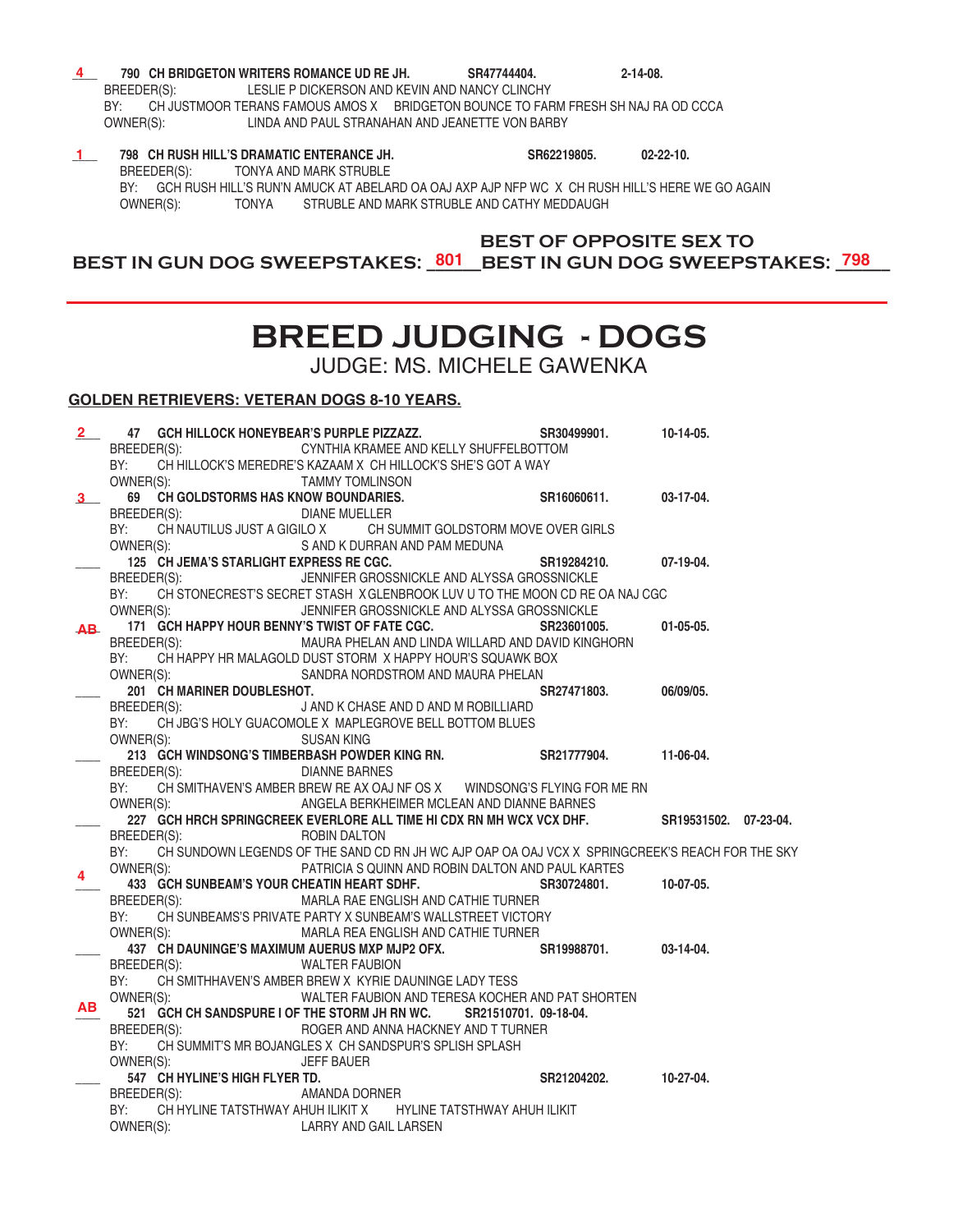| 1            |                    | 589 GCH TEMPO'S U'VE GOT WHAT GETS ME.         |                                                                                                       | SR21289003.     | 10-10-04.        |
|--------------|--------------------|------------------------------------------------|-------------------------------------------------------------------------------------------------------|-----------------|------------------|
|              | BREEDER(S):        |                                                | DAVID BROWN AND BARBARA BROWN                                                                         |                 |                  |
|              | BY:                |                                                | CH TEMPO'S EASY RIDER X CREEKSIDEFRM STARDUST AT TEMPO                                                |                 |                  |
|              | OWNER(S):          |                                                | <b>CATHERINE MEDDAUGH</b>                                                                             |                 |                  |
|              |                    | 633 GCH CH ALLIEBECKS FOR PETE'S SAKE.         |                                                                                                       | SR28519101.     | 05-24-05.        |
|              |                    |                                                | BREEDER(S): DIANE SENTERFITT AND GEOFF WEISBART                                                       |                 |                  |
|              |                    |                                                | BY: CH SNOWSHOE'S GIRL CRAZY CDX SH X CH STELLA BY STARLIGHT IV                                       |                 |                  |
|              |                    |                                                | OWNER(S): DIANE SENTERFITT AND GEOFF WEISBART                                                         |                 |                  |
|              |                    | 653 SANDPIPER'S RYDER CUP CD RE NAJ NAP NJP.   |                                                                                                       | SR28127908.     | $05-10-05.$      |
|              | BREEDER(S):        |                                                | PATTY PACE<br>BY: CH NAUTILUS PURPLE PASSION X CH SANDPIPER'S EGGHIBITIONIST                          |                 |                  |
|              | OWNER(S):          |                                                | MICHELE LEMOLE                                                                                        |                 |                  |
|              |                    | 659 CH. BIRCH HOLLOW'S RYD'N ON RTE SIXTY SIX. |                                                                                                       | SR28997801.     | 08-19-05.        |
|              |                    |                                                | BREEDER(S): ROBERT C CLARK AND KATHLEEN M CLARKE                                                      |                 |                  |
|              | BY:                |                                                | CH DALANE RAZIN CAINE ON SIXTY SIX CH CROSSBOW'S TRINITY TREASURE                                     |                 |                  |
|              |                    |                                                | OWNER(S): JUAN CARLOS AND OCHOA CASTRO                                                                |                 |                  |
|              |                    | 749 CH GEMINI'S CHANTS TO XCEL SDHF.           |                                                                                                       | SR24285201.     | 03-07-05.        |
|              |                    | BREEDER(S):                                    | CINDI METCALK AND CANDI PEARCE                                                                        |                 |                  |
|              |                    |                                                | BY: CH CRESCENT O-EE-YAH! EOH-AH! X CH GEMINI'S LONE STAR BELLE CD MX MXJ                             |                 |                  |
|              |                    | OWNER(S):                                      | KATHY CUDAK AND CINDI METCALF AND EMILY CLOUDMAN                                                      |                 |                  |
|              |                    | 769 CH GLENBROOK BR'S BEN NEVIS GOLD.          |                                                                                                       | SR28348604.     | $7-13-05.$       |
|              | BREEDER(S):        |                                                | C BRAUN AND D SWEDA AND V CARSON AND J BECKETT                                                        |                 |                  |
|              |                    |                                                | BY: CH JETOCA'S WINDWARD PASSAGE X GLENBROOK BR ODZ R N R FAVOR                                       |                 |                  |
|              |                    | OWNER(S):                                      | MARCH AND DOUG WERNER                                                                                 |                 |                  |
|              |                    |                                                | 773 GCH SUNJOLE 'N WOODLAND ANYWAY U SLICE IT NA NAJ. SR21867802.                                     |                 | 10-17-04.        |
|              |                    |                                                | BREEDER(S): SHARON SHILKOFF AND JOYCE DAVIS                                                           |                 |                  |
|              |                    |                                                | BY: CH CHUCKANUT PARTY FAVOUR O NOVEL X WOODLAND SUNJOIE UPTOWN GIRL CD NA NAJ                        |                 |                  |
| AB a         |                    |                                                | OWNER(S): SHARON SHILKOFF AND JOYCE DAVIS                                                             |                 |                  |
|              |                    | 775 CH GOODTIME'S NON-STOP TO RIO.             | <b>KATHY SMITH</b>                                                                                    | SR23904803.     | 11-14-04.        |
|              | BREEDER(S):<br>BY: |                                                | CH LEGACY'S STANDING OVATION X CH GOODTIME'S MAIN SQUEEZE                                             |                 |                  |
|              | OWNER(S):          |                                                | KATHY SMITH AND LUIZ FERNANDES AND JANE MYERS                                                         |                 |                  |
|              |                    |                                                |                                                                                                       |                 |                  |
|              |                    |                                                | GOLDEN RETRIEVERS: VETERAN DOGS 10-12 YEARS.                                                          |                 |                  |
|              |                    |                                                |                                                                                                       |                 |                  |
|              |                    |                                                |                                                                                                       |                 |                  |
| $2^{\circ}$  |                    |                                                | 65 GCH RUSH HILL'S RUN'N AMUCK AT ABELARD OA OAJ AXP AJP NF WC. SR08631501.                           |                 | $04 - 22 - 03$ . |
|              | BREEDER(S):        |                                                | TONYA STRUBLE AND LISA SMITH                                                                          |                 |                  |
|              |                    |                                                | BY: CH BOITANO'S BAND ON THE RUN TO ABELARD X CH GOODTIME'S RUN FOR THE ROSES                         |                 |                  |
|              | OWNER(S):          |                                                | TONYA STRUBLE AND DEB BLAIR                                                                           |                 |                  |
| 3            |                    | 105 CH ALLSEASONS SIXTH SENSE.                 |                                                                                                       | SN91050001-CAN. | $10-29-01.$      |
|              | BREEDER(S):        |                                                | GLORIA REMILLIARD AND LINDA MARGOLESE                                                                 |                 |                  |
|              |                    |                                                | BY: FIRESTAR'S IMPAWSTER X ALLSEASON'S PEAK PERFORMANCE                                               |                 |                  |
|              | OWNER(S):          |                                                | CINDY L PARTRIDGE                                                                                     |                 |                  |
|              |                    | 145 CH SAGA WEST HUNTER'S MOON.                |                                                                                                       | SR07848605.     | 04-21-03.        |
|              | BREEDER(S):        |                                                | KANET FINKE AND DIANE MUELLER AND JANE KLINE                                                          |                 |                  |
|              | BY:                |                                                | CH DAYBREAK VARSITY JUMP X CH GOLDSTORM SAGA WILDWOOD BEST                                            |                 |                  |
|              | OWNER(S):          |                                                | SHARON GERDICH                                                                                        |                 | $09-03-03.$      |
|              |                    |                                                | 205 HOLLYKINS GOLD'N CEDAR UD WC NA NAJ NF RN CCA. SR15574004 - CAN<br><b>HOLLY ROBINSON</b>          |                 |                  |
|              | BREEDER(S):<br>BY: |                                                | CH MEADOWPOND RIVER TO THE SEA CDX X HOLLYKINS GRAND FINALE                                           |                 |                  |
|              | OWNER(S):          |                                                | <b>LEANNE TUCKE</b>                                                                                   |                 |                  |
|              |                    | 365 GCH CH SANDPIPERS GIVE'M H HARRY.          |                                                                                                       | SR11431807.     | 06-26-03.        |
|              | BREEDER(S):        |                                                | PATTY PACE                                                                                            |                 |                  |
|              | BY:                |                                                | CH DÉJÀ VU'S AIR PHARE MILES X CH SANDPIPER'S EGGHIBITIONIST                                          |                 |                  |
|              | OWNER(S):          |                                                | KRISTI FALKENTHAL                                                                                     |                 |                  |
| $\mathbf{1}$ |                    | 445 CH BONACRES FIRSTAR ENTERPRISE BN RE TD.   |                                                                                                       | SR88533505.     | $11-19-01.$      |
|              | BREEDER(S):        |                                                | JANE COEN AND FRED AND BRIDGETT KONRAD                                                                |                 |                  |
|              | BY:                |                                                | CH LAURELL'S GOIN' GREAT GUNS X CH BONACRES LEGAL TENDER CD CGC                                       |                 |                  |
|              | OWNER(S):          |                                                | SHARON AND CLAYTEN KILRAIN                                                                            |                 |                  |
|              |                    | 567 GCH GLENBROOKS SMART INVESTMENT.           |                                                                                                       | SN91523701.     | 05-04-02.        |
|              | BREEDER(S):        |                                                | DON AND VICKI CARSON AND DEBRA BERRY                                                                  |                 |                  |
|              | BY:                |                                                | CH NAUTILUS SHOW ME THE MONEY CDX RN OS SDHF X SUNSHINE'S TYME T'LOOK NO FURTHER CD RA OD             |                 |                  |
|              |                    | OWNER(S):                                      | DON AND VICKI CARSON                                                                                  |                 |                  |
|              |                    |                                                | 609 CH VERDORO ACTING UP AT CANED' ORO JH WC.                                                         | SR15991801.     | $05 - 21 - 03$ . |
|              | BREEDER(S):<br>BY: |                                                | GLORIA BUHAJ AND ANN GREENBANK<br>CHERREN AURIC CASSABLANCA HIGH JH TD X VERDORO'S WRIGHT UP MY ALLEY |                 |                  |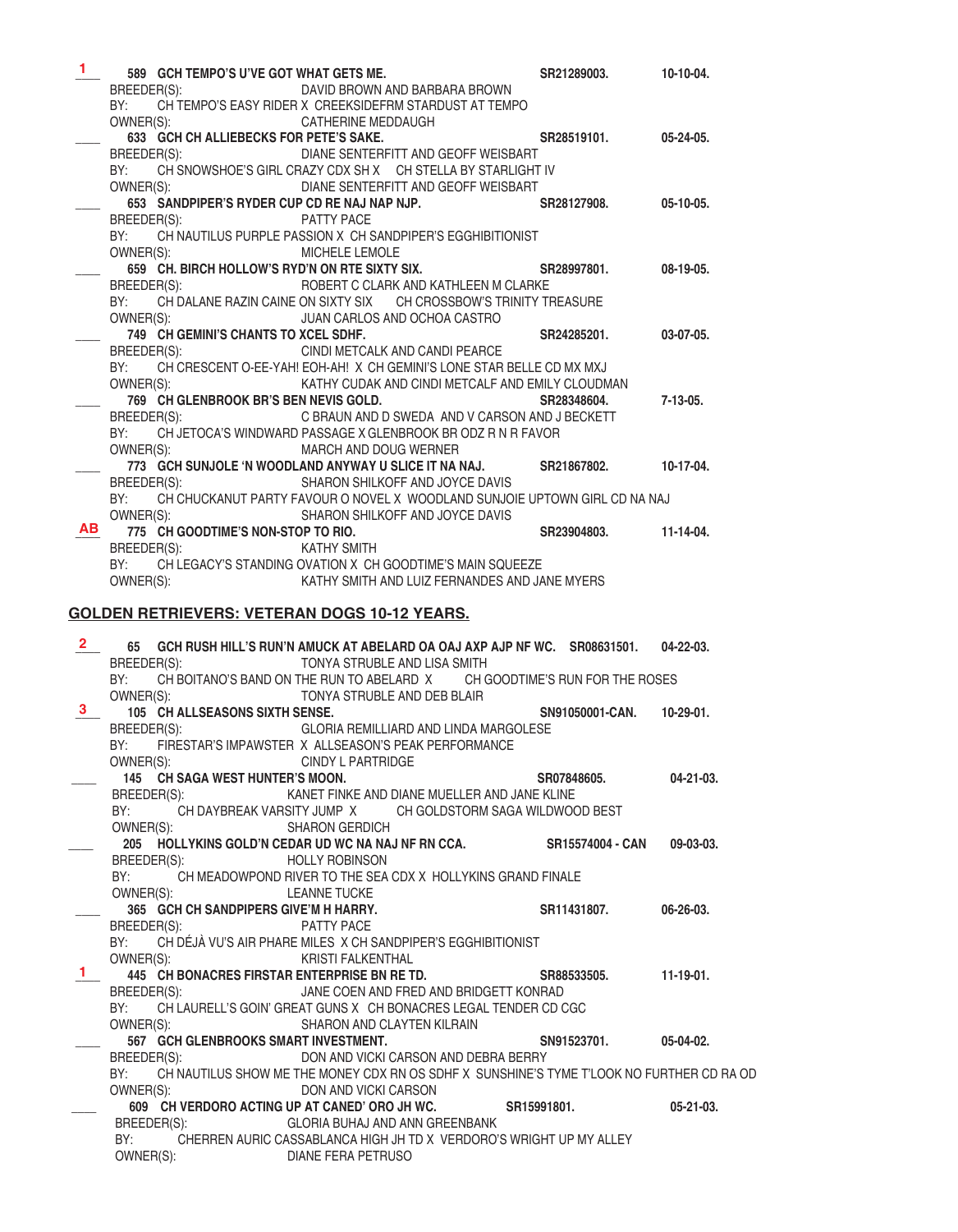| 4            |                                                   | 771 CH BLAZEN'S TX TWISTER CD RA NAJ MXP MJP OFP.                        | SR09522601. | $6 - 28 - 03$ . |
|--------------|---------------------------------------------------|--------------------------------------------------------------------------|-------------|-----------------|
|              | BREEDER(S):                                       | <b>OWNER</b>                                                             |             |                 |
|              | BY:                                               | CH GOLDSTORM MOVING FORCE X SUN DANCE'S WIND O SHOPPER CD RA             |             |                 |
|              | OWNER(S):                                         | <b>LESLEY ALBIN</b>                                                      |             |                 |
|              | <b>GOLDEN RETRIEVERS: VETERAN DOGS 12+ YEARS.</b> |                                                                          |             |                 |
|              |                                                   |                                                                          |             |                 |
| AB.          | 235 CH SCION JUST WON OVER.                       |                                                                          | SR82904403. | $04-19-01.$     |
|              | BREEDER(S):                                       | <b>PAT SIMPSON</b>                                                       |             |                 |
|              | BY: CH SANDPOINT TALISMAN X CH SCION JUST A DREAM |                                                                          |             |                 |
|              | OWNER(S):                                         | JEFF AND DIANE COOPER                                                    |             |                 |
| $\mathbf{2}$ |                                                   | 415 CH JAZZIN'S HOT TABASCO SAUCE CDX JH NA NAJ WC VC.                   | SN72661801. | $03-17-00.$     |
|              | BREEDER(S):                                       | <b>COLLETTE JAYNES</b>                                                   |             |                 |
|              |                                                   | BY: CH SHEFFIELD-DUCAT'S SPELLBOUND X JAZZIN'S NITE BEFORE XMAS          |             |                 |
|              | OWNER(S):                                         | <b>COLLETTE JAYNES</b>                                                   |             |                 |
|              |                                                   | 685 AM INT'L CH GOLDSTORM ALONG THE BORDER, BISS.                        | SR83732601. | $05-26-01.$     |
|              | BREEDER(S):                                       | <b>DIANE MULLER</b>                                                      |             |                 |
|              |                                                   | BY: BIS CH HAPPY HOUR'S STEAMBEAU WILLIE SDHF X CH GOLDSTORM HOP'N ALONG |             |                 |
|              | OWNER(S):                                         | <b>BEVERLY G WALLACE</b>                                                 |             |                 |
|              |                                                   |                                                                          |             |                 |

# **regULAR DOG CLASSES**

## **GOLDEN RETRIEVERS: PUPPY DOGS 6-9 MONTHS.**

|                | 75 LORALEI'S EDDIE WOULD GO.                           |                                                                                       | SR76702501.             | $03-08-13.$      |
|----------------|--------------------------------------------------------|---------------------------------------------------------------------------------------|-------------------------|------------------|
|                | BREEDER(S): CHRIS AND LAURA TOPPING                    |                                                                                       |                         |                  |
|                | BY:                                                    | CH DE LA VEGA ORANGE CRUSH IN WONDERLAND X LORALEI'S CROCDILE KID                     |                         |                  |
|                | OWNER(S):                                              | <b>CHRIS AND LAURA TOPPING</b>                                                        |                         |                  |
| 3.             | 167 SANDPIPER'S LAUGHING MATTERS.                      |                                                                                       | SR77660205. 03-22-13.   |                  |
|                | BREEDER(S):                                            | PATTY PACE                                                                            |                         |                  |
|                | BY:                                                    | GCH RUSH HILL'S DRAMA'GEDDON JH X CH AVALOR SANDPIPER TICKLED PINK                    |                         |                  |
|                | OWNER(S):                                              | ELAINE KANDZARI AND CAROLINE BRUTO AND PATTY PACE                                     |                         |                  |
| ABI            | 197 MASTERS FUTURA THIS BUD'S FOR EWE.                 |                                                                                       | SR77245901.             | $03-19-13.$      |
|                |                                                        | BREEDER(S): JENNIFER MASTERSON AND JUDY KNOBBE                                        |                         |                  |
|                |                                                        | BY: CH TEKO GOODFIELD BEYOND A SHADOW OF A DOUBT TD RN X CH MASTERS FUTURA U GO, GIRL |                         |                  |
|                | OWNER(S):                                              | JENNIFER MASTERSON AND JUDY KNOBBE                                                    |                         |                  |
|                | 263 HILLSIDE WILD SPRING STORM.                        |                                                                                       | SR78447101.             | 04-06-13.        |
|                | BREEDER(S):                                            | SHARON ROSENKOETTER AND CARON ROSENKOETTER AND CARL ROSENKOETTER                      |                         |                  |
|                | BY:                                                    | CH HILLSIDE THAT'S A WINNER X HILLSIDE IN MY DREAMS BN RN                             |                         |                  |
|                | OWNER(S):                                              | JOHANNA DOTY AND CARON ROSENKOETTER-LAUSE                                             |                         |                  |
|                | 321 HARMONY'S EARTH WIND N FIRE.                       |                                                                                       | AC505092-CAN. 02-01-13. |                  |
|                | BREEDER(S):                                            | <b>NIOME DUBOIS</b>                                                                   |                         |                  |
|                | BY:                                                    | EIRENE'S GONE FISHIN' X CREEKSIDEFRM'S CANDY LAND                                     |                         |                  |
|                | OWNER(S):                                              | NIOME DUBOIS AGENT: SHANNON SCHEER, AKC REGISTERED HANDLER                            |                         |                  |
|                |                                                        | 403 CEDAR'S PAWSITIVELY SNOWBOUND AND STARLIGHT. SR76615704. 01-29-13.                |                         |                  |
|                | BREEDER(S):                                            | TOM AND MARY SCHULZ AND DEBBIE BEEMER                                                 |                         |                  |
|                | BY:                                                    | CH VERDARO'S CHRISTPHER ROBIN X GCH CEDAR'S LET IT SNOW 4 CRISTMAS TDX                |                         |                  |
|                |                                                        | OWNER(S): DEBBIE BEEMER AND TOM AND MARY SCHULZ                                       |                         |                  |
|                | 421 SUNBEAM'S BOOGIE WOOGIE BAGEL BOY.                 |                                                                                       | SR76444402.             | $01 - 25 - 13$ . |
|                | BREEDER(S):                                            | CATHIE TURNER AND MARY THOMPSON AND JOE VAN WIE                                       |                         |                  |
|                | BY:                                                    | CH ICARIAN'S FIELD OF DREAMS X SUNBEAM TOASTY CALICO CHIABATTA LOVE HER               |                         |                  |
| $\mathbf{2}^-$ | OWNER(S):                                              | <b>CATHIE TURNER</b>                                                                  |                         |                  |
|                | 425 NAUTILUS SET FIRE TO THE RAIN.                     |                                                                                       | SR77008102.             | $03-08-13.$      |
|                | BREEDER(S): PLOVES<br>BY:                              |                                                                                       |                         |                  |
|                |                                                        | CH NAUTILUS AXIS BOLD AS LOVE X CH HIGHLIGHTES MILLION COMMENTS<br>JULIE MACKINNON    |                         |                  |
|                | OWNER(S):<br>449 HYTREE GANGWAY'S ACCIDENTAL BENEFITS. |                                                                                       | SR77028501.             | $02 - 02 - 13$ . |
|                | BREEDER(S):                                            | D EDWARDS R. GANG-JORDAN                                                              |                         |                  |
|                | BY:                                                    | CH SUMMIT'S GOLDENTRIPINTHE LINE OF DUTY X GANGWAY BUMP IN THE ROAD TO HYTREE         |                         |                  |
|                |                                                        | OWNER(S): R. GANG-JORDAN AND D EDWARDS                                                |                         |                  |
|                | 459 MY BUDDY'S I SEE THE LIGHT.                        |                                                                                       | SR78444507.             | $03 - 28 - 13$ . |
|                | BREEDER(S): LEEAH CHEW DMV                             |                                                                                       |                         |                  |
|                | BY:                                                    | CH ARTISTRY-BRAVO DON'T MAKE WAVES X MY BUDDY'S ZIP-A-DEE-DOO-DAH RN                  |                         |                  |
|                | OWNER(S):                                              | LEEAH CHEW DVM AND PAUL KARTES AND NANCY QUIGLEY                                      |                         |                  |
| ABI            | 473 DES EMERAUDES U REALLY GOT ME.                     |                                                                                       | AG511490 CAN. 04-23-13. |                  |
|                | BREEDER(S):                                            | KATE GENDRON                                                                          |                         |                  |
|                | BY:                                                    |                                                                                       |                         |                  |
|                | OWNER(S):                                              | TIFFANY WAITE MARJOIRE MOORE ROSEMARY MEASHAM AND RENEE-CLAUDE THERIAULT              |                         |                  |
|                |                                                        | CH CASTLEROCK LET IT BE X DE LA FRAMBOISEIERE AZ                                      |                         |                  |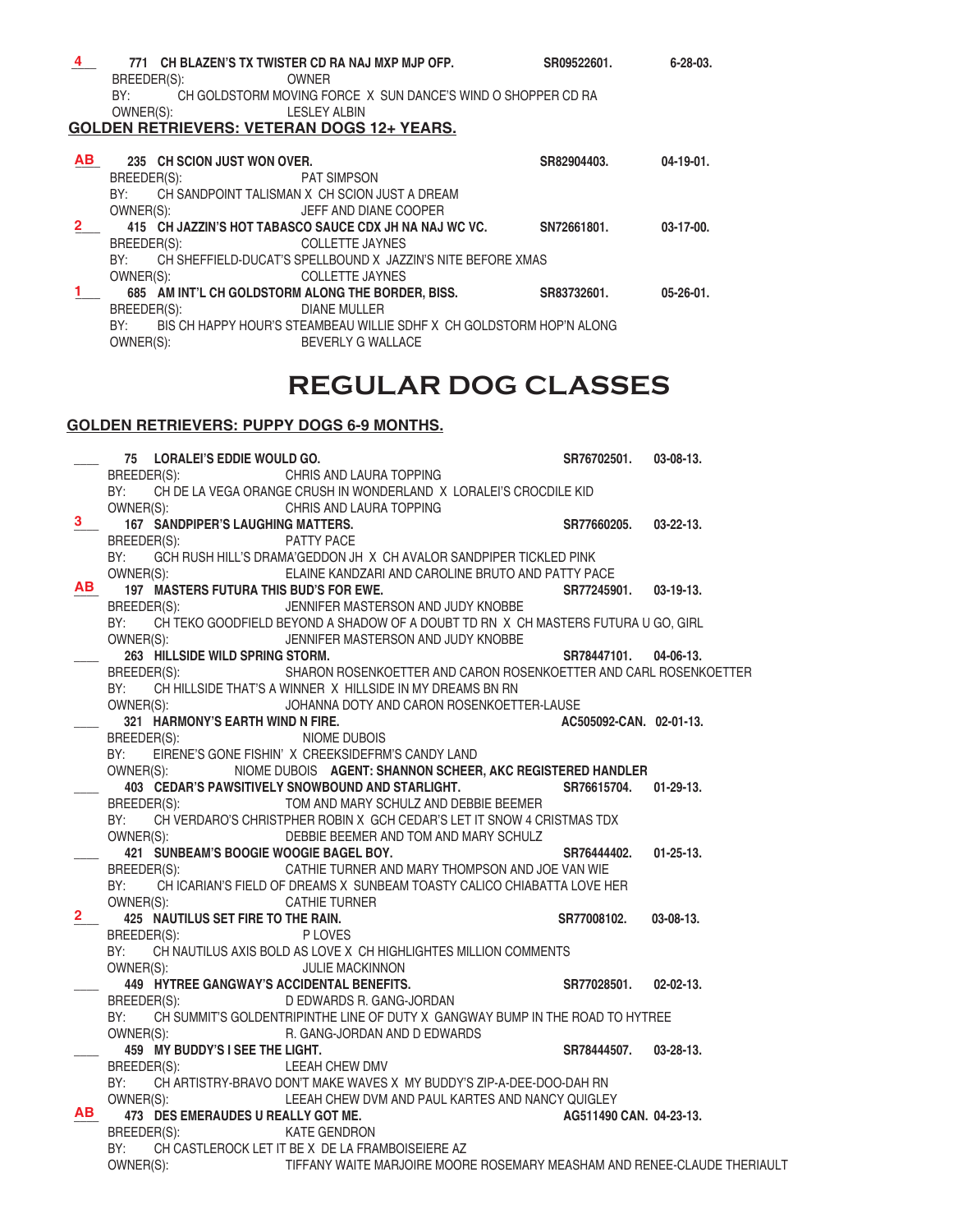\_\_\_\_ **501 SANDPIPERS BOOGIE WOOGIE BUGLE BOY. SR77660211. 03-22-13.**  BREEDER(S): PATTY PACE BY: GCH RUSH HILL'S DRAMA'GEDDON JH X CH AVALOR SANDPIPER TICKLED PINK OWNER(S): TOYOMI TSUMURA 505 AUROCK PRIDE OF HARBORVIEW. **<b>SR76474401.** 
02-02-13. BREEDER(S): SUSIE THOMPSON BY: GCH HARBORVIEW UNDER CONSTRUCTION X YELLOW ROSE PIRATES BOOTY OWNER(S): SUSIE THOMPSON \_\_\_\_ **559 MAXIMUS SUPER HERO DOMINICK. SR77776301. 02-14-13.**  BREEDER(S): ALEJANDRO LIMA ROSSETI AND ANA NAVARRO BY: CH GOLDEN TRIP VAGABOND TRISAN X CH MAXIMUS LATIN SEX SYMBOL OWNER(S): ALEJANDRO ROSSETI AND LILY VAZQUEZ ALEJANDRO ROSSETI AND LILY VAZQUEZ \_\_\_\_ **585 PENDERY'S NEED SOME R N R. SR79058901. 04-16-13.**  BREEDER(S): PENDERY LITES BY: CH GOODTIME'S BAD CASE OF LOVING YOU X GOODTIME'S RUBY TUESDAY OWNER(S): PENDERY LITES 597 HIGHMARK DOCTOR MALLARD.<br>BREEDER(S): LINDA WILLARD AND BRYCE BEASLEY **SR76887902.** 02-14-13. LINDA WILLARD AND BRYCE BEASLEY BY: DUCAT-WATERMARK'S HEAD ABOVE THE REST X HIGHMARK HERITAGE SOUP TO NUTS<br>
CUNDA WILLARD AND PEGGY LADD LINDA WILLARD AND PEGGY LADD \_\_\_\_ **601 JETOCA'S FAIR WINDS AND F'ALL'OWNING SEAS. SR77310601. 03-10-13.**  JULIE CARUTHERS AND JENNIFER ZINGULA AND JEFF VANENGENHOVEN BY: CH CASTLEROCK LET IT BE X GOLD SKY N JETOCA'S TWIST AND SHOUT OWNER(S): JULIE CARUTHERS SANDY ROLLING JENNIFER ZINGULA 623 LIMELITE'S FLY'N AT THE SPEED OF SOUND. SHOW SR76453001. 02-13-13.<br>BREEDER(S): CLAUDIA SHAW CLAUDIA SHAW BY: CH KARAGOLD'S KRUZ'N COAST T' COAST X CH LIMELITE'S COLOR ME BEAUTIFUL SH RN WCX OWNER(S): CLAUDIA SHAW AND DEBRA PAMPIKS AND CHARLOTTE FARMER \_\_\_\_ **625 CHATEAU FOREVER'S TOO FUNNY. SR76696003. 01-26-13.**  BREEDER(S): REBECCA MCKEE AND JENNIFER HOFFMAN BY: GCH FOREVER'S FRAT PARTY CH CHATEAU'S 4 LEAF CLOVER OWNER(S): SHELLEY HATHERLY AND REBECCA MCKEE **635 JOTAPALOOZA'S LE CAP HORN. SPAI/13/00744 SPA. 02-05-13.** BREEDER(S): JULIANA APRILLANTI AND JOAO FABBRIANI BY: NAUTILUS JOTA PRINCE OF WALES X MILAGROS DELADELFI OWNER(S): JULIANA APRILLANTI AND JOAO FABBRIANI **AGENT: AMANDA MYERS 651 HEARTLAND SPECIAL WITH CHEESE.**<br>BREEDER(S): *NANCY JOHNS* NANCY JOHNSON AND DAN SULLENGER BY: GCH SANDSPUR'S BE COOL X CH HEARTLAND BIRTHDAY CAKE OWNER(S): CINDY LEAKE AND NANCY JOHNSON **665** SANDPIPER'S RUSH HILL DIE HARD. **865** SR77660212. 03-22-13. BREEDER(S): PATTY PACE BY: GCH RUSH HILL'S DRAMA'GEDDON JH X CH AVALOR SANDPIPER TICKLED PINK OWNER(S): TONYA AND MARK STRUBLE \_\_\_\_ **667 WINGSTARS' LEADING THE WAY. SR77681908. 04-13-13.**  BREEDER(S): BRAD MINGES BY: MWM HIGHMARKS PADDY MALONE MALAGOLDS PEACE OF THE ROCK OWNER(S): DEBBY DUDLEY AND LINDA WILLIARD AND DONNA GULLEDGE \_\_\_\_ **689 SANDPIPER'S YELLOW BEACH UMBRELLA. SR77660210. 03-22-13.**  BREEDER(S): PATTY PACE BY: RUSH HILL'S DRAMA'GEDDON X AVALOR SANDPIPER TICKLED PINK<br>OWNER(S): MARY COFFMAN AND WILLIAM COFFMAN AND M MARY COFFMAN AND WILLIAM COFFMAN AND MICHELE LEMOLE AND PATTY PACE \_\_\_\_ **729 HIGHMARK GENERAL MILLS AT DUCAT. SR768879013 02-14-03.**  LINDA WILLARD AND BRYCE BEASLEY BY: DUCAT-WATERMARK'S HEADS ABOVE THE REST X HIGHMARK HERITAGE SOUP TO NUTS OWNER(S): HELEN DORRANCE \_\_\_\_ **739 GLENGOWAN MAYK'N WAVES WITH DOGWOOD SR77196101 02-28-13.**  BREEDER(S): RICHARD AND PATTI CALDWELL BY: CH MORNING STAR MUST BE DREAMING X GCH GLENGOWANS C-QUEL OWNER(S): KELLY BROWN AND COLLEEN MADDOX KELLY BROWN AND COLLEEN MADDOX \_\_\_\_ **751 APOLO DE HIMMELSTEIN. KCC403662-CHI. 03-12-13.**  BREEDER(S): NICOLAS BARROS AND OSVALDO DASILVA JR BY: CH.CHI.CH.JCHI. GOOD'TIME'S PAR EXCELLENCE X DELAVEGA SOMEBODY TO LOVE AT GOLDENBROS<br>OWNER(S): NICOLAS BARROWS AND OSVALDO DASILVA JR NICOLAS BARROWS AND OSVALDO DASILVA JR 845 TREASURE'S RING OF MISCHIEF. **845 TREASURE'S** RING OF MISCHIEF. BREEDER(S): TERESA SMITH & LISA SMITH & DIANE MUELLER BY: GCH SHYAN'S LET FREEDOME RING X CH GOODTIME'S TREASURE NEVER FOURGOTTEN OWNER(S): TERESA SMITH **AB AB 4 1 AB AB**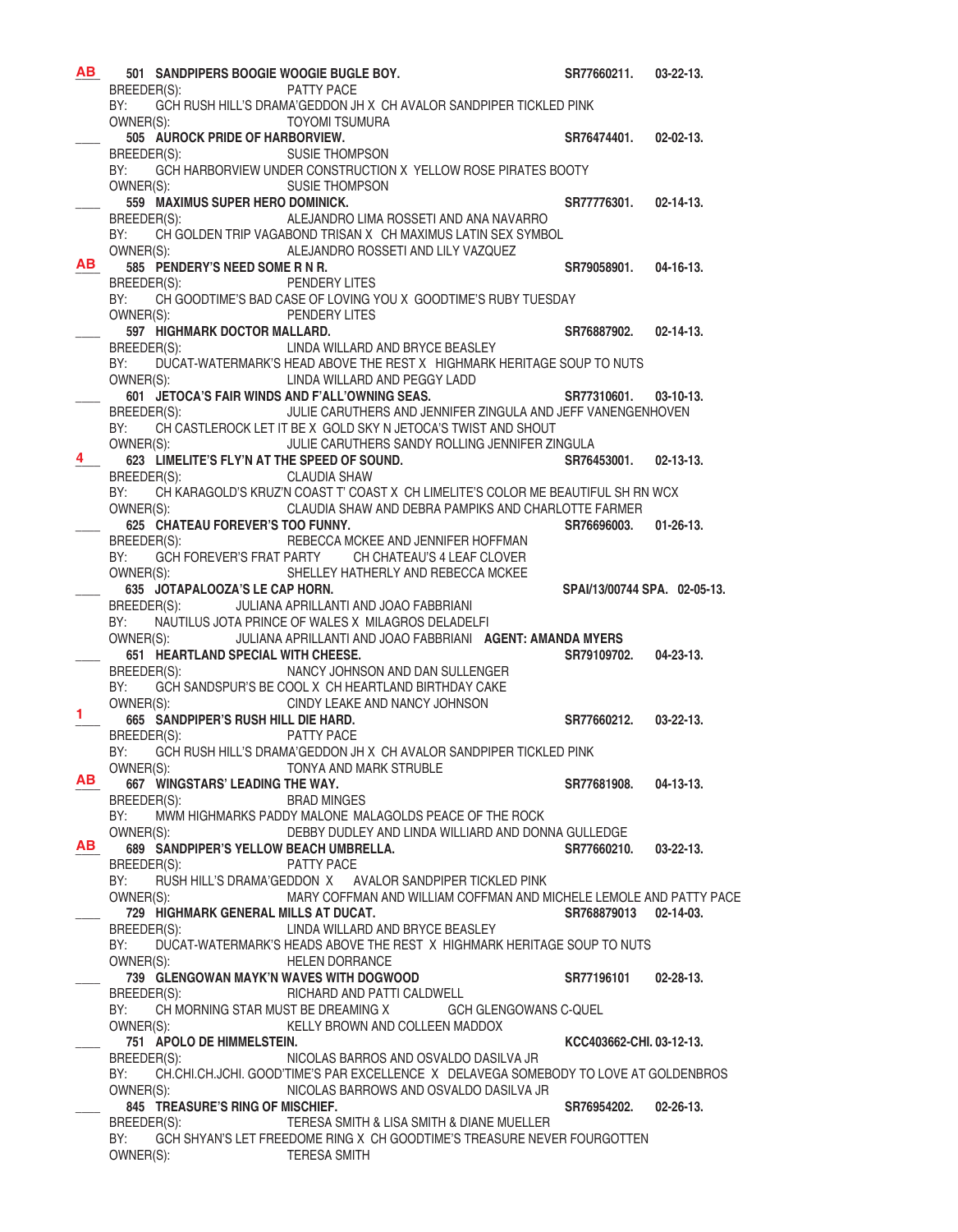\_\_\_\_ **847 HILLSIDE'N FIREFLY COTTAGE SPRING OPENER AT FENWAY. SR78447102. 04-06-13.**  SHARON ROSENKOETTER AND CARON ROSENKOETTER AND CARL ROSENKOETTER BY: CH HILLSIDE THAT'S A WINNER X HILLSIDE IN MY DREAMS BN RN OWNER(S): KIMBERLEY SCATTERGOOD AND CARON ROSENKOTTER **GOLDEN RETRIEVERS: PUPPY DOGS 9-12 MONTHS.** \_\_\_\_ **59 RANSOM CREEK DRAWS A WILD CARD. SR75663903. 12-07-12.**  BREEDER(S): JUDITH RANSOM AND RANDY RANSOM BY: GCH HAPPY HOUR'S AN A A-PHARA TO REMEMBER X ROCKLANE'S HUNGRY, HUNGRY HIPPO OWNER(S): JUDITH RANSOM AND RANDY RANSOM gg COSMIC'S PLAYIN FOR KEEPS.<br>BREEDER(S): SANDRA ROBERS AND BETSY STROUL BREEDER(S): SANDRA ROBERS AND BETSY STROUL BY: CH CASTLEROCKS LET IT BE X ZIA COSMIC STORM CHASER OWNER(S): GARTH HOY **115 ASPENGLO TRENDING.**<br> **BRFFDER(S):** CHARLES M ROGERS MD<br> **BRFFDER(S):** CHARLES M ROGERS MD CHARLES M ROGERS MD BY: GCH RUSH HILL RUN'N AMUCH AT ABELARD OA OAJ AXP AJP NFP X CH ASPENGLO IS SHE THE ONE OWNER(S): CHARLES M ROGERS MD \_\_\_\_ **155 ELYSIAN'S PEARADISE TREE. SR75608802. 11-06-12.**  JEANETTE S VONBARBY BY: GCH SPRINGCREEK EVERLORE ALL THE TIME HIGH CSX RN MH WCX DDHF X CH BECKSGOLD REV R UP AT WLYSIAN UD TD RE MH WCX VCX DDHF OWNER(S): MAXINE HORWITZ \_\_\_\_ **169 WILDTROUT'S MILES OF SMILES. SR75592001. 11-16-12.**  BREEDER(S): JOAN AND ANTHONY JUNG AND JUDY WORD BY: GCH SUMMITS THE TITANIC X BRAVO GOING TO HOLLYWOOD 42<br>OWNER(S): JOAN AND ANTHONY JUNG, MD JOAN AND ANTHONY JUNG, MD \_\_\_\_ **257 RICHWOOD WING-T WORKIN' LIKE A DOG. SR76576401. 01-16-13.**  BREEDER(S): KRISTIN AND GENE SIPUS<br>BY: CH DEAUXGUEST HARD DAY'S KNIGHT UDT MH OS BY: CH DEAUXGUEST HARD DAY'S KNIGHT UDT MH OS DDHF X CH UNICOI SAIL AWAY ANGEL CDX TD MH OD DDHF OWNER(S): ANNEY DOUCETTE ANNEY DOUCETTE \_\_\_\_ **267 OAKSHADOWS SHAKE EM UP. SR76511003. 12-05-12.**  BREEDER(S): GAIL BURKET BY: TROWSNEST CAVIAR OF OAKSHADOWS VCD2 RE TDX JH X OAKSHADOWS HAPPY HEART TD OWNER(S): TERRI SCHAAR AND GAIL BURKET 275 GOLDSTREAK FOREVER BLUE CRUSH. **ALL AUSTRIER ALSO ALL AUSTREAK** FOREVER BLUE CRUSH. **ALL AUSTRIER ACTES COLL ASSOCIATE CONTACT ACTES COLL ASSOCIATE CONTACT BUILDING BUILDING CONTACT CONTACT BUILDING CONTACT BUI** DINAH MILEHAM BY: FOREVER'S FRAT PARTY (USA) X GCH AM/CDN AMBERVIEW'S COCKTAILS N DREAMS<br>OWNER(S): DINAH MILEHAM DINAH MILEHAM 299 WOODLAND HIGH ROLLER.<br>BREEDER(S): SHARON SHILKOFF AND MAUREEN SMITH **SHAFOR** SHARON SHILKOFF AND MAUREEN SMITH SHARON SHILKOFF AND MAUREEN SMITH BY: GCH 24 KT RIVERWOOD'S ROYAL REBEL X CH WOODLAND KERRY OAKIE OWNER(S): SHARON SHILKOFF \_\_\_\_ **323 PASSION'S NATURALLY SUITED. SR75397401. 11-10-12.**  HEIKE STROUP BY: GCH CH SAMUEL VALENTINE OF DOGWOOD X GCH CH PASSION'S NATURAL WOMAN UD JH OWNER(S): HEIKE STROUP **\_\_\_\_ 345 JOVI'S M. HARMON. SR76173601. 11-06-12.** VIVIEN RUBIN GILLI AND PAMELA SAGE BY: GCH CONFETTI GANGWAYS FIELD N' TRACK X BEARABELLA JOVI'S THIS LIL HEART O MINE RA OWNER(S): VIVIEN GILLI AND JOYCE MATHISON **AGENT: PAMELA SAGE, AKC REGISTERED HANDLER \_\_\_\_ 355 SHYAN LAKESYDE KRUZ'N FOR WHITERAIN. SR77028801. 12-15-12.** BREEDER(S): SUSAN MALOCH BY: SHYAN'N' TRILOGY CAN'T BUY ME LOVE X LAKESYDE'S LIMONE GIALLO OWNER(S): CORTNEY CORRAL **AGENT: CORTNEY CORRAL, AKC REGISTERED HANDLER** \_\_\_\_ **369 CU CURRAN'S ODD COUPLER. SR75935703. 11-20-12.**  SUSAN J LEESE AND MARILYNN J. HORSCH BY: CH THORNLEA OH HENRY, TD X ST ANDREW JUNEAU YOU LOVE ME OWNER(S): BARBARA P LAURA AND HALEY CURRAN 375 CU CURRAN'S BUZZ LIGHTSWITCH. SR75935702. 11-20-12.<br>BREEDER(S): SUSAN J LEESE AND MARILYNN J. HORSCH SUSAN J LEESE AND MARILYNN J. HORSCH BY: CH THORNLEA OH HENRY, TD X ST ANDREW JUNEAU YOU LOVE ME OWNER(S): DONNA THOMPSON, JANE GALLAGHER AND SUSAN J. LEESE **407** GLACIERS SUMMER IN THE CITY.<br>BREEDER(S): CLARK MARTIN AND MONICA LAMONTAGNE<br>BREEDER(S): BREEDER(S): CLARK MARTIN AND MONICA LAMONTAGNE BY: GCH SUMMITS THE TITANIC X CH GLACIER'S SUMMER WHEAT OWNER(S): CLARK MARTIN AND MONICA LAMONTAGNE **1 3 AB**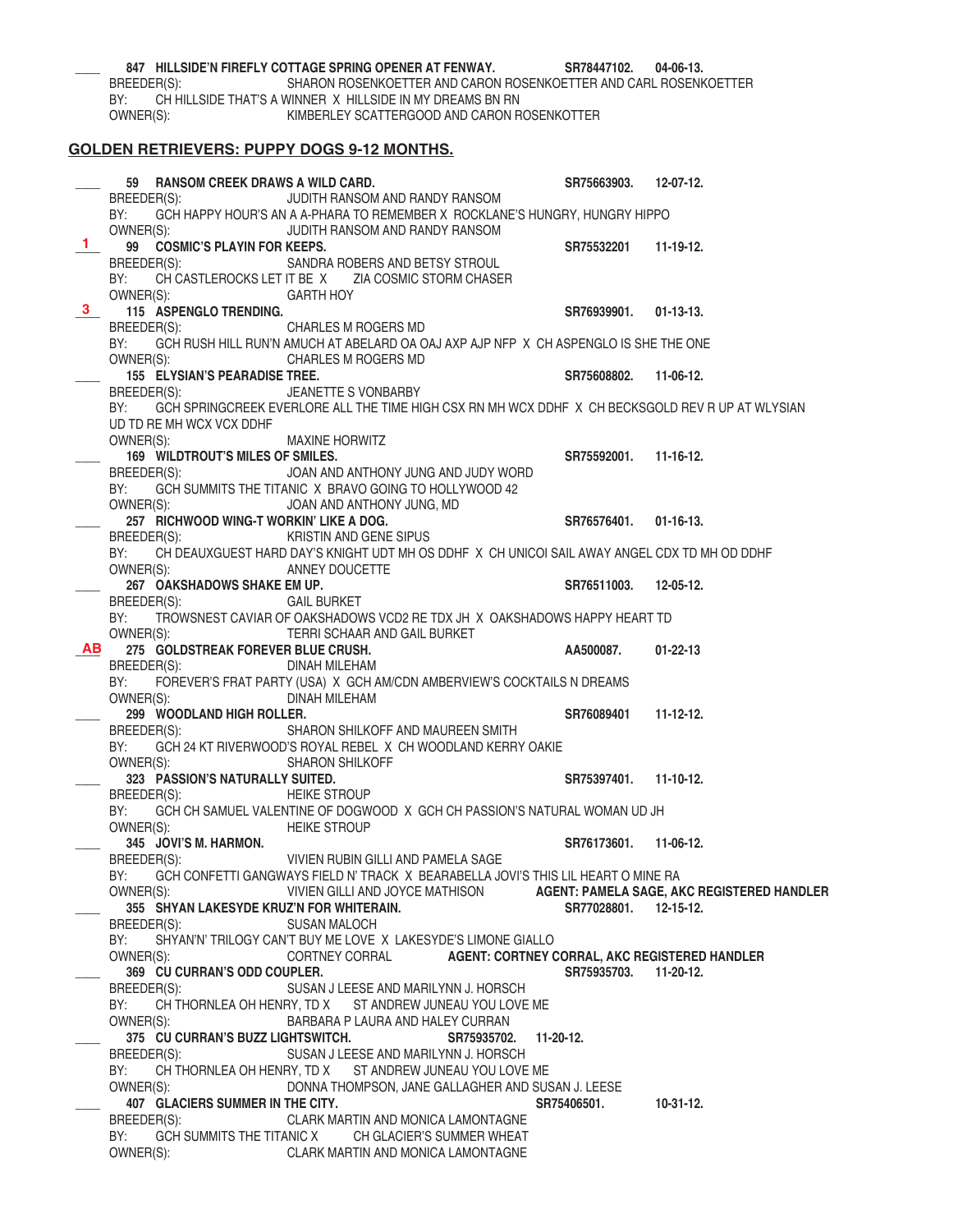| $2-$ | 411 GLACIER I'LL BE BACK.                           |                                                                                           | SR76381501.           | $01 - 21 - 13$ . |
|------|-----------------------------------------------------|-------------------------------------------------------------------------------------------|-----------------------|------------------|
|      | BREEDER(S):                                         | <b>CLARK MARTIN</b>                                                                       |                       |                  |
|      | BY:                                                 | CH COSMIC GOLDSTORM COWBOY HARDWARE X CH CLACIERS IT'S ALL ABOUT ME                       |                       |                  |
|      | OWNER(S):                                           | CLARK MARTIN                                                                              |                       |                  |
|      | 429 EASTER LILY'S CELESTIAL COMET.                  |                                                                                           | SR75617403.           | 10-29-12.        |
|      | BREEDER(S):                                         | GINN DEPASQUALE                                                                           |                       |                  |
|      | BY:                                                 | GCH JAZZIN'S FINAL JEOPARDY X CRESSIDA DAY LILLY                                          |                       |                  |
|      | OWNER(S):                                           | LAURIE DOUMAUX AND ANDREW AND NANCY MEYER                                                 |                       |                  |
|      |                                                     | 463 MY BUDDY'S DREAMER OF DREAMS WITH LAKOTA. SR78201601. 01-13-11.                       |                       |                  |
|      | BREEDER(S):                                         | LEEAH CHEW DMV                                                                            |                       |                  |
|      | BY:                                                 | GCH SPRINGCREEK EVERLORE AU TIME HI CDX MH X CH MY BUDDY'S PRETTY IN PINK RN              |                       |                  |
|      | OWNER(S):                                           | LEEAH CHEW DVM AND PAUL KARTES                                                            |                       |                  |
|      | 471 EMERY'S LINE OF SCRIMMAGE.                      |                                                                                           | SR76142501. 11-17-12. |                  |
|      | BREEDER(S):                                         | BRIANNA BISCHOFF AND BETH JOHNSON                                                         |                       |                  |
|      | BY:                                                 | CH SUMMIT GOLDENTRIP IN THE LINE OF DUTY x   GCH HYTREE EMERY'S HOT TOPIC                 |                       |                  |
|      | OWNER(S):                                           | BRIANNA BISCHOFF                                                                          |                       |                  |
|      |                                                     | 535 WATERMARK DUCAT JUSCOZ MO'HAIR MO'BETTA.<br>FEDER(S): MARY TATI IM AND HELEN DORRANCE | SR76340207. 12-05-12. |                  |
|      | BREEDER(S):                                         | MARY TATUM AND HELEN DORRANCE                                                             |                       |                  |
|      | BY:                                                 | CH SHEFFIELD-DUCAT'S SPELLBOUND SDHF OS X CH DUCAT WATERMARK BYTLEA CRICKET ON THE HEARTH |                       |                  |
|      | OWNER(S):                                           | DR TIM AND LYNDA WILLIAMS                                                                 |                       |                  |
|      | 577 COSMIC K'AUGHT RED HANDED.                      |                                                                                           | SR75532203. 11-19-12. |                  |
|      | BREEDER(S):                                         | SANDRA ROBERTS AND BETSEY STROHL                                                          |                       |                  |
|      | BY:                                                 | CASTLEROCK LET IT BE X ZIA COSMIC STORM CHASER                                            |                       |                  |
|      | OWNER(S):                                           | <b>BARNEY ROBERTS</b>                                                                     |                       |                  |
|      | 591 RAZZLE'S GHOST RIDER.                           |                                                                                           | SR75877801. 10-29-12. |                  |
|      | BREEDER(S): CATHERINE MEDDAUGH                      |                                                                                           |                       |                  |
|      | BY:                                                 | CH CASTLEROCK LET IT BE X CH QUEIJEIRO MONALISA ORTIZ                                     |                       |                  |
|      | OWNER(S):                                           | CATHERINE MEDDAUGH                                                                        |                       |                  |
|      |                                                     | 603 HYLINE'S SWEET DREAMS R MADE OF THIS AT JETOCA. SR75693003. 12-07-12.                 |                       |                  |
|      | BREEDER(S):                                         | AMANDA DORNER                                                                             |                       |                  |
|      |                                                     | BY: CH OSPREY'S IT'S A GLAMOROUS LIFE X CH HYLINE'S ALL BETZ ARE OFF                      |                       |                  |
|      | OWNER(S):                                           | JULIE CARUTHERS AND AMANDA DORNER AND JENNIFER ZINGU                                      |                       |                  |
|      | 695 STANROPH SUMMIT OF CHASEHILL.                   |                                                                                           | SR77533001.           | $11-10-12.$      |
|      | BREEDER(S):                                         | ANNE WOODCOCK                                                                             |                       |                  |
|      | BY:                                                 | PUDDING DE TERRA DI SIENA X STANROPH SO LET ME SEE                                        |                       |                  |
|      | OWNER(S):                                           | NANCY EGO                                                                                 |                       |                  |
| AB.  | 755 GOLDSMITH NOAH.                                 |                                                                                           | SR76836103.           | 11-20-12.        |
|      | BREEDER(S):                                         | BRIAN AND MARY AND CAROLINE CLEGG                                                         |                       |                  |
|      | BY:                                                 | CH MORNINGSTARS MUST BE DREAMING X CH GOLDSMITHS CHARLIES ANGEL                           |                       |                  |
|      | OWNER(S):                                           | RANDC THORNHILL AND MARY CLEGG                                                            |                       |                  |
|      | 841 EMERY'S WALK THE LINE AT CINAMON BAY.           |                                                                                           | SR76142505.           | $11-17-12.$      |
|      | BREEDER(S):                                         | <b>BRIANNA BISCHOFF</b>                                                                   |                       |                  |
|      | BY:                                                 | GCH SUMMITS GOLDENTRIP INTHELINEOFDUTY X GCH HYTREE EMERY'S HOT TOPIC                     |                       |                  |
|      | OWNER(S):<br>843 KATMAR'S NEVER FORGET YOUR DREAMS. | BRANDY BRIAN & DE CLYNN BRIAN & BRIANNA BISCHOFF                                          | SR76618201.           | $01-08-13.$      |
|      |                                                     | KAT A. WALDEN AND MARNIE PIXLEY                                                           |                       |                  |
|      | BREEDER(S):<br>BY:                                  | GCH CH VENTURE'S BERRIETALONTED CA X VENTURE'S PICK'N WILDFLOWERS CA                      |                       |                  |
|      | OWNER(S):                                           | MARNNIE PIXLEY & KAT WALDEN                                                               |                       |                  |
|      |                                                     |                                                                                           |                       |                  |
|      | <b>GOLDEN RETRIEVERS: JUNIOR DOGS 12-18.</b>        |                                                                                           |                       |                  |
|      |                                                     |                                                                                           |                       |                  |
|      | 25 AMICA HOW THE WEST WAS WON.                      |                                                                                           | SR75072401.           | $09-22-12.$      |
|      | BREEDER(S):                                         | MIA NIEMAN AND COLLEEN MADDOX                                                             |                       |                  |
|      | BY:                                                 | CH MORNINGSTAR MUST BE DREAMING X AMICA'S KISS FROM A ROSE                                |                       |                  |
|      | OWNER(S):                                           | MICHAEL RUSSEL AND MIA NIEMAN                                                             |                       |                  |
| AB.  | 71 KASHUBA'S ESKIMO PIE.                            |                                                                                           | SR75191801.           | $06-06-12.$      |
|      | BREEDER(S):                                         | <b>JUDY KASHUBA</b>                                                                       |                       |                  |
|      | BY:                                                 | XCELERATE KASHUBA'S PURPLE HAZE XKASHUBA'S SHAMELESS FLIRT                                |                       |                  |
|      | OWNER(S):                                           | JUDY KASHUBA AND GREG WESSEL                                                              |                       |                  |
|      |                                                     | 107 FIRESTAR'S ONE FISH TWO FISH RED FISH BLUE FISH.                                      | SR75453801.           | $10 - 24 - 12$ . |
|      | BREEDER(S):                                         | CINDY L PARTRIDGE                                                                         |                       |                  |
|      | BY:                                                 | GCH OWLING'S RING OF FIRE X FIRESTAR-APOLLO PAWSITVELY STUNNING                           |                       |                  |
|      | OWNER(S):                                           | CINDY L PARTRIDGE                                                                         |                       |                  |
|      | 129 GAITWAY-JEMA'S KISS AND TELL, BISS.             |                                                                                           | SR74247902.           | $08-03-12.$      |
|      | BREEDER(S):                                         | BARB AND CHUCK LAFONTANO                                                                  |                       |                  |
|      | BY:                                                 | BISS GCH JEMA'S MOCHA KISS X GAITWAY'S SHINING STAR                                       |                       |                  |
|      | OWNER(S):                                           | JENNIFER GROSSNICKLE                                                                      |                       |                  |
|      |                                                     |                                                                                           |                       |                  |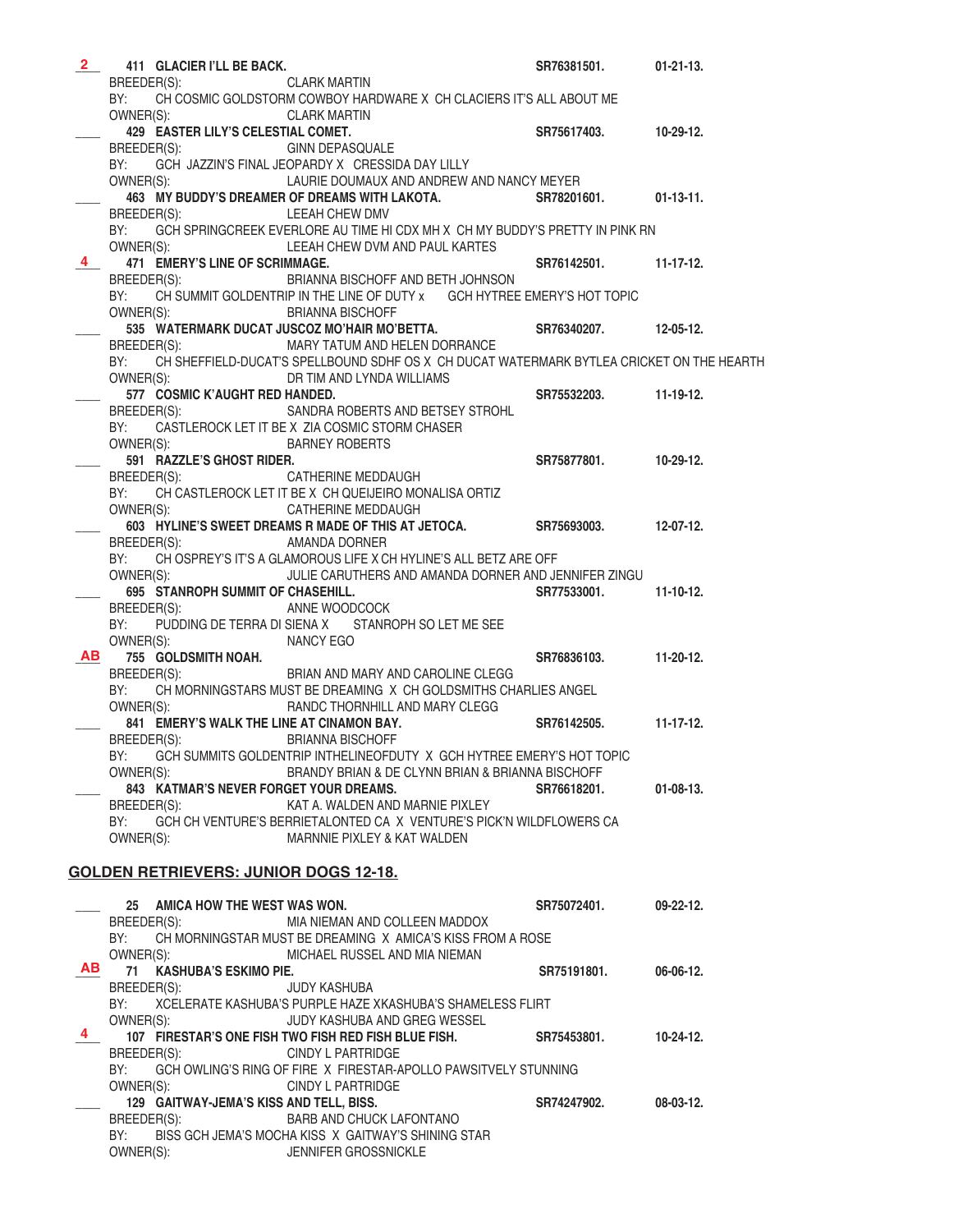|                | 165 HILLSIDE OLYMPIC GOLDEN LAD.                                                                                              | SR75147603.                  | $08-02-12.$      |
|----------------|-------------------------------------------------------------------------------------------------------------------------------|------------------------------|------------------|
|                | BREEDER(S):<br>SHARON ROSENKOETTER AND CARON ROSENKOETTER                                                                     |                              |                  |
|                | BY:<br>CH MORNINGSTAR MUST BE DREAMING X HILLSIDE SHEAR MOMENT                                                                |                              |                  |
|                | OWNER(S):<br><b>KENNETH BARTELS</b>                                                                                           |                              |                  |
|                | 209 SMOKETREE'S THREE RING CIRCUS AT BENCHMARK.                                                                               | SR73447101.                  | $05-01-12.$      |
|                | RICH LARRICQ AND JULIE SCHEPPER AND RANDY SCHEPPER<br>BREEDER(S):                                                             |                              |                  |
|                | BY:<br>CH BIRNAM WOODS ASK JEEVES.COM X CH SMOKETREE'S MAC 'N CHEESE<br>TERRY SAGMOEN AND DEBORAH S KAHLA                     |                              |                  |
|                | OWNER(S):<br>229 GANGWAY'S DIG THIS AT SUDAN'S.                                                                               | SR74687302.                  | 08-28-12.        |
|                | BECKY GANG AND KEN SCHLECHT AND JUDY SCHLECT<br>BREEDER(S):                                                                   |                              |                  |
|                | BY: CH GANGWAY'S MAKING NOISE AT KELORE X CH CONFETTI GANGWAY XPINSIVE TOY                                                    |                              |                  |
|                | OWNER(S):<br>SUE SANVIDO AND DANA SANVIDO AND BECKY GANG                                                                      |                              |                  |
| $1 \quad \Box$ | 291 SWEETGOLD DOUBLE DOWN.                                                                                                    | SR74723901.                  | 09-19-12.        |
|                | KYM ANTON AND RICHARD C ANTON<br>BREEDER(S):                                                                                  |                              |                  |
|                | BY: CH CASTLEROCK LET IT BE X CH SWEETGOLD MIRAGE                                                                             |                              |                  |
|                | OWNER(S):<br>KYM ANTON AND RICHARD C ANTON                                                                                    |                              |                  |
|                | 313 HARMONY STAR BANGLED BLUE.                                                                                                | SR78151101.                  | $10 - 23 - 12$ . |
|                | NIOMI DUBOIS<br>BREEDER(S):                                                                                                   |                              |                  |
|                | BY:<br>GCH SPLENDID CHATHAM STARS AND BARS X CH SPLENDID'S ART ANGEL                                                          |                              |                  |
|                | OWNER(S):<br>KAREN HUTCHESON AND NIOMI DUBOIS<br>315 YUKON'S CROSSROADS.                                                      | SR73082803.                  | $04 - 28 - 12$ . |
| 3 <sub>1</sub> | BREEDER(S):<br>JOHN DEVENS AND CHARLENE DEVENS                                                                                |                              |                  |
|                | CH SUMMITS GOLDENTRIPINTHELINEOFDUTY X GCH CH NUMOON'S YUKON ANTICIPATION<br>BY:                                              |                              |                  |
|                | OWNER(S):<br>JOHN DEVENS AND CHARLENE DEVENS                                                                                  |                              |                  |
|                | 327 C-R GEMINI'S TREASURE HUNTER.                                                                                             | SR75408002.                  | $10 - 23 - 12$ . |
|                | BREEDER(S):<br>CANDI AND RICHARD PEARCE                                                                                       |                              |                  |
|                | UROK AGI CH C-R GEMINI'S FIELD OF DREAMS RA BN WC CA NJP OAP CGC X GCH CH GEMINI'S HIGH FLYER JH CD RN NA NAJ VCX SDHF<br>BY: |                              |                  |
|                | CANDI PEARCE AND RICHARD PEARCE AND DR JULIA STEGE<br>OWNER(S):                                                               |                              |                  |
|                | 467 AMICA FLYING HIGH.                                                                                                        | SR75309004.                  | $10-03-12.$      |
|                | BREEDER(S):<br>MIA NIEMAN<br>GCH SAMUEL VALENTINE OF DOGWOOD X AMICA TREASURE MY JOURNEY<br>BY:                               |                              |                  |
|                | OWNER(S):<br>JACOB RUSSELL AND MICHAEL RUSSELL                                                                                |                              |                  |
|                | 511 REGATTA'S KEEP IT UNDER YOUR HAT.                                                                                         | SR74734101.                  | 08-22-12.        |
|                | BREEDER(S):<br>DONNA GULLEDGE                                                                                                 |                              |                  |
|                | BY:<br>GCH PLANTANORA TOPSPIN N HOT PURSHOE-T X REGATTA'S 2 SIR WITH LOVE                                                     |                              |                  |
|                | OWNER(S):<br>DONNA GULLEDGE                                                                                                   |                              |                  |
|                | 515 AURORA'S NALYNS TRUTH OR DARE                                                                                             | SR73240312.                  | $05-17-12.$      |
|                | BREEDER(S):<br>ROBIN AND LUKE COPPEDGE AND NANCY GRATIOT                                                                      |                              |                  |
|                | CH GEMINI FALLCHASE THE BUTLER DID IT X CH NALYNS DARE TO BE UNEEK<br>BY:                                                     |                              |                  |
|                | OWNER(S):<br>COLLEEN MADDOX AND ROBIN COPPEDGE                                                                                |                              | 06-26-12.        |
|                | 523 HI-COUNTRY'S DON'T WANNA PLAY N'ICE.<br>BREEDER(S):<br>J DELAURENT AND J KIELTS AND J MORASCO AND L BLYTHE                | SR75269804.                  |                  |
|                | BY:<br>GCH MARLAH-HILLOCK MAGICL MYSTRY TUR X CH QUESTION N HICOUNTRY'S FLY'R AND ICE                                         |                              |                  |
|                | OWNER(S):<br><b>KIRSTEN GRANDE</b>                                                                                            |                              |                  |
|                | 555 JOTAPALOOZA'S NEVERENDING LOVE.                                                                                           | SPAI/12/06339 BRA. 08-01-12. |                  |
|                | JULIANA APRILLANTI AND JOAO FABBRIANI<br>BREEDER(S):                                                                          |                              |                  |
|                | BY:<br>NAUTILUS JOTA PRINCE OF WALES X ZAFIRA DE ARERUNGUA                                                                    |                              |                  |
|                | OWNER(S):<br>JULIANA APRILLANTI AND JOAO FABBRIANI                                                                            |                              |                  |
| $\mathbf{2}$   | 599 EMERY'S SOAK UP THE SUN AT XIV KARAT.                                                                                     | SR74223205.                  | $05-29-12.$      |
|                | BRIANNA BISCHOFF AND JESUS MORENO AND BETH JOHNSON<br>BREEDER(S):                                                             |                              |                  |
|                | BY:<br>GCH SUMMIT'S SONNY SIDE UP X GCH SUMMIT'S IN TO THE MYSTIC RN<br>OWNER(S):<br>SHERRY S. HURST                          |                              |                  |
|                | 679 AUTUMN GROVE ROCKSTAR APPETITE FOR DESTRUCTION JH.                                                                        | SR74427601.                  | $06-10-12.$      |
|                | BREEDER(S):<br>NANCY AND RALPH CHAPMAN                                                                                        |                              |                  |
|                | CH DEAUXQUEST MIDKNIGHT RAMBLER CDX GN RAE3 MH OA OAJ NAP NJP OF NFP WCX VCX DDHF X AUTUMN GROVE'S NOTHING<br>BY:             |                              |                  |
|                | BUT BLUE SKY WC CCA                                                                                                           |                              |                  |
|                | OWNER(S):<br>PAT KOPCO AND MIKE ORLOFF                                                                                        |                              |                  |
|                | 683 RAZZLE'S SEE YOU IN SEPTEMBER AT TOPSPIN.                                                                                 | SR76022101.                  | $09-20-12.$      |
|                | BREEDER(S):<br>CATHERINE MEDDAUGH                                                                                             |                              |                  |
|                | CH DALANE THE BIG GAME X CH RAZZLE'S BREAKFAST AT TIFFANY'S<br>BY:                                                            |                              |                  |
|                | OWNER(S):<br>KENDRA JOHNSON AND CATHERINE MEDDAUGH<br>753 GOLDSMITH RUMOR HAS IT.                                             |                              |                  |
|                | BRIAN AND MARY AND CAROLINE CLEGG<br>BREEDER(S):                                                                              | SR76418402.                  | $09-11-12.$      |
|                | CH GOLDSMITHS SHOOT TO KILL X CH SNOWSHOE GOLDSMITH SURFURR GIRL<br>BY:                                                       |                              |                  |
|                | OWNER(S):<br>BRIAN AND MARY AND CAROLINE CLEGG                                                                                |                              |                  |
|                | 821 DUCAT'S AHEAD OF THE PACK.                                                                                                | SR74514801.                  | $08-18-12.$      |
|                | <b>HELEN DORRANCE</b><br>BREEDER(S):                                                                                          |                              |                  |
|                | BY:<br>DUCAT-WATERMARK'S HEADS ABOVE THE REST X DUCAT'S SPRING BREAK                                                          |                              |                  |
|                | <b>HELEN DORRANCE</b><br>OWNER(S):                                                                                            |                              |                  |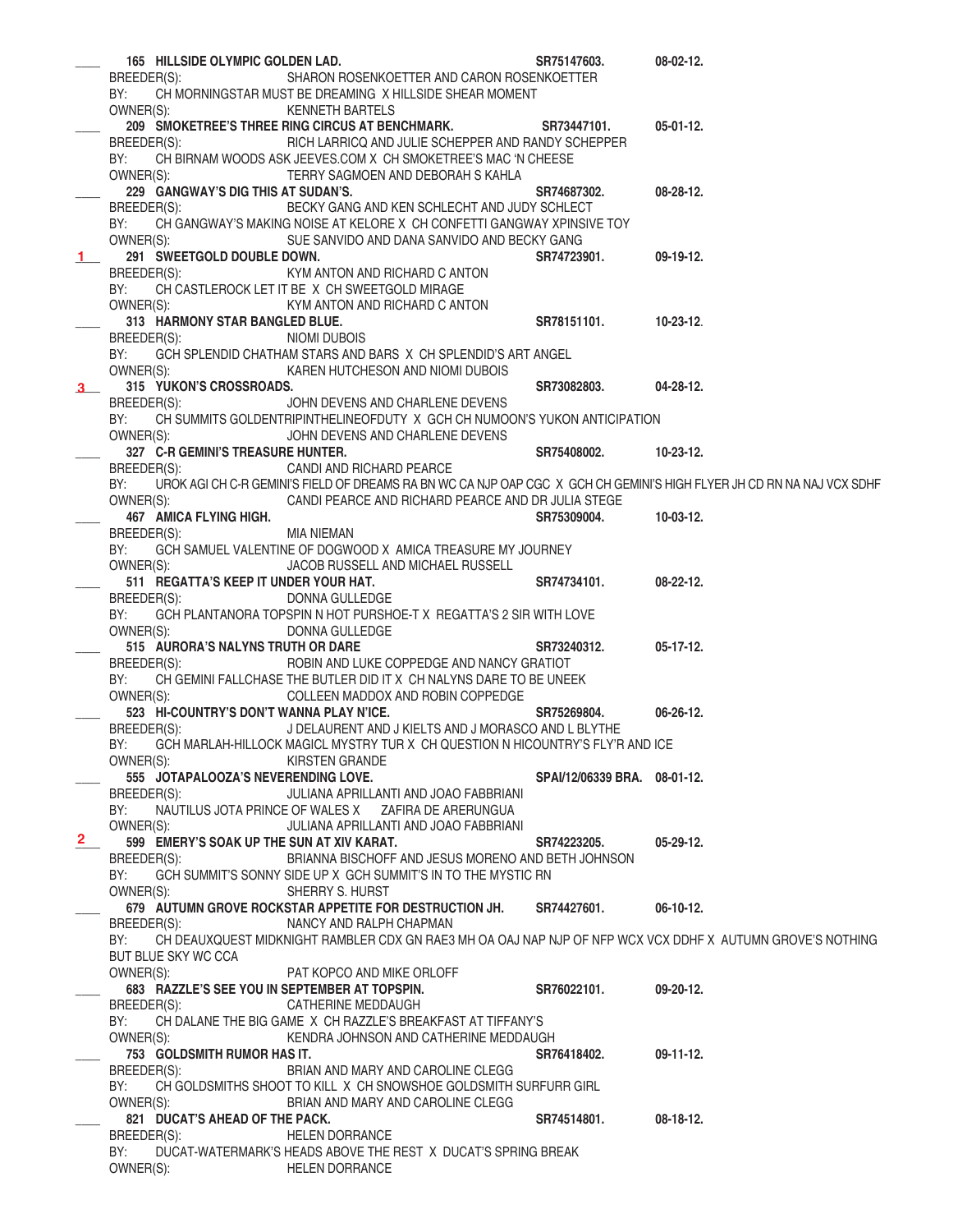|             | 823 EMERY'S CHASING THE SUN.                                |                                                                                                       | SR74223203.                    | $05 - 29 - 12.$  |
|-------------|-------------------------------------------------------------|-------------------------------------------------------------------------------------------------------|--------------------------------|------------------|
|             | BREEDER(S):                                                 | BRIANNA BISHOFF & JESUS MORENO & BETH JOHNSON                                                         |                                |                  |
|             | BY:                                                         | GCH SUMMIT'S SUNNY SIDE UP X   GCH SUMMIT'S IN TO THE MYSTIC RN                                       |                                |                  |
|             | OWNER(S):                                                   | MADELEINE ARONEY AND ADAM PETERSON AND BRIANNA BISCHOFF                                               |                                |                  |
|             | 825 IMPORTED FROM DETROIT.                                  |                                                                                                       | SR73651309.                    | $05 - 25 - 12$ . |
|             | BREEDER(S):                                                 | FLORENCE JOSEPHS                                                                                      |                                |                  |
|             | BY:                                                         | CH GOLDTREVE SYDNEY TRAVELER X CH MATTIACI CANARY DIAMOND                                             |                                |                  |
|             | OWNER(S):                                                   | <b>FLORENCE JOSEPHS</b>                                                                               | <b>AGENT: FLORENCE MATTICE</b> |                  |
|             | <b>GOLDEN RETRIEVERS: NOVICE DOGS.</b>                      |                                                                                                       |                                |                  |
|             |                                                             |                                                                                                       |                                |                  |
| 3           | 81 WINTERSET'S INDIAN HARVEST UDX TD RAE.                   |                                                                                                       | SR59309706.                    | 11-13-09.        |
|             | BREEDER(S):                                                 | NANCY M. EINWICH                                                                                      |                                |                  |
|             | BY:                                                         | AM/CAN GCH SHR UKC CH SHOR'LINE JETOCA HIGH SEAS ADVENTURE JH TD RA X EVERGREENS UNBRIDLED UDX TD RAE |                                |                  |
|             | OWNER(S):                                                   | NANCY M. EINWICH                                                                                      |                                |                  |
| $2^{\circ}$ | 247 ZANIRI'S PIECE BY PIECE WCX CCA.                        |                                                                                                       | SR54920401-CAN. 06-26-08.      |                  |
|             | BREEDER(S):                                                 | JOANNE AND LAUREEN KINNEY AND LYNNE DOWLING                                                           |                                |                  |
|             | BY:                                                         | CH DEAUXGUEST HARD DAY'S KNIGHT UDT MH OS DDHF X ZANIRI'S READY AIM FIRE JH WCX                       |                                |                  |
|             | OWNER(S):                                                   | <b>LEANNE TUCKER</b>                                                                                  |                                |                  |
| <b>AB</b>   | <b>269 OAKSHADOWS HARVEST MOON.</b>                         |                                                                                                       | SR73883012.                    | $05 - 28 - 12.$  |
|             | BREEDER(S):                                                 | <b>GAIL K BURKET</b>                                                                                  |                                |                  |
|             |                                                             | BY: TROWSNEST CAVIAR OF OAKSHADOWS VCD TDX JH AV X OAKSHADOWS HAPPY HEART TD                          |                                |                  |
|             |                                                             |                                                                                                       |                                |                  |
|             | OWNER(S):                                                   | <b>GIAIL K BURKET</b>                                                                                 |                                |                  |
|             | 359 RIVER RUN CULTURE SHOCK WC.                             |                                                                                                       | SR73264402.                    | $05-26-12.$      |
|             | BREEDER(S):                                                 | JO MEISTER AND JENNIFER ROE                                                                           |                                |                  |
|             |                                                             | BY: WING WATCHER GET DOWN TONIGHT CDX RA WC X PRISM N RIVER RUN STAR STRUCK WC                        |                                |                  |
|             | <b>JO MEISTER</b><br>OWNER(S):                              |                                                                                                       |                                |                  |
|             | 367 TNT'S KISSAMEE N'TELLIN.                                |                                                                                                       | SR62587904.                    | $02 - 20 - 10$ . |
|             | BREEDER(S): LOIS AND GERALD SANFORD                         |                                                                                                       |                                |                  |
|             | BY:                                                         | CH NITRO'S BOY WONDER X TNT'S I'LL BE HOME FOR CHRISTMAS                                              |                                |                  |
|             |                                                             | OWNER(S): LOIS AND GERALS SANFORD AND KATHY BURGESS                                                   |                                |                  |
|             |                                                             | <b>GOLDEN RETRIEVERS: AMATEUR-OWNER-HANDLER DOGS.</b>                                                 |                                |                  |
|             |                                                             |                                                                                                       |                                |                  |
|             | 237 SHOR'LINE OUGHTABE TROLL N THE CAVE.                    |                                                                                                       | SR47468701.                    | $12-19-07.$      |
|             | BREEDER(S):                                                 | <b>CYNTHIA BINDER</b>                                                                                 |                                |                  |
|             |                                                             |                                                                                                       |                                |                  |
|             |                                                             |                                                                                                       |                                |                  |
|             | BY: CH SCION OUGHTA BE A-LAW X SHORLINE JECOTA PORT OF CALL |                                                                                                       |                                |                  |
|             | OWNER(S):                                                   | JEFF AND DIANE COOPER                                                                                 |                                |                  |
| $3 \quad$   | 265 JETOCA'S RISING OUT OF THE FIRE CD                      |                                                                                                       | SR57798301.                    | $07-15-09.$      |
|             | BREEDER(S):                                                 | JULIE CARUTHERS AND SHELLY MIZNER AND KATHY MIZNER                                                    |                                |                  |
|             | BY:                                                         | CHUCKANUT JETOCA'S AVIATOR CD RN THD CGC X CHUCKANUT'S SPITFIRE CD                                    |                                |                  |
|             | OWNER(S):                                                   | JANET AND TOM WEIS                                                                                    |                                |                  |
|             | 333 BRAVO'S MAKE MINE A DOUBLE.                             |                                                                                                       | SR54159706.                    | $01-03-09.$      |
|             | BREEDER(S):                                                 | JUDY AND MARK WORD                                                                                    |                                |                  |
|             | BY:                                                         | BRAVO-PLANTANORO DOWN THE HATCH X BRAVO-ARTISTRY BE MY BAY-BE                                         |                                |                  |
|             | OWNER(S):                                                   | CAROL AND GARY SANDUSKY                                                                               |                                |                  |
| ABI         | 387 LOONSONG CRESTED BUTTE POWDERHOUND.                     |                                                                                                       | SR65422301.                    | 11-20-10.        |
|             | BREEDER(S):                                                 | JUDITH A MACAULEY AND KURT C MACAULEY                                                                 |                                |                  |
|             | BY:                                                         | CH VENTURE REDOG'S MAGIC HAT TRICK X CH SPLENDID LOONSONG WOODEN SHOES OA OAJ NAP NJP                 |                                |                  |
|             | <b>EXC OWNER(S):</b>                                        | MACAULEY AND MACAULEY                                                                                 |                                |                  |
|             | LAME 429 EASTER LILY'S CELESTIAL COMET.                     |                                                                                                       | SR75617403.                    | 10-29-12.        |
|             | BREEDER(S):                                                 | <b>GINN DEPASQUALE</b>                                                                                |                                |                  |
|             | BY: GCH JAZZIN'S FINAL JEOPARDY X CRESSIDA DAY LILLY        |                                                                                                       |                                |                  |
|             | OWNER(S):                                                   | LAURIE DOUMAUX AND ANDREW AND NANCY MEYER                                                             |                                |                  |
| $2^{\circ}$ | 525 DOCMAR'S EWE DA MAN.                                    |                                                                                                       | SR69105508.                    | $06-29-11.$      |
|             | BREEDER(S):                                                 | JANE DOCTOR                                                                                           |                                |                  |
|             | BY:                                                         | GCH TEDDYBEARS RUN'N A FLY PATTERN RN X CH DOCMARS GIRL GONE WILD                                     |                                |                  |
|             | OWNER(S):                                                   | KIRSTEN GRANDE AND JANE DOCTER                                                                        |                                |                  |
|             | 551 HAPPY HOUR'S BEN TO TOYLAND.                            |                                                                                                       | SR61213401.                    | 12-06-09.        |
|             | BREEDER(S):                                                 | MAURA PHELAN AND ZOE STEENSMA                                                                         |                                |                  |
|             | BY:                                                         | CH VENTURE'S BOYS N TOYS X CH HAPPY HOUR TWIST AND SHOUT                                              |                                |                  |
|             | OWNER(S):                                                   | <b>BOB AND SUSAN GREGG</b>                                                                            |                                |                  |
|             | 629 WOODECOY CARPE DIEM CA WC CCA CGC CAN JH                |                                                                                                       | SR65061801.                    | 10-09-10.        |
|             | BREEDER(S):                                                 | DANETTE WEICH DVM AND DAWN NELSON                                                                     |                                |                  |
|             | BY:                                                         | HEYGOLD MIDSUMR KNIGHTS DREAM CDX RAE TDX JH WC CCA VCX OS X WOODECOY WHEN PIGS FLY CCA CGC           |                                |                  |
|             | OWNER(S):                                                   | DANETTE WEICH AND BRAD WEICH                                                                          |                                |                  |
|             | 713 SANDPIPER'S YANKEE DOODLE DANDY.                        |                                                                                                       | SR69305402.                    | $07-04-11.$      |
|             | BREEDER(S):<br><b>PATTY PACE</b>                            |                                                                                                       |                                |                  |
|             | BY:                                                         | RUSH HILL'S RUN'N AMUCK AT ABELARD X AVALOR SANDPIPER TICKLED PINK                                    |                                |                  |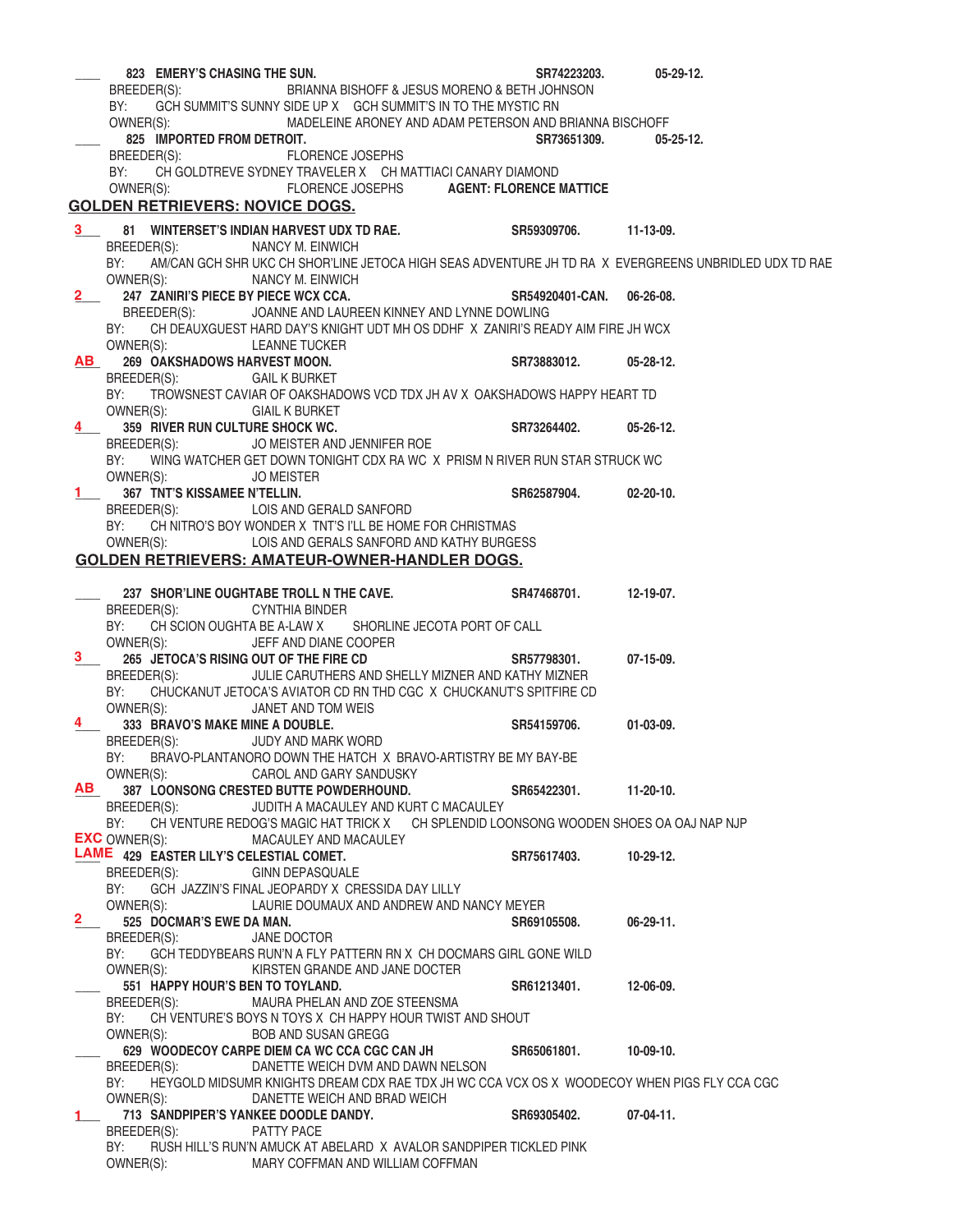|      |                                                | 767 SUNSHINE'S TRAVELS WITH PERDNER CGC RE BN NA.                                                                                       | SR51710801.                   | 7-27-08.         |
|------|------------------------------------------------|-----------------------------------------------------------------------------------------------------------------------------------------|-------------------------------|------------------|
|      |                                                | BREEDER(S): DEBRA BERRY AND JAMES H BERRY, JR                                                                                           |                               |                  |
|      | BY:                                            | CH GOLDEN GAIT SUNSHIN'E HIGH ROAD X SUNSHINE'S TUESDAY'S CHILD                                                                         |                               |                  |
|      |                                                | OWNER(S): DAWN POSTON AND STEVE BLOCH                                                                                                   |                               |                  |
|      |                                                | 853 LAZYDAZE BLISSAN TRIPLE UR PLEASURE.                                                                                                | SR71877101. 12-13-11.         |                  |
|      | BREEDER(S):                                    | KATHLEEN DOYLE WINSLOW                                                                                                                  |                               |                  |
|      |                                                | BY: CH BEAU GESTE BEING RAMIROZ CDX MH WCX** DDHF VCX X BEAU GESTE LAZYDAZE RAIN CHECK.                                                 |                               |                  |
|      | OWNER(S):                                      | SUSAN LYNCH & KATHY DOYLE WINSLOW                                                                                                       |                               |                  |
|      |                                                | <b>GOLDEN RETRIEVERS: BRED BY EXHIBITOR DOGS.</b>                                                                                       |                               |                  |
|      |                                                |                                                                                                                                         |                               |                  |
|      | 39 MALAGOLD GRAND SCHEME.                      |                                                                                                                                         | SR71545701.                   | $02 - 06 - 12$ . |
|      |                                                | BREEDER(S): CONNIE MILLER AND GERI HART AND LAURIE DEMOSS                                                                               |                               |                  |
|      |                                                | BY: GCH MALAGOLD STONE SOUR RE OA AXJ X GCH MALAGOLD'S WISH UPON A STAR                                                                 |                               |                  |
|      |                                                | OWNER(S): CONNIE MILLER AND GERI HART AND LAURIE DEMOSS                                                                                 |                               |                  |
|      | 101 RIVERGAIT LONE STAR CGC.                   |                                                                                                                                         | SR71455901.                   | $02 - 03 - 12$ . |
|      | BREEDER(S):                                    | C. R. WOLFRUM AND CAROL J. GRIFFIN                                                                                                      |                               |                  |
|      |                                                | BY: CH SUNNY RIDGE DUDLEY DO-RIGHT CD X SUNSHINE'S CAKEWALK                                                                             |                               |                  |
|      | 245 FOREVER'S ALL JACKED UP.                   | OWNER(S): CAROL J. GRIFFIN AND C. R. WOLFRUM AND DEBRA BERRY                                                                            |                               |                  |
|      |                                                | BREEDER(S): CANDACE AND JENNIFER NEE AND TINA HURT                                                                                      | SR68858201.                   | $07-17-11.$      |
|      | BY:                                            | CH RUSHHILL'S ALL FOOLS ON DECK X CH MY BUDDY'S COCA CABANA BANANA                                                                      |                               |                  |
|      |                                                |                                                                                                                                         |                               |                  |
| AB   |                                                | OWNER(S): CANDACE AND JENNIFER NEE AGENT: JENNIFER NER-HOFFMANN<br>277 CDN CH GOLDSTREAK I BELEV I CAN CLIMB. SR71760901-CAN. 09-01-10. |                               |                  |
|      | BREEDER(S):                                    | DINAH MILEHAM                                                                                                                           |                               |                  |
|      | BY:                                            | PLANTANORO BEKM WERZ SOCR SHUZ X GOLD-RUSH SNYDER'S ENCHANTED                                                                           |                               |                  |
|      | OWNER(S):                                      | DINAH MILEHAM                                                                                                                           |                               |                  |
|      | 293 SWEETGOLD FESTIVAL.                        |                                                                                                                                         | SR70099801. 10-13-11.         |                  |
|      | BREEDER(S):                                    | KYM ANTON AND RICHARD C ANTON                                                                                                           |                               |                  |
|      | BY:                                            | GCH RUSH HILL'S RUN'N AMUCK AT ABELARD OA OAJ AXP AJP NFP WC X CH SWEETGOLD MIRAGE                                                      |                               |                  |
|      |                                                | OWNER(S): KYM ANTON AND RICHARD C ANTON                                                                                                 |                               |                  |
|      |                                                | 343 PULALI N PARKWOOD'S FULL HOUSE.                                                                                                     | SR72051002.                   | $02 - 11 - 12$ . |
|      |                                                | BREEDER(S): PAMELA L SAGE AND ALAN SAGE AND MARILYN GEARHART AND WALKER GEARHART                                                        |                               |                  |
|      | BY:                                            | GCH RUSH HILL RUN'N AMUCK AT ABELARD OA OAJ X GCH PULALI'S YOU'RE STILL THE ONE AT PARKWOOD                                             |                               |                  |
|      | OWNER(S):                                      | MARK SWENSON AND PAMELA SAGE AND ALAN SAGE AND WALT GEARHART AND MARILYN GEARHART                                                       |                               |                  |
|      |                                                | AGENT: PAMELA SAGE, AKC REGISTERED HANDLER<br>MOVET 371 WINGWATCHER BRIDGE TO HISTORY RE JH UCX. SR54232801. 12-17-08.                  |                               |                  |
| UP T |                                                | BREEDER(S): JAN OWEN AND CLAIRE CARO                                                                                                    |                               |                  |
|      | BY:                                            | CH DAYSTAR'S TORNADO WARNING X WINGWATCHER CRÈME DE CACAO, WC                                                                           |                               |                  |
|      |                                                | OWNER(S): CLAIRE CARO AND JAN OWEN                                                                                                      |                               |                  |
|      |                                                | 519 LIMITED'S ONE ENCHANTED VOICE AT TAHOSA.                                                                                            | SR58802001.                   | 09-06-09.        |
|      |                                                | BREEDER(S): KEMAN PHASK AND RONALD PLUSK AND DEBBIE MCCORMICK                                                                           |                               |                  |
|      | BY:                                            | JUSTMOOR AND THAT'S A FACT JACK X LIMITED'S FAN THE FIRE                                                                                |                               |                  |
| 4    | OWNER(S):                                      | DEBBIE MCCORMICK AND KEMAN PLUSK                                                                                                        |                               |                  |
|      | 541 HEARTLAND MARDI GRAS GUMBO.<br>BREEDER(S): |                                                                                                                                         | SR72534101.                   | 02-09-12.        |
|      | BY:                                            | NANCY SULLENGER (JOHNSON)<br>GCH SANDSPUR'S BE COOL X CH HEARTLAND BIRTHDAY CAKE                                                        |                               |                  |
|      | OWNER(S):                                      | LORYN LAPLANT AND NANCY JOHNSON                                                                                                         |                               |                  |
|      | 595 HIGHMARK'S TOOTIE FRUTIE OH RUDY.          |                                                                                                                                         | SR66992701.                   | $02 - 14 - 11$ . |
|      | BREEDER(S):                                    | LINDA WILLARD AND VICKI FINNERAN                                                                                                        |                               |                  |
|      | BY:                                            | GCH VENTURE'S BOYS N TOYS X HIGHMARK'S LARK ASCENDING                                                                                   |                               |                  |
|      | OWNER(S):                                      | LINDA WILLARD                                                                                                                           |                               |                  |
|      | 613 KAMAGLO'S FOUR PAW DRIVE.                  |                                                                                                                                         | SR68011801.                   | $05-27-11.$      |
|      | BREEDER(S):                                    | MAUREEN SHAUGHNESSY DVM                                                                                                                 |                               |                  |
|      | BY:                                            | CH KAMAGLO'S CELTIC HERITAGE X CH KAMAGLO CECILY'S SEED                                                                                 |                               |                  |
|      | OWNER(S):                                      | MAUREEN SHAUGHNESSY DVM                                                                                                                 |                               |                  |
|      | 649 DONNY (OCHOA).                             |                                                                                                                                         | GB-3066-B MEX.                | $08-12-11.$      |
|      | BREEDER(S):                                    | JUAN CARLOS OCHOA CASTRO                                                                                                                |                               |                  |
|      | BY:                                            | BIRCH HOLLOWS RYDE OF A LIFE TIME                                                                                                       | DONNATELLA ALLWAYS BE (OCHOA) |                  |
|      | OWNER(S):<br>707 VERDORO'S REO SPEEDWAGGIN.    | JUAN CARLOS AND OCHOA CASTRO                                                                                                            |                               | $12 - 16 - 10$ . |
|      | BREEDER(S):                                    | ANN GREENBANK                                                                                                                           | SR68863001.                   |                  |
|      | BY:                                            | GCH VERDORO TELLISE ARROWSMITH X VERDORO'S SWITCHEROO                                                                                   |                               |                  |
|      | OWNER(S):                                      | ANN M GREENBANK                                                                                                                         |                               |                  |
|      |                                                | 735 D'HEAT IS ON OF LANDLORD N PETERWHITE.                                                                                              | SR76182702-GUA. 06-20-11.     |                  |
|      | BREEDER(S):                                    | <b>ERNESTO PULLIN</b>                                                                                                                   |                               |                  |
|      | BY:                                            | CH GOODTIME'S O'BROWN SUGAR X LANDLORD GREAT XPECTATIONS                                                                                |                               |                  |
|      | OWNER(S):                                      | <b>ENESTO PULLIN</b>                                                                                                                    |                               |                  |
|      |                                                |                                                                                                                                         |                               |                  |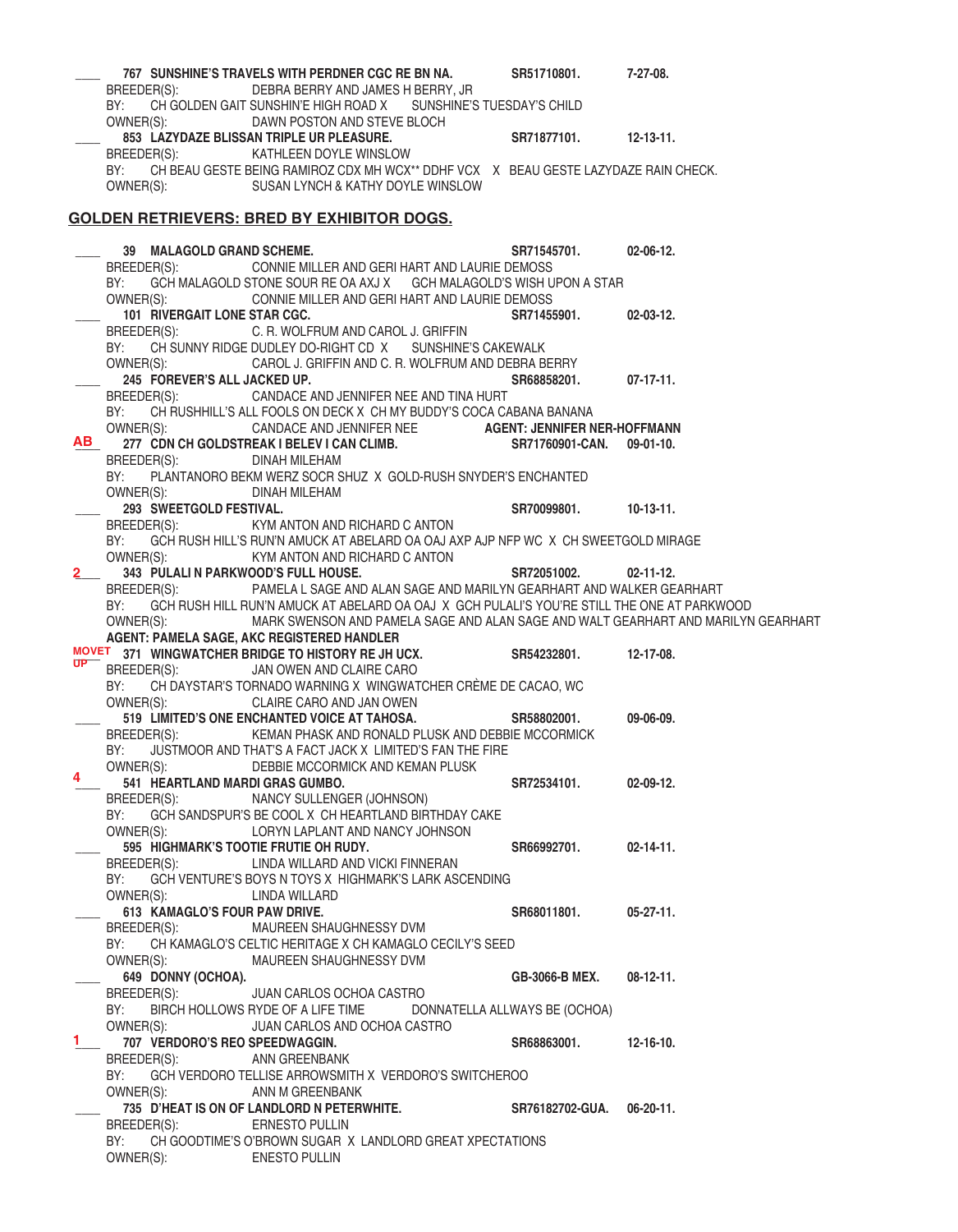| <b>AB</b> | 757 GOLDSMITH HUDSON BAY.                                                                        | SR69334801.                                         | $04-13-11.$                          |
|-----------|--------------------------------------------------------------------------------------------------|-----------------------------------------------------|--------------------------------------|
|           | BREEDER(S): BRIAN AND MARY AND CAROLINE CLEGG                                                    |                                                     |                                      |
|           | CH VERDORO'S TELLISE ARROWSMITH X CH SNOWSHOE SURFURR GIRL<br>BY:                                |                                                     |                                      |
|           | BRIAN AND MARY AND CAROLINE CLEGG<br>OWNER(S):                                                   |                                                     |                                      |
| 3.        | 833 MATTIACI'S SHALL I COMPARE THEE.                                                             | SR73655108.                                         | 05-31-12.                            |
|           | BREEDER(S): FLORENCE JOSEPLES                                                                    |                                                     |                                      |
|           | BY:<br>GCH SWEETGOLD SAFARI X MATTIACI ALTITUDE WITH ALTITUDE                                    |                                                     |                                      |
|           | OWNER(S):                                                                                        | FLORENCE JOSEPHS AGENT: FLORENCE MATTICE            |                                      |
|           |                                                                                                  |                                                     |                                      |
|           | <b>GOLDEN RETRIEVERS: AMERICAN BRED DOGS.</b>                                                    |                                                     |                                      |
|           |                                                                                                  |                                                     |                                      |
|           | 123 HERITAGE CONFETTI CARIBBEAN BEACH PARTY.                                                     | SR69984702.                                         | $10-11-12.$                          |
|           | BREEDER(S): CHRISTINA YOHE                                                                       |                                                     |                                      |
|           | CH HYTREE'S RYD-N-OUT THE STORM X SUMMIT HERITAGE C U LATER ALLIGATOR RN<br>BY:                  |                                                     |                                      |
|           | OWNER(S):<br>CHRISTINA YOHE AND KEN * JUDY SCHLECHT                                              |                                                     |                                      |
|           | 325 TEMPO-RAZZLE-WYNDEHILL SOLO HOME RUN.                                                        | SR72446101.                                         | $01-30-12.$                          |
|           | C. MEDDAUGH AND D. LITTLETON AND B. BROWN<br>BREEDER(S):                                         |                                                     |                                      |
|           | GCH CH STONECREST'S SUPER CRUISE RN JH X<br>BY:                                                  |                                                     | CH WYNDEHILL-TEMPO'S RAZZLERAINDROPS |
|           | B. BROWN AND C. MEDDAUGH AND D. LITTLETON<br>OWNER(S):                                           |                                                     |                                      |
|           | 373 WINGWATCHER FREE REIN RA WC.                                                                 | SR66301401. 01-15-11.                               |                                      |
|           | BREEDER(S):<br>JAN OWEN AND CLAIRE CARO                                                          |                                                     |                                      |
|           | TASHORE MAJOR MAJONG X CH WINGWATCHER IT'S ALL ABOUT MIA RN WC<br>BY:                            |                                                     |                                      |
|           | OWNER(S): CLAIRE CARO AND JAN OWEN                                                               |                                                     |                                      |
|           | 389 MASTERS TEKO TIME-N-TIME AGAIN.<br>INE-N-TIME AGAIN.<br>JENNIFER MASTERSON<br>F.T.I. LOCALE  | SR72710001.                                         | $04-12-12.$                          |
|           | BREEDER(S):                                                                                      |                                                     |                                      |
|           | CH MASTERS TAKE THE MONEY 'N' RUN X CH MASTERS RAGS TO RICHES<br>BY:                             |                                                     |                                      |
|           | SANNON OLIVER AND JENNIFER MASTERSON<br>OWNER(S):                                                |                                                     |                                      |
|           | 391 CAMOFLAGE'S RODEO STAR.                                                                      | SR69008103.                                         | $07-21-11.$                          |
|           | BREEDER(S):                                                                                      | RONNA COMBS AND TERRY COMBS AND SHELLEY HEMPEL      |                                      |
|           | BY:<br>CH MORNINGSTAR MUST BE DREAMING X BROOKSHIRE CAMOFLAGE SPICE IT UP                        |                                                     |                                      |
| $1 -$     | OWNER(S):                                                                                        | MELISSA KATO AND R COMBS AND T COMBS AND R HULLAHAN |                                      |
|           | 397 C-R GEMINI'S HIGH FLYING COWBOY.<br>BREEDER(S): CANDI AND RICHARD PEARCE                     | SR72696209.                                         | $03-03-12.$                          |
|           | BY:<br>CH VENTURE REDOG'S MAGIC HAT TRICK OS X GCH GEMINI'S HIGHT FLYER CD RN JH NA NAJ SDHF VCX |                                                     |                                      |
|           | OWNER(S):<br><b>JOG'S MAGIU HAT THIGH CE<br/>ANN BURKE AND CANDI PEARCE</b>                      |                                                     |                                      |
|           | 469 CHATHAM'S FOUR STAR GENERAL.                                                                 | SR71614601.                                         | $02 - 27 - 12$ .                     |
|           | RICHARD AND LINDA OLSON<br>BREEDER(S):                                                           |                                                     |                                      |
|           | CH SPLENDID CHATHAM STARS AND BARS X QUAIL RUN CHATHAM RHINESTONE COWGIRL<br>BY:                 |                                                     |                                      |
|           | OWNER(S):<br>RICHARD OLSON AND DAVID KINGHORN                                                    |                                                     |                                      |
|           | 503 SUN DANCE MAXIMUS CHILDS PLAY.                                                               | SR71200201.                                         | $12 - 11 - 13$ .                     |
|           | BREEDER(S): LISA HALCOMB ALEJANDRO LIMA AND BRIANNA BISCHOFF                                     |                                                     |                                      |
|           | GOLDEN TRIP NOTHING CAN STOP ME X MAXIMUS GOLDEN TRIP AMERICAN DOLL AT SUNDANCE<br>BY:           |                                                     |                                      |
|           | OWNER(S):                                                                                        | JERRY HALCOMB AGENT: BETH JOHNSON, AKC REGISTERED   |                                      |
|           | 533 WINGSTAR BIG BLUE BALLYHOO.                                                                  | SR71968304.                                         | $02 - 15 - 12$ .                     |
|           | BREEDER(S):<br><b>BRAD MINGES</b>                                                                |                                                     |                                      |
|           | BY:<br>HIGHMARK ALREADY A LEGEND @ KELOTON X MALAGOLDS PEACE OF THE ROCK                         |                                                     |                                      |
|           | OWNER(S):<br><b>BRAD MINGES</b>                                                                  |                                                     |                                      |
|           | 545 GOLDRULS IT'S ALL GREEK TO ME.                                                               | SR75141103.                                         | 10-19-12.                            |
|           | <b>MARGIE SARKIN</b><br>BREEDER(S):                                                              |                                                     |                                      |
|           | CH LAURELL'S GOIN' GREAT GUNS OS SDHF X CH GOLDRULS KEYMAND PERFORMANCE RN<br>BY:                |                                                     |                                      |
|           | OWNER(S):<br>MARGIE SARKIN AGENT: AMANDA MYERS                                                   |                                                     |                                      |
|           | 561 MACIMUS GOLDEN TRIP AMERICAN SAMIL.                                                          | SR57348404.                                         | 04-16-09.                            |
|           | MAXIMUS GOLDEN TRIP AMERICAN SAMIL<br>BREEDER(S):                                                |                                                     |                                      |
|           | CH SUMMITS THE TITANIC X CH GOLDEN TRIP SNOW CLEOPATRA<br>BY:                                    |                                                     |                                      |
|           | OWNER(S):<br>ALEJANDRO ROSSETI AND LILY VAZQUEZ                                                  |                                                     |                                      |
| AB        | 575 WILLO-B-WOODS CHILI PEPPER.                                                                  | SR58213002.                                         | $09-06-09.$                          |
|           | BREEDER(S):<br><b>SUSAN WILLOUGHBY</b>                                                           |                                                     |                                      |
|           | BY:<br>MALAGOLD'S WAVE TO THE FLAG X EBERLY-WILLO-B DAZ'S MIRACLE UD                             |                                                     |                                      |
|           | OWNER(S):<br><b>LINDA LEFFINGWELL</b><br>581 CLAIRCREST SOUTHERN GENTLEMAN.                      |                                                     |                                      |
|           | NICKIE HERTZOG                                                                                   | SR72552701.                                         | $04 - 23 - 11$ .                     |
|           | BREEDER(S):<br>BY:<br>CH CLAIRCREST DREAMWEAVER X CLAIRCREST BEACH BABE                          |                                                     |                                      |
|           | OWNER(S):<br>NICKIE HERTZOG                                                                      |                                                     |                                      |
|           | 641 AVALORS BIG KAHUNA.                                                                          | SR71837701.                                         | $02-07-12.$                          |
|           | BREEDER(S):                                                                                      | LORI REUTER AND KRISTI FALKENTHAL AND DEB OSTER     |                                      |
|           | BY:<br>GCH AVALORS INXS<br>AVALORS BREAKING DAWN                                                 |                                                     |                                      |
|           | <b>LORI REUTER</b><br>OWNER(S):                                                                  |                                                     |                                      |
|           |                                                                                                  |                                                     |                                      |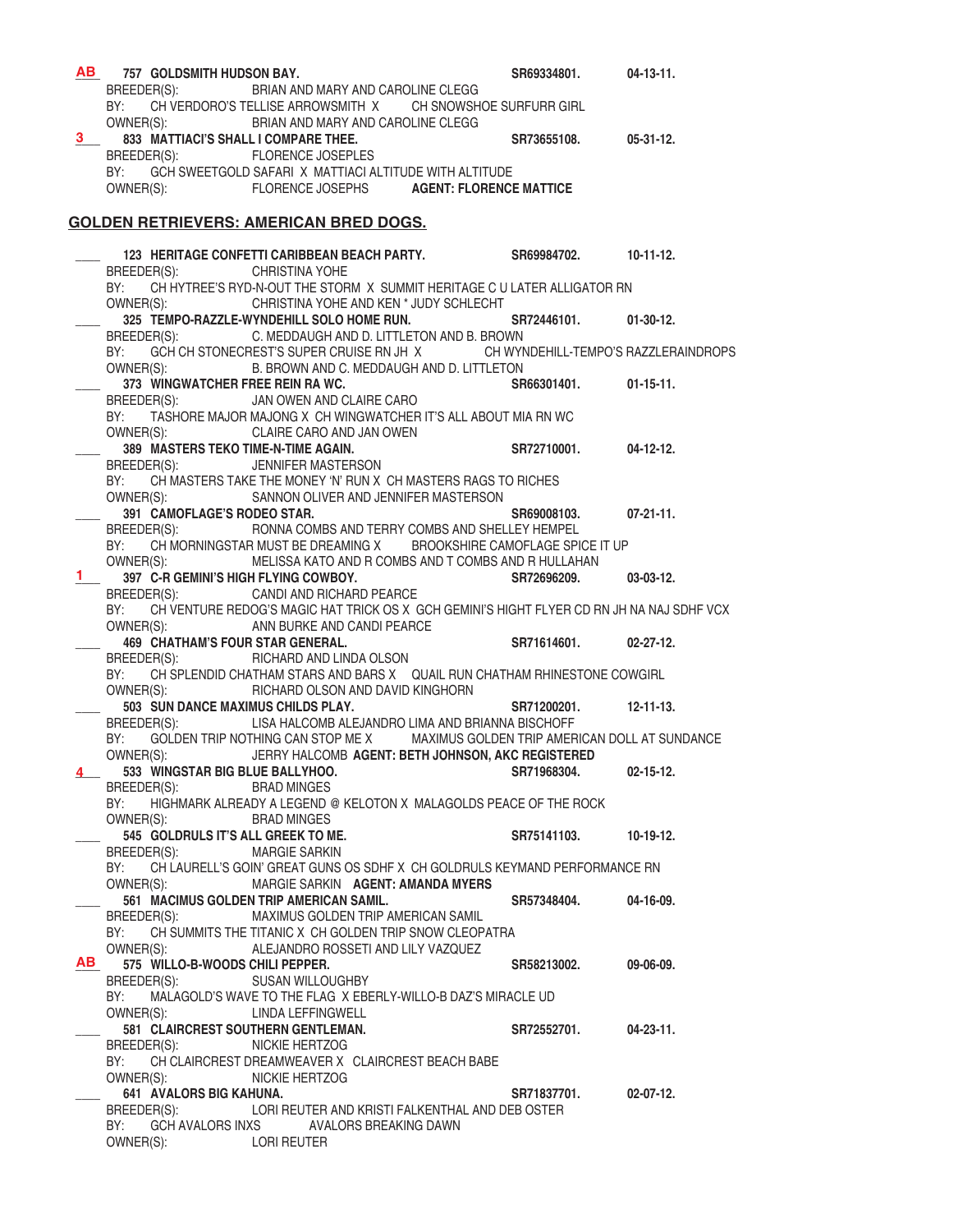\_\_\_\_ **671 SCION THANK GOD I'M A COUNTRY BOY. SR70571301. 11-25-11.**  BREEDER(S): PAT SIMPSON BY: CH VENTURE REDOG'S MAGIC HAT TRICK X CH SCION SWEDE'N SASSY OWNER(S): PAT SIMPSON **AGENT: BRIANNA BISCHOFF** \_\_\_\_ **705 LAZYDAZE RIC-O-SHEA. SR71877103. 12-13-11.**  BREEDER(S): KATHLEEN DOYLE-WINSLOW AND DAVID WINSLOW BY: CH BEAU GESTE BEING RAMIROZ CDX MH WCX\*\* DDHF VCX X BEAU GESTE LAZYDAZE RAIN CHECK. OWNER(S): KATHLEEN DOYLE-WINSLOW AND DAVID WINSLOW \_\_\_\_ **719 SANDPIPER'S MACKINAC FUDGE. SR64782302. 08-16-10.**  BREE DER(S): PATTY PACE AND NATALEE HELMAN BY: CH RUSH HILL'S RUN'N AMUCK AT ABELARD OA OAJ AXP AJP NFP WC VCX X CH SANDPIPER'S BLONDES HAVE MORE FUN OWNER(S): MICHELE LEMOLE \_\_\_\_ **721 C-R GEMINI'S READ BETWEEN THE LINES. SR71104002. 12-20-11.**  BREE DER(S): CANDI AND RICHARD PEARCE BY: BIS JRBRCH BRCH GRBRCH MEXCH AMCH GOODTIME'S O'BROWN SUGAR X AM CH GOLDENTRIP GEMINI'S ABBEYROAD OWNER(S): CANDI PEARCE AND MEGAN CLOUDMAN \_\_\_\_ **733 JAZZIN NEW ORLEANS SYLE. SR71150801. 12-31-11.**  BREEDER(S): COLLETTE JAYNES BY: CH ARTISTRY-BRAVO DON'T MAKE WAVES X CH JAZZIN'S FIREFLIES OWNER(S): COLLETTE JAYNES 815 MY BUDDY' RIDIN' SHOTGUN. **818 MY BUDDY' RIDIN'** SHOTGUN. BREEDER(S): LEEAH CHEW DVM BY: GCH MY BUDDY'S OUT OF THE BLUE CD JH RE WC VC CCA X MY BUDDY'S PRETTY IN PINK RN OWNER(S): MARK AND DEBBIE SCHROEDER AND LEAH CHEW **AGENT: CLINT LIVINGSTON, AKC REGISTERED HANDLER** \_\_\_\_ **831 DOIZAKI DALANE GOLDENHILL'S AT MOTOWN. SR73314702. 03-30-12.**  BREEDER(S): HISATO DOIZAKI AND JANE JENSEN BY: BIS BISS CH RUSH HILL'S HAAGEN-DAZA CDX JH AX AXJ OAJ WCX VCX OS SDHF X BIS BISS GCH DALANE DOIZAKI BUCKINGHAM'S PRIDE SDHF OWNER(S): MICHAEL ALDEGAUER AND HISATO DOIZAKI AND JANE JENSEN **AGENT: TONYA STRUBLE** 835 LAZY PAWS TOPSPIN LIFE'S A DANCE. **836 SR71273301.** 02-03-12. BREEDER(S): S. CURRAN AND K. CURRAN AND BARBARA BROWN BY: GCH CH PLANANORO TOPSIN N HOT PURSHOE-T X LAZY PAW'S FUDGE RIPPLE RN OWNER(S): BARBARA BROWN AND SHARI CURRAN AND KEVIN CURRAN 837 INFINITY'S BIG SHOT. **837 INFINITY'S BIG** SHOT. BREEDER(S): JULIE DOCKERY & JANET FINKE BY: CH WATERMARK'S BIG HIT X SAGA INFINITY LIT'L HURRICANE OWNER(S): JUILE DOCKERY **GOLDEN RETRIEVERS: OPEN DOGS.** \_\_\_\_ **93 AMICA'S VENTURE AT SLEIGHT OF HAND. SR72531404. 03-23-12.** BREEDER(S): MIA NIEMAN BY: CH VENTURE REDOG'S MAGIC HAT TRICK X GCH AMICA'S JOURNEY NOTHING COMES CLOSE OWNER(S): MIA NIEMAN 97 SUMMITS CHANDLER BING. **898 CHANGER 12-23-10.** SR66336403. 12-23-10. BREEDER(S): BETH JOHNSON AND MARCOS NISHIKAWA<br>BY: CH SUMMITS GOI DETRIPINTHEI INFOFDUTY X CH GOI DEN T BY: CH SUMMITS GOLDETRIPINTHELINEOFDUTY X CH GOLDEN TRIP SNOW DREAM OWNER(S): GARTH HOY AND SHELLEY HOY GARTH HOY AND SHELLEY HOY \_\_\_\_ **147 AMICA NEVER TUCKERED OUT. SR64981301. 10-15-10.**  BREEDER(S): MIA NIEMAN AND DEBBIE GOWER BY: CH SAGA WEST HUNTER'S MOON X CH GOWERS SCENTIMENTAL JOURNEY OWNER(S): MICHAEL RUSSELL AND MIA NIEMAN \_\_\_\_ **175 MISCHIEF'S HAPPY HOUR PIMP MY RIDE RN. SR60172101. 12-03-09.**  BREEDER(S): CAMILLE DOEHRING AND JUSI VOLPE BY: BISS CH HAPPY HR HIGHMARK BAD NEWS BEARS CDX SH WCX SDHF AX AXJ X SHR TOASTY'S MISCHIEF CARISSIMA JH CD WC OWNER(S): SANDRA NORDSTROM AND MAURA PHELAN AND CAMILLE DOEHRING  **AGENT: KATIE SHEPARD, AKC REGISTERED HANDLER** \_\_\_\_ **177 RUSH HILL'S YOUR NOT HALLUCYN'ATING. SR58055102. 02-28-09.**  BREEDER(S): TONYA STRUBLE AND MARK STRUBLE BY: CH RUSH HILL'S HAAGEN-DAZS CDX JH AX OAJ WCX VCX X CH RUSH HILL'S HERE WE GO AGAIN OWNER(S): SUZANNE AND MICHAEL RAPIER 179 HILLSIDE LEADING HITTER.<br>BREEDER(S): CARON ROSENKOETTER-LAUSE **SR70643902.** 10-20-11. CARON ROSENKOETTER-LAUSE BY: CH HILLSIDE JUST A HUNK OF BURNIN' LOVE X GCH CH DOGWOOD'S BRIGHT MORNING STAR OWNER(S): KENNETH BARTELS AND CARON ROSENKOETTER-LAUSE 185 TRUGOLD TO INFINITY AND BEYOND. **886 SR71609101-CAN.** 01-07-10. BREEDER(S): BECKY HERMAN BY: CH AUBURNMIST SPECIAL BLEND X TRUGOLD IT'S ONLY MONEY OWNER(S): BECKY HERMAN **3 AB 2**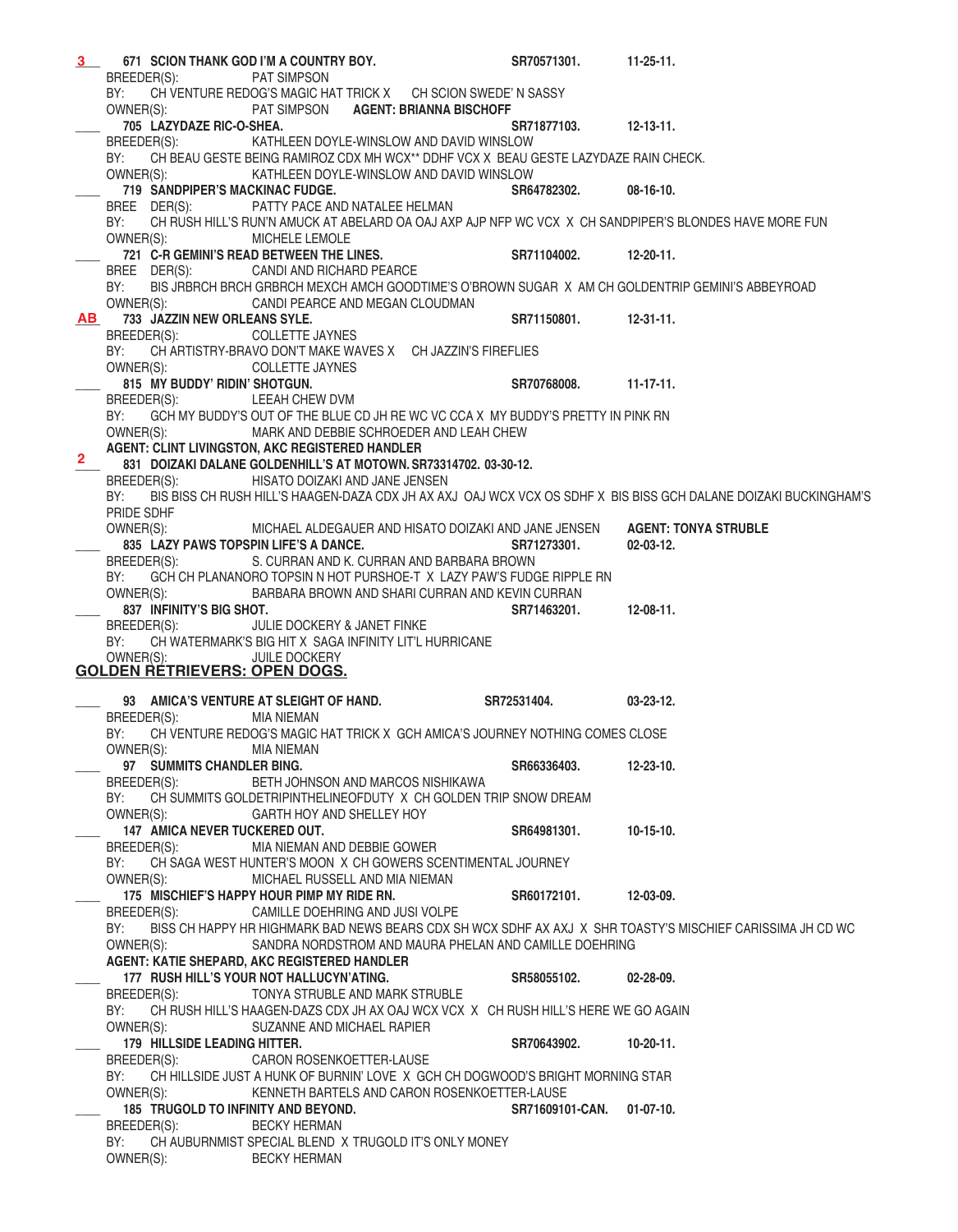**195 JBG'S SOLDIER OF FORTUNE.**<br>
BREEDER(S): DAWN DALEY **DAWN DALEY** DAWN DALEY BY: BIS MBISS AM CAN GCH JBG'S A DATE WITH DESTINY SDHF X JBG'S BEER RUN OWNER(S): DEBORAH WOOD \_\_\_\_ **217 BIRNAM WOOD'S XAVIER APPLAUSE. SR73480411. 04-10-12.**  BREEDER(S): SYLVIA DONAHEY AND JENNIFER MASTERSON AND GINGER GARRETT BY: CH BIRNAM WOODS WING TIP X CH MASTERS TALLADEGA NIGHTS OWNER(S): DICK HILL AND DAWN HILL AND SYLVIA DONAHEY **AGENT: LAURIE JORDAN-FENNER, AKC REGISTERED** \_\_\_\_ **225 RYCROFT'S REZZOLUTION N THYME CGC. SR70794202. 12-26-11.**  BREEDER(S): MIKE AND CAROL ABERNATHY BY: GCH BRAVO RYCROFT'S A WRINK L N THYME X CH MWM RYCROFT'S CHASIN GLORY OWNER(S): JOANNE JASTOKA \_\_\_\_ **303 JEMA'S LAST OF THE MOHICANS RA AX AXJ OF AXP AJP OFP CGC CCA. SR58363103. 08-23-09.**  BREEDER(S): JENNIFER GROSSNICKLE AND ALYSSA GROSSNICKLE BY: CH STONECREST'S SUPER CRUISER RN JH X CH AMBUSH-JEMA'S CRAZY ON YOU OWNER(S): MICHELE JANOWIAK AND JENNIFER GROSSNICKLE **AGENT: MONICA LAMONTAGNE, AKC REGISTERED HANDLER** 317 RIO D'ORO THREE SPIRIT.<br>BREEDER(S): DAVY LAMPMAN AND BRITTON NIESLANIK **BREEDER(S):** DAVY LAMPMAN AND BRITTON NIESLANIK DAVY LAMPMAN AND BRITTON NIESLANIK BY: CH BIRNAM WOOD'S HOOT GIBSON X RIO D'ORO'S SPIRIT HAS RISEN OWNER(S): DAVEY AND STEVE LAMPMAN \_\_\_\_ **319 COLTAN'S WINNER TAKES ALL. SR74079401. 01-15-11.**  BREEDER(S): KAREN SMITH BY: EIRENE'S GONE FISHIN' X COLTAN'S LABOUR DAY CLASSIC OWNER(S): ALLISON BOKITCH **AGENT: SHANNON SCHEER, AKC REGISTERED HANDLER** \_\_\_\_ **393 GOLDEN PINE DOMAINE BARON DE ROTHSCHILD. SR66888102. 03-09-11.**  BREEDER(S): NANCY J KELLY AND PATRICIA NYGREN BY: CH OSPREY STONECREST PREMIUM BLEND RN JH OA NAJ X SUNSTORM DÉJÀ VU AT GOLDEN PINE DC RE JH OWNER(S): NANCY J KELLY AND PATRICIA R. NYGREN \_\_\_\_ **419 24 KT DAYTONA COUPE CRUISIN TO SUNBEAM. SR70175302. 10-13-11.**  BREEDER(S): JUDI VOSS AND JANE JENSEN AND PAUL ROWAN BY: CH SUNBEAM'S CRUISE CONTROL OS SDHF X CH DALANE SEASON MAGIC MOMENT OD OWNER(S): CATHIE TURNER AND JUDI VOSS **MOVED** 427 THE 1ST'S CALL FOR TRUMPS. SHEPS SR75877901. 08-13-07. BREEDER(S): MYEON SEONCHOI BY: THE 1ST'S TRIPLE CROWN X CH SANSPURS BLUEWATER BOUND OWNER(S): FU YUEN CHAN **AGENT: JANE MYERS, AKC REGISTERED** ABT DOIZAKI WALKERS ROCK ON.<br>BREEDER(S): BREEDER(S): HISATO DOIZAKI AND JANE JENSEN HISATO DOIZAKI AND JANE JENSEN BY: CH ZIA GINGE MR MOONLIGHT X GCH CH DALANE DOIZAKI BUCKINGHAM'S PRIDE OWNER(S): TOYOMI TSUMURA HISATO DOIZAKI AND JANE JENSEN **AGENT: BRUCE SCHULTZ, AKC REGISTERED** \_\_\_\_ **499 HYTREE SUMMITS IN RECORD TIME. SR64075702. 07-10-10.**  BREEDER(S): DONNA EDWARDS BY: CH SUMMIT'S MR BOJANGLES X CH CONFETTI SPIN CYCLE OWNER(S): BETH JOHNSON \_\_\_\_ **507 GCH EX GOLDCKER A BOAT TURN AGXS AGMXS WC UTD TD RN NAP NJP NFP. SR62415601. 08-20-09.**  BREEDER(S): BRIAN AND LORI LANCASTER BY: CH OTCH CT HIGHMARK MIRASOL ONCE A KNIGHT JH MX BXJ WC X CH GOLDCKER'S CANOE OAR CAN'T U WC NA NJ NF JH WL CD OWNER(S): BRIAN AND LORI LANCASTER 531 GOLDREAM SAVE THE LAST DANCE. **821 SR52576301.** 09-22-08. BREEDER(S): PAM MEDUNA BY: CH SHEFFIELD'S MAKIN WHOOPIE PIE CD JH WC VC X GOLDREAM HERE'S TO YOU OWNER(S): THERESA M YEAGER AND PAMELA MEDUNA \_\_\_\_ **573 RHAPSODY YET ANOTHER ONE. SR68060102. 05-01-11.**  BREEDER(S): MARY ELLEN LEVEILLE AND BERNA HART WELCH BY: GCH CLARKCREEK PEBWIN EVEN THE ODDS X PEBWIN WHEN SPARKS FLY OWNER(S): DON AND PEG BURLETT **AGENT: EILEEN HACKETT** 579 GOLDREAM COSMIC JUST N THE GENES.  $\qquad \qquad$  SR71299310. 08-27-11. BREEDER(S): PAMELA MEDUNA AND THERESA YAEGER AND DIANE MUELLER BY: GOLDSTORM MOVING FORCE X BROOKSHIRE ROUMORS ABOUT ME OWNER(S): BARNEY ROBERTS AND DIANE MUELLER **AGENT: DIANE MUELLER, AKC REGISTERED**  $627$  SANDCASTLE'S POOR BOY BLUES.<br>BREEDER(S): SANDRA HAESSLER<br>**BREEDER(S):** SANDRA HAESSLER SANDRA HAESSLER BY: CH KAMAGLO'S CELTIC HERITAGE X SANDCASTLE'S HURRICANE WILMA OWNER(S): SANDRA HAESSLER **AB 4 AB UP AB AB 3**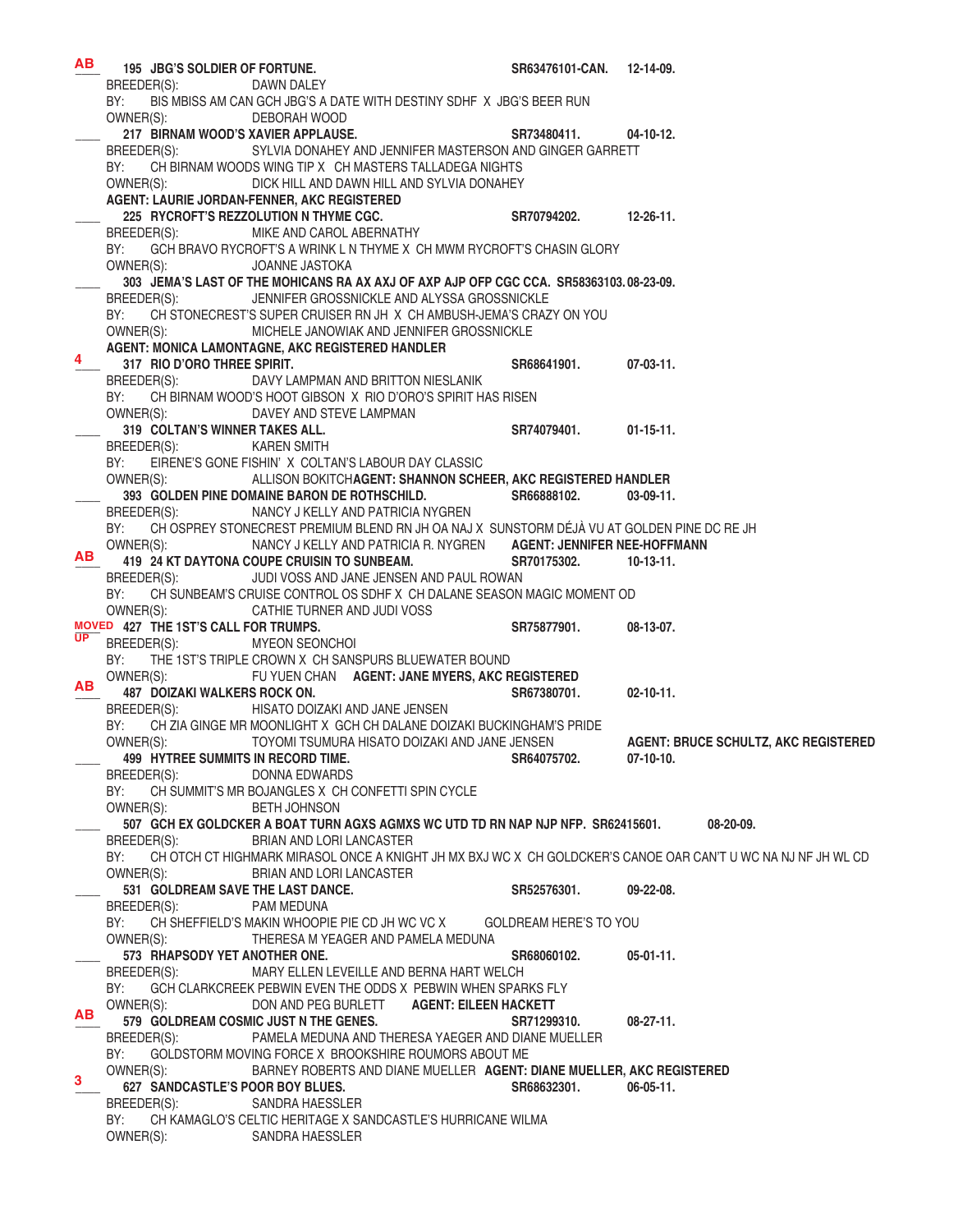|                 | 637 FOREVER RUNNYMEDE ONE MORE LAST CHANCE.                                                                                                 | SR68858204.           | $07-17-11.$      |
|-----------------|---------------------------------------------------------------------------------------------------------------------------------------------|-----------------------|------------------|
|                 | CANDACE L NEE AND JENNIFER NEE AND SUZIE JORDAN<br>BREEDER(S):<br>GCH RUSH HILLS'S ALL FOOLS ON DECK X MY BUDDY'S COCO CABANA BANANA<br>BY: |                       |                  |
|                 |                                                                                                                                             |                       |                  |
|                 | OWNER(S):<br>ELIZABETH C SMITH<br>NTIONAL WALK.<br>JAMES AND DEBRA BERRY<br>SHOT OF WILLOW<br>MOVED 643 SUNSHINE'S INTENTIONAL WALK.        |                       | 11-06-07.        |
| <b>UP</b>       |                                                                                                                                             | SR46688003.           |                  |
|                 | BREEDER(S):                                                                                                                                 |                       |                  |
|                 | CH TRILOGY'S LIL SHOT OF WHISKEY X SUNSHINE'S SHOW ME THE LIGHT<br>BY:                                                                      |                       |                  |
|                 | OWNER(S):<br>KATHY THURMAN AND JUDY SHERMAN                                                                                                 |                       |                  |
| AB <sub>2</sub> | 655 LAZYDAZE SUIT YOUR SELF                                                                                                                 | SR67276803. 11-04-10. |                  |
|                 | BREEDER(S):<br>KATHLEEN DOYLE-WINSLOW AND DAVID WINSLOW                                                                                     |                       |                  |
|                 | CH TANGLELOFT THE HEAT IS ON X LAZYDAZE SHOPOHOLIC<br>BY:                                                                                   |                       |                  |
|                 | KATHLEEN DOYLE-WINSLOW AND DAVID WINSLOW<br>OWNER(S):                                                                                       |                       |                  |
|                 | MOVED 711 ODYSSEY'S REMEMBER THE TITAN.                                                                                                     | SR66294001.           | $02 - 11 - 11$ . |
| <b>UP</b>       | BREEDER(S): YOLANDA STEPHENS AND BETH JOHNSON                                                                                               |                       |                  |
|                 | CH PEBWIN XPDNC X GCH EDGECOMBE'S ROCK AROUND THE CLOCK<br>BY:                                                                              |                       |                  |
|                 | OWNER(S): YOLANDA STEPHENS AGENT: AMANDA MYERS                                                                                              |                       |                  |
|                 | 715 GARNEV OBI WAN.                                                                                                                         | SR62350602-MEX.       | 06-06-09.        |
|                 | FLOR TERESA NEVAREZ MENDOZA<br>BREEDER(S):                                                                                                  |                       |                  |
|                 | BIS BISS AM CH SUMMITS MR BOJANGLES OS SDHF X GMEXCH QUEIJEIRO MATILDA ORTIZ<br>BY:                                                         |                       |                  |
|                 | OWNER(S): FLOR TERESA NEVAREZ MENDOZA AGENT: TONYA STRUBLE                                                                                  |                       |                  |
| AB.             | 747 LACYHEART-HALOGOLD BLUE ANGEL.                                                                                                          | SR47615603.           | $01-31-08.$      |
|                 | BREEDER(S): ARLEEN BANNING                                                                                                                  |                       |                  |
|                 | GCH HALOGOLD'S TAKE ME ON A JOURNEY X DUCAT 24K INSTANT IMPRESSA<br>BY:                                                                     |                       |                  |
|                 | ARLEEN BANNING AND DONNI SUE GRAFF AGENT: MONICA LAMONTAGNE<br>OWNER(S):                                                                    |                       |                  |
| $\mathbf{2}$    | 791 SPRINGCREEKIAKS PISTOL PAK'N MAVERICK.                                                                                                  | SR52821902.           | $10-13-08.$      |
|                 | BREEDER(S):<br><b>ROBIN DALTON</b>                                                                                                          |                       |                  |
|                 | CH SPRINGCREEK TUGGIN AT MY HEART X SPRINGCREEK SHOCKIN' Y'ALL<br>BY:                                                                       |                       |                  |
|                 | OWNER(S):<br>DIANA AND DANA OAKS                                                                                                            |                       |                  |
|                 | 799 ZIA FLY'N ABOVE THE STORM.                                                                                                              | SR60958503.           | 11-24-09.        |
|                 | BREEDER(S): BETSEY STROHL AND BETH JOHNSON                                                                                                  |                       |                  |
|                 | BY: GCH GAIA OF YOSHIDA ENTERPRISE X CH ZIA SUMMIT NO BETTA THAN CHETTA                                                                     |                       |                  |
|                 | OWNER(S):<br>CAROLYN FERTITTA AND B STROHL AND D GULLEDGE AND S CAVNESS                                                                     |                       |                  |
|                 | 807 GOLDWIND ROCKET'S RED GLARE.                                                                                                            | SR63276207.           | $07-04-10.$      |
|                 | ELLEN AND ALAN AND MELISSA MEYER<br>BREEDER(S):                                                                                             |                       |                  |
|                 | CH MARINER DOUBLE SHOT X GRCIOUS GLDS LOVE ON THE ROCKS<br>BY:                                                                              |                       |                  |
|                 | OWNER(S):<br>ELLEN AND ALLAN AND MELISSA MEYER                                                                                              |                       |                  |
|                 | 813 RIVER MOHRGOLD A PINK CAR-NATION FOR SARACEN RN.                                                                                        | SR67209001. 03-02-11. |                  |
|                 | TERRI AND PATRICK ANDERSON<br>BREEDER(S):                                                                                                   |                       |                  |
|                 | GCH MARIAH-HILLOCK MAGICL MYSTRY TUR X CH REDOG-RIVER'S PINK PAJAMAS<br>BY:                                                                 |                       |                  |
|                 | OWNER(S):<br>SHARI DEGAN AND SHARON GERDICH                                                                                                 |                       |                  |
|                 | $\sim$                                                                                                                                      |                       | 00               |

**WINNERS DOG: \_\_\_397 RESERVE WINNERS DOG: \_\_99** 

# **NON-REGULAR SINGLE DOG CLASSES**

## **GOLDEN RETRIEVERS: HUNTING RETRIEVER DOGS.**

- **\_\_\_\_ 259 MORNINGLO WING-T YOUR BIRD CAN SING MH WCX CCA. SR55735601. 04-18-09.** BREEDER(S): GLENDA MANUCY BY: CH DEAUXGUEST HARD DAY'S KNIGHT UDT MH OS DDHF X BRIDGETON MORNINGLO BRITE LITE MH OD OWNER(S): ANNEY DOUCETTE ANNEY DOUCETTE 681 CH DEAUXQUEST MIDKNIGHT RAMBLER CDX GN RAE3 MH OA OAP NAP NJP OF NFP WCX VCX DDHF. SR07112501. 04-14-03.<br>BREEDER(S): DEE AND JOHN THIBODEAUX DEE AND JOHN THIBODEAUX BY: CH OTCH CT HIGHMARK MIRASOL ONCE A KNIGHT VCD4 UDX3 JH MX MXJ WC VCX OS SDHF OBHF X DEAUXQUEST MAVICA PIC UD AX AXJ JH WCX CGC OD OWNER(S): PAT KOPCO AND MIKE ORLOFF 801 CH MORGEN'S LIL'BIT OF SKYFIRE TD UD MH WC VCX OBHF DDHF. SR61213503. 02-19-10.<br>BREEDER(S): CAROL AND MARC LOWY CAROL AND MARC LOWY BY: CH MIRASOL NOSE NO BLARNEY RA JH OA OAJ NF X MACH2 WILT'S MORGEN AUROREAN JOLIE CDX RE MH MXG MJG EF WCX CCA VCX<br>OWNER(S): CHRISTY THOMAS **GOLDEN RETRIEVERS: FIELD DOGS. 2 1 3**
- **\_\_\_\_ 113 RAGGEDY RUN TIME WELL WASTED MH. SR40714903. 02-26-07.** BREEDER(S): MOLLY SCHLACHTER BY: CH AUTUMN'S PHANTOM FROM VALLEYGOLD SH X RAGGEDY RUN EVERYTHING ELOISE OWNER(S): LAURA WEINMANN **2**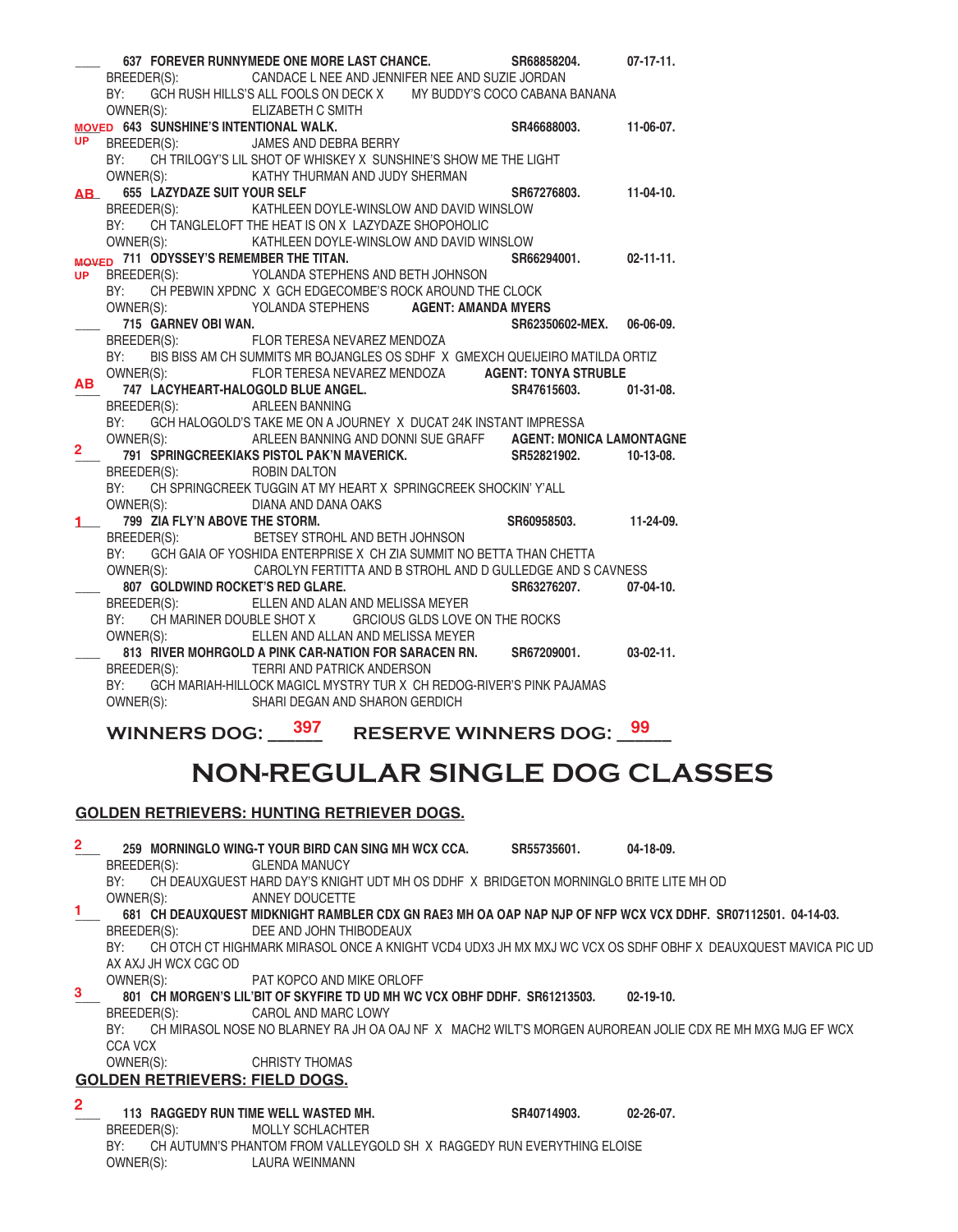|                                | 135 CH BEAU GESTE BEING RAMIROZ CDX MH WCX** DDHF VCX.    | SR45881501. | $08-30-07$ .    |
|--------------------------------|-----------------------------------------------------------|-------------|-----------------|
| BREEDER(S):                    | JANET K BRAMHILL                                          |             |                 |
| RY∙                            | BEAU GESTE IF THEN ELSE X SYNERGOLD BEAU GESTE OZMA OF OZ |             |                 |
| OWNER(S):                      | SUSAN LYNCH                                               |             |                 |
| <b>777 TOPBRASS FIRESTORM.</b> |                                                           | SR41587903. | $4 - 22 - 07$ . |
| BREEDER(S):                    | JACKIE MERTENS                                            |             |                 |

BY: FC AFC EMBERAIN BEAU GESTE X FC TOPBRASS PAWSIBILITY OWNER(S): DAVID CHEATHAM

# **BREED JUDGING - BITCHES**

JUDGE: MS. KITTY CATHEY

## **NON-REGULAR SINGLE BITCH CLASSES**

## **GOLDEN RETRIEVERS: VETERAN BITCHES 8-10 YEARS.**

| 3              | 96 CH RUSH HILL'S HERE WE GO AGAIN.                                                                               | SR20209701.           | 06-11-04.        |
|----------------|-------------------------------------------------------------------------------------------------------------------|-----------------------|------------------|
|                | BREEDER(S):<br>MARK AND TONYA STRUBLE AND JAN DRAPER                                                              |                       |                  |
|                | BY:<br>CH SUMMIT DAKOTA LIFE'S A DANCE X CH CARRERA'S I SCREAM SPECIAL                                            |                       |                  |
|                | OWNER(S): MARK AND TONYA STRUBLE                                                                                  |                       |                  |
|                | 336 CH PULALI'S COWGIRLS ARE NEWS AT PARKWOOD.                                                                    | SR14227201.           | 12-01-03.        |
|                | BREEDER(S):<br>DIANE SCHUELLER AND PAMELA L SAGE AND LISA BRANFORD                                                |                       |                  |
|                | BY:<br>CH PULALI'S STETSON FITS X CH BRITTANIA WHATS NEW PUSSYCAT                                                 |                       |                  |
|                | OWNER(S):<br>MARILYN AND WALT GEARHART AND PAMELA L AND ALAN D SAGE                                               |                       |                  |
|                | 364 CH SPLENDID LOONSONG WOODEN SHOES OA OAJ NAP NJP.                                                             | SR23685202.           | 11-05-04.        |
|                | BREEDER(S):<br>JULIE SPEER AND KAREN S BRADY                                                                      |                       |                  |
|                | BY: CH SIGNATURE'S NATURAL WONDER X CH KARAGOLD'S SPLENDID AIR TYME                                               |                       |                  |
| $\overline{2}$ | OWNER(S):<br>JUDITH AND KURT MACAULEY                                                                             |                       |                  |
|                | 400 CH WESTMONT SUNBEAM GARDEN PARTY.                                                                             | SR20312401.           | 08-16-04.        |
|                | BREEDER(S): WILLIAM AND CATHIE TURNER AND CAROL FALBERG                                                           |                       |                  |
|                | CH SUNBEAM'S PRIVATE PARTY X CH EIRENE WESTMONT'S APRIL ONE OD<br>BY:                                             |                       |                  |
| 4              | OWNER(S): DENNIS AND CHERYL BUSTER                                                                                |                       |                  |
|                | 406 CH HONEYBEAR'S THIS ONE'S 4 YOU.                                                                              | SR20790801.           | 05-10-04.        |
|                | BREEDER(S): KARL AND CINDY KRAMER AND KELLEY SHUFFELBOTTOM                                                        |                       |                  |
|                | BY:<br>CH HILLOCK MEREDEME'S KAZAM X CH HILLOCK SHE'S GOT A WAY                                                   |                       |                  |
|                | OWNER(S):<br>KELLY SHUFFELBOTTOM                                                                                  |                       |                  |
|                | 410 GOLDENPAWS PERSISTENT DREAM CDX RAE CGC GN.                                                                   | SR27277404.           | 06-25-05.        |
|                | BREEDER(S): CECELIA ULRICH                                                                                        |                       |                  |
|                | BY:<br>CH COLABAUGH'S HI SPEED PURSUIT VCD1 UD RE TD JH NA NAJ WCX SDHF VCX OS X GOLDENPAWS GIHUGHIC SPLASH CD RE |                       |                  |
|                | OWNER(S): JULIE CRESPO AND LINDA CRESPO                                                                           |                       |                  |
|                |                                                                                                                   |                       |                  |
|                | 424 GCH SANDPIPER'S BLONDES HAVE MORE FUN.                                                                        | SR21746702. 09-02-04. |                  |
|                | BREEDER(S): PATTY PACE                                                                                            |                       |                  |
|                | CH DÉJÀ VU'S AIR PHARE MILES X CH SANDPIPER'S EGGHIBITIONIST<br>BY:                                               |                       |                  |
| 1              | PATTY PACE AND NATALEE HELMAN AGENT: RINDI GAUDET, AKC REGISTERED HANDLER<br>OWNER(S):                            |                       |                  |
|                | <b>478 GCH SUMMITS EVERY FASHION VENTURE.</b>                                                                     | SR28354303, 06-12-05. |                  |
|                | BREEDER(S):<br>TIFFANY MCCRAY AND MATTHEW MCCRAY                                                                  |                       |                  |
|                | CH SUMMITS MR. BOJANGLES OS SDHF X CH KARAGOLD'S WHISTLIN N' THE WIND<br>BY: T                                    |                       |                  |
|                | OWNER(S):<br>BETH JOHNSON AND ALAN KLESSIG AND DAVID HARPER                                                       |                       |                  |
|                | 516 CH GOLDEN TRIP SNOW CLEOPATRA.                                                                                | SR43523101-BRA.       | 09-08-05.        |
|                | BREEDER(S):<br>MARCOS NISHIKAWA AND CAROLINA NAVARRO AND KLAUS DIETER                                             |                       |                  |
|                | SNOWSHOE'S GREAT BALLS OF FIRE X GOLDEN TRIP'S DIAMON GAIA<br>BY:                                                 |                       |                  |
|                | OWNER(S): ALEJANDRO ROSSETI                                                                                       |                       | $02 - 12 - 05$ . |
|                | 522 CH BRAVO'S JUST DESSERTS OA OAJ.                                                                              | SR24422002.           |                  |
|                | BREEDER(S):<br>MARK AND JUDY WORD<br>BY:                                                                          |                       |                  |
|                | CH STONECREST'S SECRET STASH WC X CH BRAVO'S BAHAMA MAMA<br>LISA STUMPF AND DAVE AND JOYCE KINGHORN               |                       |                  |
|                | OWNER(S):<br>566 CH HYLINE'S JETOCA TIME FOR ME TO FLY.                                                           | SR13447401.           | 12-18-03.        |
|                | <b>AMANDA DORNER</b>                                                                                              |                       |                  |
|                | BREEDER(S):<br>BY:<br>CH EVERGREEN'S BLUE ANGEL NA X CH HYLINE KALM SEA ASCOT LEGEND                              |                       |                  |
|                | OWNER(S):<br>JULIE CARUTHERS AND TOM CARUTHERS AND JENNIFER ZINGULA                                               |                       |                  |
|                | 618 CH DUCAT BRYTLEA ARIELLE.                                                                                     | SR18058901.           | 06-10-04.        |
|                | HELEN DORRANCE AND SUSAN SCRIBNER<br>BREEDER(S):                                                                  |                       |                  |
|                | BY:<br>ABSOLUT DUCAT-WATERMARK DECAF X CH DUCAT SEASNS BRTLEA U GO GIRL                                           |                       |                  |
|                | OWNER(S):<br>HELEN DORRANCE AND SUSAN SCRIBNER                                                                    |                       |                  |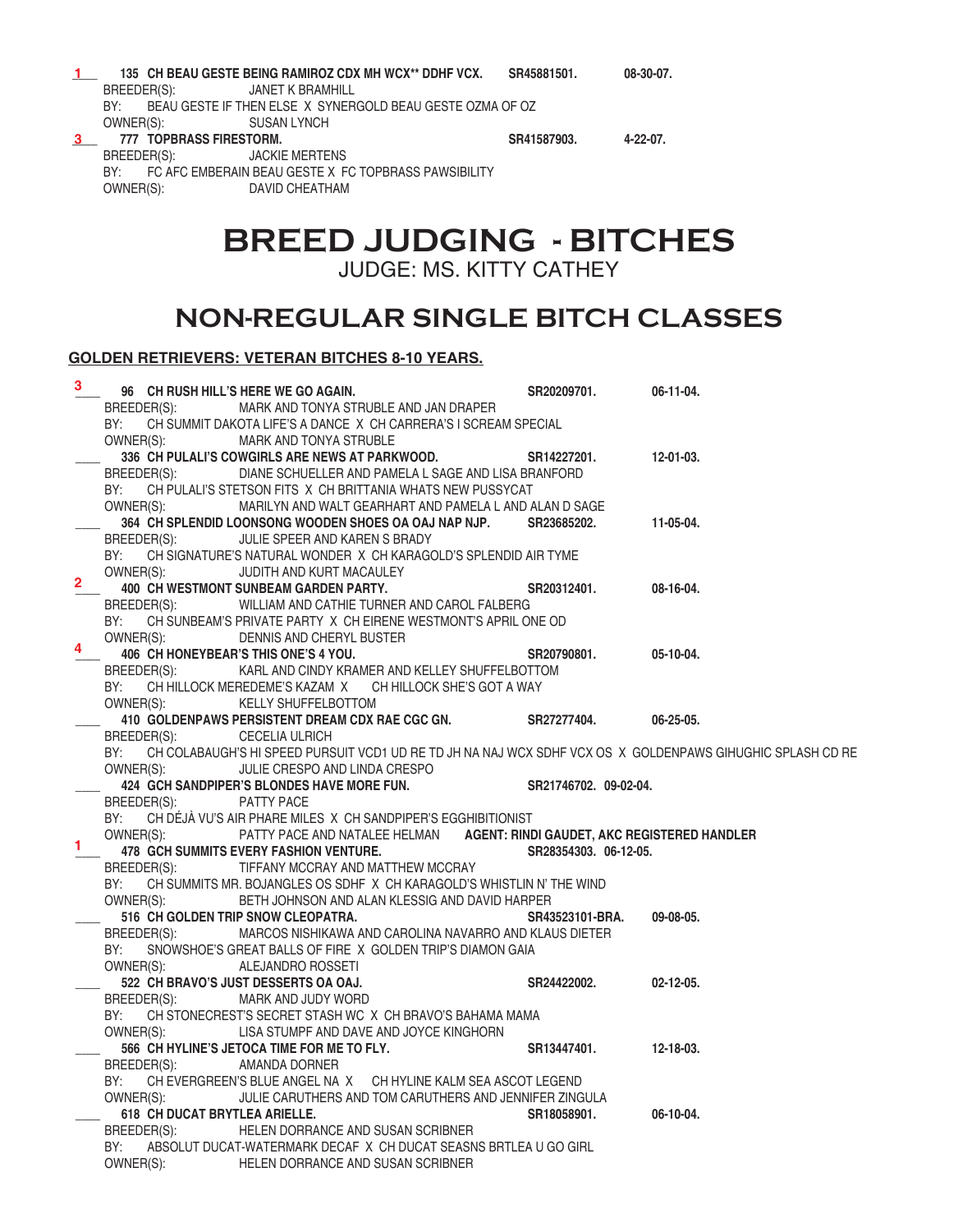|              |                               | 664 CH POTOGOLD SERENDIPITY BY TOPSPIN.                                                                      | SR24328601.        | $02 - 07 - 05$ . |
|--------------|-------------------------------|--------------------------------------------------------------------------------------------------------------|--------------------|------------------|
|              | BREEDER(S):                   | KENDRA JOHNSON AND MICHELLE BODE AND JANE JENSON PROWAN                                                      |                    |                  |
|              | BY:                           | CH POTOGOLD ADVANTAGE TWO TOPSPIN X CH DALANE FEE LIKE WOMAN AT TOPSPIN                                      |                    |                  |
|              | OWNER(S):                     | JUDI HOLLENBECK AND KENDRA JOHNSON AND JAYCE WHITE                                                           |                    |                  |
|              |                               | 776 GCH MWM RYCROFT'S FROZEN SOLID.                                                                          | <b>SRSSS42204.</b> | 11-27-04.        |
|              | BREEDER(S):                   | BARBARA C BERNETT AND MADONNA M POTTER                                                                       |                    |                  |
|              |                               | BY: CH AMERAC'S HI THYME RYCROFT SDHF OS X CH MWM BOUND FOR GLORY                                            |                    |                  |
|              | OWNER(S):                     | MIKE AND CAROL ABERNATH                                                                                      |                    |                  |
|              |                               | <b>GOLDEN RETRIEVERS: VETERAN BITCHES 10-12 YEARS.</b>                                                       |                    |                  |
| AB.          |                               |                                                                                                              |                    |                  |
|              | BREEDER(S):                   | 114 PAWNEE NEWPORT OOOM POPPA OOM.<br>TONI NORTON AND DAWN MASSEY AND MONTE NORTON                           | SR06913302.        | $03 - 28 - 03$ . |
|              | BY:                           | CH NEWPORT'S GET OFF MY CLOUD X PAWNEE'S CALAMITY JANE                                                       |                    |                  |
|              | OWNER(S):                     | NANCY CRONCE AND TONI NORTON                                                                                 |                    |                  |
|              |                               | 138 MACH CONBRI OAHU HIGH FLYER HEAR ME ROAR BN RN TD MXB MJS XF.                                            | SN90904408.        | 05-08-02.        |
|              |                               | BREEDER(S): LAURIE DOUMAUX AND JEAN KORNBLUT                                                                 |                    |                  |
|              |                               | BY: CH ELYSIAN PRIZED POSSESSION RN TD MX MXJ OAP OJP MXB MJB X CH PEBWIN I'M CONBRI OAHU CHIBI WC           |                    |                  |
|              | OWNER(S):                     | ROMAINE E HALIPA AND LAURIE DOUMAUX                                                                          |                    |                  |
|              | 168 CH GOODTIME'S CASSIOPEIA. |                                                                                                              | SN92870306.        | $09 - 25 - 02$ . |
|              | BREEDER(S):                   | KATHY SMITH                                                                                                  |                    |                  |
|              |                               | BY: CH FAERAS STARLIGHT XCH GOODTIME LAURELL ELIZABETH TALE'R                                                |                    |                  |
|              | OWNER(S):                     | <b>KATHY SMITH</b>                                                                                           |                    |                  |
|              |                               | 354 CH GLENGOWAN'S TINKER TAYLOR RA.                                                                         | SR11892203.        | 09-18-03         |
|              | BREEDER(S):                   | RICHARD A. AND BETSY B. CALDWELL                                                                             |                    |                  |
|              | BY:                           | CH SMITHAVEN'S AMBER BREW AX OAJ NF RE OS X CH GLENGOWAN'S SUGER AND SPICE                                   |                    |                  |
|              | OWNER(S):                     | CLAIRE CARO AND JAN OWEN                                                                                     |                    |                  |
| 2.           |                               | 360 CH HYTREE'S BLUE BONNET ON IT SDHF.                                                                      | SR08549904.        | 06-08-03.        |
|              | BREEDER(S):                   | DONNA EDWARDS                                                                                                |                    |                  |
|              | BY:<br>OWNER(S):              | CH ASTERRLINGS WILD BLUE YONDER X CH FAREA'S TANISH SPEED DEAMON<br>DONNA EDWARDS                            |                    |                  |
| AB           |                               | 384 JETOCA'S STARLIGHT PASSION TDX.                                                                          | SR02134603.        | $05 - 28 - 02.$  |
|              | BREEDER(S):                   | TOM AND JULIE CARUTHERS                                                                                      |                    |                  |
|              | BY:                           | CH CHUCKANUT'S BRASSTIME TD JH NA NAJ WC VCX OS SDHF X JETOCA'S FORGET ME NOT                                |                    |                  |
|              | OWNER(S):                     | <b>DEBBIE BEEMER</b>                                                                                         |                    |                  |
|              |                               |                                                                                                              |                    |                  |
|              |                               | 416 SUNBEAM'S WALLSTREET VICTORY.                                                                            | SN91011306.        | 04-04-02.        |
|              | BREEDER(S):                   | <b>MARJORIE BLAKE</b>                                                                                        |                    |                  |
|              |                               | BY: CH LAURELL SUNBEAM BLUECHIP STOCK X CH QUAILWOOD LIMITED EDITION                                         |                    |                  |
|              | OWNER(S):                     | MARLA RAE ENGLISH AND CATHIE TURNER                                                                          |                    |                  |
| AB I         |                               | 540 CH CLAIRCREST AGAINST THE WIND.                                                                          | SR10609511.        | $08 - 22 - 03$ . |
|              | BREEDER(S):                   | NICKIE AND CLAIRE HERTZOG                                                                                    |                    |                  |
|              |                               | BY: CH RUMOURS JUST KAT'N AROUND X CLAIRCREST WAY TO GO                                                      |                    |                  |
|              |                               | OWNER(S): NICKIE HERTZOG AND JANET LAUDERDALE                                                                |                    |                  |
| 4            |                               | 544 CLAIRCREST CAN'T DRIVE FIFTY-FIVE.                                                                       | SR10609501.        | $08 - 22 - 03$ . |
|              | BREEDER(S):                   | NICKIE AND CLAIRE HERTZOG                                                                                    |                    |                  |
|              | BY:                           | CH RUMOURS JUST KAT'N AROUND X CLAIRCREST WAY TO GO                                                          |                    |                  |
| AB —         | OWNER(S):                     | NICKIE HERTZOG AND JANET LAUDERDALE<br>622 CH DUCAT WATERMARK'S HOME BREW.                                   | SR07251302.        | 03-10-030        |
|              | BREEDER(S):                   | HELEN DORRANCE AND MARY TATUM DVM                                                                            |                    |                  |
|              | BY:                           | CH SMITHAVEN'S AMBER BREW OA NAJ X CH DUCAT WATERMARK INDY FIVE G AXJ AX                                     |                    |                  |
|              | OWNER(S):                     | HELEN DORRANCE AND MARY TATUM DVM                                                                            |                    |                  |
| $\mathbf{1}$ |                               | 636 CH GOLSTORM LEAD'N THE RELAY JH WC.                                                                      | SR04989301.        | $12 - 31 - 02$ . |
|              | BREEDER(S):                   | <b>DIANE MUELLER</b>                                                                                         |                    |                  |
|              | BY:                           | CH TEMPO'S VIVA LAS VEGAS X CH GOLDSTORM HOP 'N ALONG                                                        |                    |                  |
|              | OWNER(S):                     | LAUREN RELAY AND DIANE MUELLER                                                                               |                    |                  |
| AB —         |                               | 678 HYEGOLD EZDAZ N MELOWKNIGHTS.                                                                            | SN92916504.        | 11-05-02.        |
|              | BREEDER(S):                   | <b>BARB MARTIN</b>                                                                                           |                    |                  |
|              |                               | BY: CH HIGHMARK MIRASOL ONCE A KNIGHT VCD3 UDX3 JH MX MXJ X HYEGOLD ARIZONA TANGO BLUES TD JH AX NAP AXJ NJP |                    |                  |
| 3.           | OWNER(S):                     | DANA MARQUART                                                                                                |                    |                  |
|              |                               | 734 CH HEARTLAND POCKETFUL OF MIRACLES.                                                                      | SR08436001.        | $03-31-03.$      |
|              | BREEDER(S):                   | NANCY AND DAN SULLENGER                                                                                      |                    |                  |
|              | BY:                           | CH AMBERAC RAMALA SURFUR X CH DUCAT-WATERMARK CABIN FEVER<br>NANCY JOHNSON                                   |                    |                  |
|              | OWNER(S):                     |                                                                                                              |                    |                  |
|              |                               | <b>GOLDEN RETRIEVERS: VETERAN BITCHES 12+ YEARS.</b>                                                         |                    |                  |
| 3            |                               | 580 CH KAMAGLO MERIGOLD OPEN CECILY.                                                                         | SN64772201.        | $06-01-99.$      |
|              | BREEDER(S):                   | MAUREEN SHAUGHNESSY, DVM AND JIM AND MELISSA DAIS                                                            |                    |                  |
|              | BY:<br>OWNER(S):              | CH SUMMITS CROCODILE ROCK SDHF OS X MERIGOLD KAMAGLO GRAND NOSH'N CDX JH WC VC OD<br>MAUREEN SHAUGHNESSY DVM |                    |                  |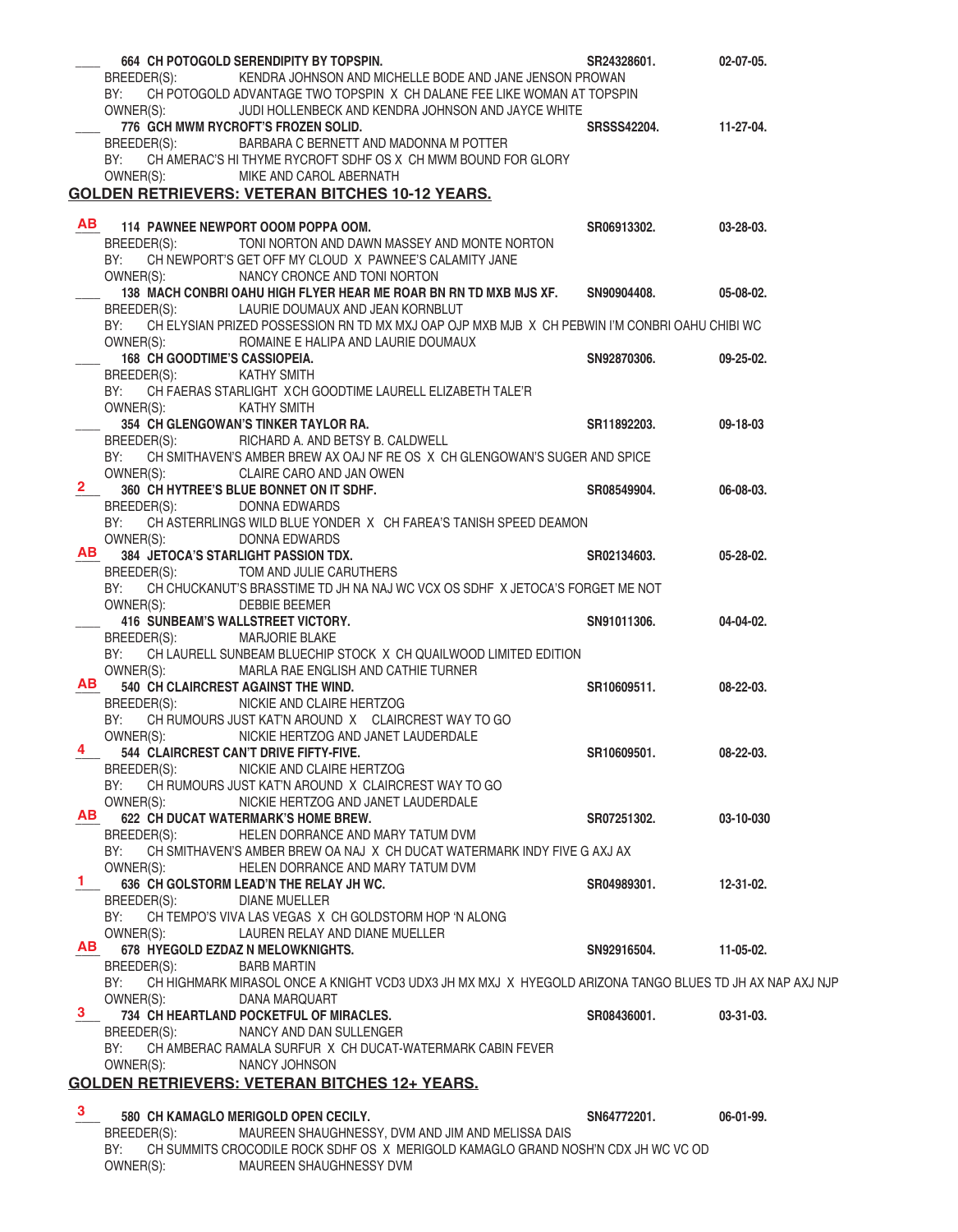| CH GOODTIME'S BEST CASE SCENARIO CD JH WC VCX OS SDHF X BENDEN'S POWER TO PLEASE MPG CDX MH NA NAJ WCX OD<br>BY:<br>OWNER(S):<br><b>SALLY SHERIDAN</b><br>708 CH DUCAT-WATERMARK CABIN FEVER.<br>SR32061601.<br>12-25-99.<br>BREEDER(S): HELEN DORRANCE AND MARY TATUM DVM<br>BY:<br>CH GOLDSTORM MOVING FORCE X WTERMARK DUCAT ZENITH<br>OWNER(S):<br>NANCY JOHNSON<br><b>780 CH CARRERA ESPECIALLY YOURS.</b><br>SN81563501.<br>$03-02-01.$<br>BREEDER(S):<br>JAN DRAPER AND BETH JOHNSON<br>BY: CH RUSH HILL'S HAAGEN-DAZS CDX JH AX OAJ WCX VCX X CH SUMMITS CARRERA DOM PERIGNON<br>OWNER(S):<br><b>JAN DRAPER</b><br><b>REGULAR BITCH CLASSES</b><br><b>GOLDEN RETRIEVERS: PUPPY BITCHES 6-9 MONTHS.</b><br>22 MAGICSHADES DREAMS DO COME TRUE.<br>SR77570001.<br>$03 - 26 - 13$ .<br>BREEDER(S):<br>GABRIELA BINAGHI<br>GCH CH CONFETTI GANGWAY'S FIELD'N TRACK OS X REDOG VENTURE'S LIFE'S WHAT U MAKE IT OS<br>BY:<br>OWNER(S):<br><b>GABRIELA BINAGHI</b><br>78 FOUR SEASON'S UNDER THE WIRE.<br>SR76647301.<br>$02 - 08 - 13$ .<br>BREEDER(S):<br>SABRINA PRIM<br>GCH CH EASTHILL BROXDEN WOODLAND TURNIP THE VOLUME X CH PINE MT. UNIDENTIFIED<br>BY:<br>OWNER(S):<br>SABRINA PRIM AGENT: JEFF BAUER<br>84 LORALEI'S WHIRLWIND TAKN US BY STORM.<br>SR76702507.<br>03-08-13.<br>BREEDER(S):<br>CHRIS AND LAURA TOPPING<br>CH DE LA VEGA ORANGE CRUSH IN WONDERLAND X LORALEI'S CROCDILE KID<br>BY:<br>BOB AND SHARON WILLIAMS AND LAURA TOPPING<br>OWNER(S):<br>98 TRADEWIND'S SIMPLY IRRESISTA' BALL.<br>SR77054401.<br>$02 - 22 - 13$ .<br>BREEDER(S):<br>JOYCE BYERS AND MONICA MCGEE<br>SHADOWLAND MORADO GETTYSBURG ADDRESS X WDGEWATER'S FLYING UNDER THE RADAR<br>BY:<br>JOYCE L BYERS <b>AGENT: JEFF BAUER</b><br>OWNER(S):<br>108 TAMARACK'S WARM AND FUZZY.<br>$04 - 22 - 13$ .<br>1.<br>SR77964801.<br>KATHY WHIPPLE AND JIM ANDRAS AND ALISA ANDRAS<br>BREEDER(S):<br>CH VENTURE REDOG'S MAGIC HAT TRICK X<br>BY:<br>GCH CSCION HOTT PANTS<br>KATHY WHIPPLE AND JIM ANDRAS AND ALISA ANDRAS<br>OWNER(S):<br>122 TAMARACK'S CONSPIRACY THEORY AT LAKEVUE.<br>$04 - 22 - 13$ .<br>SR77964802.<br>KATHY WHIPPLE AND JIM ANDRAS AND ALISA ANDRAS<br>BREEDER(S):<br>BY:<br>CH VENTURE REDOG'S MAGIC HAT TRICK X GCH CH SCION HOTT PANTS RN<br>MARCI MILLER AND TONY GARCIA AND MEGAN HONARI<br>OWNER(S):<br>140 PEBWIN HIGH FLYER ROAR'N CATAMEA.<br>SR77309102.<br>$04-07-13.$<br>$\overline{\mathbf{AB}}$<br>BREEDER(S):<br><b>BERNA HART WELCH</b><br>BY:<br>CH SUNTORY LOVEIT A CHERRYBROOK VCD1 CDX JH OA X CH CLARKCREEK PEBWIN BREAK 'N EVEN<br>OWNER(S):<br>ROMAINE E HALIPA AND LAURIE DOUMAUX<br>176 GOODTIME'S WHEEL OF FORTUNE.<br>SR77084601.<br>$02 - 16 - 13$ .<br>KATHY SMITH AND LISA SMITH<br>BREEDER(S):<br>CH GOODTIME'S BEST CASE SCENARIO CD JH X CH DE LA VEGA GOODTIMES CRAZY RIVER<br>BY:<br>OWNER(S):<br>COURTNEY CORRAL<br>ABI<br>180 SANDPIPER'S FROM A DISTANCE.<br>SR77660201.<br>$03-22-13.$<br>BREEDER(S):<br><b>PATTY PACE</b><br>BY:<br>GCH RUSH HILL'S RUN'N AMUCK AT ABELARD OA OAJ AXP AJP NFP WC X CH AVALOR SANDPIPER TICKLED PINK<br>MARYANN BRUTON AND CAROLINE BRUTON AND PATTY PRICE<br>OWNER(S):<br>228 ANTHEM BROXDEN CHA CHING.<br>SR77952702.<br>$03 - 27 - 13$ .<br>BREEDER(S):<br>DONNA ERNST<br>GCH CONFETTI GANGWAY'S FIELD N TRACK X CH HYTREE BETTY LOU'S GETTING OUT TONIGHT<br>BY:<br>DONNA AND PAUL ERNST AND AMY BOOTH<br>OWNER(S):<br>230 ANTHEM BROXDEN BA BLING.<br>SR77952701.<br>$03-27-13.$<br><b>DONNA ERNST</b><br>BREEDER(S):<br>GCH CONFETTI GANGWAY'S FIELD N TRACK X CH HYTREE BETTY LOU'S GETTING OUT TONIGHT<br>BY:<br>DONNA AND PAUL ERNST AND AMY BOOTH<br>OWNER(S):<br>242 FOREVER'S RAGS TO RICHES.<br>SR78579201.<br>$04 - 04 - 13$ .<br>CANDACE NEE AND JENNIFER HOFFMANN AND CHRISTINA HURT<br>BREEDER(S):<br>BY:<br>RUSH HILL'S DRAMA'GEDDON X FAERA'S BALALAIKA<br>OWNER(S):<br>CANDACE NEE AND JENNIFER HOFFMANN AND RANDAHL HOFFMANN | 2. | 652 CH MACH4 PACH4 BENDEN WORLDS COLLIDE AT MPG CD TD SH TQX TQXP T2BP3 WCX ADHF. SN78970101. |  | 08-09-00. |
|-------------------------------------------------------------------------------------------------------------------------------------------------------------------------------------------------------------------------------------------------------------------------------------------------------------------------------------------------------------------------------------------------------------------------------------------------------------------------------------------------------------------------------------------------------------------------------------------------------------------------------------------------------------------------------------------------------------------------------------------------------------------------------------------------------------------------------------------------------------------------------------------------------------------------------------------------------------------------------------------------------------------------------------------------------------------------------------------------------------------------------------------------------------------------------------------------------------------------------------------------------------------------------------------------------------------------------------------------------------------------------------------------------------------------------------------------------------------------------------------------------------------------------------------------------------------------------------------------------------------------------------------------------------------------------------------------------------------------------------------------------------------------------------------------------------------------------------------------------------------------------------------------------------------------------------------------------------------------------------------------------------------------------------------------------------------------------------------------------------------------------------------------------------------------------------------------------------------------------------------------------------------------------------------------------------------------------------------------------------------------------------------------------------------------------------------------------------------------------------------------------------------------------------------------------------------------------------------------------------------------------------------------------------------------------------------------------------------------------------------------------------------------------------------------------------------------------------------------------------------------------------------------------------------------------------------------------------------------------------------------------------------------------------------------------------------------------------------------------------------------------------------------------------------------------------------------------------------------------------------------------------------------------------------------------------------------------------------------------------------------------------------------------------------------------------------------------------------------------------------------------------------------------------------------------------------------------------------------------------------------------------------------------------------------------------------------------------------------------------------------------------------------------------------------------------------------------------------------------------------------------------------------------------------------------------------|----|-----------------------------------------------------------------------------------------------|--|-----------|
|                                                                                                                                                                                                                                                                                                                                                                                                                                                                                                                                                                                                                                                                                                                                                                                                                                                                                                                                                                                                                                                                                                                                                                                                                                                                                                                                                                                                                                                                                                                                                                                                                                                                                                                                                                                                                                                                                                                                                                                                                                                                                                                                                                                                                                                                                                                                                                                                                                                                                                                                                                                                                                                                                                                                                                                                                                                                                                                                                                                                                                                                                                                                                                                                                                                                                                                                                                                                                                                                                                                                                                                                                                                                                                                                                                                                                                                                                                                                           |    | BREEDER(S):<br>SHARON BOLTON AND SALLY SHERIDAN                                               |  |           |
|                                                                                                                                                                                                                                                                                                                                                                                                                                                                                                                                                                                                                                                                                                                                                                                                                                                                                                                                                                                                                                                                                                                                                                                                                                                                                                                                                                                                                                                                                                                                                                                                                                                                                                                                                                                                                                                                                                                                                                                                                                                                                                                                                                                                                                                                                                                                                                                                                                                                                                                                                                                                                                                                                                                                                                                                                                                                                                                                                                                                                                                                                                                                                                                                                                                                                                                                                                                                                                                                                                                                                                                                                                                                                                                                                                                                                                                                                                                                           |    |                                                                                               |  |           |
|                                                                                                                                                                                                                                                                                                                                                                                                                                                                                                                                                                                                                                                                                                                                                                                                                                                                                                                                                                                                                                                                                                                                                                                                                                                                                                                                                                                                                                                                                                                                                                                                                                                                                                                                                                                                                                                                                                                                                                                                                                                                                                                                                                                                                                                                                                                                                                                                                                                                                                                                                                                                                                                                                                                                                                                                                                                                                                                                                                                                                                                                                                                                                                                                                                                                                                                                                                                                                                                                                                                                                                                                                                                                                                                                                                                                                                                                                                                                           |    |                                                                                               |  |           |
|                                                                                                                                                                                                                                                                                                                                                                                                                                                                                                                                                                                                                                                                                                                                                                                                                                                                                                                                                                                                                                                                                                                                                                                                                                                                                                                                                                                                                                                                                                                                                                                                                                                                                                                                                                                                                                                                                                                                                                                                                                                                                                                                                                                                                                                                                                                                                                                                                                                                                                                                                                                                                                                                                                                                                                                                                                                                                                                                                                                                                                                                                                                                                                                                                                                                                                                                                                                                                                                                                                                                                                                                                                                                                                                                                                                                                                                                                                                                           |    |                                                                                               |  |           |
|                                                                                                                                                                                                                                                                                                                                                                                                                                                                                                                                                                                                                                                                                                                                                                                                                                                                                                                                                                                                                                                                                                                                                                                                                                                                                                                                                                                                                                                                                                                                                                                                                                                                                                                                                                                                                                                                                                                                                                                                                                                                                                                                                                                                                                                                                                                                                                                                                                                                                                                                                                                                                                                                                                                                                                                                                                                                                                                                                                                                                                                                                                                                                                                                                                                                                                                                                                                                                                                                                                                                                                                                                                                                                                                                                                                                                                                                                                                                           |    |                                                                                               |  |           |
|                                                                                                                                                                                                                                                                                                                                                                                                                                                                                                                                                                                                                                                                                                                                                                                                                                                                                                                                                                                                                                                                                                                                                                                                                                                                                                                                                                                                                                                                                                                                                                                                                                                                                                                                                                                                                                                                                                                                                                                                                                                                                                                                                                                                                                                                                                                                                                                                                                                                                                                                                                                                                                                                                                                                                                                                                                                                                                                                                                                                                                                                                                                                                                                                                                                                                                                                                                                                                                                                                                                                                                                                                                                                                                                                                                                                                                                                                                                                           |    |                                                                                               |  |           |
|                                                                                                                                                                                                                                                                                                                                                                                                                                                                                                                                                                                                                                                                                                                                                                                                                                                                                                                                                                                                                                                                                                                                                                                                                                                                                                                                                                                                                                                                                                                                                                                                                                                                                                                                                                                                                                                                                                                                                                                                                                                                                                                                                                                                                                                                                                                                                                                                                                                                                                                                                                                                                                                                                                                                                                                                                                                                                                                                                                                                                                                                                                                                                                                                                                                                                                                                                                                                                                                                                                                                                                                                                                                                                                                                                                                                                                                                                                                                           |    |                                                                                               |  |           |
|                                                                                                                                                                                                                                                                                                                                                                                                                                                                                                                                                                                                                                                                                                                                                                                                                                                                                                                                                                                                                                                                                                                                                                                                                                                                                                                                                                                                                                                                                                                                                                                                                                                                                                                                                                                                                                                                                                                                                                                                                                                                                                                                                                                                                                                                                                                                                                                                                                                                                                                                                                                                                                                                                                                                                                                                                                                                                                                                                                                                                                                                                                                                                                                                                                                                                                                                                                                                                                                                                                                                                                                                                                                                                                                                                                                                                                                                                                                                           |    |                                                                                               |  |           |
|                                                                                                                                                                                                                                                                                                                                                                                                                                                                                                                                                                                                                                                                                                                                                                                                                                                                                                                                                                                                                                                                                                                                                                                                                                                                                                                                                                                                                                                                                                                                                                                                                                                                                                                                                                                                                                                                                                                                                                                                                                                                                                                                                                                                                                                                                                                                                                                                                                                                                                                                                                                                                                                                                                                                                                                                                                                                                                                                                                                                                                                                                                                                                                                                                                                                                                                                                                                                                                                                                                                                                                                                                                                                                                                                                                                                                                                                                                                                           |    |                                                                                               |  |           |
|                                                                                                                                                                                                                                                                                                                                                                                                                                                                                                                                                                                                                                                                                                                                                                                                                                                                                                                                                                                                                                                                                                                                                                                                                                                                                                                                                                                                                                                                                                                                                                                                                                                                                                                                                                                                                                                                                                                                                                                                                                                                                                                                                                                                                                                                                                                                                                                                                                                                                                                                                                                                                                                                                                                                                                                                                                                                                                                                                                                                                                                                                                                                                                                                                                                                                                                                                                                                                                                                                                                                                                                                                                                                                                                                                                                                                                                                                                                                           |    |                                                                                               |  |           |
|                                                                                                                                                                                                                                                                                                                                                                                                                                                                                                                                                                                                                                                                                                                                                                                                                                                                                                                                                                                                                                                                                                                                                                                                                                                                                                                                                                                                                                                                                                                                                                                                                                                                                                                                                                                                                                                                                                                                                                                                                                                                                                                                                                                                                                                                                                                                                                                                                                                                                                                                                                                                                                                                                                                                                                                                                                                                                                                                                                                                                                                                                                                                                                                                                                                                                                                                                                                                                                                                                                                                                                                                                                                                                                                                                                                                                                                                                                                                           |    |                                                                                               |  |           |
|                                                                                                                                                                                                                                                                                                                                                                                                                                                                                                                                                                                                                                                                                                                                                                                                                                                                                                                                                                                                                                                                                                                                                                                                                                                                                                                                                                                                                                                                                                                                                                                                                                                                                                                                                                                                                                                                                                                                                                                                                                                                                                                                                                                                                                                                                                                                                                                                                                                                                                                                                                                                                                                                                                                                                                                                                                                                                                                                                                                                                                                                                                                                                                                                                                                                                                                                                                                                                                                                                                                                                                                                                                                                                                                                                                                                                                                                                                                                           |    |                                                                                               |  |           |
|                                                                                                                                                                                                                                                                                                                                                                                                                                                                                                                                                                                                                                                                                                                                                                                                                                                                                                                                                                                                                                                                                                                                                                                                                                                                                                                                                                                                                                                                                                                                                                                                                                                                                                                                                                                                                                                                                                                                                                                                                                                                                                                                                                                                                                                                                                                                                                                                                                                                                                                                                                                                                                                                                                                                                                                                                                                                                                                                                                                                                                                                                                                                                                                                                                                                                                                                                                                                                                                                                                                                                                                                                                                                                                                                                                                                                                                                                                                                           |    |                                                                                               |  |           |
|                                                                                                                                                                                                                                                                                                                                                                                                                                                                                                                                                                                                                                                                                                                                                                                                                                                                                                                                                                                                                                                                                                                                                                                                                                                                                                                                                                                                                                                                                                                                                                                                                                                                                                                                                                                                                                                                                                                                                                                                                                                                                                                                                                                                                                                                                                                                                                                                                                                                                                                                                                                                                                                                                                                                                                                                                                                                                                                                                                                                                                                                                                                                                                                                                                                                                                                                                                                                                                                                                                                                                                                                                                                                                                                                                                                                                                                                                                                                           |    |                                                                                               |  |           |
|                                                                                                                                                                                                                                                                                                                                                                                                                                                                                                                                                                                                                                                                                                                                                                                                                                                                                                                                                                                                                                                                                                                                                                                                                                                                                                                                                                                                                                                                                                                                                                                                                                                                                                                                                                                                                                                                                                                                                                                                                                                                                                                                                                                                                                                                                                                                                                                                                                                                                                                                                                                                                                                                                                                                                                                                                                                                                                                                                                                                                                                                                                                                                                                                                                                                                                                                                                                                                                                                                                                                                                                                                                                                                                                                                                                                                                                                                                                                           |    |                                                                                               |  |           |
|                                                                                                                                                                                                                                                                                                                                                                                                                                                                                                                                                                                                                                                                                                                                                                                                                                                                                                                                                                                                                                                                                                                                                                                                                                                                                                                                                                                                                                                                                                                                                                                                                                                                                                                                                                                                                                                                                                                                                                                                                                                                                                                                                                                                                                                                                                                                                                                                                                                                                                                                                                                                                                                                                                                                                                                                                                                                                                                                                                                                                                                                                                                                                                                                                                                                                                                                                                                                                                                                                                                                                                                                                                                                                                                                                                                                                                                                                                                                           |    |                                                                                               |  |           |
|                                                                                                                                                                                                                                                                                                                                                                                                                                                                                                                                                                                                                                                                                                                                                                                                                                                                                                                                                                                                                                                                                                                                                                                                                                                                                                                                                                                                                                                                                                                                                                                                                                                                                                                                                                                                                                                                                                                                                                                                                                                                                                                                                                                                                                                                                                                                                                                                                                                                                                                                                                                                                                                                                                                                                                                                                                                                                                                                                                                                                                                                                                                                                                                                                                                                                                                                                                                                                                                                                                                                                                                                                                                                                                                                                                                                                                                                                                                                           |    |                                                                                               |  |           |
|                                                                                                                                                                                                                                                                                                                                                                                                                                                                                                                                                                                                                                                                                                                                                                                                                                                                                                                                                                                                                                                                                                                                                                                                                                                                                                                                                                                                                                                                                                                                                                                                                                                                                                                                                                                                                                                                                                                                                                                                                                                                                                                                                                                                                                                                                                                                                                                                                                                                                                                                                                                                                                                                                                                                                                                                                                                                                                                                                                                                                                                                                                                                                                                                                                                                                                                                                                                                                                                                                                                                                                                                                                                                                                                                                                                                                                                                                                                                           |    |                                                                                               |  |           |
|                                                                                                                                                                                                                                                                                                                                                                                                                                                                                                                                                                                                                                                                                                                                                                                                                                                                                                                                                                                                                                                                                                                                                                                                                                                                                                                                                                                                                                                                                                                                                                                                                                                                                                                                                                                                                                                                                                                                                                                                                                                                                                                                                                                                                                                                                                                                                                                                                                                                                                                                                                                                                                                                                                                                                                                                                                                                                                                                                                                                                                                                                                                                                                                                                                                                                                                                                                                                                                                                                                                                                                                                                                                                                                                                                                                                                                                                                                                                           |    |                                                                                               |  |           |
|                                                                                                                                                                                                                                                                                                                                                                                                                                                                                                                                                                                                                                                                                                                                                                                                                                                                                                                                                                                                                                                                                                                                                                                                                                                                                                                                                                                                                                                                                                                                                                                                                                                                                                                                                                                                                                                                                                                                                                                                                                                                                                                                                                                                                                                                                                                                                                                                                                                                                                                                                                                                                                                                                                                                                                                                                                                                                                                                                                                                                                                                                                                                                                                                                                                                                                                                                                                                                                                                                                                                                                                                                                                                                                                                                                                                                                                                                                                                           |    |                                                                                               |  |           |
|                                                                                                                                                                                                                                                                                                                                                                                                                                                                                                                                                                                                                                                                                                                                                                                                                                                                                                                                                                                                                                                                                                                                                                                                                                                                                                                                                                                                                                                                                                                                                                                                                                                                                                                                                                                                                                                                                                                                                                                                                                                                                                                                                                                                                                                                                                                                                                                                                                                                                                                                                                                                                                                                                                                                                                                                                                                                                                                                                                                                                                                                                                                                                                                                                                                                                                                                                                                                                                                                                                                                                                                                                                                                                                                                                                                                                                                                                                                                           |    |                                                                                               |  |           |
|                                                                                                                                                                                                                                                                                                                                                                                                                                                                                                                                                                                                                                                                                                                                                                                                                                                                                                                                                                                                                                                                                                                                                                                                                                                                                                                                                                                                                                                                                                                                                                                                                                                                                                                                                                                                                                                                                                                                                                                                                                                                                                                                                                                                                                                                                                                                                                                                                                                                                                                                                                                                                                                                                                                                                                                                                                                                                                                                                                                                                                                                                                                                                                                                                                                                                                                                                                                                                                                                                                                                                                                                                                                                                                                                                                                                                                                                                                                                           |    |                                                                                               |  |           |
|                                                                                                                                                                                                                                                                                                                                                                                                                                                                                                                                                                                                                                                                                                                                                                                                                                                                                                                                                                                                                                                                                                                                                                                                                                                                                                                                                                                                                                                                                                                                                                                                                                                                                                                                                                                                                                                                                                                                                                                                                                                                                                                                                                                                                                                                                                                                                                                                                                                                                                                                                                                                                                                                                                                                                                                                                                                                                                                                                                                                                                                                                                                                                                                                                                                                                                                                                                                                                                                                                                                                                                                                                                                                                                                                                                                                                                                                                                                                           |    |                                                                                               |  |           |
|                                                                                                                                                                                                                                                                                                                                                                                                                                                                                                                                                                                                                                                                                                                                                                                                                                                                                                                                                                                                                                                                                                                                                                                                                                                                                                                                                                                                                                                                                                                                                                                                                                                                                                                                                                                                                                                                                                                                                                                                                                                                                                                                                                                                                                                                                                                                                                                                                                                                                                                                                                                                                                                                                                                                                                                                                                                                                                                                                                                                                                                                                                                                                                                                                                                                                                                                                                                                                                                                                                                                                                                                                                                                                                                                                                                                                                                                                                                                           |    |                                                                                               |  |           |
|                                                                                                                                                                                                                                                                                                                                                                                                                                                                                                                                                                                                                                                                                                                                                                                                                                                                                                                                                                                                                                                                                                                                                                                                                                                                                                                                                                                                                                                                                                                                                                                                                                                                                                                                                                                                                                                                                                                                                                                                                                                                                                                                                                                                                                                                                                                                                                                                                                                                                                                                                                                                                                                                                                                                                                                                                                                                                                                                                                                                                                                                                                                                                                                                                                                                                                                                                                                                                                                                                                                                                                                                                                                                                                                                                                                                                                                                                                                                           |    |                                                                                               |  |           |
|                                                                                                                                                                                                                                                                                                                                                                                                                                                                                                                                                                                                                                                                                                                                                                                                                                                                                                                                                                                                                                                                                                                                                                                                                                                                                                                                                                                                                                                                                                                                                                                                                                                                                                                                                                                                                                                                                                                                                                                                                                                                                                                                                                                                                                                                                                                                                                                                                                                                                                                                                                                                                                                                                                                                                                                                                                                                                                                                                                                                                                                                                                                                                                                                                                                                                                                                                                                                                                                                                                                                                                                                                                                                                                                                                                                                                                                                                                                                           |    |                                                                                               |  |           |
|                                                                                                                                                                                                                                                                                                                                                                                                                                                                                                                                                                                                                                                                                                                                                                                                                                                                                                                                                                                                                                                                                                                                                                                                                                                                                                                                                                                                                                                                                                                                                                                                                                                                                                                                                                                                                                                                                                                                                                                                                                                                                                                                                                                                                                                                                                                                                                                                                                                                                                                                                                                                                                                                                                                                                                                                                                                                                                                                                                                                                                                                                                                                                                                                                                                                                                                                                                                                                                                                                                                                                                                                                                                                                                                                                                                                                                                                                                                                           |    |                                                                                               |  |           |
|                                                                                                                                                                                                                                                                                                                                                                                                                                                                                                                                                                                                                                                                                                                                                                                                                                                                                                                                                                                                                                                                                                                                                                                                                                                                                                                                                                                                                                                                                                                                                                                                                                                                                                                                                                                                                                                                                                                                                                                                                                                                                                                                                                                                                                                                                                                                                                                                                                                                                                                                                                                                                                                                                                                                                                                                                                                                                                                                                                                                                                                                                                                                                                                                                                                                                                                                                                                                                                                                                                                                                                                                                                                                                                                                                                                                                                                                                                                                           |    |                                                                                               |  |           |
|                                                                                                                                                                                                                                                                                                                                                                                                                                                                                                                                                                                                                                                                                                                                                                                                                                                                                                                                                                                                                                                                                                                                                                                                                                                                                                                                                                                                                                                                                                                                                                                                                                                                                                                                                                                                                                                                                                                                                                                                                                                                                                                                                                                                                                                                                                                                                                                                                                                                                                                                                                                                                                                                                                                                                                                                                                                                                                                                                                                                                                                                                                                                                                                                                                                                                                                                                                                                                                                                                                                                                                                                                                                                                                                                                                                                                                                                                                                                           |    |                                                                                               |  |           |
|                                                                                                                                                                                                                                                                                                                                                                                                                                                                                                                                                                                                                                                                                                                                                                                                                                                                                                                                                                                                                                                                                                                                                                                                                                                                                                                                                                                                                                                                                                                                                                                                                                                                                                                                                                                                                                                                                                                                                                                                                                                                                                                                                                                                                                                                                                                                                                                                                                                                                                                                                                                                                                                                                                                                                                                                                                                                                                                                                                                                                                                                                                                                                                                                                                                                                                                                                                                                                                                                                                                                                                                                                                                                                                                                                                                                                                                                                                                                           |    |                                                                                               |  |           |
|                                                                                                                                                                                                                                                                                                                                                                                                                                                                                                                                                                                                                                                                                                                                                                                                                                                                                                                                                                                                                                                                                                                                                                                                                                                                                                                                                                                                                                                                                                                                                                                                                                                                                                                                                                                                                                                                                                                                                                                                                                                                                                                                                                                                                                                                                                                                                                                                                                                                                                                                                                                                                                                                                                                                                                                                                                                                                                                                                                                                                                                                                                                                                                                                                                                                                                                                                                                                                                                                                                                                                                                                                                                                                                                                                                                                                                                                                                                                           |    |                                                                                               |  |           |
|                                                                                                                                                                                                                                                                                                                                                                                                                                                                                                                                                                                                                                                                                                                                                                                                                                                                                                                                                                                                                                                                                                                                                                                                                                                                                                                                                                                                                                                                                                                                                                                                                                                                                                                                                                                                                                                                                                                                                                                                                                                                                                                                                                                                                                                                                                                                                                                                                                                                                                                                                                                                                                                                                                                                                                                                                                                                                                                                                                                                                                                                                                                                                                                                                                                                                                                                                                                                                                                                                                                                                                                                                                                                                                                                                                                                                                                                                                                                           |    |                                                                                               |  |           |
|                                                                                                                                                                                                                                                                                                                                                                                                                                                                                                                                                                                                                                                                                                                                                                                                                                                                                                                                                                                                                                                                                                                                                                                                                                                                                                                                                                                                                                                                                                                                                                                                                                                                                                                                                                                                                                                                                                                                                                                                                                                                                                                                                                                                                                                                                                                                                                                                                                                                                                                                                                                                                                                                                                                                                                                                                                                                                                                                                                                                                                                                                                                                                                                                                                                                                                                                                                                                                                                                                                                                                                                                                                                                                                                                                                                                                                                                                                                                           |    |                                                                                               |  |           |
|                                                                                                                                                                                                                                                                                                                                                                                                                                                                                                                                                                                                                                                                                                                                                                                                                                                                                                                                                                                                                                                                                                                                                                                                                                                                                                                                                                                                                                                                                                                                                                                                                                                                                                                                                                                                                                                                                                                                                                                                                                                                                                                                                                                                                                                                                                                                                                                                                                                                                                                                                                                                                                                                                                                                                                                                                                                                                                                                                                                                                                                                                                                                                                                                                                                                                                                                                                                                                                                                                                                                                                                                                                                                                                                                                                                                                                                                                                                                           |    |                                                                                               |  |           |
|                                                                                                                                                                                                                                                                                                                                                                                                                                                                                                                                                                                                                                                                                                                                                                                                                                                                                                                                                                                                                                                                                                                                                                                                                                                                                                                                                                                                                                                                                                                                                                                                                                                                                                                                                                                                                                                                                                                                                                                                                                                                                                                                                                                                                                                                                                                                                                                                                                                                                                                                                                                                                                                                                                                                                                                                                                                                                                                                                                                                                                                                                                                                                                                                                                                                                                                                                                                                                                                                                                                                                                                                                                                                                                                                                                                                                                                                                                                                           |    |                                                                                               |  |           |
|                                                                                                                                                                                                                                                                                                                                                                                                                                                                                                                                                                                                                                                                                                                                                                                                                                                                                                                                                                                                                                                                                                                                                                                                                                                                                                                                                                                                                                                                                                                                                                                                                                                                                                                                                                                                                                                                                                                                                                                                                                                                                                                                                                                                                                                                                                                                                                                                                                                                                                                                                                                                                                                                                                                                                                                                                                                                                                                                                                                                                                                                                                                                                                                                                                                                                                                                                                                                                                                                                                                                                                                                                                                                                                                                                                                                                                                                                                                                           |    |                                                                                               |  |           |
|                                                                                                                                                                                                                                                                                                                                                                                                                                                                                                                                                                                                                                                                                                                                                                                                                                                                                                                                                                                                                                                                                                                                                                                                                                                                                                                                                                                                                                                                                                                                                                                                                                                                                                                                                                                                                                                                                                                                                                                                                                                                                                                                                                                                                                                                                                                                                                                                                                                                                                                                                                                                                                                                                                                                                                                                                                                                                                                                                                                                                                                                                                                                                                                                                                                                                                                                                                                                                                                                                                                                                                                                                                                                                                                                                                                                                                                                                                                                           |    |                                                                                               |  |           |
|                                                                                                                                                                                                                                                                                                                                                                                                                                                                                                                                                                                                                                                                                                                                                                                                                                                                                                                                                                                                                                                                                                                                                                                                                                                                                                                                                                                                                                                                                                                                                                                                                                                                                                                                                                                                                                                                                                                                                                                                                                                                                                                                                                                                                                                                                                                                                                                                                                                                                                                                                                                                                                                                                                                                                                                                                                                                                                                                                                                                                                                                                                                                                                                                                                                                                                                                                                                                                                                                                                                                                                                                                                                                                                                                                                                                                                                                                                                                           |    |                                                                                               |  |           |
|                                                                                                                                                                                                                                                                                                                                                                                                                                                                                                                                                                                                                                                                                                                                                                                                                                                                                                                                                                                                                                                                                                                                                                                                                                                                                                                                                                                                                                                                                                                                                                                                                                                                                                                                                                                                                                                                                                                                                                                                                                                                                                                                                                                                                                                                                                                                                                                                                                                                                                                                                                                                                                                                                                                                                                                                                                                                                                                                                                                                                                                                                                                                                                                                                                                                                                                                                                                                                                                                                                                                                                                                                                                                                                                                                                                                                                                                                                                                           |    |                                                                                               |  |           |
|                                                                                                                                                                                                                                                                                                                                                                                                                                                                                                                                                                                                                                                                                                                                                                                                                                                                                                                                                                                                                                                                                                                                                                                                                                                                                                                                                                                                                                                                                                                                                                                                                                                                                                                                                                                                                                                                                                                                                                                                                                                                                                                                                                                                                                                                                                                                                                                                                                                                                                                                                                                                                                                                                                                                                                                                                                                                                                                                                                                                                                                                                                                                                                                                                                                                                                                                                                                                                                                                                                                                                                                                                                                                                                                                                                                                                                                                                                                                           |    |                                                                                               |  |           |
|                                                                                                                                                                                                                                                                                                                                                                                                                                                                                                                                                                                                                                                                                                                                                                                                                                                                                                                                                                                                                                                                                                                                                                                                                                                                                                                                                                                                                                                                                                                                                                                                                                                                                                                                                                                                                                                                                                                                                                                                                                                                                                                                                                                                                                                                                                                                                                                                                                                                                                                                                                                                                                                                                                                                                                                                                                                                                                                                                                                                                                                                                                                                                                                                                                                                                                                                                                                                                                                                                                                                                                                                                                                                                                                                                                                                                                                                                                                                           |    |                                                                                               |  |           |
|                                                                                                                                                                                                                                                                                                                                                                                                                                                                                                                                                                                                                                                                                                                                                                                                                                                                                                                                                                                                                                                                                                                                                                                                                                                                                                                                                                                                                                                                                                                                                                                                                                                                                                                                                                                                                                                                                                                                                                                                                                                                                                                                                                                                                                                                                                                                                                                                                                                                                                                                                                                                                                                                                                                                                                                                                                                                                                                                                                                                                                                                                                                                                                                                                                                                                                                                                                                                                                                                                                                                                                                                                                                                                                                                                                                                                                                                                                                                           |    |                                                                                               |  |           |
|                                                                                                                                                                                                                                                                                                                                                                                                                                                                                                                                                                                                                                                                                                                                                                                                                                                                                                                                                                                                                                                                                                                                                                                                                                                                                                                                                                                                                                                                                                                                                                                                                                                                                                                                                                                                                                                                                                                                                                                                                                                                                                                                                                                                                                                                                                                                                                                                                                                                                                                                                                                                                                                                                                                                                                                                                                                                                                                                                                                                                                                                                                                                                                                                                                                                                                                                                                                                                                                                                                                                                                                                                                                                                                                                                                                                                                                                                                                                           |    |                                                                                               |  |           |
|                                                                                                                                                                                                                                                                                                                                                                                                                                                                                                                                                                                                                                                                                                                                                                                                                                                                                                                                                                                                                                                                                                                                                                                                                                                                                                                                                                                                                                                                                                                                                                                                                                                                                                                                                                                                                                                                                                                                                                                                                                                                                                                                                                                                                                                                                                                                                                                                                                                                                                                                                                                                                                                                                                                                                                                                                                                                                                                                                                                                                                                                                                                                                                                                                                                                                                                                                                                                                                                                                                                                                                                                                                                                                                                                                                                                                                                                                                                                           |    |                                                                                               |  |           |
|                                                                                                                                                                                                                                                                                                                                                                                                                                                                                                                                                                                                                                                                                                                                                                                                                                                                                                                                                                                                                                                                                                                                                                                                                                                                                                                                                                                                                                                                                                                                                                                                                                                                                                                                                                                                                                                                                                                                                                                                                                                                                                                                                                                                                                                                                                                                                                                                                                                                                                                                                                                                                                                                                                                                                                                                                                                                                                                                                                                                                                                                                                                                                                                                                                                                                                                                                                                                                                                                                                                                                                                                                                                                                                                                                                                                                                                                                                                                           |    |                                                                                               |  |           |
|                                                                                                                                                                                                                                                                                                                                                                                                                                                                                                                                                                                                                                                                                                                                                                                                                                                                                                                                                                                                                                                                                                                                                                                                                                                                                                                                                                                                                                                                                                                                                                                                                                                                                                                                                                                                                                                                                                                                                                                                                                                                                                                                                                                                                                                                                                                                                                                                                                                                                                                                                                                                                                                                                                                                                                                                                                                                                                                                                                                                                                                                                                                                                                                                                                                                                                                                                                                                                                                                                                                                                                                                                                                                                                                                                                                                                                                                                                                                           |    |                                                                                               |  |           |
|                                                                                                                                                                                                                                                                                                                                                                                                                                                                                                                                                                                                                                                                                                                                                                                                                                                                                                                                                                                                                                                                                                                                                                                                                                                                                                                                                                                                                                                                                                                                                                                                                                                                                                                                                                                                                                                                                                                                                                                                                                                                                                                                                                                                                                                                                                                                                                                                                                                                                                                                                                                                                                                                                                                                                                                                                                                                                                                                                                                                                                                                                                                                                                                                                                                                                                                                                                                                                                                                                                                                                                                                                                                                                                                                                                                                                                                                                                                                           |    |                                                                                               |  |           |
|                                                                                                                                                                                                                                                                                                                                                                                                                                                                                                                                                                                                                                                                                                                                                                                                                                                                                                                                                                                                                                                                                                                                                                                                                                                                                                                                                                                                                                                                                                                                                                                                                                                                                                                                                                                                                                                                                                                                                                                                                                                                                                                                                                                                                                                                                                                                                                                                                                                                                                                                                                                                                                                                                                                                                                                                                                                                                                                                                                                                                                                                                                                                                                                                                                                                                                                                                                                                                                                                                                                                                                                                                                                                                                                                                                                                                                                                                                                                           |    |                                                                                               |  |           |
|                                                                                                                                                                                                                                                                                                                                                                                                                                                                                                                                                                                                                                                                                                                                                                                                                                                                                                                                                                                                                                                                                                                                                                                                                                                                                                                                                                                                                                                                                                                                                                                                                                                                                                                                                                                                                                                                                                                                                                                                                                                                                                                                                                                                                                                                                                                                                                                                                                                                                                                                                                                                                                                                                                                                                                                                                                                                                                                                                                                                                                                                                                                                                                                                                                                                                                                                                                                                                                                                                                                                                                                                                                                                                                                                                                                                                                                                                                                                           |    |                                                                                               |  |           |
|                                                                                                                                                                                                                                                                                                                                                                                                                                                                                                                                                                                                                                                                                                                                                                                                                                                                                                                                                                                                                                                                                                                                                                                                                                                                                                                                                                                                                                                                                                                                                                                                                                                                                                                                                                                                                                                                                                                                                                                                                                                                                                                                                                                                                                                                                                                                                                                                                                                                                                                                                                                                                                                                                                                                                                                                                                                                                                                                                                                                                                                                                                                                                                                                                                                                                                                                                                                                                                                                                                                                                                                                                                                                                                                                                                                                                                                                                                                                           |    |                                                                                               |  |           |
|                                                                                                                                                                                                                                                                                                                                                                                                                                                                                                                                                                                                                                                                                                                                                                                                                                                                                                                                                                                                                                                                                                                                                                                                                                                                                                                                                                                                                                                                                                                                                                                                                                                                                                                                                                                                                                                                                                                                                                                                                                                                                                                                                                                                                                                                                                                                                                                                                                                                                                                                                                                                                                                                                                                                                                                                                                                                                                                                                                                                                                                                                                                                                                                                                                                                                                                                                                                                                                                                                                                                                                                                                                                                                                                                                                                                                                                                                                                                           |    |                                                                                               |  |           |
| 262 JETOCA'S GLAD ALL OVER.<br>SR77310602.<br>$03-10-13.$                                                                                                                                                                                                                                                                                                                                                                                                                                                                                                                                                                                                                                                                                                                                                                                                                                                                                                                                                                                                                                                                                                                                                                                                                                                                                                                                                                                                                                                                                                                                                                                                                                                                                                                                                                                                                                                                                                                                                                                                                                                                                                                                                                                                                                                                                                                                                                                                                                                                                                                                                                                                                                                                                                                                                                                                                                                                                                                                                                                                                                                                                                                                                                                                                                                                                                                                                                                                                                                                                                                                                                                                                                                                                                                                                                                                                                                                                 |    |                                                                                               |  |           |
| JULIE CARUTHERS AND JEFF VANENGELHOVEN AND JENNIFER ZINGULA<br>BREEDER(S):<br>BY:                                                                                                                                                                                                                                                                                                                                                                                                                                                                                                                                                                                                                                                                                                                                                                                                                                                                                                                                                                                                                                                                                                                                                                                                                                                                                                                                                                                                                                                                                                                                                                                                                                                                                                                                                                                                                                                                                                                                                                                                                                                                                                                                                                                                                                                                                                                                                                                                                                                                                                                                                                                                                                                                                                                                                                                                                                                                                                                                                                                                                                                                                                                                                                                                                                                                                                                                                                                                                                                                                                                                                                                                                                                                                                                                                                                                                                                         |    |                                                                                               |  |           |
| CH CASTLEROCK LET IT BE X GOLDSKY N JETOCA'S TWIST AND SHOUT<br>OWNER(S):<br>JANET WEIS AND JULIE CARUTHERS AND JENNIFER ZINGULA                                                                                                                                                                                                                                                                                                                                                                                                                                                                                                                                                                                                                                                                                                                                                                                                                                                                                                                                                                                                                                                                                                                                                                                                                                                                                                                                                                                                                                                                                                                                                                                                                                                                                                                                                                                                                                                                                                                                                                                                                                                                                                                                                                                                                                                                                                                                                                                                                                                                                                                                                                                                                                                                                                                                                                                                                                                                                                                                                                                                                                                                                                                                                                                                                                                                                                                                                                                                                                                                                                                                                                                                                                                                                                                                                                                                          |    |                                                                                               |  |           |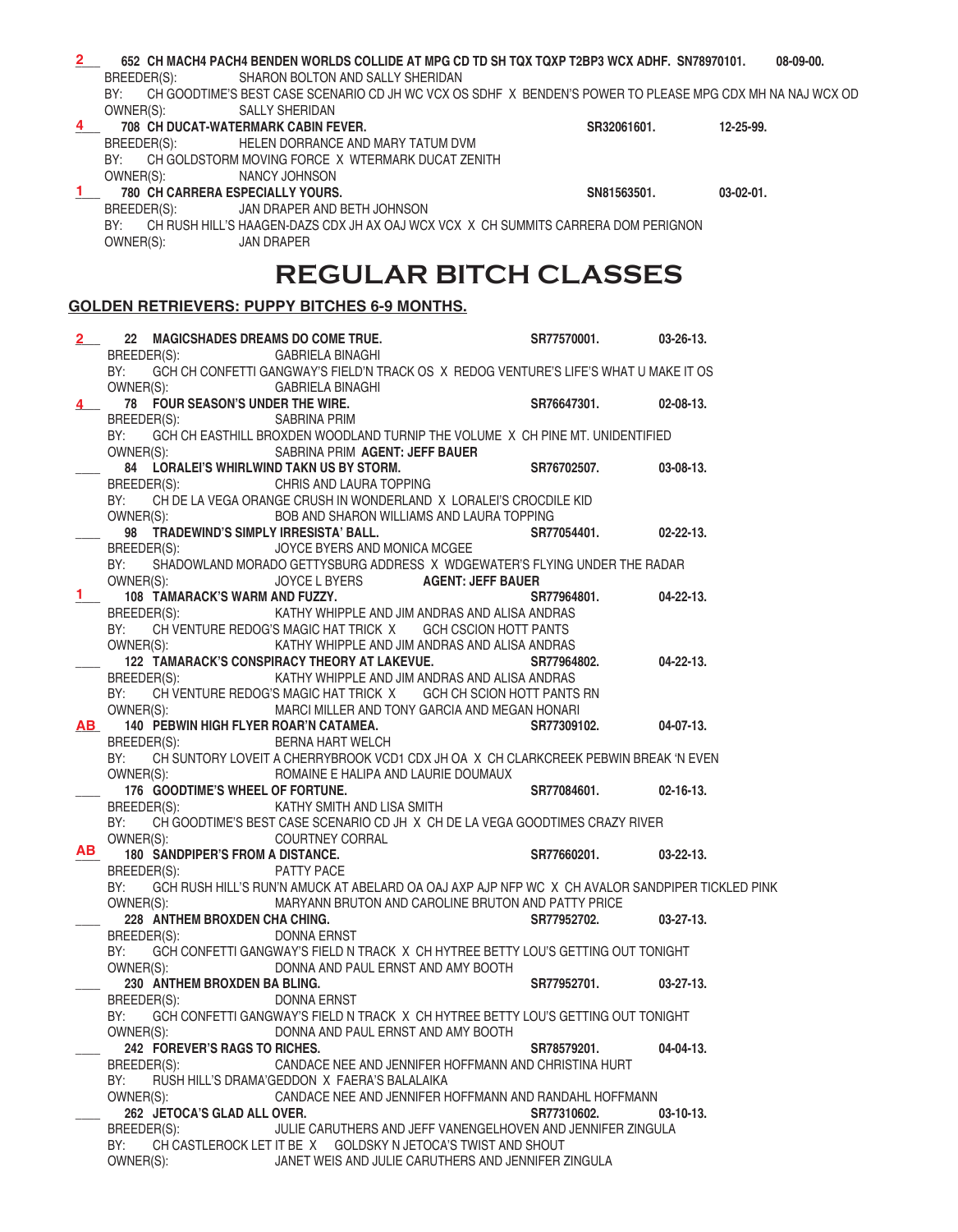|           | 276 TOASTY'S WALKIN IN THE RAIN.                                                                  | SR77180302. | $02 - 15 - 13$ . |
|-----------|---------------------------------------------------------------------------------------------------|-------------|------------------|
|           | BREEDER(S): TRACY MARTIN AND PAMELA LOXENBERG                                                     |             |                  |
|           | CH TOASTY'S TREASURE COVE X TOASTY'S BIG BOUNCE<br>BY:                                            |             |                  |
|           | PATRICIA ANNE ANDREWS AND PAMELA OXENBERG AND GARY JOHN ANDREWS<br>OWNER(S):                      |             |                  |
|           | 322 SUNBEAM KIT N KASTRUDEL.                                                                      | SR77771901. | $03-04-13.$      |
|           | BREEDER(S):<br>CYNTHIA TAYEK AND CATHIE TURNER                                                    |             |                  |
|           | CH SUNBEAM WINK N NOD AT WOODRIVER X SUNBEAM TOASTY ONE SINGULAR SENSATION<br>BY:                 |             |                  |
|           | CYNTHIA TAYEK AND CATHIE TURNER<br>OWNER(S):                                                      |             |                  |
|           | 346 TEDDY BEAR'S DOUBLE YOUR FUN.                                                                 | SR77693601. | $03 - 25 - 13$ . |
|           | KATHY E JOHNSON-SIEGLE<br>BREEDER(S):                                                             |             |                  |
|           | CH CASTLEROCK LET IT BE X GCH CH TEDDY BEAR'S SHUTTER FLY<br>BY:                                  |             |                  |
|           | OWNER(S):<br>KATHY JOHNSON-SIEGLE AND KRISTI JUDISCH AND TIFFANY WAITE AND KRISTI FALKENTHAL      |             |                  |
|           | 368 TEKO'S SOMETHING TO TALK ABOUT.                                                               | SR76803701. | $02 - 02 - 13$ . |
|           | BREEDER(S): SHANNON OLIVER AND SUE CARPENTER AND EMILY CUNNINGHAM                                 |             |                  |
|           | BISS CH MASTERS TEKO BEST OF WEST X GCH TEKO'S I WILL BE HEARD<br>BY:                             |             |                  |
|           | OWNER(S):<br>SHANNON OLIVER AND SUE CARPENTER AND EMILY CUNNINGHAM                                |             |                  |
| AB        | 376 SUNBEAM WOODLAND CAN YOU DIG IT.                                                              | SR77737701. | 04-22-13         |
|           | SHARON SHILKOFF AND CATHIE TURNER<br>BREEDER(S):                                                  |             |                  |
|           | CH SUNBEAM'S PRIVATE PARTY X CH WOODLAND TAKE A CHANCE ON ME<br>BY:                               |             |                  |
|           | OWNER(S):<br>BONNIE NERISON AND DAN NERISON AND CATHIA A TURNER                                   |             |                  |
|           | 402 SUNBEAM KARIZMA BLOCKBUSTER VIA WOODLAND.                                                     | SR77737704. | $04 - 22 - 13$ . |
|           | BREEDER(S): CATHIE TURNER AND SHARON SHILKOFF                                                     |             |                  |
|           | CH SUNBEAM'S PRIVATE PARTY X CH WOODLAND TAKE A CHANCE ON ME<br>BY:                               |             |                  |
|           | OWNER(S): CATHIE TURNER AND CHARLOTTE FARMER                                                      |             |                  |
| <b>AB</b> | 422 DE LA VEGA DUCK DYNASTY.                                                                      | SR77428801. | $04 - 02 - 13$ . |
|           | JANE MYERS AND YVONNE HERRERA AND ERIKA BIGOTT<br>BREEDER(S):                                     |             |                  |
|           | BY:<br>GCH BOCA GOLDS PEKING DUCK X CH DE LA VEGA CROWN JEWELS                                    |             |                  |
|           | OWNER(S):<br>JANE MYERS                                                                           |             |                  |
|           | 428 SANPIPER'S IN THE MOOD.                                                                       | SR77660202. | $03 - 22 - 13$ . |
|           | PATTY PACE<br>BREEDER(S):                                                                         |             |                  |
|           | GCH RUSH HILL'S DRAMA'GEDDON JH X CH AVALOR SANDPIPER TICKLED PINK<br>BY:                         |             |                  |
|           | OWNER(S):<br><b>PATTY PACE</b>                                                                    |             |                  |
| AB        | 432 SANDPIPER'S LULLABY IN BLUE.                                                                  | SR77660203. | $03 - 22 - 13$   |
|           | BREEDER(S):<br>PATTY PACE                                                                         |             |                  |
|           | GCH RUSH HILL'S DRAMA'GEDDON JH X CH AVALOR SANDPIPER TICKLED PINK<br>BY:                         |             |                  |
|           | OWNER(S):<br>PATTY PACE                                                                           |             |                  |
|           | 464 AUROCK PRIDE AND PREJUDICE.                                                                   | SR76474402. | $02 - 02 - 13$ . |
|           | <b>SUSIE THOMPSON</b><br>BREEDER(S):                                                              |             |                  |
|           | GCH HARBORVIEW UNDER CONSTRUCTION X YELLOW ROSE PIRATES BOOTY<br>BY:                              |             |                  |
|           | <b>SUSIE THOMPSON</b><br>OWNER(S):                                                                |             |                  |
|           | 494 HILLSIDE SPRING FLING AT DOGWOOD.                                                             | SR78447103. | 04-06-13.        |
|           | BREEDER(S):<br><b>COLLEEN MADDOX</b>                                                              |             |                  |
|           | CH HILLSIDE THAT'S A WINNER X HILLSIDE IN MY DREAMS<br>BY:                                        |             |                  |
|           | COLLEEN MADDOX AND CARON ROSENKOETTER<br>OWNER(S):                                                |             |                  |
|           | 502 HIGMARK WINGSTAR TANGLED UP IN BLUE.                                                          | SR76887903. | $02 - 14 - 13$ . |
|           | LINDA WILLARD AND BRUCE BEASLEY<br>BREEDER(S):                                                    |             |                  |
|           | DUCAT WATERMARK'S HEAD ABOVE THE REST X HIGHMARK HERITAGE SOUP TO NUTS<br>BY:                     |             |                  |
|           | OWNER(S):<br>BRAD MINGES AND LINDA WILLARD                                                        |             |                  |
|           | 504 WINGSTAR VOODOO CHILD.                                                                        | SR76887903. | 04-13-13.        |
|           | BREEDER(S):<br>BRAD MINGES                                                                        |             |                  |
|           | BY:<br>MWM HIGHMARK'S PADDY MALONE X MALAGOLD'S PEACE OF THE ROCK                                 |             |                  |
|           | OWNER(S):<br>BRAD MINGES AND CAROLINE MINGES                                                      |             |                  |
|           | 510 CEDAR'S SNOW FLURRY.                                                                          | SR76615702. | $01-29-12.$      |
|           | BREEDER(S):<br>THOMAS W SCHULTZ AND MARY SCHULTZ AND DEBBIE BEEMER                                |             |                  |
|           | CH VERDORO'S CHRISTOPHER ROBIN X GCH CEDAR'S LET IT SNOW 4 CHRISTMAS TDX<br>BY:                   |             |                  |
|           | OWNER(S):<br>MARY SCHULTZ AND THOMAS W SCHULTZ                                                    |             |                  |
|           | 518 MAXIMUS ITALIAN BELLA LUNA.                                                                   | SR77732805. | $01-30-13.$      |
|           | ALEJANDRO LIMA ROSSETI<br>BREEDER(S):                                                             |             |                  |
|           | CH GOLDEN TRIP VAGABOND TRISTAN X CH GOLDEN TRIP SNOW CLEOPATRA<br>BY:                            |             |                  |
|           | OWNER(S):<br>ALEJANDRO ROSSETI                                                                    |             |                  |
|           | 528 RIVER RUN DREAM A LITTLE DREAM OF ME.                                                         | SR76961501. | $02 - 24 - 13$ . |
|           | <b>JO MEISTER</b><br>BREEDER(S):                                                                  |             |                  |
|           | GCH CH PLANTANORO TOPSPIN HOT N PURSHOE-T X RIVER RUN DON'T JUDGE ME CD JH AX AXJ<br>BY:          |             |                  |
|           | OWNER(S):<br><b>GENELL BOGNER</b>                                                                 |             |                  |
| <b>AB</b> | 548 PENDERY'S EWE MOVE MEE.                                                                       | SR79058801. | $03 - 22 - 13$ . |
|           | BREEDER(S):<br>PENDERY LITES                                                                      |             |                  |
|           | BY:<br>CH VOYAGER'S AND THE BEAT GOES ON AT GOODTIME JH X CH PENDERY 'N GOODTIME'S EWE 'R KIDDING |             |                  |
|           | OWNER(S):<br>PENDERY LITES                                                                        |             |                  |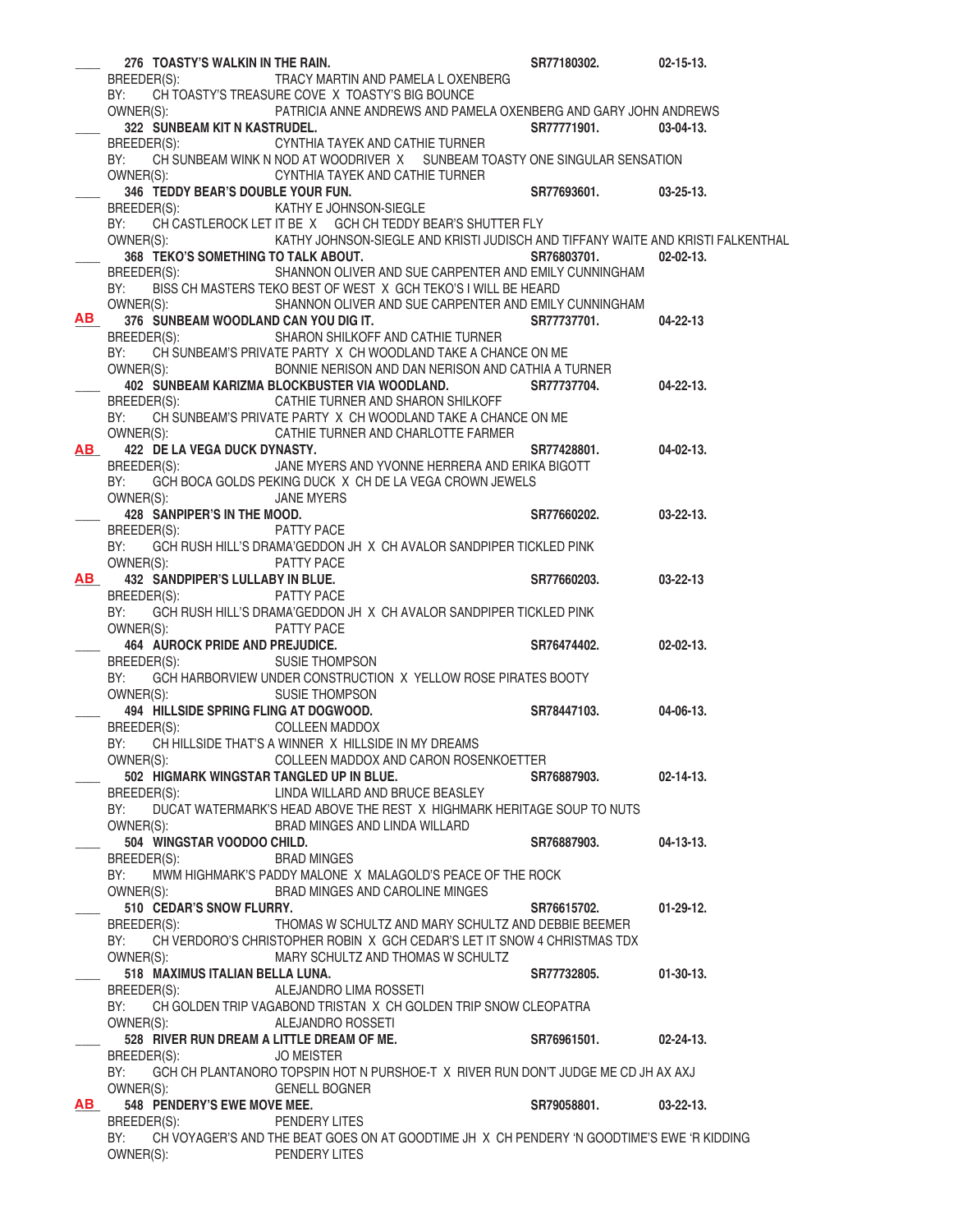|           | 586 HERITAGE PARTNER IN CRIME.              |                                                                                                                                       | SR76804001.           | $03-12-13.$      |
|-----------|---------------------------------------------|---------------------------------------------------------------------------------------------------------------------------------------|-----------------------|------------------|
|           | BREEDER(S): CHRISTINA YOHE                  |                                                                                                                                       |                       |                  |
|           | BY:                                         | GCH CH SAMUEL VALENTINE OF DOGWOOD X SUMMIT HERITAGE C U LATER ALLIGATOR RN                                                           |                       |                  |
|           | OWNER(S):                                   | CHRISTINA YOHE                                                                                                                        |                       |                  |
|           | 642 JETOCA'S ALL I HAVE TO DO IS DREAM.     | $S$ R77310603.                                                                                                                        |                       | $03-10-13.$      |
|           |                                             | BREEDER(S): JULIE CARUTHERS AND JENNIFER ZIGULA AND JEFF VAN ENGELENHOVEN                                                             |                       |                  |
|           | BY:                                         | CH CASTLEROCK LET IT BE X GOLD SKY N JETOCA'S TWIST AND SHOUT                                                                         |                       |                  |
|           | OWNER(S):                                   | CAROL MAHLIK AND JULIE CARUTHERS AND JENNIFER ZIGULA                                                                                  |                       |                  |
|           | 650 JETOCA'S ALL I CAN BE.                  |                                                                                                                                       | SR77310607.           | $03-10-13.$      |
|           |                                             |                                                                                                                                       |                       |                  |
|           |                                             | BREEDER(S): JULIE CARUTHERS AND JENNIFER ZIGULA AND JEFF VAN ENGELENHOVEN                                                             |                       |                  |
|           | BY:                                         | CH CASTLEROCK'S LET IT BE X GOLD SKY N JETOCA'S TWIST AND SHOUT                                                                       |                       |                  |
|           | OWNER(S): JEFF VAN ENGELENHIVEN             |                                                                                                                                       |                       |                  |
| <b>AB</b> | 676 PEBWIN N'CREDIBLE.                      |                                                                                                                                       | SR77309103.           | $04-07-13.$      |
|           | BREEDER(S): BERNA HART WELCH                |                                                                                                                                       |                       |                  |
|           |                                             | BY: CH SUNTORY LOVEIT A CHERRYBROOK CDX TD JH OA OAJ X CH CLARKCREEK PEBWIN BREAK 'N EVEN                                             |                       |                  |
|           |                                             |                                                                                                                                       |                       |                  |
|           |                                             | BY: CH SUNTORY LOVED A VIRTUAL CONSUMER(S):<br>DON AND PEG BURLETT<br>CONNER(S): CHEAP DEAVERS AND PROMISES.<br>SR76665101. 02-04-13. |                       |                  |
|           |                                             | LORI REUTER AND KRISTI HOWE                                                                                                           |                       |                  |
|           |                                             | BY: CH VENTURE REDOG'S MAGIC HAT TRICK X CH AVALORS MOV NOUT                                                                          |                       |                  |
|           | OWNER(S): LORI REUTER                       |                                                                                                                                       |                       |                  |
|           |                                             |                                                                                                                                       |                       |                  |
|           |                                             |                                                                                                                                       | SR77522101.           | $02-05-13.$      |
|           |                                             | BREEDER(S): DEBRA A. BERRY AND JAMES H. BERRY JR AND CHEYENNE SCHLECHT                                                                |                       |                  |
|           | BY:                                         | CH SUNSHINE'S JINGLE JANGL JINGL UD X CH SUNSHINES I BELIEVE IN FATE                                                                  |                       |                  |
|           |                                             | OWNER(S): DERBA BERRY AND JAMES H BERRY JR                                                                                            |                       |                  |
|           | AB 756 LACYHEART I'M NO KNOCK OFF.          |                                                                                                                                       | SR77546703. 03-26-13. |                  |
|           |                                             | BREEDER(S): ARLEEN BANNING AND DONNI SUE GRAFF                                                                                        |                       |                  |
|           |                                             | BY: CH SPLENDID FOR THE PEEPS X LACYHEART NOTHIN BUT BLUE SKIES                                                                       |                       |                  |
|           | OWNER(S):                                   | ARLEEN BANNING                                                                                                                        |                       |                  |
|           | 832 TREASURE'S RING OF FIRE.                |                                                                                                                                       | SR76954201. 02-26-13. |                  |
|           |                                             | BREEDER(S): TERESA SMITH & LISA SMITH & DIANE MUELLER                                                                                 |                       |                  |
|           | BY:                                         | GCH SHYAN'S LET FREEDOME RING X CH GOODTIME'S TREASURE NEVER FOURGOTTEN                                                               |                       |                  |
|           | OWNER(S): TERESA SMITH                      |                                                                                                                                       |                       |                  |
|           |                                             |                                                                                                                                       |                       |                  |
|           |                                             | 836 RUSTIC PINES SURE TO BURN A FAST TRACK.                                                                                           | SR76979501.           | $02 - 10 - 13$ . |
|           |                                             | BREEDER(S): DIANE HENNING AND BETH JOHNSON                                                                                            |                       |                  |
|           |                                             | BY: CH SUNNY RIDGE DUDLEY DO-RIGHT CD X CH SUMMITS BACKSEAT BETTY                                                                     |                       |                  |
|           | OWNER(S):                                   | DIANE HENNING                                                                                                                         |                       |                  |
|           | 842 HEARTLAND SAY CHEESE.                   |                                                                                                                                       | SR79109701. 04-23-13. |                  |
|           | BREEDER(S):                                 | NANCY JOHNSON AND DAN SULLENGER                                                                                                       |                       |                  |
|           | BY:                                         | GCH SANDSPUR'S BE COOL X CH HEARTLAND BIRTHDAY CAKE                                                                                   |                       |                  |
|           | OWNER(S):                                   | NANCY JOHNSON                                                                                                                         |                       |                  |
|           |                                             |                                                                                                                                       |                       |                  |
|           |                                             | <u>GOLDEN RETRIEVERS: PUPPY BITCHES 9-12 MONTHS.</u>                                                                                  |                       |                  |
|           |                                             |                                                                                                                                       |                       |                  |
|           |                                             |                                                                                                                                       |                       |                  |
|           | 24 LAKESYDE'S JUNIOR MINT.                  |                                                                                                                                       | SR76309701.           | $11 - 14 - 12$ . |
|           | BREEDER(S):                                 | JULIE AND COURTNEY CORRAL AND TANNER CONGLETON                                                                                        |                       |                  |
|           | BY:                                         | CH GOODTIME'S THE PERFECT MAN AT LAKESYDE X LAKESYDE'S FIFTH AVENUE                                                                   |                       |                  |
|           | OWNER(S):                                   | JULIE AND COURTNEY CORRAL                                                                                                             |                       |                  |
|           | 34 AMICA RAVE ROCK AND REGGAE.              |                                                                                                                                       | SR76111801.           | 12-06-12         |
|           | BREEDER(S):                                 | <b>MIA NIEMAN</b>                                                                                                                     |                       |                  |
|           | BY:                                         | CH ASTERLING'S SPRING THAW X GCH CH AMICA'S JOURNEY NOTHING COMES CLOSE                                                               |                       |                  |
|           | OWNER(S):                                   | MIA NIEMAN                                                                                                                            |                       |                  |
|           | 94 HILLOCK'S LIL FIRECRACKER.               |                                                                                                                                       | SR76018202.           | $01-09-13.$      |
|           | BREEDER(S):                                 | <b>TAMMY TOMLINSON</b>                                                                                                                |                       |                  |
|           | BY:                                         | GCH CH HILLOCK HONEYBEAR'S PURPLE PIZZAZZ SDHF OS X HILLOCK'S APPLE MARTINI                                                           |                       |                  |
|           |                                             |                                                                                                                                       |                       |                  |
|           | OWNER(S):                                   | ROBIN DEITRICH AND WENDY SNYDER AND TAMMY TOMLINSON                                                                                   |                       |                  |
|           | EXC BY 186 LIBERTY'S CASSIE MAYD 4 DEVNVIC. |                                                                                                                                       | SR76867102.           | $01 - 22 - 13$   |
|           | owner<br>BREEDER(S):                        | DEBBIE KOONS AND MS JENNIFER M KRAWSCZYN                                                                                              |                       |                  |
|           | BY:                                         | CH GI-KI'S G'WAIT SOCK IT TO EM EM RN JH X GCH CH SHILO'S MAYD FOR LIBERTY                                                            |                       |                  |
|           | OWNER(S):                                   | <b>VICKI DRERUP</b>                                                                                                                   |                       |                  |
|           | 188 RAZZLE'S WITCHFUL THINKING.             |                                                                                                                                       | SR75877802.           | $10 - 29 - 12$ . |
|           | BREEDER(S):                                 | CATHERINE MEDDAUGH                                                                                                                    |                       |                  |
|           | BY:                                         | CH CASTLEROCK'S LET IT BE X CH QUEIJERIO MONALISA ORITZ                                                                               |                       |                  |
|           | OWNER(S):                                   | JULIE MATNEY AND CATHERINE MEDDAUGH                                                                                                   |                       |                  |
| 1         | 204 COSMIC KIT KAT BREAK AT TRUGOLD.        |                                                                                                                                       | SR75532202.           | 11-19-12.        |
|           | BREEDER(S):                                 | SANDRA ROBERTS AND BETSY STROHL                                                                                                       |                       |                  |
|           | BY:                                         | CH CASTLEROCK LET IT BE X ZIA COSMIC STORM CHASER                                                                                     |                       |                  |
|           | OWNER(S):                                   | <b>BECKY HERMAN</b>                                                                                                                   |                       |                  |
|           |                                             |                                                                                                                                       |                       |                  |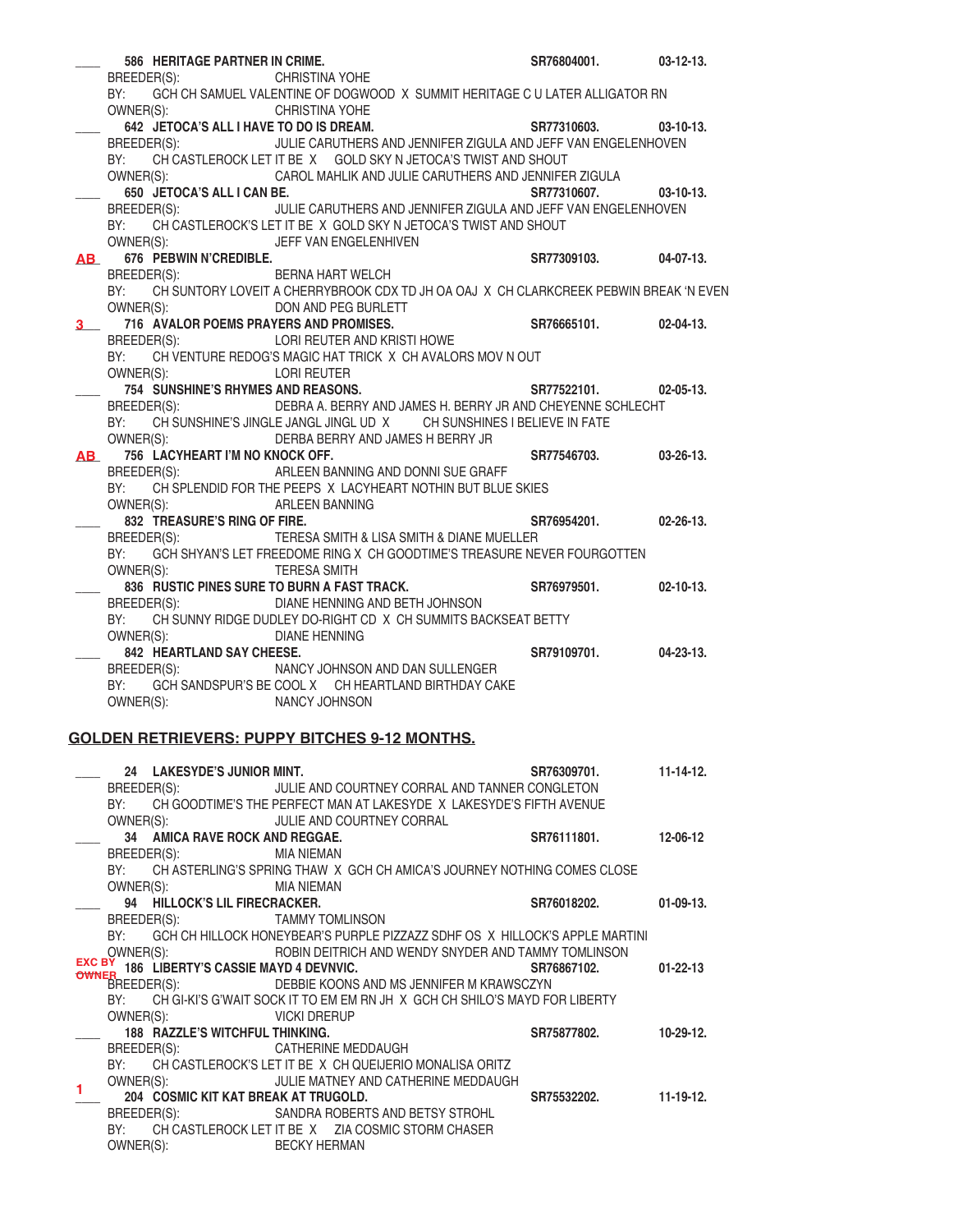|                |                                             | 212 RIVER ROAD'S MY WAY OR THE HIGHWAY.                                                                       | SR75564203.                                          | $10 - 27 - 12$ . |
|----------------|---------------------------------------------|---------------------------------------------------------------------------------------------------------------|------------------------------------------------------|------------------|
|                | BREEDER(S):                                 | SUZANNE AND MICHAEL RAPIER                                                                                    |                                                      |                  |
|                | BY:                                         | CH RUSH HILL'S HAAGEN-DAZS CDX JH AX OAJ WCX VCX X CH RIVER ROAD'S PAY'N IT FORWARD                           |                                                      |                  |
|                | OWNER(S):                                   | SUZANNE AND MICHAEL RAPIER                                                                                    |                                                      |                  |
|                | 218 ELYSIAN'S I YAM WHAT I YAM CD RN.       |                                                                                                               | SR75608801.                                          | 11-06-12.        |
|                | BREEDER(S):                                 | JEANETTE VON BARBY                                                                                            |                                                      |                  |
|                | BY:                                         | GCH SPRINGCREEK EVERLORE AT TIME HI CDX RN MH DDHF X CH BECKSGOLD REV R UP @ ELYSIAN UD TD RE MH WCX VCX DDHF |                                                      |                  |
|                | OWNER(S):                                   | JEANETTE VON BARBY                                                                                            |                                                      |                  |
|                | 254 FOREVER-SHARMIK'S FRONT PAGE NEWS.      |                                                                                                               | SR76780202.                                          | $01-03-13.$      |
|                | BREEDER(S):                                 | MICHAEL AND SHARON LONG AND JENNIFER NEE-HOFFMAN                                                              |                                                      |                  |
|                | BY:                                         | GCH CH SHR MY BUDDY'S BOPPITY-BOP BLUE MOON X FOREVER'S BEACH PARTY @ SHARMIK                                 |                                                      |                  |
|                | OWNER(S):                                   | CATHLEEN FERKOL AND JENNIFER HOFFMAN                                                                          |                                                      |                  |
| ABI            | 268 GOLDSTREAK FORBIDNDANZ LAMBADA.         |                                                                                                               | AA500086                                             | $01 - 22 - 13$   |
|                | BREEDER(S):                                 | DINAH MILEHAM                                                                                                 |                                                      |                  |
|                | BY:                                         | FOREVER'S FRAT PARTY (USA) X GCH AM/CAN AMBERVIEWS COCKTAILS N DREAMS                                         |                                                      |                  |
|                | OWNER(S):                                   | DINAH MILEHAM                                                                                                 |                                                      |                  |
|                | 316 PASSION'S NATURAL SELECTION.            |                                                                                                               | SR75397404.                                          | $11 - 10 - 12$ . |
|                | BREEDER(S):                                 | <b>HEIKE STROUP</b>                                                                                           |                                                      |                  |
|                | BY:                                         | GCH CH SAMUEL VALENTINE OF DOGWOOD X GCH CH PASSION'S NATURAL WOMAN UD JH                                     |                                                      |                  |
|                | OWNER(S):                                   | <b>HEIKE STROUP</b>                                                                                           |                                                      |                  |
| 3 <sub>1</sub> | 342 SHYAN'S JINGLE BELL ROCK.               |                                                                                                               | SR76260301.                                          | 12-26-12.        |
|                | BREEDER(S):                                 | SUSAN MALOCH AND DEBRA BERRY                                                                                  |                                                      |                  |
|                | BY:                                         | CH VENTURE REDOG'S MAGIC HAT TRICK X CH SHYAN'S DOUBLE TROUBLE                                                |                                                      |                  |
|                | OWNER(S):                                   | SUSAN MALOCH AND MARIANNE MILLER                                                                              |                                                      |                  |
|                | 348 ZUMBRO TB DOUBLED THEIR FUN.            |                                                                                                               | SR76778302.                                          | $11-08-12.$      |
|                | BREEDER(S):                                 | KRISTI JUDISH AND KATHY JOHNSON SIEGLE                                                                        |                                                      |                  |
|                | BY:                                         | CH CASTLEROCK LET IT BE X CH TEDDY BEAR'S WHATZ UP DOC                                                        |                                                      |                  |
|                | OWNER(S):                                   | KATHY JOHNSON SIEGLE AND KRISTI JUDISCH AND TIFFANY WAITE                                                     |                                                      |                  |
|                |                                             | 358 CAMLIN AND REMUDA'S NOW U'R TALKING.                                                                      | SR75389402.                                          | 10-26-12         |
|                | BREEDER(S):                                 | SALLY MAAG AND NANCY CROWLEY                                                                                  |                                                      |                  |
|                | BY:                                         | CH CAMLIN'S R U FOR REAL X REMUDA'S THROWIN' ROCKS AT THE MOON                                                |                                                      |                  |
|                | OWNER(S):                                   | SALLY MAAG AND NANCY CROWLEY                                                                                  |                                                      |                  |
|                | 388 GLACIERS SUMMER ROMANCE.                |                                                                                                               | SR75406502.                                          | $10-31-12.$      |
|                | BREEDER(S):                                 | CLARK MARTIN AND MONICA LAMONTAGNE                                                                            |                                                      |                  |
|                | BY:<br>OWNER(S):                            | GCH SUMMIT'S THE TITANIC X CH GLACIER'S SUMMER WHEAT<br>CLARK MARTIN AND MONICA LAMONTAGNE                    |                                                      |                  |
|                | 392 GLACIERS RED WHITE AND BLOND.           |                                                                                                               | SR76381502.                                          | $01-21-13.$      |
|                | BREEDER(S): CLARK MARTIN                    |                                                                                                               |                                                      |                  |
|                | BY:                                         | CH COSMIC GOLDSTORM COWBOY HARDWARE X CH GLACIERS IT'S ALL ABOUT ME                                           |                                                      |                  |
|                | OWNER(S):                                   | <b>CLARK MARTIN</b>                                                                                           |                                                      |                  |
|                | 412 GIDEON'S TRICK OR TREAT.                |                                                                                                               | SR75383001.                                          | 10-26-12.        |
|                | BREEDER(S):                                 | <b>VICKI WHITE</b>                                                                                            |                                                      |                  |
|                |                                             | BY: GCH MY BUDDY'S BOPPITY-BOP BLUE MOON RA X CH GIDEON'S TOAST OF THE TOWN                                   |                                                      |                  |
|                | OWNER(S):                                   | VICKI WHITE AND SHERI MCCORMICK                                                                               |                                                      |                  |
| ABI            | 440 WILDROSE RUNNIN' AN ELITE ERIN.         |                                                                                                               | SR76381106.                                          | 12-16-12.        |
|                | BREEDER(S):                                 | <b>CHERYL BINGHAM</b>                                                                                         |                                                      |                  |
|                | BY:                                         | CH DAUNINGE'S MAXIMUS AUREUS MXP MJP2 OFP X BEAU GESTE STONELEDGE GALA EVENT                                  |                                                      |                  |
|                | OWNER(S):                                   | CHERYL BINGHAM AND TERESA KOCHER AND WALTER FAUBION                                                           |                                                      |                  |
|                | 442 EMERY'S HOOK LINE AND SINKER.           |                                                                                                               | SR76142504.                                          | $11 - 17 - 12$ . |
|                | BREEDER(S):<br>BY:                          | BRIANNA BISCHOFF AND BETH JOHNSON<br>GCH SUMMITS GOLDENTRIP INTHELINEOFDUTY X GCH HYTREE EMERY'S HOT TOPIC    |                                                      |                  |
|                | OWNER(S):                                   | MICHAEL PICKARD AND BRIANNA BISCHOFF                                                                          |                                                      |                  |
|                | 462 ASTERLING EMERY'S TEE IT UP.            |                                                                                                               | SR75445102.                                          | $11 - 13 - 12$ . |
|                | BREEDER(S):                                 | <b>MARY BURKE</b>                                                                                             |                                                      |                  |
|                | BY:                                         | GCH SUMMITS SONNY SIDE UP X GCH AVALOR SUMMIT UP AT ASTERLING                                                 |                                                      |                  |
|                | OWNER(S):                                   | JULIE CUENOD AND BRIANNA BISCHOFF AGENT: BRIANNA BISCHOFF                                                     |                                                      |                  |
|                |                                             | 470 EMERY ENCHANTED'S COLORING OUTSIDE THE LINES.                                                             | SR76142502.                                          | $11 - 17 - 12$ . |
|                | BREEDER(S):                                 | BRIANNA BISCHOFF AND BETH JOHNSON                                                                             |                                                      |                  |
|                | BY:                                         | CH SUMMIT GOLDENTRIP IN THE LINE OF DUTY X GCH HYTREE EMERY'S HOT TOPIC                                       |                                                      |                  |
|                | OWNER(S):                                   | <b>BRIANNA BISCHOFF</b>                                                                                       |                                                      |                  |
|                | 512 CEDAR'S PRACTICAL MAGIC.                |                                                                                                               | SR76875401.                                          | $10 - 26 - 12$ . |
|                | BREEDER(S):                                 | THOMAS W SCHULTZ AND MARY SCHULTZ AND DEBBIE BEEMER                                                           |                                                      |                  |
|                | BY:                                         | TROWSNEST BENTLEY'S EZ RYDE X DAVLIN CEDAR'S MOMENT IN TIME X                                                 |                                                      |                  |
| $\mathbf{2}$   | OWNER(S):                                   | TOM AND MARY SCHULTZ                                                                                          |                                                      |                  |
|                | 524 REDHILL'S BAD GIRL TOOT TOOT BEEP BEEP. |                                                                                                               | SR75899101.                                          | 12-29-12.        |
|                | BREEDER(S):                                 | <b>PAULA PETELLE</b>                                                                                          |                                                      |                  |
|                | BY:<br>OWNER(S):                            | GOODTIME'S JOHNNY BEE GOOD X REDHILLS ABSOLUTELY MISTAFYING<br>PAULA PETELLE                                  |                                                      |                  |
|                |                                             |                                                                                                               | <b>AGENT: CORTNEY CORRAL, AKC REGISTERED HANDLER</b> |                  |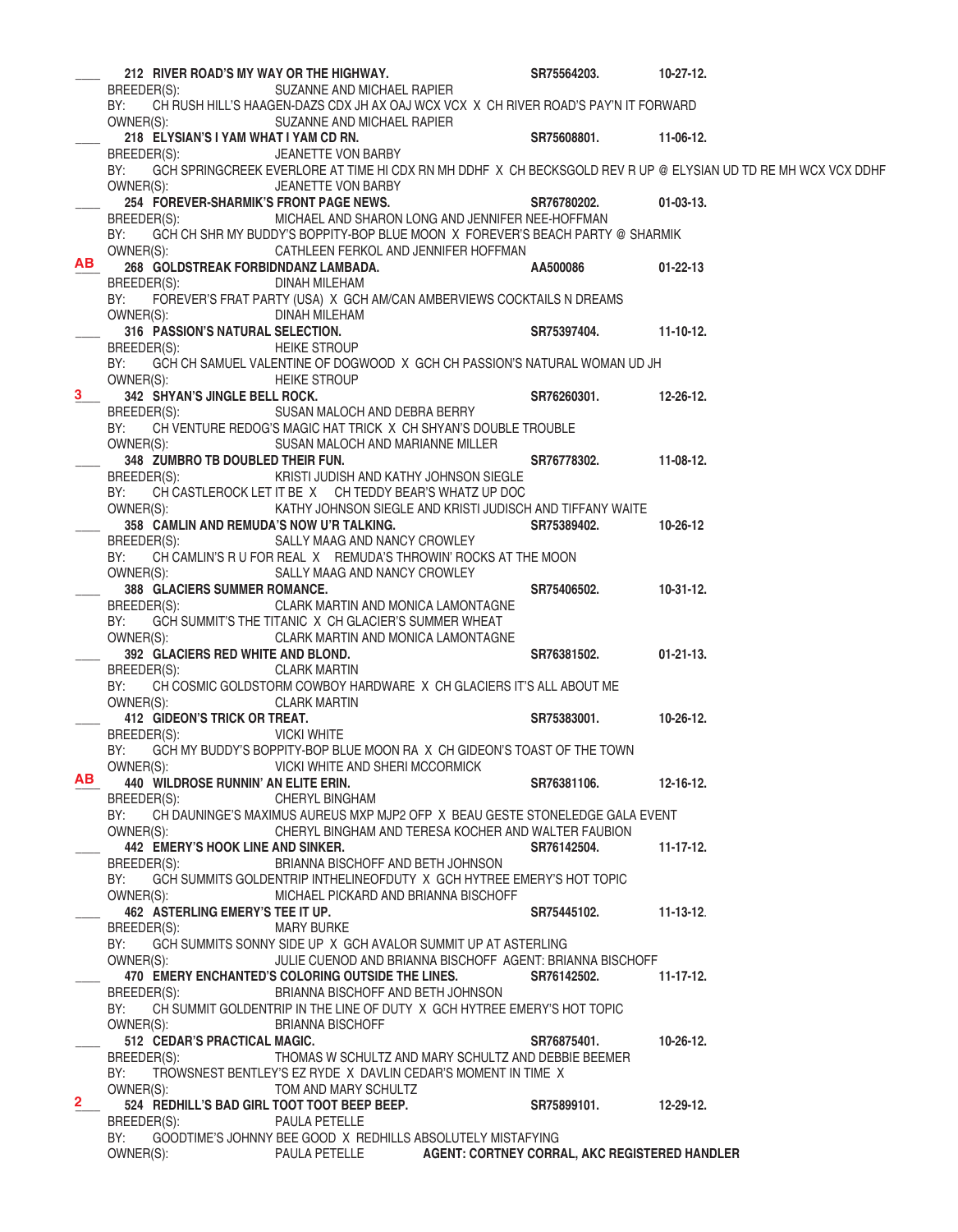564 QUEIJEIRO RAZZLE'S RUN LOLA RUN.<br>BREEDER(S): CATHERINE MEDDAUGH **SALEMAN SECTION** SATED BREEDER(S): CATHERINE MEDDAUGH BY: CH CASTLEROCK LET IT BE X CH QUEIJEIRO MONALISA ORTIZ OWNER(S): MANUEL QUEIJEIRO \_\_\_\_ **572 ZUMBRO TB MAKE MINE A DOUBLE. SR76778301. 11-08-12.**  KRISTINA JUDISCH AND KATHY JOHNSON-SIEGLE BY: CH CASTLEROCK LET IT BE X CH TEDDYBEAR'S WHATZ UP DOC<br>COWNER(S): KRISTINA JUDISH AND KATHY JOHNSON-SIEG KRISTINA JUDISH AND KATHY JOHNSON-SIEGLE AND TIFFANY WAITE 582 WATERMARK DUCAT PRETTY IN PAISLEY. SR76340202. SRT6340202. 12-05-12.<br>BREEDER(S): MARY TATUM, DVM AND HELEN DORRANCE MARY TATUM, DVM AND HELEN DORRANCE BY: CH SHEFFIELD-DUCAT'S SPELLBOUND X CH DUCAT WATERMARK'S BRTLEA'S THE CRICKET ON THE HEARTH OWNER(S): CHRISTY YOUNG AND ROBIN YOUNG CHRISTY YOUNG AND ROBIN YOUNG 602 BARBOUR-GOLD'S YOKO ONO. **EXALG ARGAL BARBOUR-GOLD'S** YOKO ONO. **CAROLINA BIBILONI AND GIANI COMINI** CAROLINA BIBILONI AND GIANI COMINI BY: CH XCELARATE DANGEROUSLY HOLLYWOOD X BARBOUR-GOLD'S HEART OF GOLD ROSE OWNER(S): MACARENA PANTALEON 620 **KATMAR'S FIREEAGLE CLIMB TO OUR DREAMS.** SR76618203. 01-08-13.<br>BREEDER(S): MS. KAT A. WALDEN AND MARNIE PIXLEY MS. KAT A. WALDEN AND MARNIE PIXLEY BY: GCH CH VENTURE'S BERRIETALONTED CA X VENTURE'S PICK'N WILDFLOWERS CA OWNER(S): KELSEY DARNELL AND MARNIE PIXLEY **658 MY BUDDY'S SURFING IN A HURRICANE.** SR78201607. 01-13-13.<br>BREEDER(S): LEEAH CHEW DVM LEEAH CHEW DVM BY: CH SPRING CREEK EVERLORE ALL TIME HI CD MH X GCH MY BUDDY'S PRETTY IN PINK OWNER(S): KAREN J'ANTHONY AND LEEAH CHEW **AGENT: AMANDA M MYERS**<br>698 CAMLIN AND REMUDA'S U'R PLACE OR MINE. SR75389401. 10-26-12. \_\_\_\_ **698 CAMLIN AND REMUDA'S U'R PLACE OR MINE. SR75389401. 10-26-12.**  NANCY CROWLEY AND SALLY MAAG BY: CH CAMLIN'S R U FOR REAL X REMUDA'S THROWIN' ROCKS AT THE MOON OWNER(S): NANCY CROWLEY AND SALLY MAAG \_\_\_\_ **720 YUKON'S BIG GIRLS DON'T CRY AT LAZYDAZE. SR75460002. 11-02-10.**  JOHN DEVENS AND CHARLENE DEVENS BY: CH TANGLELOFT LIFE OF THE PARTY X CH NUMOON YUKON ANTICIPATION OWNER(S): KATHLEEN DOYLE-WINSLOW AND DAVID WINSLOW \_\_\_\_ **722 WATERMARK-DUCAT MAGNOLIA IRIDESCENT TAFFETA. SR76340203. 12-05-12.**  MARY TATUM, DVM AND HELEN DORRANCE BY: AM/MEX/AMS/WC CH SHEFFIELD-DUCAT'S SPELLBOUND SDHF OS X CH DUCAT WATERMARK BRTLEA'S THE CRICKET ON THEHEARTH OWNER(S): CHERIE MOBLEY AND MATT FISHER THE UNIVERSE. SALDSMITH QUEEN OF THE UNIVERSE.<br>BREEDER(S): BRIAN AND MARY AND CAROLINE CLEGG BRIAN AND MARY AND CAROLINE CLEGG BY: CH MORNINGSTAR'S MUST BE DREAMING X CH GOLDSMITH CHARLIES ANGEL OWNER(S): COURTNEY ERICKSON LAU AND CAROLINE CLEGG **748 EMERY'S PICK UP LINE. BRIGGT BETH JOHNSON SR76142503.** 11-17-12.<br>BREEDER(S): BRIANNA BISCHOFF AND BETH JOHNSON BRIANNA BISCHOFF AND BETH JOHNSON BY: CH SUMMITS GOLDENTRIPINTHELINEOFDUTY X CH HYTREE EMERY'S HOT TOPIC<br>MADELINE ARONEY AND ANN B VAZQUEZ AND ADAM PETER MADELINE ARONEY AND ANN B VAZQUEZ AND ADAM PETERSON AND BRIANNA BISCHOFF **786 CU CURRAN'S ELLIEMAE CLAMP IT. CLAMP IT. SR75935701. SR75935701.** 11-20-12.<br>BREEDER(S): SUSAN LEESE AND MARILYN J HORSCH SUSAN LEESE AND MARILYN J HORSCH BY: CH THORNELEA OH HENRY TD X ST ANDREW JUNEAU YOU LOVE ME<br>OWNER(S): SUSAN LEESE SUSAN LEESE 834 KATMAR'S DREAM ON PUDDY TAT. **A CONSEGUT A CONSTRANT SHOW SR76618202.** 01-08-13. BREEDER(S): KAT A. WALDEN AND MARNIE PIXLEY BY: GCH CH VENTURE'S BERRIETALONTED CA X VENTURE'S PICK'N WILDFLOWERS CA OWNER(S): MARNNIE PIXLEY & KAT WALDEN \_\_\_\_ **838 MATTIACI DOUBLE D. SR77250902. 01-12-13.**  BREEDER(S): BY: CH MATTIACI AERIALS IN THE SKY X JOVI'S HOLLABACK GIRL **AB** OWNER(S): FLORENCE JOSEPHS **\_\_\_\_ 848 FYREGLO'S SUBTLE PERSUASSION. SR78334501. 01-12-13. JANE CHRISTY** BY: CH CASTLEROCK LET IT BE X OSPREY'S SIMPLY GLAMOROUS OWNER(S): KEMAH PLUSK & DEBBIE MCCORMICK **GOLDEN RETRIEVERS: JUNIOR BITCHES 12-18 MONTHS.** \_\_\_\_ **14 KNOX'S SINGING MY PRAISES. SR74549701. 08-31-12.**  PAT AND BRUCE CARLILE AND TAMMY TOMLINSON BY: KNOX'S OTHER MAN IN MY LIFE NA NAJ X HILLOCK'S HOT TAMALE HOLLY AX AXJ XF OWNER(S): PAT AND BRUCE CARLILE \_\_\_\_ **32 AMICA DOGWOOD TICKLE ME TAILWIND. SR75309001. 10-03-12.**  BREEDER(S): MIA NIEMAN BY: GCH SAMUEL VALENTINE OF DOGWOOD X AMICA TREASURE MY JOURNEY OWNER(S): LINDSAY NIEMAN AND MIA NIEMAN **4 AB AB AB AB AB**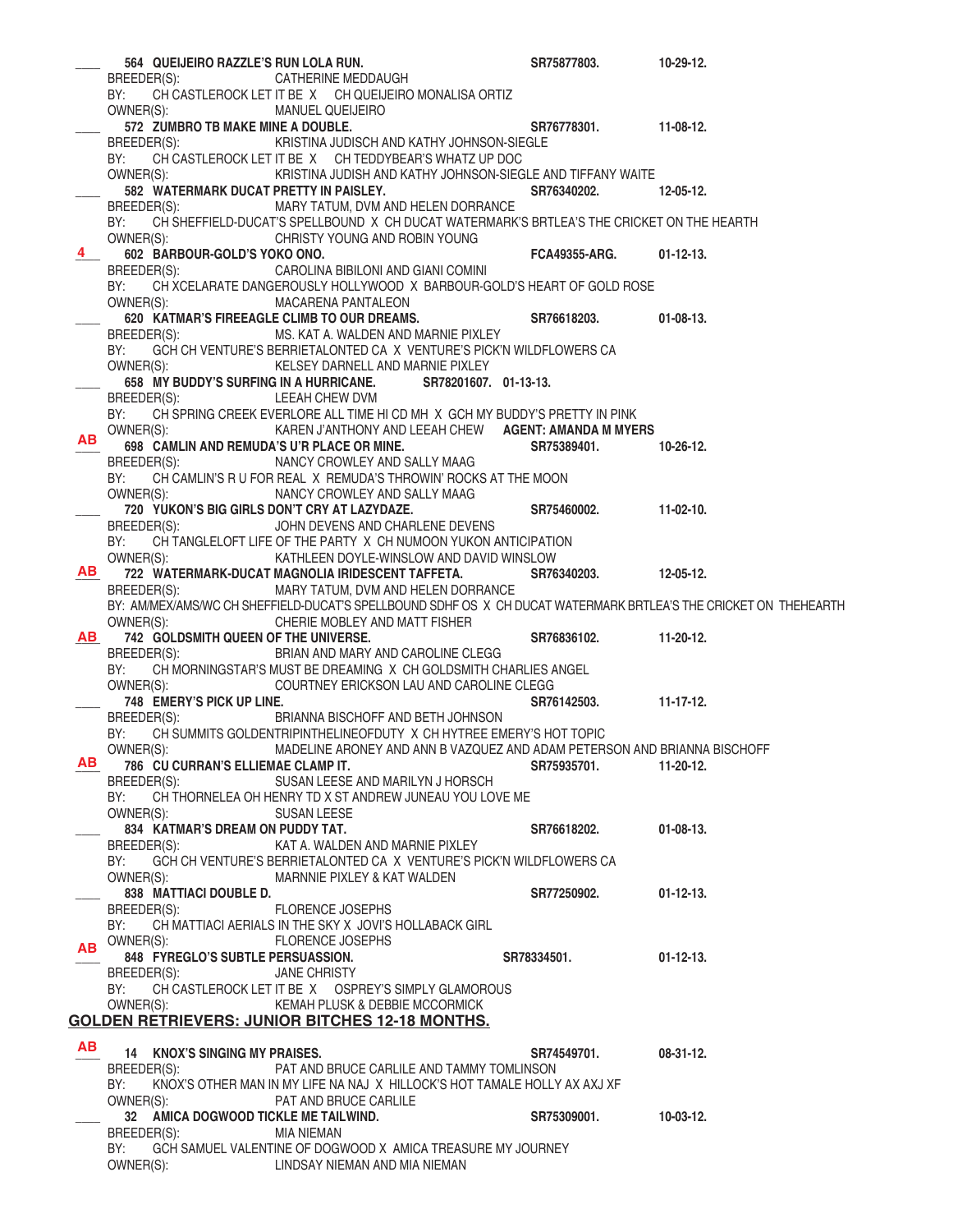| <b>AB</b> | 58 MALAGOLD'S SEALED WITH AKISS.          |                                                                                                      | SR72982501.                | $05-01-12.$      |
|-----------|-------------------------------------------|------------------------------------------------------------------------------------------------------|----------------------------|------------------|
|           | BREEDER(S):                               | CONNIE GERSTNER HILLER AND GERI HART AND PHYLLIS COX                                                 |                            |                  |
|           | BY:                                       | CH MALAGOLD'S ON THE ROCKS X MALAGOLD'S SINGLE KISS                                                  |                            |                  |
|           | OWNER(S):                                 | CONNIE MILLER AND GERI HART AND MELISA DAVIS TRIPP                                                   |                            |                  |
|           | 60 STARZ DINNERZ READY.                   |                                                                                                      | SR73185001.                | $04 - 29 - 12.$  |
|           | BREEDER(S):                               | CATHERINE COURLAND                                                                                   |                            |                  |
|           | BY:                                       | CH CHANTELLE ON YOUR MARK X STARZ ONE LUCKY BUG                                                      |                            |                  |
|           | OWNER(S):                                 | CINDY STEWARD AND CATHERINE BOURLAND                                                                 |                            |                  |
| <b>AB</b> |                                           | 68 CAPTIVATE'S MAGIC MOMENTS AT RANSOM CREEK.                                                        | SR74640905.                | $09-22-12.$      |
|           | BREEDER(S):                               | MARIANNE AND LAINE MILLER                                                                            |                            |                  |
|           | BY:                                       | CH REDOG'S MAGIC HAT TRICK X SHYAN'S YOU PUT A SPELL ON ME                                           |                            |                  |
|           | OWNER(S):                                 | JUDITH RANSON AND MARIANNE MILLER                                                                    |                            |                  |
|           | BREEDER(S):                               | 74 RAZZLE-TEMPO'S DIAMONDS RA GIRL'S BEST FRIEND.<br>CATHY MEDDAUGH AND DEB LITTLETON AND BARB BROWN | SR75877701.                | $10-18-12.$      |
|           | BY:                                       | CH VENDORO'S CHRISTOPHER ROBINS X CH WYNDEHILL-TEMPO'S RAZZLERAINDROPS                               |                            |                  |
|           | OWNER(S):                                 | SHARI CURRAN AND CATHY MEDDAUGH                                                                      |                            |                  |
|           | 112 APOLLO-FIRESTAR'S PUPPY GALORE.       |                                                                                                      | SR75047301.                | 10-04-12.        |
|           | BREEDER(S):                               | ELLEN SCHULTZ                                                                                        |                            |                  |
|           | BY:                                       | GCH SUMMIT'S THE TITANIC X CH APOLLO'S MU CHA CHA                                                    |                            |                  |
|           | OWNER(S):                                 | CINDY L PARTRIDGE                                                                                    |                            |                  |
|           | 124 CAPTIVATE'S TOO HOT TO HANDLE.        |                                                                                                      | SR74603703.                | $09-25-12.$      |
|           | BREEDER(S):                               | <b>MARIANNE MILLER</b>                                                                               |                            |                  |
|           | BY:                                       | GCH SUMMIT'S SONNY SIDE UP X MBPIS CH MAGNOLIA CAPTIVATE NOT TONIGHT HONEY                           |                            |                  |
|           | OWNER(S):                                 | MARIANNE MILLER                                                                                      |                            |                  |
|           | 136 HIGHLIGHT N CACTUSKIDS HOT 2 TROT.    |                                                                                                      | SR74072101.                | $08 - 20 - 12$ . |
|           | BREEDER(S):                               | PATRICE LOVES AND MICHAEL RATHBUN AND CHARLES WILSON                                                 |                            |                  |
|           | BY:                                       | GCH HILLOCK HONEYBEAR PURPLE PIZZAZZ X GCH HIGHLIGHT'S COCO CHANEL                                   |                            |                  |
|           | OWNER(S):                                 | PATRICE LOVES AND MICHAEL RATHBURN AND CHARLES WILSON                                                |                            |                  |
|           | 146 CAROVA'S BALLET DANCING ON THE BEACH. | <b>SR73236802.</b>                                                                                   |                            | 06-06-12.        |
|           | BREEDER(S):                               | NANCY CRONCE AND TONI NORTON                                                                         |                            |                  |
|           | BY:                                       | CH CROSS CREEK'S TIMBERASH HOT SHOT X PAWNEE MOOVING TO THE MUSIC                                    |                            |                  |
| 4         | 150 ASPENGLO BREAKING BAD.                | OWNER(S): NANCY CRONCE AND TONI NORTON                                                               |                            | $05-04-12.$      |
|           | BREEDER(S):                               | CHARLES M ROGERS MD                                                                                  | SR73269401.                |                  |
|           | BY:                                       | CH ASPENGLO CATCH ME IF YOU CAN X CH ASPENGLO IS SHE THE ONE                                         |                            |                  |
|           | OWNER(S):                                 | <b>CHARLES M ROGERS MD</b>                                                                           |                            |                  |
|           | 156 DALANE THE SPIN STOPS HERE.           |                                                                                                      | SR74791401.                | 08-03-12.        |
|           | BREEDER(S):                               | JANE JENSON AND JUDI VOSS                                                                            |                            |                  |
|           | BY:                                       | CH RUSH HILL'S DRAMA'GEDDON JH X CH DALANE-24K MAGIC AND MYSTERY                                     |                            |                  |
|           | OWNER(S):                                 | JANE JENSON AND MICHAEL ALDEGUER                                                                     |                            |                  |
|           | 158 GRACIOUS GLDS ABBEY ROAD.             |                                                                                                      | SR74278704.                | 07-06-12.        |
|           | BREEDER(S):                               | SUSAN LUSA AND STEVEN LUSA                                                                           |                            |                  |
|           | BY:                                       | CH GRACIOUS GLDS A LOVER NOT A FIGHTER X GRACIOUS GLDS ALL THAT GLITTERS IS GOLD                     |                            |                  |
|           | OWNER(S):                                 | STEVEN AND SUSAN LUSA                                                                                |                            |                  |
| AВ        | 174 GOODTIME'S POINT OF ORDER.            |                                                                                                      | SR74470201.                | $08-02-12.$      |
|           | BREEDER(S):                               | <b>KATHY SMITH</b>                                                                                   |                            |                  |
|           | BY:                                       | CH GOODTIME'S A BAD CASE OF LOVING YOU X CH DE LA VEGA GOODTIMES CRAZY RIVER                         |                            |                  |
|           | OWNER(S):                                 | <b>KATHY SMITH</b>                                                                                   |                            |                  |
|           | 206 TREFLE WANNA BE A COWGIRL.            |                                                                                                      | SR74069501.                | $07-10-12.$      |
|           | BREEDER(S):<br>BY:                        | WILLIAM AND MARY PAGE<br>GCH SUMMITS GOLDEN TRIP IN THE LINE OF DUTY X CH CONFETTI LUCKY-N-LOVE      |                            |                  |
|           | OWNER(S):                                 | WILLIAM AND MARY PAGE                                                                                |                            |                  |
|           | 226 JAZZIE'S TEQUILA SUNRISE.             |                                                                                                      | SR73074608.                | $05-26-12.$      |
|           | BREEDER(S):                               | JOHN BLAIR AND ROSA BLAIR AND SUSAN M SCHNARR                                                        |                            |                  |
|           | BY:                                       | CH GOODTIME'S O'BROWN SUGAR X SNOWSHOE JAZZIES SPICE OF LIFE                                         |                            |                  |
|           | OWNER(S):                                 | JOHN BLAIR AND ROSA BLAIR                                                                            | <b>AGENT: JENNIFER NEE</b> |                  |
| 3         | 246 FOREVER'S EXTRA DIRTY.                |                                                                                                      | SR75007402.                | $09-21-12.$      |
|           | BREEDER(S):                               | CANDACE AND JENNFIER NEE                                                                             |                            |                  |
|           | BY:                                       | GCH FOREVER'S FRAT PARTY X FOREVER KRISTIL BLAME IT ON THE CUERVO                                    |                            |                  |
|           | OWNER(S):                                 | JENNIFER AND RICHARD HOFFMAN AND CANDY NEE                                                           |                            |                  |
|           | 252 KINGSGOLD YESTERDAY'S CHILD.          |                                                                                                      | SR72926005.                | $05-18-12.$      |
|           | BREEDER(S):                               | ANGELA AND BRUCE MCLEAN                                                                              |                            |                  |
|           | BY:                                       | GCH CH GOLDTREVE SYDNEY TRAVELER X CH ABELARD ON WALKABOUT TO KINGSGOLD                              |                            |                  |
|           | OWNER(S):                                 | ANGELA AND BRUCE MCLEAN                                                                              |                            |                  |
|           | 300 GRACELYNN WELL, XQZE ME!.             |                                                                                                      | SR74332308.                | $09-10-12.$      |
|           | BREEDER(S):                               | STEVEN PRIBLE AND KATHY LYNN PRIBLE AND VIRGINIA BOYLE                                               |                            |                  |
|           | BY:                                       | CH BIRNAM WOOD'S HOOT GIBSON XGCH CH CHARMS ALL DECK'D OUT'N' SDIAMONDS                              |                            |                  |
|           | OWNER(S):                                 | LAURA E SALVATORE AND DANIELA WEINER AND SYLVIA DONAHEY                                              |                            |                  |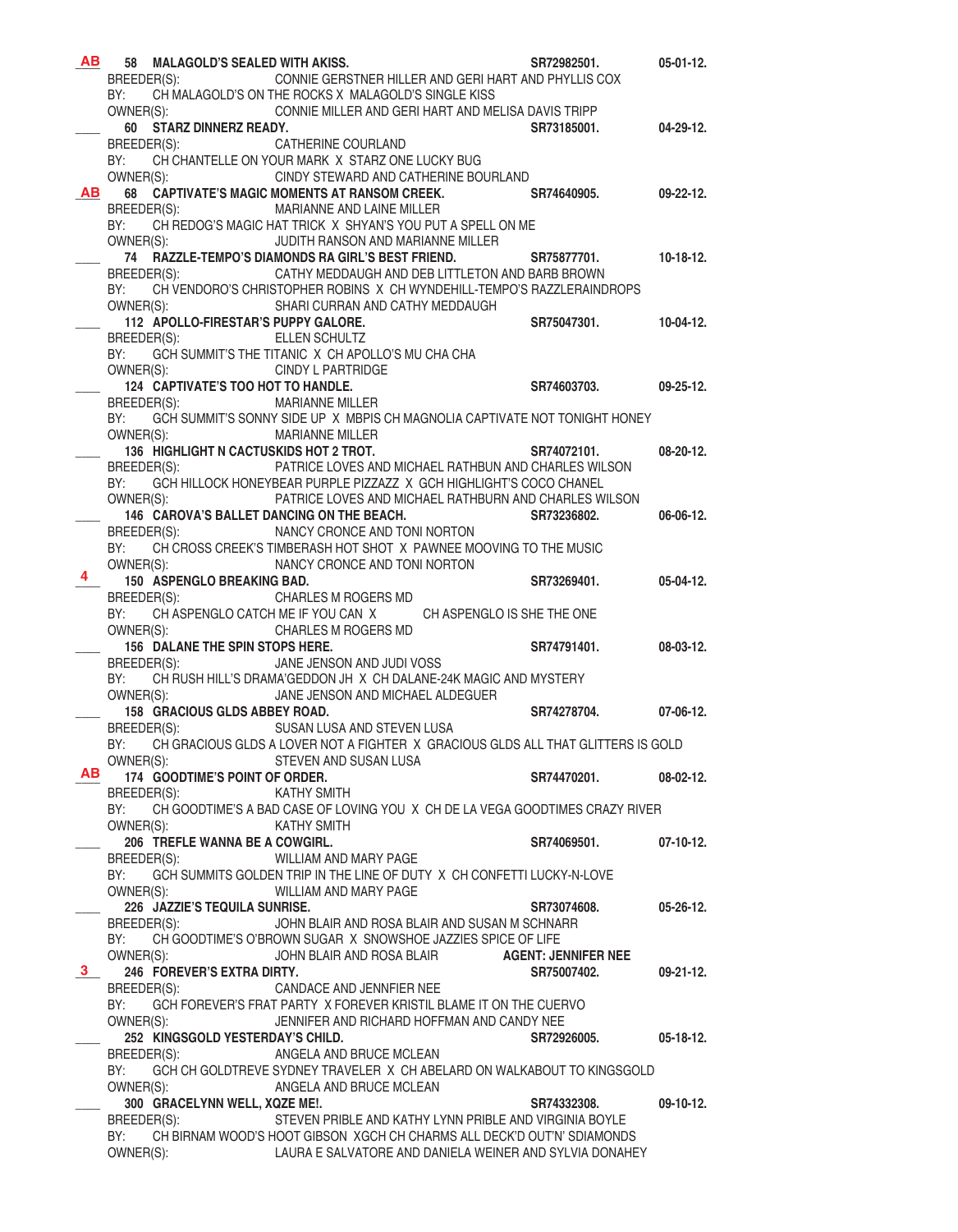|              |                                            | 302 YUKON'S DRUNK ON YOU HIGH ON SUMMERTIME.                                                                               | SR73082801.               | 04-28-12.       |
|--------------|--------------------------------------------|----------------------------------------------------------------------------------------------------------------------------|---------------------------|-----------------|
|              | BREEDER(S):                                | JOHN DEVENS AND CHARLENE DEVENS                                                                                            |                           |                 |
|              |                                            | BY: CH SUMMITS GOLDENTRIPINTHELINEOFDUTY X GCH CH NUMOON YUKON ANTICIPATION                                                |                           |                 |
|              | OWNER(S):                                  | CHARLENE DEVEN AND KATHLEEN DOYLE WINSLOW                                                                                  |                           |                 |
| AB I         | 320 C-R GEMINI'S A PIECE OF THE PUZZLE.    |                                                                                                                            | SR75408001.               | 10-23-12.       |
|              | BREEDER(S):                                | CANDI AND RICHARD PEARCE                                                                                                   |                           |                 |
|              |                                            | BY: VROI AGI CH C-R GEMINI'S FIELD OF DREAMS RA BN WC CA NJP OAP CGC X GCH CH GEMINI'S HIGH FLYER JH CD RN NA NAJ VCX SDHF |                           |                 |
|              |                                            |                                                                                                                            |                           |                 |
|              | OWNER(S):                                  | CANDI AND RICHARD PEARCE                                                                                                   |                           |                 |
| <b>AB</b>    | 332 PULALI'S DREAM MAKER BY PARKWOOD.      |                                                                                                                            | SR74853601.               | $09-01-12.$     |
|              | BREEDER(S):                                | PAMELA L SAGE AND ALAN D SAGE AND MARILYN AND WALTER GEARHART                                                              |                           |                 |
|              | BY:                                        | GCH VERDORO TELLISE ARROWSMITH X GCH PULALI'S YOU'RE STILL THE ONE AT PARKWOOD                                             |                           |                 |
|              | OWNER(S):                                  | PAMELA L. AND ALAN D. SAGE AND MARILYN AND WALTER GEARHART                                                                 |                           |                 |
|              | AGENT: PAMELA SAGE, AKC REGISTERED HANDLER |                                                                                                                            |                           |                 |
|              | 430 SANDPIPER'S PINK-A-BOO.                |                                                                                                                            | SR73408402.               | $05-01-12.$     |
|              | BREEDER(S):                                | PATTY AND BILL PACE                                                                                                        |                           |                 |
|              | BY:                                        | GCH RUSH HILL'S RUN'N AMUCK AT ABELARD OA OAJ AXP AJP NFP WC X CH SANDPIPER'S HOT L'EGGS                                   |                           |                 |
|              |                                            |                                                                                                                            |                           |                 |
|              | OWNER(S):                                  | PATTY PACE AND CAROLINE BRUTON                                                                                             |                           |                 |
|              | 448 CAPTIVATE'S DO YOU BELIEVE IN MAGIC.   |                                                                                                                            | SR74640906.               | $09-22-12.$     |
|              | BREEDER(S):                                | <b>MARIANNE MILLER</b>                                                                                                     |                           |                 |
|              |                                            | BY: CH VENTURE REDOG'S MAGIC HAT TRICK OS X SHYAN'S YOU PUT A SPELL ON ME                                                  |                           |                 |
|              | OWNER(S):                                  | CINDY PRICE AND MARIANNE MILLER                                                                                            |                           |                 |
| <b>AB</b>    | 452 GOLDSMITH ADELE AT CASSIMERE.          |                                                                                                                            | SR76418401.               | $09-11-12.$     |
|              | BREEDER(S):                                | MARY AND BRIAN CLEGG                                                                                                       |                           |                 |
|              |                                            | BY: CH GOLDSMITH'S SHOOT TO KILL CAN SDHF X CH SNOWSHOE GOLDSMITH SURFURR GIRL                                             |                           |                 |
|              | OWNER(S):                                  | FAYE SKELTON AND MARY CLEGG AND BRIAN CLEGG AND CAROLINE CLEGG                                                             |                           |                 |
|              | 474 EMERY'S LITTLE MISS SUNSHINE.          |                                                                                                                            | SR74223201.               | $05 - 29 - 12.$ |
|              |                                            |                                                                                                                            |                           |                 |
|              | BREEDER(S):                                | BRIANNA BISCHOFF AND BETH JOHNSON                                                                                          |                           |                 |
|              | BY:                                        | GCH SUMMITS SONNY SIDE UP X GCH SUMMITS INTO THE MYSTIC                                                                    |                           |                 |
|              | OWNER(S):                                  | <b>BRIANNA BISCHOFF</b>                                                                                                    |                           |                 |
|              | 492 AMICA'S DOGWOOD GONE WITH THE WIND.    |                                                                                                                            | SR75309002.               | $10-03-12.$     |
|              | BREEDER(S):                                | MIA NIEMAN                                                                                                                 |                           |                 |
|              | BY:                                        | CH SAMUEL VALENTINE OF DOGWOOD X AMICA TREASURE MY JOURNEY                                                                 |                           |                 |
|              | OWNER(S):                                  | <b>COLLEEN MADDOX</b>                                                                                                      |                           |                 |
|              | 496 FOREVER'S I'LL HAVE ANOTHER.           |                                                                                                                            | SR75007401.               | $09-21-12.$     |
|              | BREEDER(S):                                | CANDACE AND JENNIFER NEE                                                                                                   |                           |                 |
|              | BY:                                        | GCH FOREVER'S FRAT PARTY X FOREVER KRISTIL BLAME IT ON THE CUERVO                                                          |                           |                 |
|              |                                            |                                                                                                                            |                           |                 |
| ABI          | OWNER(S):                                  | JENNIFER AND RANDAL HOFFMANN AND CANDY NEE                                                                                 |                           |                 |
|              | 568 HARMONY'S CANEDOROS ORNJAGLADTCME.     |                                                                                                                            | SR78151102-CAN. 10-23-12. |                 |
|              | BREEDER(S):                                | NIOME DUBOIS                                                                                                               |                           |                 |
|              | BY:                                        | CH SPLENDID CHATHAM STARS AND BARS X CH SPLEDID ART ANGEL                                                                  |                           |                 |
|              | OWNER(S):                                  | DIANE PETRUSO AND NIOME DUBOIS                                                                                             |                           |                 |
|              | 592 DICHI SUMMIT BLOWN AWAY.               |                                                                                                                            | SR74628502.               | $06-02-12.$     |
|              | BREEDER(S):                                | BETH JOHNSON AND DAVID HARPER                                                                                              |                           |                 |
|              | BY:                                        | GCH CH KRISTIL DICHI WIND IN MY HAIR X GCH CH SUMMITS EVERY FASHION VENTURE                                                |                           |                 |
|              | OWNER(S):                                  | CHRIS REENTS AND DICK REENTS                                                                                               |                           |                 |
| $2 \quad$    | 600 I LOVE NENNA DE AZPEITIA.              |                                                                                                                            | <b>KCC393875-CHI.</b>     | $07-12-12.$     |
|              | BREEDER(S):                                | CATALINA UBILLA GRAU                                                                                                       |                           |                 |
|              | BY:                                        | BARBOUR-GOLD'S A KIND OF MAGIC X AVALANCHA DE AZPEITIE                                                                     |                           |                 |
|              |                                            |                                                                                                                            |                           |                 |
|              | OWNER(S):                                  | CATALINA UBILLA GRAU                                                                                                       |                           |                 |
|              | 616 DUCAT'S AHEAD OF HER TIME.             |                                                                                                                            | SR74514802.               | 08-18-12.       |
|              | BREEDER(S):                                | <b>HELEN DORRANCE</b>                                                                                                      |                           |                 |
|              | BY:                                        | DUCAT-WATERMARK'S HEADS ABOVE THE REST X DUCAT'S SPRING BREAK                                                              |                           |                 |
|              | OWNER(S):                                  | <b>HELEN DORRANCE</b>                                                                                                      |                           |                 |
|              | 630 RELAY'S I WANT YOU TO WANT ME.         |                                                                                                                            | SR74080201.               | $07-16-12.$     |
|              | BREEDER(S):                                | LAUREN RELAY-RUDZEK                                                                                                        |                           |                 |
|              | BY:                                        | CH AUBRIDGE WAVE YOUR RIGHTS RN OS X CH RELAY'S PULL A FAST ONE                                                            |                           |                 |
|              | OWNER(S):                                  | JEN RULLO AND LAUREN RELAY                                                                                                 |                           |                 |
| AB           | 668 SAFFIRE'S NO REST FOR THE WICKED.      |                                                                                                                            | SR74007101.               | $07-16-12.$     |
|              |                                            |                                                                                                                            |                           |                 |
|              | BREEDER(S):                                | SHEREE MELHUISH AND HALEY AND TARA WHITCOMB                                                                                |                           |                 |
|              |                                            | BY: CH CASTLEROCK LET IT BE X SAFFIRE'S CLEARLY MISS UNDERSTOOD                                                            |                           |                 |
|              | OWNER(S):                                  | SHEREE MELHUISH AND HALEY AND TARA WHITCOMB                                                                                |                           |                 |
| $\mathbf{1}$ | 674 AMBERVIEW'S HELLO I LOVE YOU.          |                                                                                                                            | ZS478400-CAN.             | $09-07-12.$     |
|              | BREEDER(S):                                | COLLEEN AND BRUCE SKELTON                                                                                                  |                           |                 |
|              | BY:                                        | CH DREAMWORKS WHALE OF A TALE X AMBERVIEW FOLLOW YOUR DREAMS                                                               |                           |                 |
|              | OWNER(S):                                  | <b>TANYA MITCHELL</b>                                                                                                      |                           |                 |
|              | <b>688 CHATEAU'S POLISHED.</b>             |                                                                                                                            | SR74693001.               | $08-14-12.$     |
|              | BREEDER(S):                                | REBECCA MCKEE                                                                                                              |                           |                 |
|              | BY:                                        | EIRENE'S GONE FISHIN' X CH SUNWIND'S EVERY TRICK IN THE BOOK                                                               |                           |                 |
|              | OWNER(S):                                  | REBECCA MCKEE                                                                                                              |                           |                 |
|              |                                            |                                                                                                                            |                           |                 |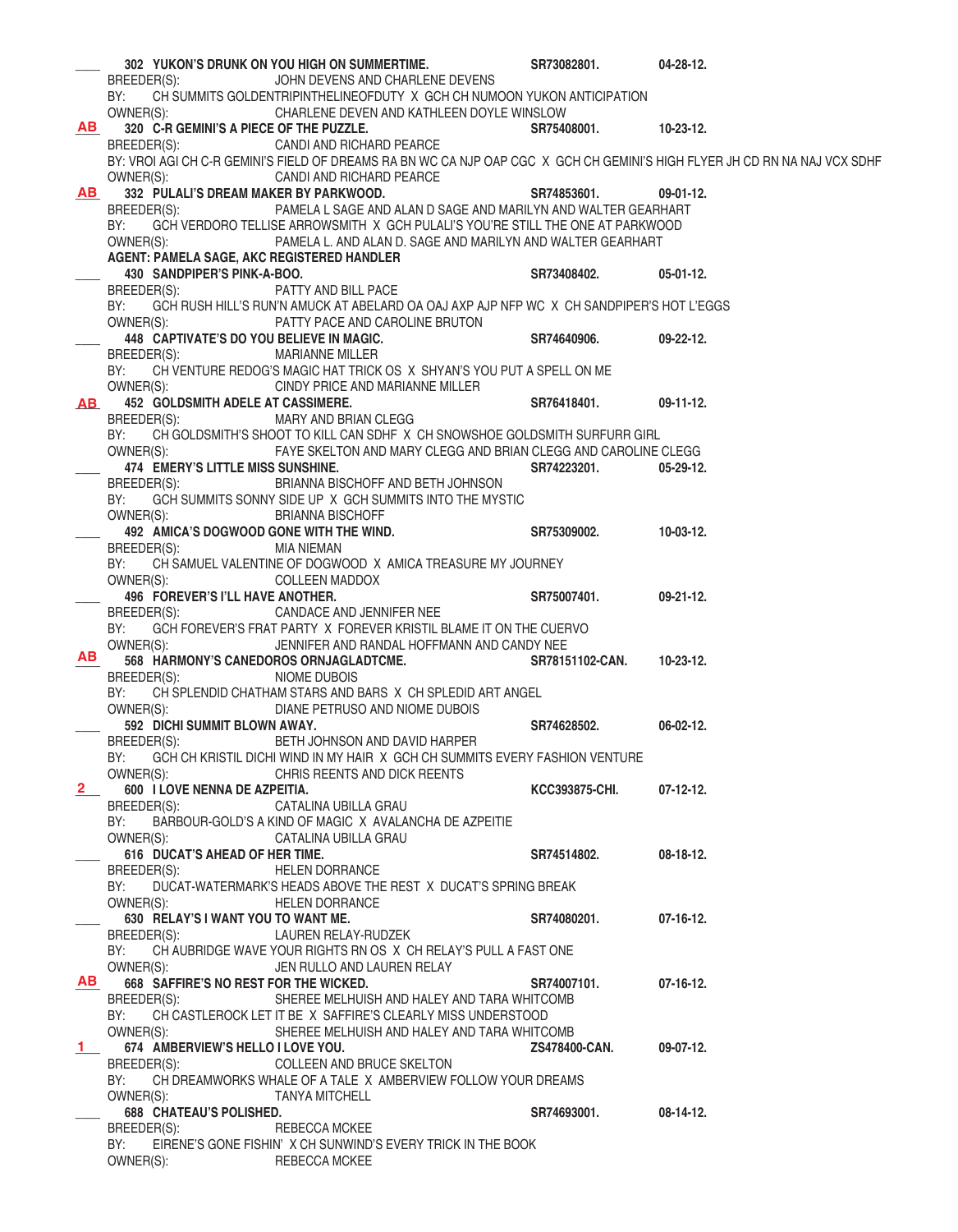|             | 692 MARDOVAR'S MATRIX.                                                                                                       | SR74479501. | $09-15-13.$      |
|-------------|------------------------------------------------------------------------------------------------------------------------------|-------------|------------------|
|             | BREEDER(S):<br>DORANNE BORSAY HOROWITZ AND WALTER H. HOROWITZ                                                                |             |                  |
|             | CH GANGWAY'S SUV X MARDOVAR'S ROYAL TRUDE<br>BY:                                                                             |             |                  |
|             | OWNER(S):<br>DORANNE BORSAY HOROWITZ AND WALTER H. HORWITZ                                                                   |             |                  |
|             | AGENT: MARK DESROSIERS, AKC REGISTERED HANDLER                                                                               |             |                  |
|             | <b>766 GEMSTONE NIGHT MOVES.</b>                                                                                             | SR74797303. | $08-01-12.$      |
|             | BREEDER(S):<br>LAURA E KLING AND GARNET E KING                                                                               |             |                  |
|             | BY:<br>GCH CH GANGWAY'S SUV X GCH CH LAURELL'S SUE VROOM                                                                     |             |                  |
|             | OWNER(S):<br><b>GARNET E KING</b>                                                                                            |             |                  |
|             | CHARLENE DEVEN AND KATHLEEN DOYLE WINSLOW                                                                                    |             |                  |
|             | 818 MATTIACI DETROIT ROCK CITY.                                                                                              | SR73651301. | $05 - 25 - 12.$  |
|             | BREEDER(S):<br><b>FLORENCE JOSEPHS</b>                                                                                       |             |                  |
|             | CH GOLDTREVE SYDNEY TRAVELER X CH MATTIACI CANARY DIAMOND<br>BY:                                                             |             |                  |
|             | OWNER(S):<br><b>FLORENCE JOSEPHS</b>                                                                                         |             |                  |
|             | GOLDEN RETRIEVERS: NOVICE BITCHES.                                                                                           |             |                  |
| 3           |                                                                                                                              | SR61272807. | $02 - 27 - 10$ . |
|             | 160 PRISM N RIVER RUN STAR STRUCK WC.<br>ROBIN AND MAXI BOWEN AND JAN MOORE                                                  |             |                  |
|             | BREEDER(S):<br>BY:<br>CH MARIAH N RIVER RUN MAGIC CARD RN CDX JH WCX VCX X PRISM'S MOVE OVER IN GEORGIA CCA                  |             |                  |
|             | OWNER(S):<br>JENNIFER ROE AND JO MEISTER                                                                                     |             |                  |
| AB          | 264 OAKSHADOWS COME DANCE WITH ME.                                                                                           | SR73883010. | $05 - 28 - 12.$  |
|             | BREEDER(S):<br><b>GAIL K BURKET</b>                                                                                          |             |                  |
|             | TROWSNEST CAVIAR OF OAKSHADOWS VCD2 TDX JH AX X OAKSHADOW'S HAPPY HEART TD<br>BY:                                            |             |                  |
|             | OWNER(S):<br><b>GAIL K BURKET</b>                                                                                            |             |                  |
| 4           | 296 WINGWATCHER HIGH SOCIETY.                                                                                                | SR72388402. | $03-18-12.$      |
|             | JAN OWEN AND CLAIRE CARO<br>BREEDER(S):                                                                                      |             |                  |
|             | TRAFFIC JAM V D BEERSE HOEVE X WINGWATCHER BRIDGE TO MY STORY<br>BY:                                                         |             |                  |
|             | OWNER(S):<br>LYNN K MEGAFFIN                                                                                                 |             |                  |
| 1.          | 380 GCH GOLDCKER KNOT AN EASY MARK JH WC.                                                                                    | SR71298702. | $7 - 21 - 11$ .  |
|             | BREEDER(S):<br>LORI & BRIAN LANCASTER                                                                                        |             |                  |
|             | GCH EX GOLDCKER'S A BOAT TOWN WC UTD TD NAP NFP NJP RN X UT AGMCHV GOLDCKER'S WHAT'S NEXT RE CD OJP NAP NFP<br>BY:           |             |                  |
|             | OWNER(S):<br>ADRIENNE DAVEY & BRIAN AND LORI LANCASTER                                                                       |             |                  |
| $2^{\circ}$ | 444 MY BUDDY'S WISH UPON A STAR CD RN.                                                                                       | SR68993901. | $07-22-11.$      |
|             | BREEDER(S):<br>LEEAH CHEW DVM                                                                                                |             |                  |
|             | BY:<br>GCH CH MY BUDDY'S BOPPITY-BOP BLUE MOON RA X CH MY BUDDY'S FULL OF FIRE CD JH PA                                      |             |                  |
|             | <b>LEEAH CHEW DVM</b><br>OWNER(S):                                                                                           |             |                  |
|             | GOLDEN RETRIEVERS: AMATEUR-OWNER-HANDLER BITCHES.                                                                            |             |                  |
|             |                                                                                                                              |             |                  |
| AB_         | 42 WILLO-B-WOODS A STAR IS BORN BN RN.<br>BREEDER(S):<br><b>SUSAN WILLOUGHBY</b>                                             | SR67589101. | $05-07-11.$      |
|             | BY:<br>CH MALAGOLD'S WAVE THE FLAG XWILLO-B-ANY DREAM WILL DO RN GO CDX                                                      |             |                  |
|             | OWNER(S):<br>SUSAN WILLOUGHBY                                                                                                |             |                  |
|             | 3 62 MALAGOLD SOUTHERN BELL OF WINGSTAR.                                                                                     | SR71958301. | $02 - 15 - 12$ . |
|             | BREEDER(S):<br><b>BRAD MINGES</b>                                                                                            |             |                  |
|             | BY:<br>CH HIGHMARK ALREADY A LEGEND @ KELSTON X MALAGOLD'S PEACE OF THE ROCK                                                 |             |                  |
|             | OWNER(S):<br>MELISSA DAVIS AND BRAD MINGES                                                                                   |             |                  |
|             | 70 MATTIACI'S SHALL WE DANCE?.                                                                                               | SR73655101. | $05-31-12.$      |
|             | BREEDER(S):<br><b>FLORENCE JOSEPLES</b>                                                                                      |             |                  |
|             | GCH SWEETGOLD SAFARI X MATTIACI ALTITUDE WITH ALTITUDE<br>BY:                                                                |             |                  |
|             | OWNER(S):<br><b>JUDITH RANSOM</b>                                                                                            |             |                  |
|             | 250 GOLDEN GRAHAMS HOT SUMMER NIGHTS AT TIMBERBASH.                                                                          | SR61496406. | $03-01-10.$      |
|             | <b>GISELLE GRAHAM</b><br>BREEDER(S):                                                                                         |             |                  |
|             | GCH CH CROSS CREEK'S TIMBERBASH HOT SHOT X GOLDEN GRAHAMS ROYAL SASHA<br>BY:                                                 |             |                  |
| 2           | OWNER(S):<br>ANGELA AND BRUCE MCLEAN<br>350 RICHWOOD MOMENTS AWAY SH WCX.                                                    | SR62071006. | $04-18-10$       |
|             | BREEDER(S):<br>KRISTIN AND EUGENE SIPUS                                                                                      |             |                  |
|             | CH HAPPY HR HIGHMARK BAD NEWS BEARS CDX SH AX AXJ OF WCX SDHF OS VCX X CH UNICOI'S SAIL AWAY ANGEL CDX TD MH<br>BY:          |             |                  |
|             | WCX CCA VCX OD DDHF OWNER(S): KRISTIN AND EUGENE SIPUS                                                                       |             |                  |
| AB          | 366 LOONSONG SKI LOVELAND.                                                                                                   | SR65422306. | 11-20-10.        |
|             | BREEDER(S):<br>JUDITH A MACAULEY AND KURT C MACAULEY                                                                         |             |                  |
|             | BY:<br>CH VENTURE REDOG'S MAGIC HAT TRICK X CH SPLENDID LOONSONG WOODEN SHOES OA OAJ NAP NJP                                 |             |                  |
|             | OWNER(S):<br>JUDITH AND KURT MACAULEY                                                                                        |             |                  |
| AB .        | 488 REGATTA'S SET FIRE TO THE RAIN.                                                                                          | SR71444902. | $01-19-12.$      |
|             | BREEDER(S):<br>DONNA GULLEDGE                                                                                                |             |                  |
|             | CH HYTREE'S RYD-N-OUT THE STORM X REGATTA'S 2 SIR WITH LOVE<br>BY:                                                           |             |                  |
|             | OWNER(S):<br>DONNA GULLEDGE                                                                                                  |             |                  |
|             | 526 HIGHMARK'S ROCKIN NEWYEARS EVE AT GLENBROOK.                                                                             | SR70948702. | $12 - 31 - 11$ . |
|             | LINDA WILLARD<br>BREEDER(S):                                                                                                 |             |                  |
|             | CH HIGHMARK ALREADY A LEGEND @ KELSTON X CH HIGHMARK AUBERGINE<br>BY:<br>OWNER(S):<br>DON AND VICKI CARSON AND LINDA WILLARD |             |                  |
|             |                                                                                                                              |             |                  |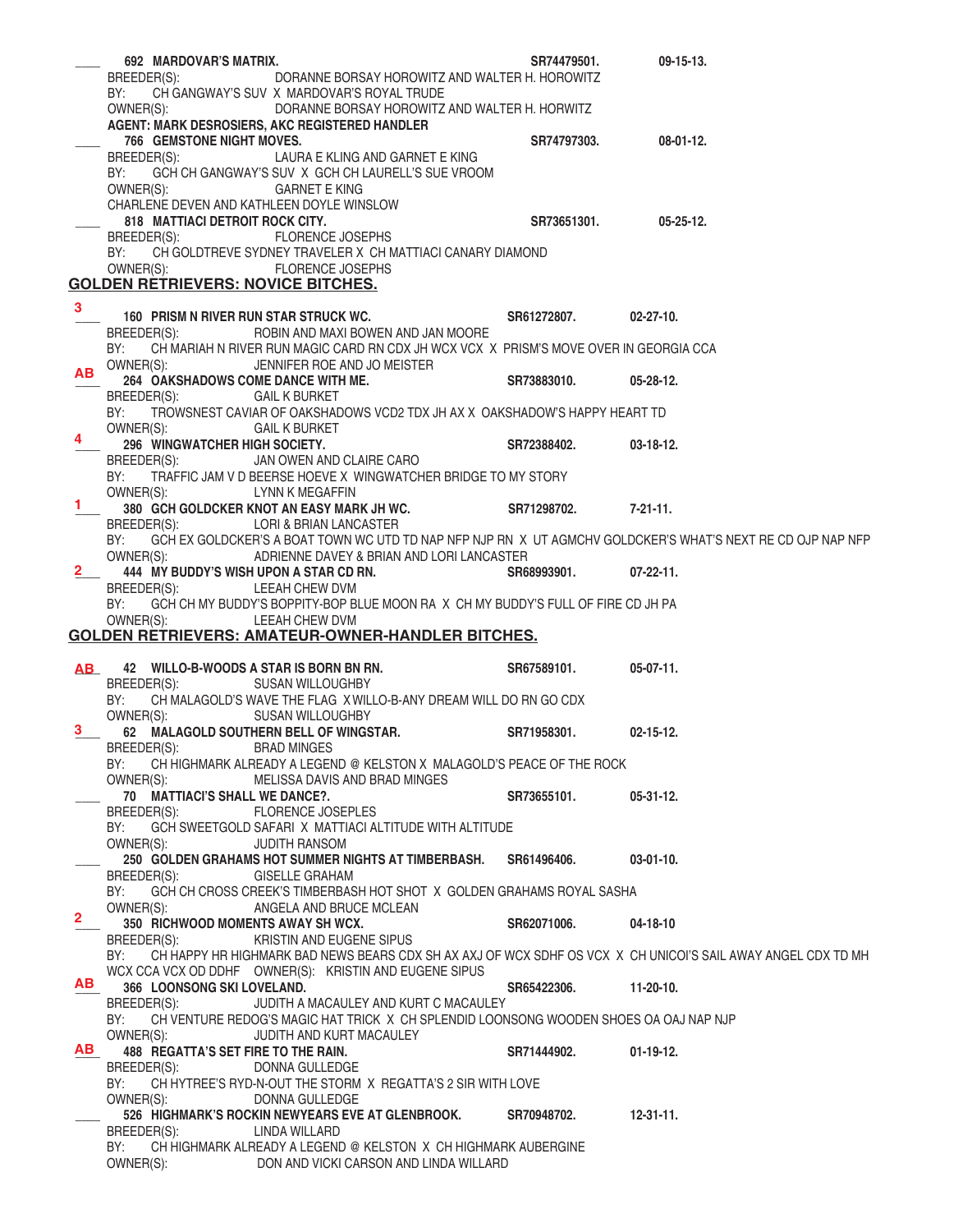| 4              |                                                                                                                                    |                       |                  |
|----------------|------------------------------------------------------------------------------------------------------------------------------------|-----------------------|------------------|
|                | 646 CAMLIN AND REMUDA'S WHOLE KIT N KABOODLE.                                                                                      | SR73622901.           | 04-13-12.        |
|                | BREEDER(S):<br>NANCY CROWLEY AND SALLY MAAG                                                                                        |                       |                  |
|                | GCH CH VALOR'S JACK OF ALL TRADES AT TRISTAR CD RE JH XREMUDA'S THROWIN' ROCKS AT THE MOON<br>BY:                                  |                       |                  |
| ΑВ             | OWNER(S):<br>NANCY CROWLEY AND SALLY MAAG                                                                                          |                       |                  |
|                | 712 GOLDEN CLOVER'S I WANNA DREAM OF SWEET ANGEL KISSES. SR70859706. 11-21-11.                                                     |                       |                  |
|                | LEO AND DAKOTA GOULD<br>BREEDER(S):                                                                                                |                       |                  |
|                | CH SPLENDID FOR THE PEEPS BOSS X GOLDEN CLOVERS SWEET CARAMEL KISS<br>BY:                                                          |                       |                  |
|                | OWNER(S):<br>LEO AND SAVANNAH GOULD                                                                                                |                       |                  |
|                | 714 TOPSPIN GOLDSTORM BEAURIO OMG !!!.                                                                                             | SR65329501.           | 11-26-10.        |
|                | BREEDER(S): KENDRA JOHNSON AND DIANE MUELLER AND JAYCE WHITE                                                                       |                       |                  |
|                | BY: CH GRACIOUS GLDS A LOVER NOT A FIGHTER X GOLDSTORM BRAVO MOST REFRESHING                                                       |                       |                  |
|                | OWNER(S):<br>BEV WALLACE AND KENRDA JOHNSON                                                                                        |                       |                  |
|                | 724 AVALOR'S ZATANNA ZATARA.                                                                                                       | SR65560508.           | $12-10-10.$      |
|                | LORI REUTER AND KRISTI HOWE<br>BREEDER(S):                                                                                         |                       |                  |
|                | CH SUMMITS GOLDENTRIPINTHELINEOFDUTY X CH AVALORS MOVN OUT<br>BY:                                                                  |                       |                  |
|                | DALE AND LINDA JOACHIM AND LORI REUTER<br>OWNER(S):                                                                                |                       |                  |
|                | 728 GRACIOUS GLDS MAGICAL TOUCH CD RE.                                                                                             | SR46445409.           | 09-10-07.        |
|                | BREEDER(S):<br>SUE AND STEVE LUSA AND BETH JOHNSON                                                                                 |                       |                  |
|                | CH SUMMITS GOLDENTRIPINTHELINEOFDUTY X CH GRACIOUS GLDS MOONLIT SANATA<br>BY:                                                      |                       |                  |
|                | OWNER(S):<br><b>KELSEY MORGAN DARNELL</b>                                                                                          |                       |                  |
|                |                                                                                                                                    |                       |                  |
|                | <b>GOLDEN RETRIEVERS: BRED BY EXHIBITOR BITCHES.</b>                                                                               |                       |                  |
| 3              |                                                                                                                                    |                       |                  |
|                | 82 LORALEI'S HERE FOR THE PARTY.                                                                                                   | SR70212601.           | $11-08-11.$      |
|                | BREEDER(S): CHRIS AND LAURA TOPPING                                                                                                |                       |                  |
|                | CH YUKON'S TURN THE PAGE X LORALEI'S CROCDILE KID<br>BY:                                                                           |                       |                  |
| ΑВ             | OWNER(S):<br>CHRIS AND LAURA TOPPING                                                                                               |                       |                  |
|                | 144 BISS BOSS JEMA'S OH WHAT FUN.                                                                                                  | SR71094002.           | $12 - 25 - 11$ . |
|                | BREEDER(S):<br>JENNIFER GROSSNICKLE AND ALYSSA GROSSNICKLE                                                                         |                       |                  |
|                | CH VENTURE REDOG'S MAGIC HAT TRICK X BISS CH AMBUSH-JEMA'S CRAZY ON YOU<br>BY:                                                     |                       |                  |
|                | AB OWNER(S):<br>JENNIFER GROSSNICKLE                                                                                               |                       |                  |
|                | 152 RUSH HILL'S WHAT A GIRL WANTS.                                                                                                 | SR67562901.           | $01-16-11.$      |
|                | BREEDER(S): TONYA STRUBLE AND CYNDY HEISLER                                                                                        |                       |                  |
|                | BY: GCH RUSH HILL'S RUN'N AMUCK AT ABELARD OA OAJ AXP AJP NFP WC X CH RUSH HILL'S RUFFLES HAVE RIDGES                              |                       |                  |
|                | OWNER(S):<br>MARK AND TONYA STRUBLE                                                                                                |                       |                  |
|                | 182 WYLWIND UP THE ANTE.                                                                                                           | SR70599701. 11-30-11. |                  |
|                | BREEDER(S):<br><b>RUTH WYLIE</b>                                                                                                   |                       |                  |
|                | CH WYLWIND SPAGHETTI WESTERN X GCH WYLWIND SIN CITY SHOWSTOPPER<br>BY:                                                             |                       |                  |
|                | OWNER(S):<br><b>RUTH WYLIE</b>                                                                                                     |                       |                  |
|                | 220 RELAY-N-TRILLIUM CIAO BELLA.                                                                                                   | SR60166801.           | 11-29-09.        |
|                | BREEDER(S): LAUREN RELAY                                                                                                           |                       |                  |
|                | CH ABELARD'S MISTER FIZZ X CH RELAY'S JUST OVER THE GWB<br>BY:                                                                     |                       |                  |
|                | OWNER(S):<br>CAROL AND BOB HANFT AND LAUREN RELAY AND ROSE CERVENAK                                                                |                       |                  |
|                | 248 FOREVER'S FASHION FORWARD.                                                                                                     | SR69065219. 07-11-11. |                  |
|                | BREEDER(S): CANDACE AND JENNIFER NEE AND TINA HURT                                                                                 |                       |                  |
|                | GCH FOREVER'S QUEST FOR ATLANTIS X CH FAERA'S BALALAIKA<br>BY:                                                                     |                       |                  |
|                | AB OWNER(S): HANUG JUAN AND JENNIFER NEE AGENT: JENNIFER NEE-HOFFMANN                                                              |                       |                  |
|                | 272 GOLDSTREAK FOREVERIRESTABLFORS.                                                                                                | SR71410904.           | $05-15-11$       |
|                | BREEDER(S):<br>DINAH MILEHAM                                                                                                       |                       |                  |
|                | BY:<br>GCH RUSH HILL'S ALL FOOLS ON DECK X GCH AM/CAN AMBERVIEWS COCKTAILS N DREAMS                                                |                       |                  |
| $\blacksquare$ | OWNER(S):<br>DINAH MILEHAM                                                                                                         |                       |                  |
|                | 372 DAKOTA'S IN SPITE OF OURSELVES.                                                                                                | SR62635401. 05-14-10  |                  |
|                | JIM AND BONNIE WAKELY<br>BREEDER(S):                                                                                               |                       |                  |
|                | BY: CH HYRTREE'S RYD-N-OUT THE STORM SDHF OS X CH DAKOTA'S TALK OF THE TOWN                                                        |                       |                  |
| AВ             | OWNER(S):<br>JIM AND BONNIE WAKELY<br>398 SUNBEAM KARIZMA UPTOWN GIRL.                                                             |                       |                  |
|                |                                                                                                                                    | SR70101601.           | $10-20-11$ .     |
|                | BREEDER(S): CATHIE TURNER AND STEVE AND TERAH MACE<br>BY: CH SUNBEAM'S WORTH THE WAIT OS SDHF X SUNBEAM'S NEW YORK STEIGHT OF MIND |                       |                  |
|                |                                                                                                                                    |                       |                  |
| 4              | OWNER(S): CATHIE TURNER AND BILL TURNER AND CHARLOTTE FARMER                                                                       |                       |                  |
|                | 434 SANDPIPER'S POP SIZZLE FIZZ.                                                                                                   | SR69305708.           | $07-04-11.$      |
|                | BREEDER(S):<br>PATTY PACE                                                                                                          |                       |                  |
|                | GCH RUSH HILL'S RUN'N AMUCK AT ABELARD OA OAJ AXP AJP NFP WC X CH AVALOR SANDPIPER TICKLED PINK<br>BY:                             |                       |                  |
|                | OWNER(S):<br>PATTY PACE AND CAROLINE BRUTON AND MICHELLE LEMOLE                                                                    |                       |                  |
|                | 472 EMERY SUMMIT'S THE ONE TO WATCH FOR.                                                                                           | SR70221703. 09-24-11. |                  |
|                | BREEDER(S):<br><b>BETH JOHNSON</b><br>CH GOODTIME'S BEST CASE SCENARIO CD JH X CH SUMMITS IN TO THE MYSTIC<br>BY:                  |                       |                  |
|                | OWNER(S): BETH JOHNSON                                                                                                             |                       |                  |
|                |                                                                                                                                    |                       |                  |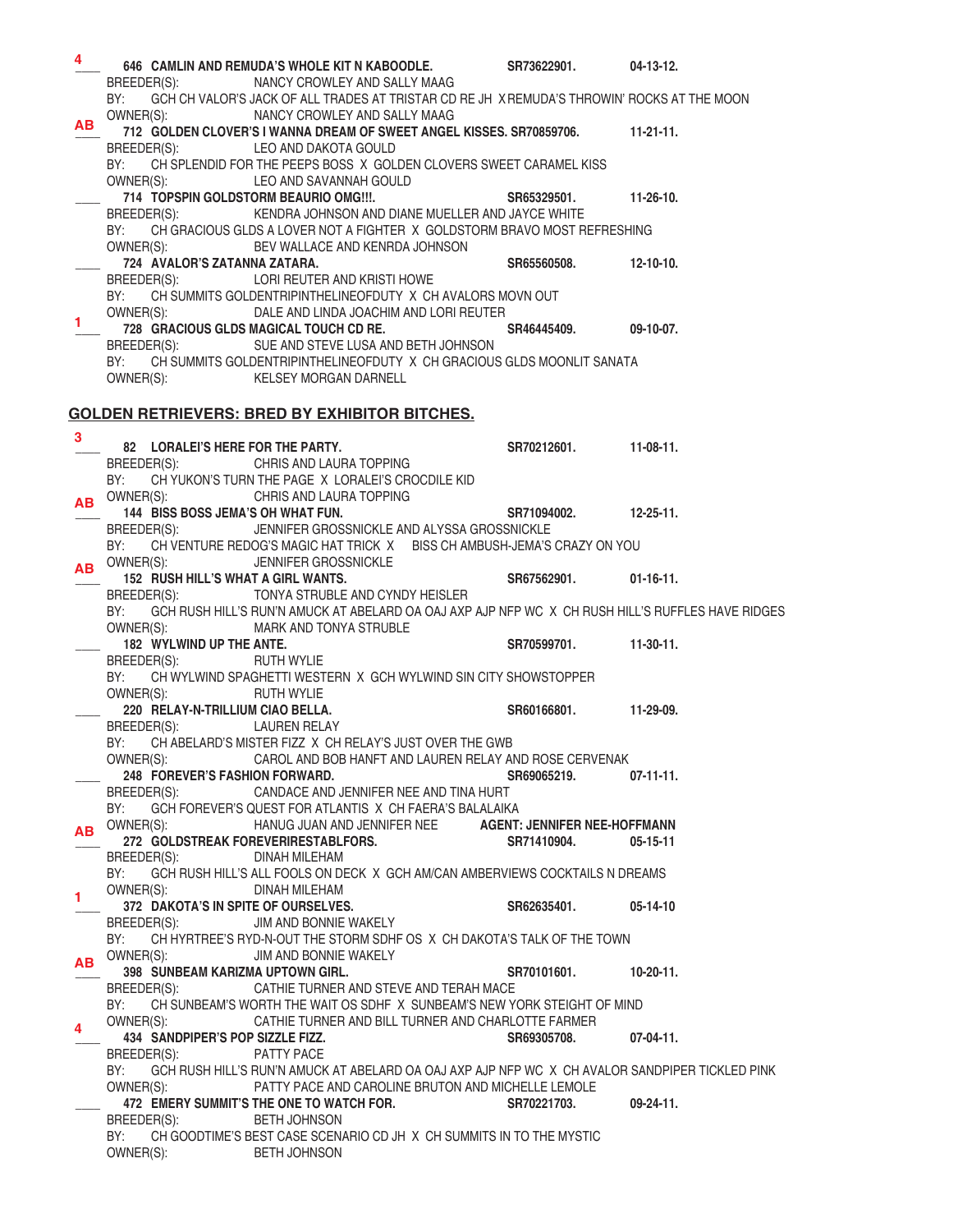|               | 520 MAXIMUS GOLDENTRIP SUN DANCE DOL.                                                                    | SR71200204.                             | $12 - 11 - 11$ . |  |
|---------------|----------------------------------------------------------------------------------------------------------|-----------------------------------------|------------------|--|
|               | BREEDER(S):<br>LISA HALCOMB AND ALEJANDRO LIMA ROSEETI AND BRIANNA BISCHOFF                              |                                         |                  |  |
|               | BY: GOLDEN TRIP NOTHING CAN STOP MEX MAXIMUS GOLDEN TRIP AMERICAN DOLL AT SUN DANCE                      |                                         |                  |  |
|               | OWNER(S):<br>ALEJANDRO ROSSETI AND ANA NAVARRO                                                           |                                         |                  |  |
|               | 542 CLAIRCREST GO GO GIRL.                                                                               | SR68605501.                             | 05-28-11.        |  |
|               |                                                                                                          |                                         |                  |  |
|               | BREEDER(S):<br>NICKIE HERTZOG                                                                            |                                         |                  |  |
|               | BY: CH CLAIRCREST POT OF GOLD X CH CLAIRCREST AGAINST THE WIND                                           |                                         |                  |  |
|               | OWNER(S):<br>NICKIE HERTZOG AND JACQUE GLENN                                                             |                                         |                  |  |
| <b>AB</b>     | 560 HIGHMARK SET FIRE TO THE RAIN.                                                                       | SR72421201.                             | 03-03-12.        |  |
|               | BREEDER(S):<br>LINDA WILLARD                                                                             |                                         |                  |  |
|               | BY: CH HIGHMARK'S UP SIDE OF ANGER X CH HIGHMARK POP FLY AT MALAGOLD                                     |                                         |                  |  |
|               | OWNER(S):<br>LINDA WILLARD                                                                               |                                         |                  |  |
|               | 610 CELEBRITY SCION ONLY FOOLS RUSH IN.                                                                  | SR72400301.                             | 04-01-12.        |  |
|               | BREEDER(S):<br>JANA BILLS AND PAT SIMPSON AND TONYA BILLS                                                |                                         |                  |  |
|               |                                                                                                          |                                         |                  |  |
|               | BY: CH VENTURE REDOG'S MAGIC HAT TRICK X CH SCION COWGIRL IN THE SAND                                    |                                         |                  |  |
|               | OWNER(S):<br>JANA BILLS                                                                                  |                                         |                  |  |
|               | 696 VERDORO HOLLYKINS ULTRAPRENEUR.                                                                      | SR75541101-CAN.                         | $10-17-11.$      |  |
|               | BREEDER(S):<br>ANN M GREENBANK AND SUSAN HOUTZ                                                           |                                         |                  |  |
|               | BY: HOLLYKINS ALL THE RITE REASONS X CH VERDORO COUNTRYLANE JOSEPHINE                                    |                                         |                  |  |
|               | OWNER(S):<br>ALANA KOOZNETSOFF AND ANN M GREENBANK AND HOLLY ROBINSON                                    |                                         |                  |  |
|               | 706 KANAGLO'S DANCING DOCELIA.                                                                           | SR68011802.                             | 05-27-11.        |  |
|               | BREEDER(S):<br>MAUREEN SHAUGHNESSY                                                                       |                                         |                  |  |
|               | BY: CH KAMAGLO'S CELTIC HERITAGE X CH KAMAGLO CECILY'S SEED                                              |                                         |                  |  |
|               |                                                                                                          |                                         |                  |  |
|               | OWNER(S):<br>MAUREEN SHAUGHNESSY DVM                                                                     |                                         |                  |  |
|               | EXC BY 710 HEARTLAND THROW ME SOME BEADS.                                                                | SR72534102.                             | 02-09-12.        |  |
|               | <b>OWNER</b><br>REEDER(S):<br>NANCY JOHNSON AND DAN SULLENGER                                            |                                         |                  |  |
|               | BY: GCH SUNDSPUR'S BE COOL X CH HEARTLAND BIRTHDAY CAKE                                                  |                                         |                  |  |
|               | OWNER(S):<br>NANCY JOHNSON                                                                               |                                         |                  |  |
| $\mathbf{2}$  | 736 EMERY AND DREAMWORKS THE REAL DEAL.                                                                  | SR70221704.                             | $09-24-11.$      |  |
|               | BREEDER(S):<br>BRIANNA BISCHOFF AND BETH JOHNSON                                                         |                                         |                  |  |
|               | BY: GOODTIME'S BEST CASE SCENARIO X SUMMITS IN TO THE MYSTIC                                             |                                         |                  |  |
|               | OWNER(S):<br>TANYA MITCHELL AND BRIANNA BISCHOFF                                                         |                                         |                  |  |
|               | 774 MALAGOLD'S SHE'S A WILD ONE.                                                                         | SR63331901.                             | 06-16-10.        |  |
|               |                                                                                                          |                                         |                  |  |
|               | BREEDER(S):<br>MELISA DAVIS/CONNIE MILLER/GERI HART                                                      |                                         |                  |  |
|               | BY: GCH HAPPY HOUR HIGHMARK TOASTY X CH MALAGOLD'S EVERLASTING LOVE                                      |                                         |                  |  |
|               | OWNER(S):<br>MELISSA DAVIS                                                                               |                                         |                  |  |
|               | 812 KATMAR'S ROYAL RIDE.                                                                                 | SR67958302.                             | 04-20-11.        |  |
|               | BREEDER(S):<br>KAT WALDON AND MARNIE PIXLEY                                                              |                                         |                  |  |
|               | BY: GCH GOLD-RUSH RAGTIME COWBOY X VENTURE'S PICK'N WILDFLOWERS CA                                       |                                         |                  |  |
|               | OWNER(S):<br>KAT WALDEN AND MARNIE PIXLEY                                                                |                                         |                  |  |
|               | 816 MATTIACI SHALL WE TANQUERAY.                                                                         | SR73655111.                             | 05-31-11.        |  |
|               |                                                                                                          |                                         |                  |  |
|               | BREEDER(S):<br><b>FLORENCE JOSEPHS</b>                                                                   |                                         |                  |  |
|               | BY: CH SWEETGOLD SAFARIX MATTIACI ATTITUDE WITH ALTITUDE                                                 |                                         |                  |  |
|               | OWNER(S):<br><b>FLORENCE JOSEPHS</b><br><b>AGENT: FLORENCE MATTICE</b>                                   |                                         |                  |  |
|               | <b>GOLDEN RETRIEVERS: AMERICAN BRED BITCHES.</b>                                                         |                                         |                  |  |
|               |                                                                                                          |                                         |                  |  |
| AB            | 166 DD'S PAWS BEFORE YOU LEAP RDX CGC.                                                                   | SR71992306.                             | 02-28-12.        |  |
| $\frac{1}{1}$ | BREEDER(S):<br>DEE DEE AND BILLY ANDERSON AND DIMITY MUELLER                                             |                                         |                  |  |
|               | BY: CH MIRASOL NOSE NO BLARNEY RA JH OA OAJ NF X                                                         | DD'S LOOK BEFORE YOU LEAP TDX RN OA AXJ |                  |  |
|               |                                                                                                          |                                         |                  |  |
| <b>AB</b>     | OWNER(S):<br>MEGAN HUNDLEY AND MICHAEL WILCOXEN                                                          |                                         |                  |  |
|               | 198 RIVER ROAD'S THERE A PARTY IN THE JUNGLE.                                                            | SR71520202.                             | $01-01-12.$      |  |
|               | BREEDER(S):<br>SUZANNE AND MICHAEL RAPIER                                                                |                                         |                  |  |
|               | BY: GCH RUSH HILL'S RUN'N AMUCK AT ABELARD OA OAJ AXP AJP NFP WC X CH RUSH HILL'S MADE U SMILE CROCODILE |                                         |                  |  |
|               | OWNER(S):<br>SUZANNE AND MICHAEL RAPIER                                                                  |                                         |                  |  |
|               | 202 SANDY ACRES CYMBELINE.                                                                               | SR63622204.                             | $05-18-10.$      |  |
|               | BREEDER(S):<br>SANDY KOWALSKI AND TERESA KOCHER AND PAMELA OXENBERG                                      |                                         |                  |  |
|               | BY: MALTCAIRN TANGO GIFT OF SONG X TOASTY'S PARTY DOLL CCA                                               |                                         |                  |  |
|               |                                                                                                          |                                         |                  |  |
|               | OWNER(S):<br><b>LAURIE HELLER</b>                                                                        |                                         |                  |  |
|               | 382 DASMAR'S EWE HOO TD WC.                                                                              | SR69105504.                             | $06-29-11.$      |  |
|               | BREEDER(S):<br>JANE DOCTOR                                                                               |                                         |                  |  |
|               | BY: CH TEDDYBEAR'S RUN N A FLY PATTERN CD RN X CH DOCMAR'S GIRL GONE WILD                                |                                         |                  |  |
|               | OWNER(S):<br>DEBBIE BEEMER AND JANE DOCTOR                                                               |                                         |                  |  |
| AB            | 414 TRAELOCH'S ECHO OF PARADOCS.                                                                         | SR70298102.                             | 10-20-11.        |  |
|               | BREEDER(S):<br>PATRICIA ANN FLANAGAN                                                                     |                                         |                  |  |
|               | BY: CH PINTAIL PARADOCS WHATTA BOY X TRAELOCH'S YOU'RE SO VAIN                                           |                                         |                  |  |
|               | OWNER(S):<br>ANN HUBBS                                                                                   |                                         |                  |  |
|               |                                                                                                          |                                         |                  |  |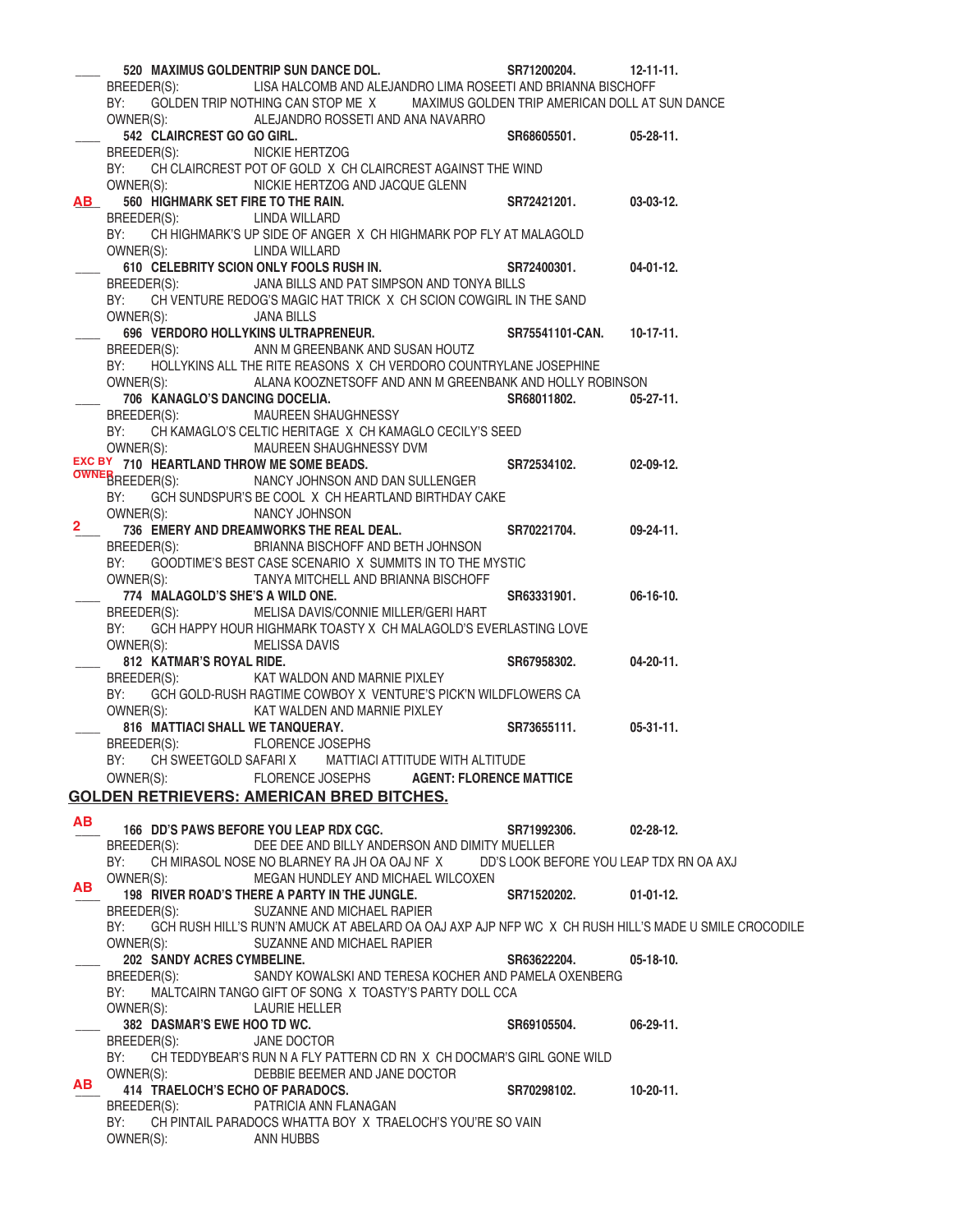|                | 454 PULALI'S DIAMONDINTHESKY AT PARKWOOD.                                                                                                    |                               | SR70160202.                         | $11-03-11.$                                                                     |
|----------------|----------------------------------------------------------------------------------------------------------------------------------------------|-------------------------------|-------------------------------------|---------------------------------------------------------------------------------|
|                | BREEDER(S):<br>PAM SAGE AND MELANIE FERGUSON                                                                                                 |                               |                                     |                                                                                 |
|                | BY:<br>GCH VERDORO TELLISE ARROWSMITH X GOLD SKYE'S ONE UNDER PAR                                                                            |                               |                                     |                                                                                 |
|                | OWNER(S):<br>ROBERT KETCHAM AND JAMES JOHNSON AND MARILYN AND WALT GEARHART                                                                  |                               |                                     |                                                                                 |
| $\blacksquare$ | AGENT: PAMELA SAGE, AKC REGISTERED HANDLER                                                                                                   |                               |                                     |                                                                                 |
|                | 458 TAMARACK CALL ME BUTTERCUP.                                                                                                              |                               | SR72920901.                         | $02 - 13 - 12$ .                                                                |
|                | BREEDER(S):<br>KATHY WHIPPLE                                                                                                                 |                               |                                     |                                                                                 |
|                | BY:<br>GCH VENTURE'S BOYS N TOYS X CH SCION FRINGE BENEFIT CD OA OAJ RE                                                                      |                               |                                     |                                                                                 |
|                | OWNER(S):<br><b>KATHY WHIPPLE</b>                                                                                                            | <b>AGENT: REBECCA HEIMANN</b> |                                     |                                                                                 |
|                | 500 STARZ AMAZIN GRACE.                                                                                                                      |                               | SR67253401.                         | $03-17-11.$                                                                     |
|                | CATHERINE BOURLAND<br>BREEDER(S):                                                                                                            |                               |                                     |                                                                                 |
|                | CH OTCH CT HIGHMARK MIRASOL ONCE A KNIGHT VCD4 UDX3 JH MX WC X STARZ SERENDIPITY JH CCA<br>BY:                                               |                               |                                     |                                                                                 |
|                | AB OWNER(S):<br>THERESA YEAGER AND CATHERINE BOURLAND                                                                                        |                               |                                     |                                                                                 |
|                | 550 GOODTIME'S A CHRISTMAS STORY AT PENDERY.                                                                                                 |                               | SR71579602.                         | $12 - 23 - 11$ .                                                                |
|                | BREEDER(S):<br><b>KATHY SMITH</b>                                                                                                            |                               |                                     |                                                                                 |
|                | CH GOODTIME'S JOHNNY BEE GOOD X CH GOODTIME'S SUGAR AND SPICE<br>BY:                                                                         |                               |                                     |                                                                                 |
|                |                                                                                                                                              |                               |                                     |                                                                                 |
| $\overline{2}$ | OWNER(S):<br>PENDERY LITES                                                                                                                   |                               |                                     |                                                                                 |
|                | 562 KATTWALK'S MURDER IN TEMPO.                                                                                                              |                               | SR72044401.                         | $02 - 01 - 12$ .                                                                |
|                | BARBARA WOHLFERD AND KRISTI HOWE<br>BREEDER(S):                                                                                              |                               |                                     |                                                                                 |
|                | BY:<br>CH SUMMIT'S CONFETTI THUMBS UP X                                                                                                      |                               | <b>GCH KATTWALK'S PAYDAY FRIDAY</b> |                                                                                 |
| 4              | OWNER(S):<br>BARBARA WOHLFERD AND KRISTI HOWE                                                                                                |                               |                                     |                                                                                 |
|                | 624 C-R GEMINI'S GOIN' AROUND CAMPUS.                                                                                                        |                               | SR68615706.                         | $06-16-11.$                                                                     |
|                | BREEDER(S):<br>CANDI AND RICHARD PEARCE                                                                                                      |                               |                                     |                                                                                 |
|                | CH VENTURE REDOG'S MAGIC HAT TRICK X GCH GEMINI'S JET SETTER<br>BY:                                                                          |                               |                                     |                                                                                 |
|                | OWNER(S):<br>CANDI AND RICHARD PEARCE AND KATHY CUDAK                                                                                        |                               |                                     | <b>AGENT: JANE ALSTON-MYERS</b>                                                 |
|                | 662 CHANTELLE LET YOUR COLORS BURST.                                                                                                         |                               | SR66412901.                         | $02 - 16 - 11$ .                                                                |
|                | <b>GLORIA MILLER AND CATHIE TURNER</b><br>BREEDER(S):                                                                                        |                               |                                     |                                                                                 |
|                | BY:<br>CH CHANTELLE ON YOUR MARK X SUNBEAM CHANTELLE W'EIGHT UNTIL DARK                                                                      |                               |                                     |                                                                                 |
|                | OWNER(S):<br><b>GLORIA MILLER AND MOIRA HUGHES</b>                                                                                           |                               |                                     |                                                                                 |
|                | 704 JAZZIN'S HAVE I GOT NEWS FOR YOU.                                                                                                        |                               | SR71150802.                         | $12-31-11.$                                                                     |
|                | BREEDER(S):<br><b>COLLETTE JAYNES</b>                                                                                                        |                               |                                     |                                                                                 |
|                | CH ARTISTRY-BRAVO DON'T MAKE WAVES X CH JAZZIN'S FIREFLIES<br>BY:                                                                            |                               |                                     |                                                                                 |
|                | OWNER(S):<br>AMANDA M MYERS                                                                                                                  |                               |                                     |                                                                                 |
| <b>AB</b>      | 744 C-R GEMINI'S GOIN' AROUND CAMPUS.                                                                                                        |                               | SR68615706.                         | 06-16-11.                                                                       |
|                | BREEDER(S):<br>CANDI AND RICHARD PEARCE                                                                                                      |                               |                                     |                                                                                 |
|                | CH VENTURE REDOG'S MAGIC HAT TRICK X   GCH GEMINI'S JET SETTER<br>BY:                                                                        |                               |                                     |                                                                                 |
|                | CANDI AND RICHARD PEARCE AND KATHY CUDAK<br>OWNER(S):                                                                                        |                               |                                     | <b>AGENT: JANE ALSTON-MYERS</b>                                                 |
| AB             | 762 EDGEWATER'S OVERNIGHT EXPRESS.                                                                                                           |                               | SR62476701.                         | $04 - 29 - 10$ .                                                                |
|                | BREEDER(S):<br>SUE MCCARTHY AND SUE RIIPPA                                                                                                   |                               |                                     |                                                                                 |
|                | CH GOODTIME ARGO ADRENALIN RUSH OA OAJ NAP X RIDGEPOND'S A WAY WITH WORDS<br>BY:                                                             |                               |                                     |                                                                                 |
|                | <b>SUSAN MCCARTHY</b><br>OWNER(S):                                                                                                           |                               | <b>AGENT: CARRIE ROSENKOETTER</b>   |                                                                                 |
| AB             | 804 MY BUDDY'S DUCK DUCK GOOSE.                                                                                                              |                               | SR63812704.                         | $06-01-10.$                                                                     |
|                | LEEAH CHEW DVM<br>BREEDER(S):                                                                                                                |                               |                                     |                                                                                 |
|                | BY:<br>GCH RUSH HILL RUN'N AMUCK AT ABELARD X CH MY BUDDY'S PRETTY IN PETTY IN PINK RN                                                       |                               |                                     |                                                                                 |
|                | OWNER(S):<br>LEEAH CHEW DVM                                                                                                                  |                               |                                     |                                                                                 |
|                | 820 DOIZAKI DALANE SIMPLY AS TOWNDING.                                                                                                       |                               | SR73314703.                         | $03-30-12.$                                                                     |
|                | BREEDER(S):<br>HISATO DOIZAKI AND JANE JENSEN                                                                                                |                               |                                     |                                                                                 |
|                | BY:<br>BIS BISS CH RUSH HILL'S HAAGEN-DAZA CDX JH AX AXJ OAJ WCX VCX OS SDHF X BIS BISS GCH DALANE DOIZAKI BUCKINGHAM'S                      |                               |                                     |                                                                                 |
|                | PRIDE SDHF                                                                                                                                   |                               |                                     |                                                                                 |
|                | OWNER(S):<br>JULIE KIELTS AND PAMELA LARSCHEID                                                                                               |                               |                                     |                                                                                 |
|                | 822 CIMA'S ALL MY DUCKS IN A ROW.                                                                                                            |                               | SR72120802.                         | $03 - 25 - 13$ .                                                                |
|                | BREEDER(S):<br><b>CINDY PISCHKE</b>                                                                                                          |                               |                                     |                                                                                 |
|                | GRCH WINGATE'S IT'S ALL ABOUT ME X CIMA'S TELLIT LIKIT IT IS TDX CD BN RN<br>BY:                                                             |                               |                                     |                                                                                 |
|                | OWNER(S):<br>CINDY PISCHKE AGENT: NIKKI MADRIGRANO                                                                                           |                               |                                     |                                                                                 |
| AB.            | 824 SUNWINDS TAKE CETER STAGE.                                                                                                               |                               | SR72334704.                         | $03-08-12.$                                                                     |
|                | BREEDER(S):<br>PHYLLIS COX                                                                                                                   |                               |                                     |                                                                                 |
|                | BY:<br>CH HIGHMARKS ALREADY A LEGEND @ KELSTON X SCHOOLHOUSE SUNWINDS SHE'S GOT CLASS                                                        |                               |                                     |                                                                                 |
|                | OWNER(S):                                                                                                                                    |                               |                                     | JESSICA WESTBROOKS AND PHYLLIS COX    AGENT: JESSICA WESTBROOKS, AKC REGISTERED |
|                | 826 TAMARACK WHO'S YOUR DADDY.                                                                                                               |                               | SR72920801.                         | $02 - 13 - 12$ .                                                                |
|                |                                                                                                                                              |                               |                                     |                                                                                 |
|                |                                                                                                                                              |                               |                                     |                                                                                 |
|                | BREEDER(S):<br><b>KATHY WHIPPLE</b>                                                                                                          |                               |                                     |                                                                                 |
|                | CH VENTURE REDOG'S MAGIC HAT TRICK X CH SCION FRINGE BENEFIT CD RE OA OAJ<br>BY:                                                             |                               |                                     |                                                                                 |
|                | OWNER(S):<br>JIM AND ALISA ANDRAS AND KATHY WHIPPLE AGENT: SUSAN LINE                                                                        |                               |                                     |                                                                                 |
|                | 828 MICIN'S BROXDEN A-MAIZE-ING NO LIMIT HOLDEM.                                                                                             |                               | SR73289205.                         | $04 - 14 - 12$ .                                                                |
|                | CINDY FISHER & PHIL BOOTH & AMY BOOTH<br>BREEDER(S):                                                                                         |                               |                                     |                                                                                 |
|                | BY:<br>EASTHILL BROXDEN WOODLAND TURNIP THE VOLUME X MICIN'S SKYE'S THE LIMIT<br>OWNER(S):<br>SUSAN COPPENS AND CINDY FISHER AND JAMES EWALD |                               |                                     | <b>AGENT: JEFF BAUER</b>                                                        |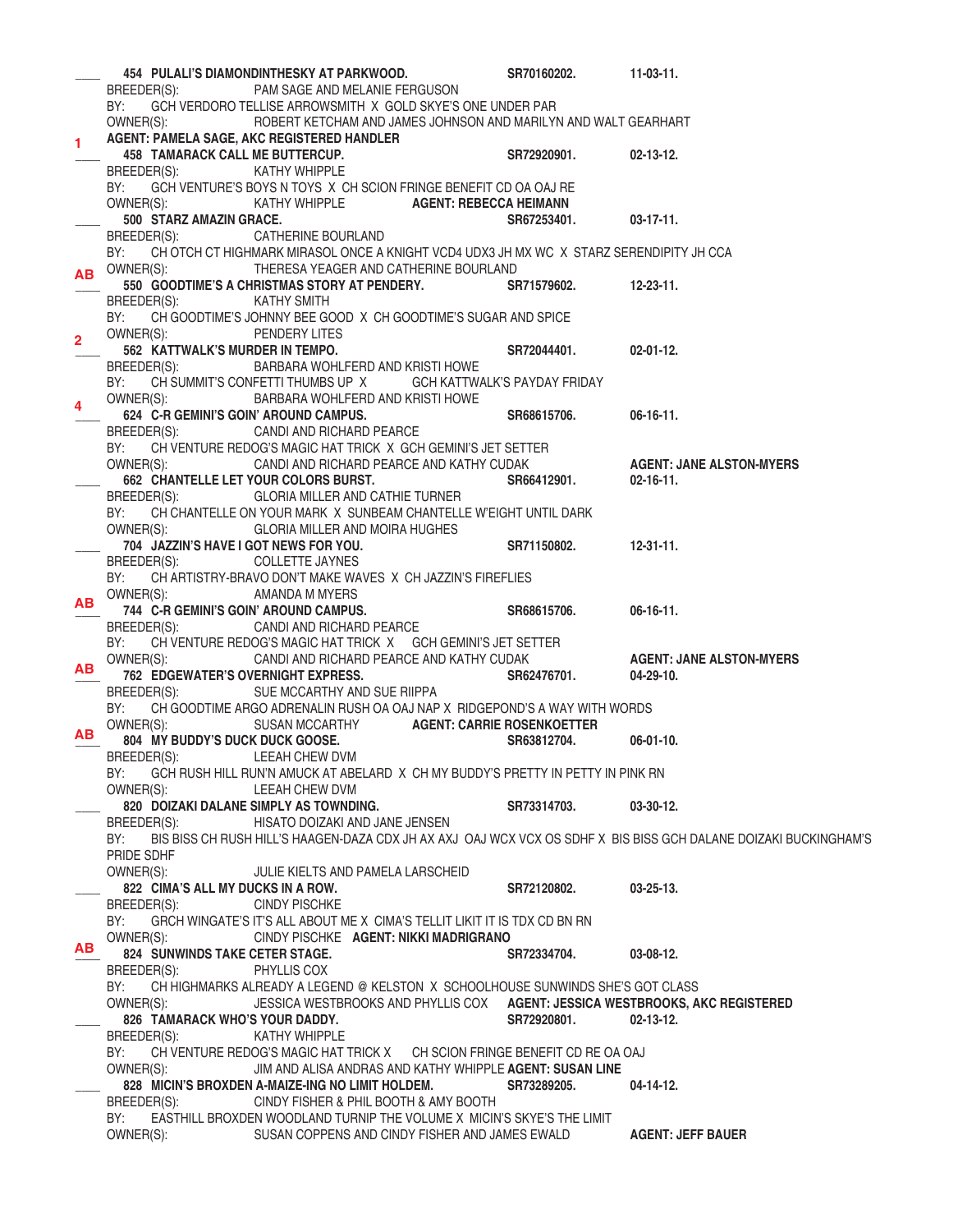830 DOIZAKI N RUSH HILL'S TALK OF THE TOWN. SR73314701. 03-30-12.<br>BREEDER(S): HISATO DOIZAKI AND JANE JENSEN HISATO DOIZAKI AND JANE JENSEN BY: BIS BISS CH RUSH HILL'S HAAGEN-DAZA CDX JH AX AXJ OAJ WCX VCX OS SDHF X BIS BISS GCH DALANE DOIZAKI BUCKINGHAM'S PRIDE SDHF OWNER(S): MARK AND TONYA STRUBLE **GOLDEN RETRIEVERS: OPEN BITCHES.** \_\_\_\_ **36 AMICA MIA BELLA. SR72531401. 03-23-12.**  BREEDER(S): MIA NIEMAN BY: CH VENTURE REDOG'S MAGIC HAT TRICK X GCH CH AMICA'S JOURNEY NOTHING COMES CLOSE OWNER(S): LINDSAY NIEMAN **AGENT: COLETTE LIVINGSTON-KEITH, AKC REGISTERED HANDLER** \_\_\_\_ **76 FAERA CONFETTI HYTREE A FAMILY AFFAIR. SR73070503. 02-12-12.**  BREEDER(S): RHONDA HOVAN AND DONNA EDWARDS BY: CH HYTREE'S RYD-N-OUT THE STORM X CH HYTREE'S FAERA FROM THIS MOMENT OWNER(S): KEN SCHLECHT AND JUDY SCHLECHT AND RHONDA HOVAN AND DONNA EDWARDS \_\_\_\_ **128 BEARPAW IT'S LIKE THATCH YA'LL. SR71511206. 01-29-12.**  CORRYN POWELL BY: GCH FOREVER'S QUEST FOR ATLANTIS X BEARPAW ATHABASKAN VISION OWNER(S): KAMALA MELLINGER AND MICHELLE R. LAGUE DVM **AGENT: PAM SAGE** \_\_\_\_ **142 TEMPO-RAZZLE'S SPRAKS FLY AT SKYWATCHER. SR68236307. 05-06-11.**  BREEDER(S): C. MEDDAUGH AND D. LITTLETON AND BARBARA BROWN BY: GCH CH VERDORO TELLISE ARROWSMITH X CH WYNDEHILL-TEMPO'S RAZZLERAINDROPS OWNER(S): KATHY AND GEORGE FELIX AND BARBARA BROWN 172 GOODTIME'S DECK THE HALLS. **8871951701. 12-25-11.** BREEDER(S): KATHY SMITH BY: AG-GOLDENAGE PUERTO ALEGRA X CH DE LA VEGA GOODTIMES CRAZY RIVER OWNER(S): KATHY SMITH \_\_\_\_ **214 KASHUBA'S SHAMELESS FLIRT. SR61960802-CAN. 07-29-09.**  BREEDER(S): JUDITH KASHUBA BY: GOODTIME'S EVERYBODY HAS A DREAM X KASHUBA'S SO U THINK U CAN DANCE OWNER(S): JUDITH KASHUBA **AGENT: GREG WESSEL, AKC REGISTERED HANDLER** \_\_\_\_ **224 SMOKETREE'S AMANITA PANTHERNA. SR48506102. 02-03-08.**  BREEDER(S): RANDY AND JULIE SCHEPPER AND SALLY AND DAVE MARYATT BY: CH SMOKETREE'S HOP'S ON POPS X SMOKETREE N ZYDECO'S OKRA WINFREY OWNER(S): DEE DEE STEVENS \_\_\_\_ **232 RYCROFT'S SASSY CHASSIS PORTIA CLAY. SR60917203. 02-12-10.**  BREEDER(S): MIKE AND CAROL ABERNATHY BY: GCH SAGA WEST HUNTER'S MOON SDHF OS X GCH MWM RYCROFT'S FROZEN SOLID OWNER(S): CRAIG AND STEPHANIE CLAY \_\_\_\_ **234 SHR TECHNIQUE'S SALT ONE ON THE RIM RN JH. SR69746105. 09-30-11.**  BREEDER(S): JEAN GRANGER AND JANICE PETERSON BY: GCH CH SPRINGCREEK EVERLORE ALL THE TIME HI CDX RN MH X TECHNIQUE'S GO FOR LAUNCH JH OWNER(S): PATRICIA S QUINN AND PAUL KARTES **AGENT: NIKKI MADRIGRANO** \_\_\_\_ **236 GOLDSMITH'S ROCK PAPER SCISSORS. SR61943601. 03-30-10.**  BREEDER(S): BRIAN CLEGG AND MARY CLEGG BY: GCH GANGWAY'S SUV X GANGWAY A NEWDAY AT GOLDSMITH OWNER(S): CHERYL SHAW \_\_\_\_ **244 BROOKSHIRE'S CROAK N DAGGER. SR64080710. 08-06-10.**  BREEDER(S): JULIE GUAY BY: CH KINDRED PEPPERCREEK SUSPENSE X CH BROOKSHIRE'S MEAN GIRLS OWNER(S): SYLVIA DONAHEY AND WILLIAM J FEENEY **AGENT: LAURIE JORDAN-FENNER, AKC REGISTERED HANDLER** \_\_\_\_ **274 GOLDSMITH RUNNYMEDE HER ROYAL HOTNESS. SR69334803. 04-13-11.**  BREEDER(S): BRIAN CLEGG AND MARY CLEGG BY: GCH CH VERDORO TELLISE ARROWSMITH X CH SNOWSHOE GOLDSMITH SURFURR GIRL OWNER(S): ELIZABETH C SMITH \_\_\_\_ **290 CLAIRCREST LET'S GO PARTY. SR68605504. 05-28-11.**  BREEDER(S): NICKIE HERTZOG BY: CH CLAIRCREST POT OF GOLD X CH CLAIRCREST AGAINST THE WIND OWNER(S): MARK DUNN AND RETTA DUNN AND NICKIE HERTZOG \_\_\_\_ **310 HARMONY'S SPECIAL DELIVERY. YY442165-FOR. 12-10-11.**  BREEDER(S): NIOME DEBOIS BY: EIRENE'S GONE FISHIN' X CREEKSIDEFRM'S CANDY LAND OWNER(S): NIOME DUBOIS **AGENT: SHANNON SCHEER, REGISTERED HANDLER** \_\_\_\_ **314 PASSION'S SET FIRE TO THE RAIN. SR71121901. 12-27-11.**  BREEDER(S): HEIKE STROUP BY: GCH CH GANGWAY'S SUV X PASSION'A ALL I WANNA DO OWNER(S): HEIKE STROUP **3 4 AB**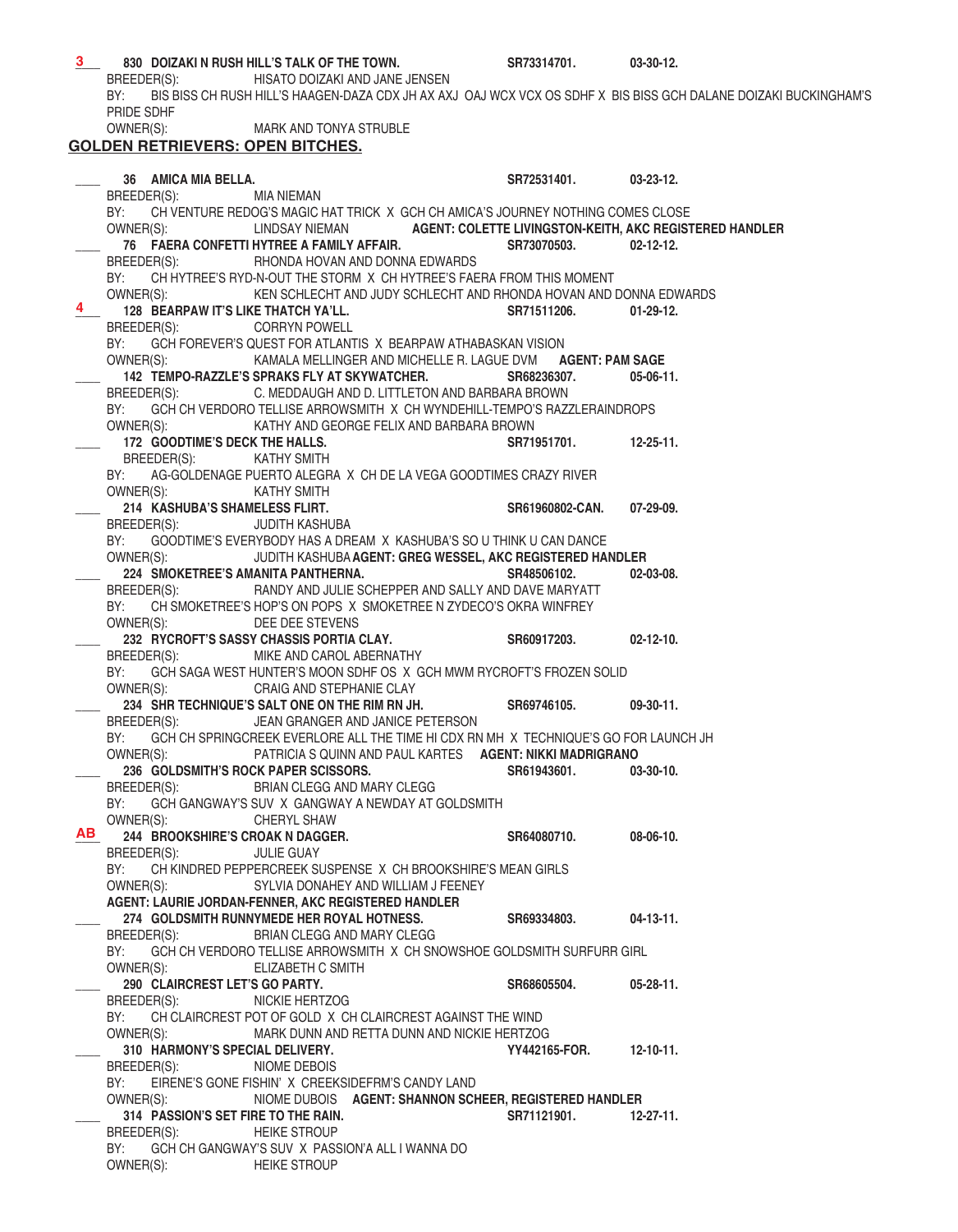\_\_\_\_ **318 LAZY PAWS-TEMPO TANGO IN DURANGO. SR71273301. 02-03-12.**  BREEDER(S): S. CURRAN AND K. CURRAN AND B. BROWN BY: GCH CH PLANANORO TOPSIN N HOT PURSHOE-T X LAZY PAW'S FUDGE RIPPLE RN OWNER(S): B. BROWN AND S. CURRAN AND K. CURRAN \_\_\_\_ **362 BRIANNES-SPRING RAIN AT HYTREE. SR72661108. 04-16-12.**  BREEDER(S): ANN AND BRIAN PITTMAN BY: CH SUMMITS GOLDEN TRIP IN THE LINE OF DUTY X CH BRIANNES GLORIOUS DAWN OWNER(S): DONNA EDWARDS \_\_\_\_ **396 SANDPIPER'S SONG OF FREEDOM. SR69305406. 07-04-11.**  BREEDER(S): PATTY PACE BY: GCH RUSH HILL HUN'N AMUCK AT ABELARD OA OAJ AXP AJP NFP X CH AVALOR SANDPIPER TICKLED PINK OWNER(S): COLLETTE JAYNES AND ALAN BEDFORD \_\_\_\_ **456 MAXIMUS GOLDEN TRIP AMERICAN DOLL AT SUNDANCE. SR57348402. 04-16-09.**  BREEDER(S): ALEJANDRO ROSSETTI AND BRIANNA BISCHOFF BY: CH SUMMITS THE TITANIC X CH GOLDEN TRIP SNOW CLEOPATRA OWNER(S): LISA HALCOMB AND ALEJANDRO LIMA AND BRIANNA BISCHOFF **AGENT: BETH JOHNSON** \_\_\_\_ **508 KAYLA LEON DEL CIELO. FCA45939-ARG. 12-27-11.**  BREEDER(S): PEDRO MEDINA BY: AM CH FAERA'S LENINGRAD X ANTHEM MOON GODDESS OF SHERLOCK OWNER(S): PEDRO MEDINA \_\_\_\_ **552 PENDERY'S THE GOOD WIFE. SR70437801. 08-23-11.**  BREEDER(S): PENNY LITES BY: CH GOODTIME'S JOHNNY BEE GOOD SDHF X PENDERY'S BEWITCHING HOLIDAY OWNER(S): PENNY LITES \_\_\_\_ **558 RAZZLE'S IDLE GOSSIP. SR72519501. 02-19-12.**  BREEDER(S): CATHERINE MEDDAUGH AND MANUEL QUEIJEIRO BY: CH VERDORO'S CHRISTOPHER ROBIN X CH QUEIJEIRO MONALISA ORTIZ OWNER(S): CATHERINE MEDDAUGH \_\_\_\_ **570 RELAY N FLYWAYS GRAND SLAM. SR69565107. 08-23-11.**  BREEDER(S): LAUREN RELAY BY: MBISS AM GCH CH UCH FOREVERS QUEST FOR ATLANTIS MBPISS SDHF X CH RELAY'S JUST OVER THE GWB OWNER(S): PAM HOFFMAN AND LAUREN RELAY \_\_\_\_ **578 JAZZIN'S LONESTAR STATE OF MIND AT CINNAMON BAY. SR67964802. 05-19-11.**  BREEDER(S): COLLETTE JAYNES BY: CH KLAASEM'S HUBBA HUBBA HUBBA X CH JAZZIN'S FIREFLIES<br>OWNER(S): BRANDY BRIAN AND COLLETTE JAYNES AND S BRANDY BRIAN AND COLLETTE JAYNES AND SUE BRIAN AND DECLYNN BRIAN 584 GOLDENTRIP MAGNOLIA DREAM LOVER. SR68309701-BRA. 11-30-10. BREEDER(S): ANA CAROLINA NAVARRO BY: GOLDEN TRIP CHASE A DREAM X GOLDEN TRIP LOVE IS IN THE AIR OWNER(S): CHERIE MOBLEY \_\_\_\_ **588 GOLDENTRIP MN BULGARY. RG/SPX/1104102-BRA. 09-13-11.**  BREEDER(S): MARCOS NISHIKAWA AND ANA C NEVARRO BY: SUNS BAY GOLDENTRIP ON THE ROCKS X GOLDENTRIP CARTIE BC OWNER(S): ANA CAROLINA NEVARRO \_\_\_\_ **606 RUSH HILL'S NO MORE DRAMA. SR62219806. 02-22-10.**  BREEDER(S): TONYA STRUBLE AND MARK STRUBLE BY: BIS BISS GCH RUSH HILL RUN'N AMUCK AT ABELARD OA OAJ AXJ AJP NFP WC VCX SDHF OS X AM CH RUSH HILL'S HERE WE GO AGAIN BISS OD OWNER(S): FLOR TERESA NEVAREZ MENDOZA **AGENT: TONYA STRUBLE, AKC REGISTERED HANDLER** \_\_\_\_ **644 GCH CHESTERFIELD'S ALL MY LOVING. SR70980401-ARG. 06-19-07.**  BREEDER(S): MARCELO POLANSKY BY: CH ARG SNOWSHOE'S LUCK OF THE DRAW X BARBOUR-GOLD'S POLO LA MANUELA OWNER(S): MARCELO POLANSKY AND RAQUEL LUNA ZARATE **AGENT: MONICA FERRARI** \_\_\_\_ **656 C-R GEMINI GHILLIE READS NIGHTLANDER. SR71104005. 12-20-11.**  BREEDER(S): RICHARD AND CANDI PEARCE BY: CH GOODTIME'S O'BROWN SUGAR X CH GOLDENTRIP GEMINI ABBEYROAD<br>OWNER(S): FRANCES JACK AND SHONA WHITFIELD FRANCES JACK AND SHONA WHITFIELD \_\_\_\_ **672 DREAMWORKS STAR POTENTIAL. SR72628301. 10-12-11.**  BREEDER(S): LISA HOSSACK SCOTT BY: CH DREAMWORKS WHALE OF A TALE X DREAMWORKS BORN TO BE NAUGHTY OWNER(S): TANYA MITCHELL \_\_\_\_ **690 RIDGEVIEWS FIRST TIME FOR EVERYTHING AT RUBICON. SR71476801. 01-04-12.**  BREEDER(S): SAMANTHA PEET AND THOMAS BETZER AND MELISSA SIMPSON BY: CH SUMMITS BOHEMIAN RHAPSODY X CH RIDGEVIEWS HERE I COME OWNER(S): FLORANCE COX AND MELISSA SIMPSON **AGENT: REBECCA HEIMANN 2 3**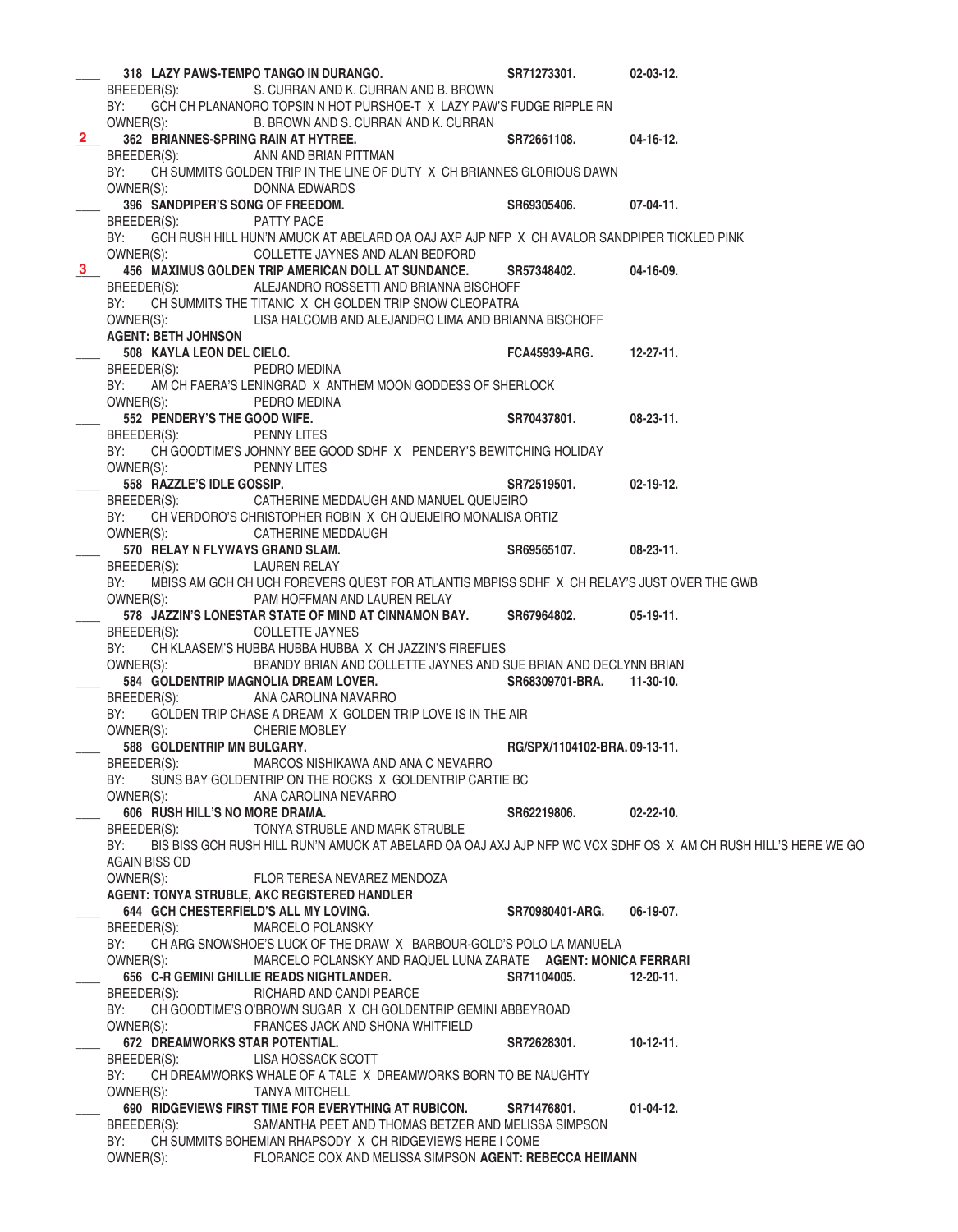|           |                                                           | 694 VIVA LA VIDA FROM THE LEAD STORY.                                                   | <b>FCA35932-ARG.</b> | 07-19-09.        |
|-----------|-----------------------------------------------------------|-----------------------------------------------------------------------------------------|----------------------|------------------|
|           |                                                           | BREEDER(S): ANDREA CELESTE MOLINARI AND ROBERTO LUIS MOLINARI                           |                      |                  |
|           | BY:                                                       | INNUENDO FROM THE LEAD STORY X SUMMER WIND FROM THE LEAD STORY                          |                      |                  |
|           |                                                           | OWNER(S): ANDREA CELESTE MOLINARI AND ROBERTO LUIS MOLINARI                             |                      |                  |
|           | 746 WRITES ELYSIAN ONE LINER.                             |                                                                                         | SR68020601.          | $05-06-11.$      |
|           | BREEDER(S):                                               | LINDA STRANAHAN AND PAUL STRANAHAN AND JEANNE VON BARBY                                 |                      |                  |
|           | BY:                                                       | CH ELYSIAN WRITERS PROTAGONIST UD RE SH X CH BRIDGETON WRITERS ROMANCE                  |                      |                  |
|           |                                                           | OWNER(S): MAUREEN MURPHY AGENT: CLINT LIVINGSTON, AKC REGISTERED HANDLER                |                      |                  |
|           | 750 SUNIOR MARINA DEL REY.                                |                                                                                         | SR62488602.          | $05-10-10.$      |
|           |                                                           | BREEDER(S): BONNIE WAKELY AND KATHY CUSICK                                              |                      |                  |
|           | BY:                                                       | CH SANDPIPERS GIVE'M H HARRY XSUNLOR DAKOTA FROZEN IMAGE                                |                      |                  |
|           | OWNER(S):                                                 | <b>KATHY CUSICK</b>                                                                     |                      |                  |
|           | AB 778 EMERALD NORTHERN STAR.                             |                                                                                         | NP23698601. 6-16-09. |                  |
|           |                                                           | BREEDER(S): HEIDI A COLE AND NANCY ISAKSON<br>BY: CHEMERALD RED BARON X CHEMERALD FLASH |                      |                  |
|           |                                                           |                                                                                         |                      |                  |
|           |                                                           | OWNER(S): DAVID AND AMANDA BOYLARD AND NANCY ISAKSON                                    |                      |                  |
|           | 782 SHILO'S OOH LA LA PA'REE.                             |                                                                                         | SR60859001.          | $02 - 08 - 10$ . |
|           |                                                           | BREEDER(S): JENNIFER M KRAWSCZYN                                                        |                      |                  |
|           | BY:                                                       | CH KLASSEM'S ZOOM, ZOOM, ZOOM X CH SHILO'S CY IMA HOTT E                                |                      |                  |
|           | OWNER(S): DANIELLE DONOVAN<br>784 CU CURRAN'S FLYING ACE. |                                                                                         | SR68416008.          | 06-03-11.        |
|           |                                                           | BREEDER(S): SUSAN LEESE AND MARILYN J HORSCH                                            |                      |                  |
|           | BY:                                                       | GCH ST ANDREW ROMP 'N STOMP CD JH X CH ST ANDREW WHAT HAPPENS IN VEGAS                  |                      |                  |
|           | OWNER(S):                                                 | STEPHANIE DONATI                                                                        |                      |                  |
|           | 794 KATMAR'S SIMPLY ADORABLE CA.                          | STEPHANIE DONATI<br>Y ADORABLE CA.<br>MARNIE PIXLEY AND KAT WALDEN                      | SR60343003.          | $01-01-10.$      |
|           | BREEDER(S):                                               |                                                                                         |                      |                  |
|           | BY:                                                       | GCH VENTURE'S BOYS N TOYS X DENALI OF HIDDEN TREASURE                                   |                      |                  |
|           |                                                           | OWNER(S): MARNIE PIXLEY AND KAT WALDEN                                                  |                      |                  |
|           |                                                           | 800 SEX ON THE BEACH WITH RAMPETITION.                                                  | SR62953102.          | $05-06-10.$      |
|           |                                                           | BREEDER(S): CANDACE NEE AND JENNIFER HOFFMANN                                           |                      |                  |
|           | BY:                                                       | KRISTIL'S IN HIS TIME X CH MY BUDDY'S COCO CABANA BANANA                                |                      |                  |
|           | OWNER(S):                                                 | JAN WILLIAMS AND JENN NEE HOFFMAN AND KAILEIGH GONZALEZ                                 |                      |                  |
| <b>AB</b> | 802 JBG'S ABSENT WITHOUT LEAVE.                           |                                                                                         | SR63476102.          | 12-14-09.        |
|           | BREEDER(S):                                               | DAWN DALEY                                                                              |                      |                  |
|           | BY:                                                       | BIS BISS GR JBG'S A DATE WITH DESTINY CGN SDHF X CH JBG'S BEER RUN                      |                      |                  |
|           | OWNER(S):                                                 | DAWN DALEY                                                                              |                      |                  |
| <b>AB</b> |                                                           | 810 PROMISE'S THREE IS DEVINE PERFECTION.                                               | SR66897302.          | $03-10-11.$      |
|           | BREEDER(S):                                               | JUDY AND RON INMAN                                                                      |                      |                  |
|           | BY:                                                       | CH ELDORADOS PROMISES D'BEST H3X X CH PROMISES SEEKING MAXIMUM JOY                      |                      |                  |
|           | OWNER(S):                                                 | JUDY INMAN                                                                              |                      |                  |
| 1         | 814 EMERY'S WHITE CHOCOLATE.                              |                                                                                         | SR70730507.          | $09-12-11.$      |
|           |                                                           | BREEDER(S): BRIANNA BISCHOFF AND BETH JOHNSON                                           |                      |                  |
|           | BY:                                                       | GCH SUMMITS THE TITANIC X CH HYTREE EMERY'S HOT TOPIC                                   |                      |                  |
|           | OWNER(S):                                                 | BRANDYE RANDERMANN AND BRIANNA BISCHOFF                                                 |                      |                  |

WINNERS BITCH:  $\frac{674}{2}$  RESERVE WINNERS BITCH:  $\frac{814}{2}$ 

# **NON-REGULAR SINGLE BITCH CLASSES**

## **GOLDEN RETRIEVERS: HUNTING RETRIEVER BITCHES.**

**\_\_\_\_ 216 CH BECKSGOLD REV R UP @ ELYSIAN UD TD RE MH WCX DDHF VCX. SR58557103. 08-29-09.** BREEDER(S): GARY AND SUSAN BECKMANN BY: CH ELYSIAN'S HAVE BUNS WILL TRAVEL CDX RE SH X BECKSGOLD NATURE'S FURY CD JH AX MXJ NF OWNER(S): JEANETTE VON BARBY **352 CH UNICOI'S SAIL AWAY ANGEL CDX TD MH WCX CCA OD DDHF. SR35341101.** 06-20-06.<br>BREEDER(S): CHARLEEN MADSEN CHARLEEN MADSEN **2 1**

BY: CH AJAN'S LOVERBOY X UNICOI'S DOWN BY THE SEA OWNER(S): KRISTIN AND EUGENE SIPUS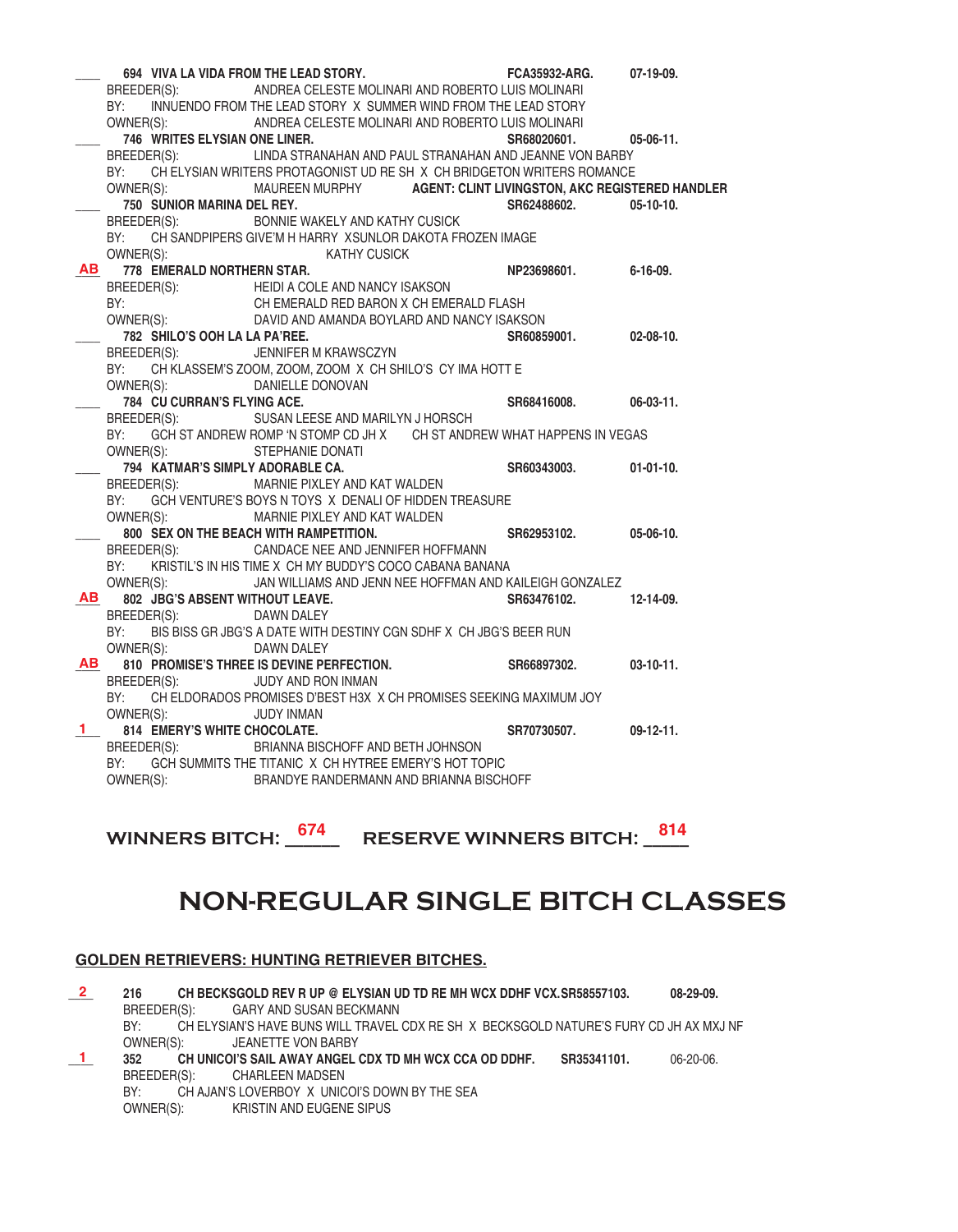#### **GOLDEN RETRIEVERS: FIELD BITCHES.**

| -1.                  | 534<br><b>ZANIRI'S CHEEKY MONKEY MH.</b><br>BREEDER(S):<br>L AND J KINNEY AND COLLEEN MCPOLAND<br>BY:<br>ZANIRI'S JUSTA HAPPY LAD MH X MAPLEBEAR'S ISLAND FANTASY                                                                                                        | SR40755801-CAN. 08-01-05.                           |                                                       |
|----------------------|--------------------------------------------------------------------------------------------------------------------------------------------------------------------------------------------------------------------------------------------------------------------------|-----------------------------------------------------|-------------------------------------------------------|
| AB                   | OWNER(S):<br>LAUREEN AND JOANNE KINNEY AGENT: LEANNE TUCKER<br>792<br>SHR WEBSHIRE'S DREAM CATCHER ** SH WC.<br>LISA HARTFIELD AND SHARON BOLTON<br>BREEDER(S):                                                                                                          | SR59845905.                                         | 10-24-09.                                             |
|                      | BY:<br>NDC NMFC ROCKERIN RED RIVER TUCKUS *** OS X BENDEN-SOLITAIRE'S RUFFLY SPEAKING<br>OWNER(S):<br><b>JUDY RATHBORN</b>                                                                                                                                               |                                                     |                                                       |
|                      | <b>JUNIOR SHOWMANSHIP</b>                                                                                                                                                                                                                                                |                                                     |                                                       |
|                      | <b>JUDGE: MS. KITTY CATHEY</b>                                                                                                                                                                                                                                           |                                                     |                                                       |
|                      | JUNIOR SHOWMANSHIP: OPEN SENIOR.                                                                                                                                                                                                                                         |                                                     |                                                       |
| $\mathbf{2}$         | CH RAZZLE'S GONE WITH THE WIND.<br>67 —<br>BREEDER(S): C. MEDDAUGH AND M QUEIJEIRO<br>CH TEMPO'S G'DAY SUNSHINE AT RAZZLE X CH QUEIJEIRO MONALISA ORTIZ<br>BY:                                                                                                           | SR64013801. 04-05-10.                               |                                                       |
| $\mathbf{3}$         | S CURRAN AND C MEDDAUGH AND B. BROWN<br>OWNER(S):<br>GCH RUSH HILL'S MURDER MYSTERY JH.<br>89<br>MARK STRUBLE AND TONYA STRUBLE AND KELSEY DUNN<br>BREEDER(S):                                                                                                           | JR HANDLER HALEY CURRAN<br>SR33470301.              | $08-13-10.$                                           |
|                      | GCH RUSH HILL'S RUN'N AMUCK AT ABELARD OA OAJ AXP AJP NFP WC X CH RUSH HILL'S MURDER SHE WROTE<br>BY:<br>OWNER(S):<br>MARK STRUBLE AND TONYA STRUBLE AND CHRISTIAN RUTTEN                                                                                                |                                                     |                                                       |
| $\blacksquare$       | 480<br>CH EMERY'S ALICE IN WONDERLAND.<br>BREEDER(S):<br>BRIANNA BISCHOFF AND BETH JOHNSON                                                                                                                                                                               | <b>JR HANDLER CHRISTIAN RUTTEN</b><br>SR67012301.   | $01-19-11.$                                           |
| $\frac{4}{}$         | BY:<br>CH XCELERATE TWENTYX STETSON X GCH SUMMITS IN TO THE MYSTIC RN<br>OWNER(S):<br>RYAN TEPERA AND BRIANNA BISCHOFF AND DEVON KIPP JR HANDLER: DEVON LYNN KIPP<br>728<br><b>GRACIOUS GLDS MAGICAL TOUCH CD RE.</b><br>BREEDER(S): SUE AND STEVE LUSA AND BETH JOHNSON | SR46445409.                                         | $09-10-07$ .                                          |
| <b>AB</b>            | CH SUMMITS GOLDENTRIPINTHELINEOFDUTY X CH GRACIOUS GLDS MOONLIT SANATA<br>BY:<br>OWNER(S):<br>KELSEY MORGAN DARNELL<br><b>JBG'S ABSENT WITHOUT LEAVE.</b><br>802                                                                                                         | SR63476102.                                         | <b>JR HANDLER: KELSEY MORGAN DARNELL</b><br>12-14-09. |
|                      | DAWN DALEY<br>BREEDER(S):<br>BIS BISS GR JBG'S A DATE WITH DESTINY CGN SDHF X CH JBG'S BEER RUN<br>BY:<br>OWNER(S):<br>DAWN DALEY                                                                                                                                        | <b>JR HANDLER HANDLER TARA DALEY</b>                |                                                       |
|                      | <b>JUNIOR SHOWMANSHIP: OPEN INTERMEDIATE.</b>                                                                                                                                                                                                                            |                                                     |                                                       |
| $\blacktriangleleft$ | 131<br><b>MBISS GCH EASTHILL BROXDEN WOODLAND TURNIP THE VOLUME. SR53250402.</b><br>BREEDER(S):<br>SHARON SHILKOFF AND SANDRA HOFFMAN AND AMY BOOTH<br>CH EASTHILL BROXDEN THE FIG IS UP X CH WOODLAND KORRY OAKIE<br>BY:                                                |                                                     | $09-17-08.$                                           |
| <u>AB</u>            | OWNER(S):<br><b>KAREN JACOBS</b><br>GOLDEN CLOVER'S I WANNA DREAM OF SWEET ANGEL KISSES. SR70859706.<br>712<br>BREEDER(S):<br>LEO AND DAKOTA GOULD                                                                                                                       | <b>JR HANDLER: ARIA ANGOLI</b>                      | $11-21-11.$                                           |
| AB                   | CH SPLENDID FOR THE PEEPS BOSS X GOLDEN CLOVERS SWEET CARAMEL KISS<br>BY:<br>OWNER(S):<br>LEO AND SAVANNAH GOULD<br><b>761 CH GOLDSMITH BOSLEY</b>                                                                                                                       | <b>JR HANDLER: SAVANNAH GOULD</b><br>SR45556303.    | 06-18-07.                                             |
|                      | <b>BRIAN MARY CLEGG</b><br>BREEDER(S):<br>CH DREAMWORKS FREEZE FRAME X CH KATTWALKS KISS N TELL<br>BY:<br>OWNER(S):<br>BRIAN AND MARY CLEGG                                                                                                                              | <b>JR HANDLER: CAROLINE CLEGG</b>                   |                                                       |
|                      | JUNIOR SHOWMANSHIP: OPEN JUNIOR.                                                                                                                                                                                                                                         |                                                     |                                                       |
| $\mathbf{1}$         | 509<br>CH HILLSIDE THAT'S A WINNER.<br>CARON ROSENKOETTER-LAUSE<br>BREEDER(S):<br>BY:<br>CH HILLSIDE JUST A HUNK OF BURNIN LOVE BN RN X GCH DOGWOOD'S BRIGHT MORNING STAR<br>OWNER(S):<br>CARON AND SHARON ROSENKOETTER                                                  | SR70843903.<br><b>JR HANDLER: JADE ROSENKOETTER</b> | $10-20-11.$                                           |
|                      | <b>JUNIOR SHOWMANSHIP: NOVICE SENIOR.</b>                                                                                                                                                                                                                                |                                                     |                                                       |
| $\mathbf{1}$         | 656<br>C-R GEMINI GHILLIE READS NIGHTLANDER.<br>BREEDER(S):<br>RICHARD AND CANDI PEARCE                                                                                                                                                                                  | SR71104005.                12-20-11.                |                                                       |
|                      | BY:<br>CH GOODTIME'S O'BROWN SUGAR X CH GOLDENTRIP GEMINI ABBEYROAD<br>OWNER(S): FRANCES JACK AND SHONA WHITFIELD <b>JR HANDLER: SHONA LESLEY WHITFIELD</b>                                                                                                              |                                                     |                                                       |

## **BEST JUNIOR HANDLER IN SPECIALTY: \_\_\_\_\_\_\_\_ 480**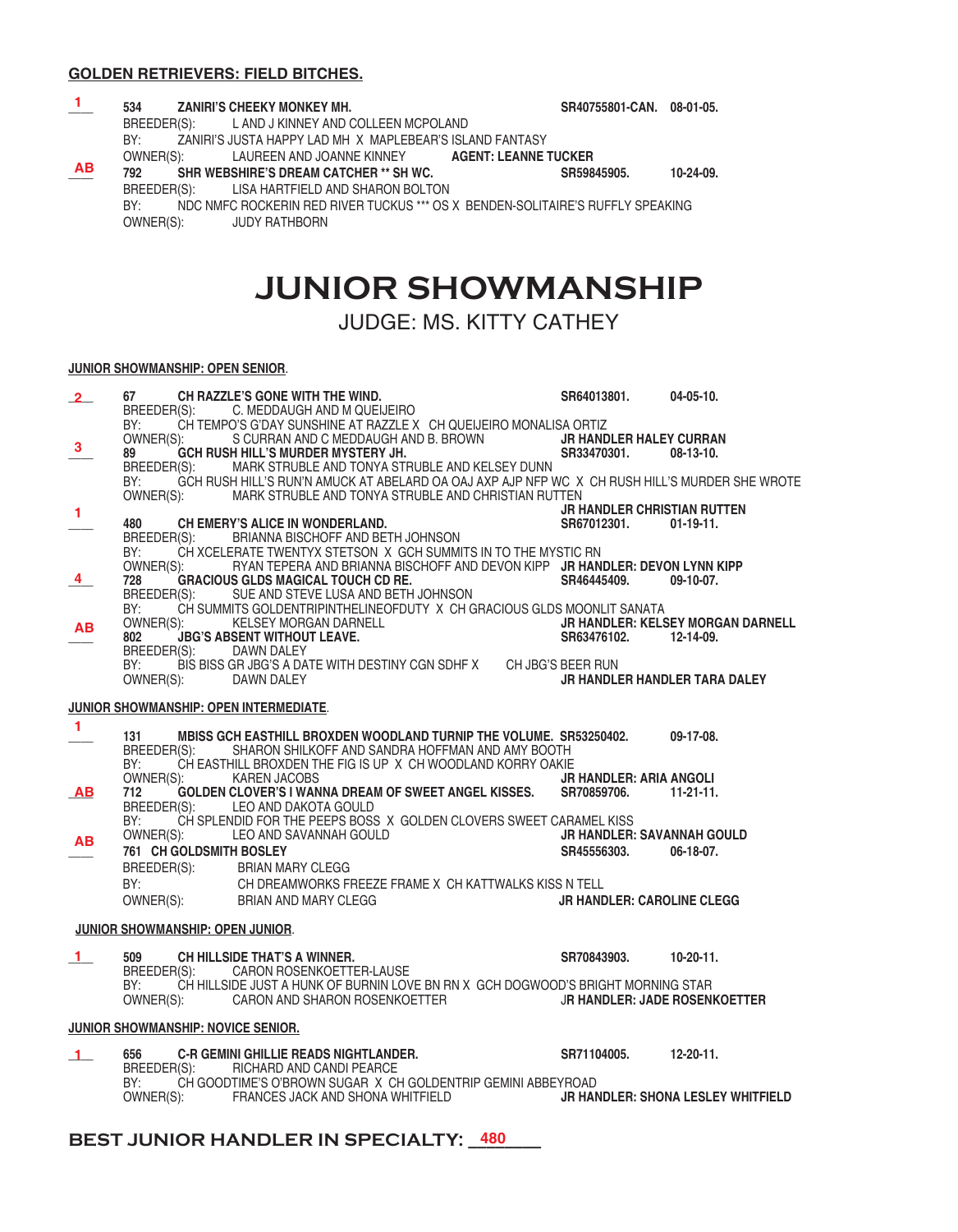# **BEST OF BREED**

JUDGE: MS. VIRGINIA LYNE

### **GOLDEN RETRIEVERS: BEST OF BREED - DOGS.**

\_\_\_\_ **11 BISS GCH CASTLE ROCK COMETOGETHER. SR64007701 - CAN. 02-25-10.**  BREEDER(S): TIFFANY WAITE BY: BISS CH SUNBEAMS PRIVATE PARTY X BPIS/BPISS JUSTMOOR SOMETHINGABOUTMARY OWNER(S): DAVID AND DEBBIE RAMSEY AND TIFFANY WAITE AND CATHIE TURNER  **AGENT: LAURIE JORDAN-FENNER PHA, AKC REGISTERED HANDLER** 15 CH KARAGOLD'S BOOM BOOM BOOM. SR57622001. 06-05-09. BREEDER(S): KAREN S BRADY BY: CH KLAASEM'S ZOOM ZOOM ZOOM X CH KARAGOLD'S A-PHAIR OF THE HEART OWNER(S): KAREN S. BRADY AND KAREN HOLBROOK **AGENT: JENNIFER NEE** 19 **GCH MAGIK'S GOLDEN KNIGHT. 19 SR56230509.** 04-19-09. BREEDER(S): ANN ROWE BY: UH HR CH PHEASANT HILL MAGIKS TEN GAL HAT CDX RE SH WCX VCX X MOONLIGHT MAGIKS NO DUCKS LFT BEHIND DC RAE CCA CGC ROBIN SENDEROWITZ AND ANN ROWE 21 **GCH. CH. CUCURRAN'S LEGOGH MY EGGOGH.** SR66014201. 10-26-13. BREEDER(S): SUSAN J. LEESE AND MARILYN HORSH BY: GCH GANGWAY'S SUV X ST ANDREW JUNEAU YOU LOVE ME<br>OWNER(S): DR. SHEREEN D. FARBER AND SUSAN J. LEES OWNER(S): DR. SHEREEN D. FARBER AND SUSAN J. LEESE **AGENT: EILEEN HACKETT, AKC REGISTERED HANDLER** 23 **GCH. CH. CUCURRAN'S SHOEMAN FU.** SR58909202. 07-26-09.<br>BREEDER(S): SUSAN J. LEESE AND MARILYN HORSH SUSAN J. LEESE AND MARILYN HORSH BY: CH. BIRNAM WOOD'S WING TIP X CH. ST. ANDREW U DANCE, I'LL SING, JH OWNER(S): DR. SHEREEN D. FARBER AND SUSAN J. LEESE DR. SHEREEN D. FARBER AND SUSAN J. LEESE **27 CH GOODTIMES SWEET TALKIN' GUY. 27 CH GOODTIMES SWEET TALKIN' GUY. 88 CHEET** SMITH KATHEY SMITH BY: CH GOODTIME'S JOHNNY BEE GOOD X CH GOODTIMES SUGAR AND SPICE OWNER(S): CORTNEY AND JULIE CORRAL AND KATHY SMITH 37 CH RUMOURS TOM R O'S FUTURE. **But a state of the SAS5300501.** 04-15-06. BREEDER(S): BILL AND JANET LAUDERDALE BY: CH RUMOURS JUST KAT'N AROUND DC, SDHF X CH RUMOURS JAMAICA'N ME CRAZY<br>OWNER(S): BILL AND JANET LAUDERDALE BILL AND JANET LAUDERDALE \_\_\_\_ **41 CH MALAGOLD TANQUERAY SR69067101. 08-10-11.**  BREEDER(S): CONNIE MILLER AND GERI HART BY: CH MALAGOLD'S ON THE ROCKS X CH MALAGOLD'S BAILYES IRISH CRÈME OWNER(S): CONNIE MILLER AND GERI HART AND KLARANNE SPEARBRAKER \_\_\_\_ **51 CH DUCAT WATERMARK THNKFUL 4 TEDDY BEAR. SR47376503. 11-22-07.**  BREEDER(S): MARY TATUM DMV AND HELEN DORRANCE BY: CH PULALI'S STETSON FITS X CH DUCAT WATERMARK'S HOME BREW OWNER(S): LAURA A LEEVER 53 **GCH AMICA MOCHA LOCOMOTION. 53 661322803.** 03-18-10. BREEDER(S): MIA NIEMAN BY: CH HYTREE'S RYD-N-OUT THE STORM X CH AMICA MOCHA LOCOMOTION OWNER(S): VIKKI MCCOY AND MIA NIEMAN AND JASMINE RISKI 67 CH RAZZLE'S GONE WITH THE WIND.<br>BREEDER(S): C. MEDDAUGH AND M QUEIJEIRO C. MEDDAUGH AND M QUEIJEIRO BY: CH TEMPO'S G'DAY SUNSHINE AT RAZZLE X CH QUEIJEIRO MONALISA ORTIZ OWNER(S): S CURRAN AND C MEDDAUGH AND B. BROWN **77 CH LORALEI'S LUCK OF THE DRAW. CHOREAD SR59890204.** 12-22-09.<br>BREEDER(S): CHRIS AND LAURA TOPPING CHRIS AND LAURA TOPPING BY: LORALEI'S BIG KAHUNA WCX JH X<br>
OWNER(S): CHRIS AND LAURA TOPPING CHRIS AND LAURA TOPPING \_\_\_\_ **83 CH RUSH HILL'S FIRST TO THE FINISH LION. SR57716404. 03-07-09.**  BREEDER(S): TONYA STRUBLE AND BETSEY STROHL BY: CH RUSH HILL'S HAAG EN-DAZA CDX JH AX AXJ X CH ZIA LAKEHILLS FREDEICKSBURG PEACH<br>OWNERISI: JOHN RECH AND EUNICE RECH AND TONYA STRUBLE JOHN RECH AND EUNICE RECH AND TONYA STRUBLE \_\_\_\_ **85 GCH BROOKSHIRE CONFETTI RHINESTONE COWBOY. SR67063004. 02-15-11.**  BREEDER(S): JULIE GUAY BY: CH HYTREE'S RYD-N-OUT THE STORM X CH BROOKSHIRE'S MEAN GIRLS OWNER(S): KEN SCHLECHT AND JUDY SCHLECHT 89 GCH RUSH HILL'S MURDER MYSTERY JH. SR33470301. 08-13-10.<br>BREEDER(S): MARK STRUBLE AND TONYA STRUBLE AND KELSEY DUNN MARK STRUBLE AND TONYA STRUBLE AND KELSEY DUNN BY: GCH RUSH HILL'S RUN'N AMUCK AT ABELARD OA OAJ AXP AJP NFP WC X CH RUSH HILL'S MURDER SHE WROTE OWNER(S): MARK STRUBLE AND TONYA STRUBLE AND CHRISTIAN RUTTEN **AB AB AB**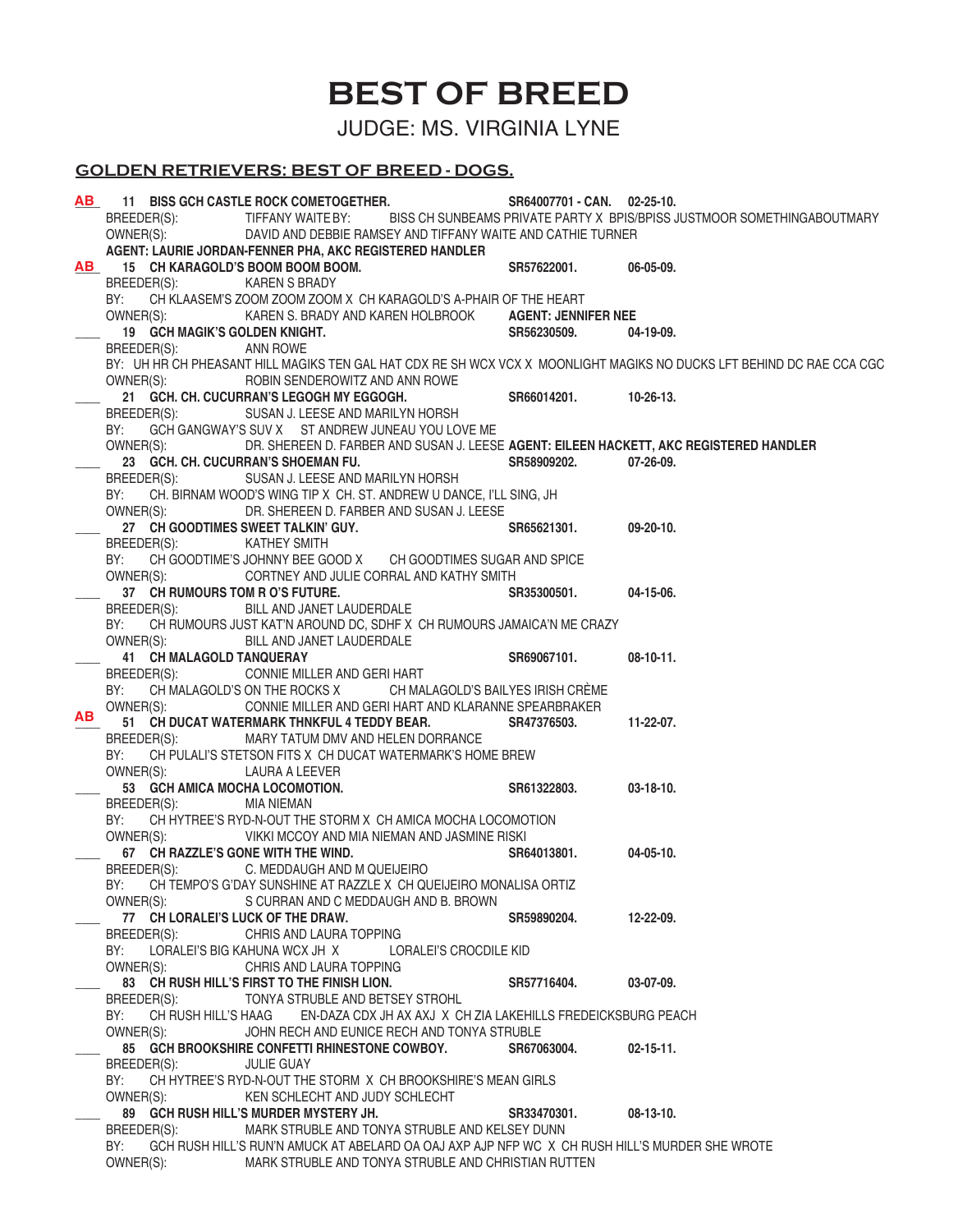103 GCH SHOR'LINE JETOCA HIGH SEAS ADVENTURE JH TD RA VCX OS SDHF. SR22258701. 12-04-04.<br>BREEDER(S): CYNTHIA A. BINDER AND JULIE CARUTHERS CYNTHIA A. BINDER AND JULIE CARUTHERS BY: CH JETOCA'S WINDWARD PASSAGE OS SDHF X CRANGOLD AMERICAN LIBERTY AX OAJ AXP AJP RE OD OWNER(S): CYNTHIA A. BINDER CYNTHIA A. BINDER \_\_\_\_ **119 CH 7HILLS LAURELL TAKE IT TO THE LIMIT. SR55268402. 01-28-09.**  BREEDER(S): FRANCES H HUNTER HUGHES AND KENT H. CARTHEUSER BY: CH NAUTILUS JUST A GIGILO X LAURELL'S CORKY VROOM OWNER(S): FRAN H HUNTER AND KENT H CARTHEUSER AND GARNET KING 127 BISS GCH JEMA'S MOCHA KISS. **800 CHACK STATES SATES** SR42258201. 05-04-07. BREEDER(S): JENNIFER GROSSNICKLE AND ALYSSA GROSSNICKLE BY: CH STONECREST'S SECRET STASH X HARIEL-JEMA'S TELL ME A TALE OWNER(S): JENNIFER GROSSNICKLE AND ALYSSA GROSSNICKLE 131 MBISS GCH EASTHILL BROXDEN WOODLAND TURNIP THE VOLUME SDHF TD. SR53250402. 09-17-08.<br>BREEDER(S): SHARON SHILKOFF AND SANDRA HOFFMAN AND AMY BOOTH SHARON SHILKOFF AND SANDRA HOFFMAN AND AMY BOOTH BY: CH EASTHILL BROXDEN THE FIG IS UP X CH WOODLAND KORRY OAKIE OWNER(S): KAREN JACOBS **AGENT: JEFF BAUER, AKC REGISTERED HANDLER** \_\_\_\_ **133 CH CAPTIVATE'S YOU HAD ME AT HELLO. SR68155901. 06-13-11.**  MARIANNE MILLER BY: GCH HAPPY HOUR'S AN A-PHARE TO REMEMBER BISS BOSS X SHYAN'S YOU PUT A SPELL ON ME OWNER(S): MARIANNE MILLER **AGENT: REBECCA HEIMANN, AKC REGISTERED HANDLER** \_\_\_\_ **137 GCH EAGLERIDGE TRUCKIN IN STYLE SDHF CGC. SR64142003. 09-03-10.**  BREEDER(S): DENNIS WILLIAMS BY: GCH GEMINI FALLCHASE THE BUTLER DID IT X EAGLERIDGE PAINT THE SKY WITH STARS OWNER(S): CHRIS AND JEN HUPPERT AND DENNIS WILLIAMS  **AGENT: DAVID HARPER, AKC REGISTERED HANDLER** 139 CH ASTERLINGS SPRING THAW, **A CHAULT AND STAGE SPRING** THAW, **SR60296001.** 12-29-09. BREEDER(S): MARY BURKE AND PHYLLIS WARD BY: CH SUMMIT'S MR. BOJANGLES X CH AWARD'S COLD FIRE RN OWNER(S): LESLEY PETTENGILL \_\_\_\_ **143 CH RYCROFT SARACEN'S FULL THROTTLE. SR60917202. 02-12-10.**  BREEDER(S): MIKE AND CAROL ABERNATHY BY: CH SAGA WEST HUNTER'S MOON X CH MWM RYCROFT'S FROZEN SOLID<br>OWNER(S): SHARON GERDICH AND MARY BROWN LEE AND CAROL A SHARON GERDICH AND MARY BROWN LEE AND CAROL ABERNATHY \_\_\_\_ **153 RIATA'S REY DE BACHATA. SR55702402. 03-10-09.** BREEDER(S): TYLER S CARLSON LINDSEY M CARLSON BY: CH PLANTANORO SAVE THE LAST DANCE XCH GOLDRUN AMARILLO BY MORNING OWNER(S): KEITH AND CHERYL RUTLEDGE **AGENT: DIANA MUELLER, AKC REGISTERED** \_\_\_\_ **163 CH C-R GEMINI'S FIELD OF DREAMS CD JH RA OAP NJP WC CA CGC BN. SR62209402. 04-14-10.**  BREEDER(S): RICHARD AND CANDI PEARCE AND JIM AND TRISH HARVEY BY: GCH RUSH HILL'S RUN'N AMUCK AT ABELARD OA OAJ AXP AJP NFP WC X GCH GOLDENTRIP GEMINI'S ABBEYROAD OWNER(S): DESTINY AND GIL MARTEL II AND CANDI PEARCE **AGENT: TONYA STRUBLE** 173 GCH CH DE LA VEGA HEIR APPARENT. SR53036203. 09-06-08.<br>BRFFDFR(S): YVONNE HERRERA AND ERIKA BIGOTT AND JANE MYERS YVONNE HERRERA AND ERIKA BIGOTT AND JANE MYERS BY: CH NAUTILUS PURPLE PASSION X CH DE LA VEGA SWEET HOME ALABAME<br>
OWNER(S): SANDRA NORDSTROM AND JANE MYERS AGENT: KA OWNER(S): SANDRA NORDSTROM AND JANE MYERS **AGENT: KATIE SHEPARD, AKC REGISTERED HANDLER** \_\_\_\_ **181 GCH VANREEL'S THERE GOES MY MONEY CDX JH WC VCX SDHF. SR50006301. 04-15-08.**  BREEDER(S): DENISE REEL AND JANET RITCHIE BY: DALANE VANREEL PEACEMAKER X DALANE VANREEL N.W. EDITION<br>
OWNER(S): RITA ROBINS AND DENISE REEL **AGENT: BEC**  OWNER(S): RITA ROBINS AND DENISE REEL **AGENT: BECCA GEAR** \_\_\_\_ **183 GCH WESTMARCH I BEELIEVE CD GN JH. SR60848204. 02-08-10.**  BREEDER(S): JUDY SUPER BY: CH MIRASOL NOSE NO BLARNEY OA OAJ NF RA JH X OTCH CH DOCMAR WESTMARCH DENIM JEANS UDX3 OM7 VER RE AX AXJ JH<br>OWNER(S): JUDY SUPER JUDY SUPER \_\_\_\_ **191 HYTREES WHO DO U THINK U R?. SR66168608. 01-01-11.**  BREEDER(S): DONNA EDWARDS AND KEN AND JUDY SCHLECHT BY: GCH SUMMITSGOLDENTRIPINTHELINE OF DUTY X CH CONFETTI DINE-N-DASH OWNER(S): WILLIAM AND MARY PAGE \_\_\_\_ **199 GCH WINGOLD'S EAGLE SCOUT RN JH. SR56005301. 03-25-09.**  BREEDER(S): JULIE MCDANIEL BY: CH GOODTIME'S I REST MY CASE X GOODTIME'S SPIRIT OF ST. LOUIS JH NA OWNER(S): JIM AND JAYNE CASSELLA AND JULIE MCDANIEL AND RON BELL **AGENT: CLINT LIVINSTON** \_\_\_\_ **215 GCH CROSS CREEK'S TIMBERBASH HOT SHOT. SR27336506. 07-05-05.**  BREEDER(S): CHRIS MIELE BY: CH HAPPY HR HIGHMARK BAD NEWS BEARS CDX SH AX AXJ OF WCX SDHF OS VCX X CROSS CREEK'S I SEE SNOW RE AX AXJ OF CCA OWNER(S): ANGELA AND BRUCE MCLEAN \_\_\_\_ **219 CH RYCROFT'S CHANCE OF A LIFETHYME. SR70794203. 12-26-11.**  BREEDER(S): MIKE AND CAROL ABERNATHY BY: GCH BRAVO RYCROFT'S A WRINK L N THYME X CH MWM RYCROFT'S CHASIN GLORY OWNER(S): MIKE AND CAROL ABERNATHY **AGENT: SUSAN LINE**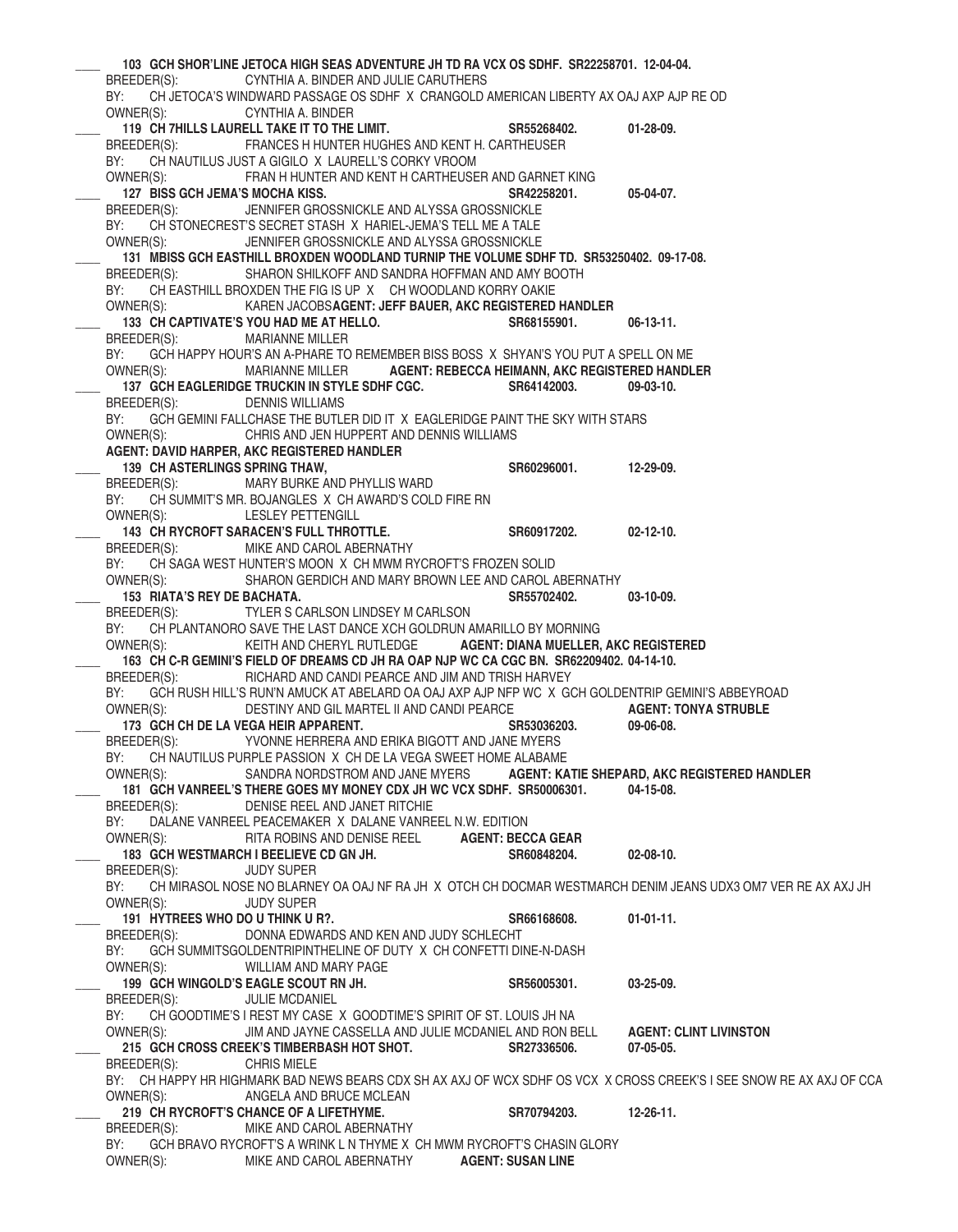\_\_\_\_ **221 GCH BRAVO RYCROFT'S A WRINK L N THYME. SR51871801. 08-05-05.**  BREEDER(S): JUDY M WORD AND MARK C WORD BY: MWM FROZEN IN THYME CCA X BRAVO'S JUST TO C U SMILE OWNER(S): MIKE AND CAROL ABERNATHY \_\_\_\_ **241 CH FIRSTARS BLUE VEPA OF HALLIS CD RN. SR59350702. 09-22-09.**  BREEDER(S): JANE L COEN BY: GCH MY BUDDY'S BOPPITY-BOP BLUE MOON X FIRSTAR'S VENTE OF HALLIS OWNER(S): HARRY AND HOLLIS AVELROD **AGENT: JENNIFER NER-HOFFMANN** \_\_\_\_ **243 GCH FOREVER'S FRAT PARTY. SR59492603. 10-31-09.**  BREEDER(S): CANDACE AND JENNIFER NEE AND TINA HURT BY: CH BRUSHHILLS ALL FOOLS ON DECK X CH FAERA'S BALALAIKA OWNER(S): CANDACE AND JENNIFER NEE **AGENT: JENNIFER NER-HOFFMANN** \_\_\_\_ **251 GCH RUSH HILL'S GO'N FOR THE GOOD TIMES. SR49130103. 03-25-08.**  BREEDER(S): TONYA AND MARK STUBLE BY: GCH RUSH HILL'S RUN'N AMUCK AT ABELARD X CH RUSH HILL'S HERE WE GO AGAIN OWNER(S): HANNA LOONEY \_\_\_\_ **253 FOREVER GRAND CAYMAN. SR52068502. 09-22-08.**  BREEDER(S): CANDACE NEE AND JENIFER HOFFMANN AND SUZIE KLECK BY: CH RUSH HILL'S ALL FOOLS ON DECK X CH MY BUDDY'S COCO CABANA BANANA OWNER(S): FERKOL AND HOFFMANN \_\_\_\_ **261 CH ARTISTRY-BRAVO DON'T MAKE WAVES. SR37681001. 04-17-06.** BREEDER(S): REBECCA D SCRIBNER BY: CH BRAVO'S OLD SPICE SDHF OS X ARTISTRY'S LIL MS WHATZ IT TO YOU OWNER(S): JUDY WORD AND MARK WORD AND REBECCA SCRIBNER 271 CH BRAVO BECAUSE I SAID SO. **271 CH** BRAVO BECAUSE I SAID SO. BREEDER(S): JUDY WORD AND MARK WORD BY: CH BRAVO'S OLD SPICE SDHF OS X BRAVO'S GET BACK OWNER(S): LINDA MILLER **AGENT: DIANE MUELLER, AKC REGISTERED HANDLER** \_\_\_\_ **273 CH HOLLYKINS TOP TEN REASONS RN. SR57579401. 01-15-08-CAN.**  BREEDER(S): HOLLY ROBINSON BY: CH AUBRIDGE WAVE YOUR RIGHTS RN X HOLLYKINS JOURNEY TO SNOWTREE CD TD CGC OWNER(S): LISA WILLIAMS LISA WILLIAMS \_\_\_\_ **285 GCH SPLENDID CHATHAM STARS AND BARS. SR60006601. 11-05-09.**  BREEDER(S): LAURA AGEE AND JULIE SPEER BY: SPLENDID'S TRIPLE CROWN X SUNCHASE SPLENDID IF I C 2 OF U OWNER(S): DAVID AND JOYCE KINGHORN \_\_\_\_ **295 CH WOODLAND THE HEARTBREAK KID. SR66604301. 01-19-11.** BREEDER(S): SHARON SHILKOFF BY: GCH RUSH HILL'S RUN'N AMUCK AT ABELARD OA OAJ AXP AJP NFP WC X CH WOODLAND KERRY OAKIE OWNER(S): SHARON SHILKOFF **AGENT: CLINT LIVINGSTON** \_\_\_\_ **297 GCH EASTHILL BROXDEN WOODLAND LETTUCE ENTERTAIN YOU. SR53250401. 09-17-08.**  BREEDER(S): SHARON SHILKOFF AND AMY BOOTH AND SANDY HOFFEN BY: CH EASTHILL BROXEN THE FIG IS UP X CH WOODLAND KERRY OAKIE OWNER(S): C. COLLINS AND J. SUPPLE AND J. OVALLE AND A. BOOTH AND S. SHILKOFF  **AGENT: PHIL/AMY BOOTH, AKC REGISTERED HANDLERS** \_\_\_\_ **309 CH DAKOTA'S ILLEGAL SMILE. SR62635404. 05-14-10.**  BREEDER(S): JIM AND BONNIE WAKELY BY: CH HYTREE'S RYD-N-OUT THE STORM X CH DAKOTA'S TALK OF THE TOWN OWNER(S): TERRYL MUELLER AND BONNIE WAKELY  **AGENT: KRISTI FALKENTHAL, AKC REGISTERED HANDLER** 311 GCH CH NITELITES TOMMY SNEAKERS. SR50939002. 06-11-08. BREEDER(S): LAURA E SALVATORE AND VIRGINIA MULLIGAN BY: CH BIRNAM WOOD'S HOOT GIBSON X CH BIRNAM WOOD'S EXPEDIA.COM OWNER(S): LAURA E AND BERNARD SALVATORE \_\_\_\_ **341 CH PULALI'S FOUR OF A KIND AT PARKWOOD. SR72051001. 02-11-12.**  BREEDER(S): PAMELA L SAGE AND ALAN SAGE AND MARILYN GEARHART AND WALKER GEARHART BY: GCH RUSH HILL RUN'N AMUCK AT ABELARD OA OAJ X GCH PULALI'S YOU'RE STILL THE ONE AT PARKWOOD OWNER(S): PAMELA L SAGE AND ALAN SAGE AND MARILYN GEARHART AND TERRY WHEELER  **AGENT: PAMELA SAGE, AKC REGISTERED HANDLER** \_\_\_\_ **347 MBIS BISS CH FYREHLOS LIGHTS CAMERA ACTION. SR34761002. 11-25-05.**  BREEDER(S): JANE CHRISTY AND BILL JOYNER BY: CH CREEKSIDEFRMS COUNTRY SQUIRE X CH FYREGLOS GOODY TWO SHOES OWNER(S): GARTH AND SHELLEY HOY \_\_\_\_ **357 GCH SHYAN'S LET FREEDOM RING. SR54047702. 01-03-09.** BREEDER(S): SUSAN AND TIM MALOCH BY: CH SHYAN'S TAKE A LONG LONG LOOK X SHYAN'S SHANIA TWAIN OWNER(S): SUSAN AND TIM MALOCH **AGENT: CORTNEY CORRAL, AKC REGISTERED HANDLER AB AB AB**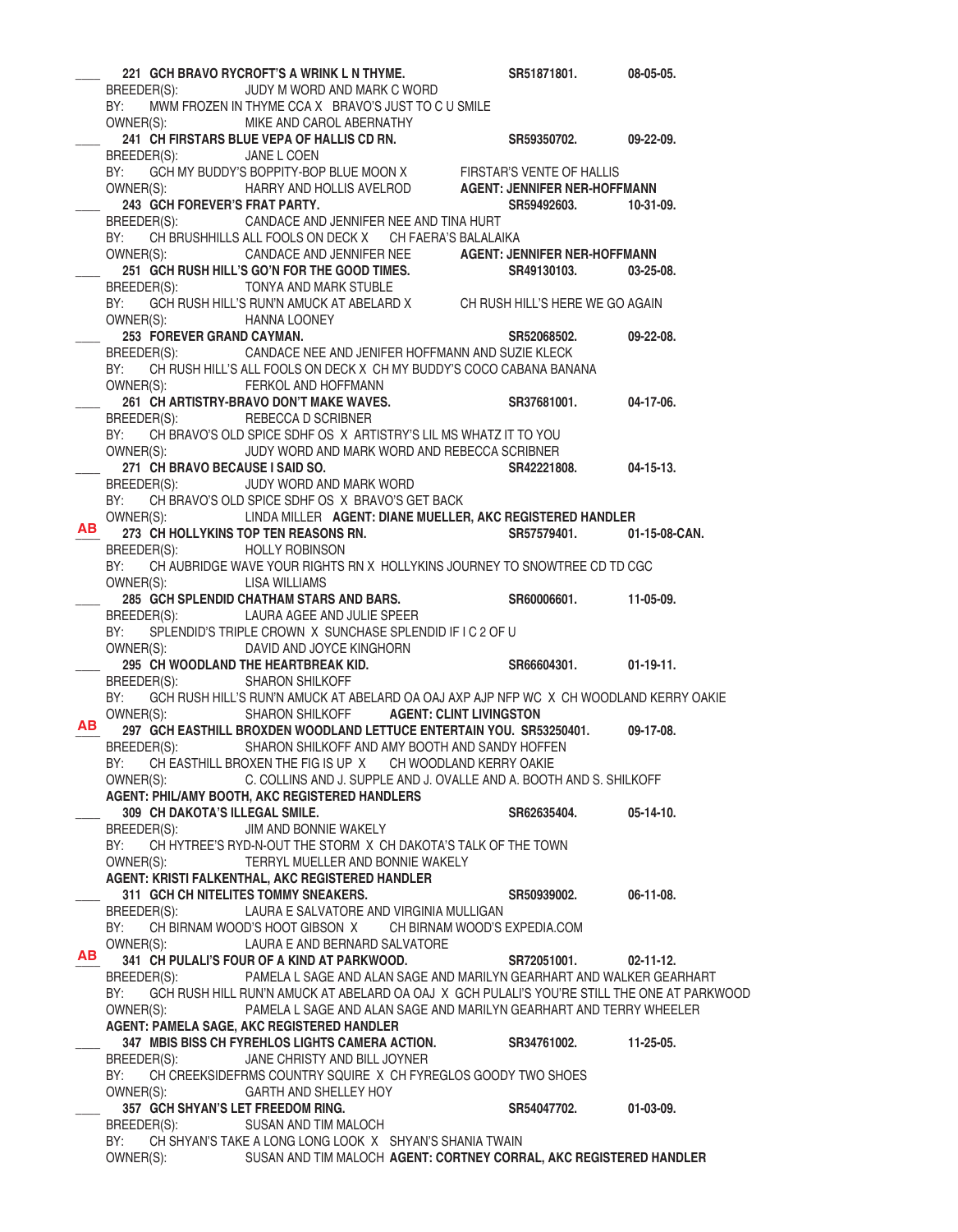\_\_\_\_ **385 CH SANDPIPER'S PURSUIT OF HAPPINESS. SR69305403. 07-04-11.**  BREEDER(S): PATTY PACE BY: GCH RUSH HILL'S RUN'N AMUCK AT ABKLARD OA OAJ AXP AJP NFP X CH AVALOR SANDPIPER TICKLED PINK<br>OWNER(S): JOAN AND DONNA FRICK, PATTY PACE, CAROLINE BRUTON JOAN AND DONNA FRICK, PATTY PACE, CAROLINE BRUTON \_\_\_\_ **395 CH SUNBEAM LAST OF THE SINGING COWBOYS. SR64667703. 09-19-10.**  BREEDER(S): TERAH MACE AND STEVE MACE AND CATHIE TURNER BY: GCH SUNBEAM YOUR CHEATIN' HEART X SUNBEAM NEW YORK STEIGHT OF MIND OWNER(S): BONNIE NERISON AND DAN NERISON AND CATHIE TURNER  **AGENT: CLINT LIVINGSTON, AKC REGISTERED HANDLER** \_\_\_\_ **401 CH PEBWIN DRESS TO IMPRESS TD. SR54112903. 01-08-09.**  BREEDER(S): BERNA HART WELCH BY: CH MONOGRAM'S BADA BING X PEDWIN WHEN SPARKS FLY<br>OWNER(S): DEBBIE BEEMER AND MICHELE LEON DEBBIE BEEMER AND MICHELE LEON \_\_\_\_ **409 CH SIDEKICK UNLEASH THE HEMI. SR26634902-CAN. 07-25-04.**  BREEDER(S): LESLEY LEHTO BY: CH EIRENE'S SOUL PROVIDER X SIDEKICK DO YOU BELIEVE IN MAGIC OWNER(S): CLARK MARTIN **AGENT: MONICA LAMONTAGNE, AKC REGISTERED HANDLER 413 GLACIER'S JAILHOUSE ROCK.** BREEDER(S): VIRGINIA A PHILLIPS AND CLARK MA RTIN BY: CH SNOWHOE'S GIRL CRAZY UD MH X GLACIER'S HUNTER'S MOON OWNER(S): CLARK MARTIN AND VIRGINIA PHILLIPS **AGENT: MONICA LAMONTAGNE, AKC REGISTERED HANDLER** \_\_\_\_ **423 GCH NAUTILUS ALEJANDRO. SR64320301. 03-30-10.**  BREEDER(S): OWNER BY: CH NAUTILUS AXIS BOLD AS LOVE X CH NAUTILUS INDECENT PROPOSAL OWNER(S): JULIE MACKINNON \_\_\_\_ **431 GCH GIDEON'S TAX SHELTER. SR66971901. 02-17-11.**  BREEDER(S): VICKI WHITE BY: GCH TRAILSEND TWILL BE OR NOT TWILL BE X CH GIDEON'S MIKEY'S SPECIAL LADY OWNER(S): VICKI WHITE \_\_\_\_ **435 CH GOLDSMITH'S LEMON N TEA. SR68998904. 07-03-11.**  BREEDER(S): BRIAN AND MARY AND CAROLINE CLEGG BY: WYOMINGS OVER AND OVER AGAIN X CH GOLDSMITHS CHARLIES ANGEL OWNER(S): MARY CLEGG AND PHIL AND LAURIE SIEFF \_\_\_\_ **439 CH BEAU GESTE POZTVLY GAVIN @ WILDROSE. SR45881508. 08-30-07.**  BREEDER(S): JANET K BRAMHALL BY: BEAUGESTE IF THEN ELSE X SYNERGOLD BEAUGESTE OZMA OF OZ OWNER(S): CHERYL BINGHAM AND JANET K BRAMHALL AND TERESA KOCHER \_\_\_\_ **441 CH TRAILSEND TWILL BE OR NOT TWILL BE. SR52957707. 08-04-08.**  BREEDER(S): MICHAEL PICKARD AND JUDY LAYNE BY: CH MAJECGOLD PAYDIRT TO ALLSGOLD RN X CH TRAILSEND IT'S A GOOD THING OWNER(S): MICHEAL PICKARD AND JUDY LAYNE \_\_\_\_ **443 CH APOLLO'S CINCO DE MAYO. SR67890301. 05-05-11.** BREEDER(S): ELLEN SCHULTZ BY: CH RUMOUR'S JUST KAT'N AROUND CD SDHF OS X APOLLO'S OOH LA LA DAHLING OWNER(S): ELLEN SCHULTZ **AGENT: CLINT LIVINGSTEN**<br>447 GCH FIRESTAR'S GO FOR BROKE TD OA OAJ OF. SR61234501. \_\_\_\_ **447 GCH FIRESTAR'S GO FOR BROKE TD OA OAJ OF. SR61234501. 03-14-10.**  BREEDER(S): CINDY PARTRIDGE BY: CH PEBWIN BROOKSMONT'S US MARSHAL CD JD JH X CH GOODTIME'S SPRING FLING AT FIRESTAR OWNER(S): SHARON AND CLAYTEN KILRAIN **AGENT: AMANDA MYERS** \_\_\_\_ **451 CH BOCA GOLD'S PEKING DUCK. SR51120801. 05-16-08.**  BREEDER(S): MICHELE AND NATE WHITNEY BY: CH STEADMOR'S DESTINED FOR QUESTAN X HILLOCK'S ALL THE WAY MAY OWNER(S): MICHELE AND NATE WHITNEY **AGENT: JANE MYERS, AKC REGISTERED**  $SR49750701.$  04-17-08. BREEDER(S): BERYL AND ANTHONY SCAGGS BY: CH NAUTILUS JUST A GIGILO X CH PENNYLANE YANKEE FIELD OF DREAMS OWNER(S): JANICE JESBERGER **AGENT: MARK DESROSIERS, AKC REGISTERED** \_\_\_\_ **457 GCH MY BUDDY'S DANGER ZONE CD RN. SR66651202. 01-27-11.**  BREEDER(S): LEEAH CHEW DMV BY: GCH MY BUDDY'S I'VE HAD THE TIME OF MY LIFE RN X CH MY BUDDY'S PRETTY IN PINK RN OWNER(S): LEEAH CHEW DVM \_\_\_\_ **475 CH SUNBEAM'S COWASAKI. SR64667701. 09-19-10.**  BREEDER(S): TERAH MACE AND STEVE MACE AND CATHIE TURNER BY: GCH SUNBEAM YOUR CHEATIN HEART X SUNBEAM'S NY STEIGHT OF MIND OWNER(S): TERAH AND STEVE MACE AND CATHIE TURNER **AB AB**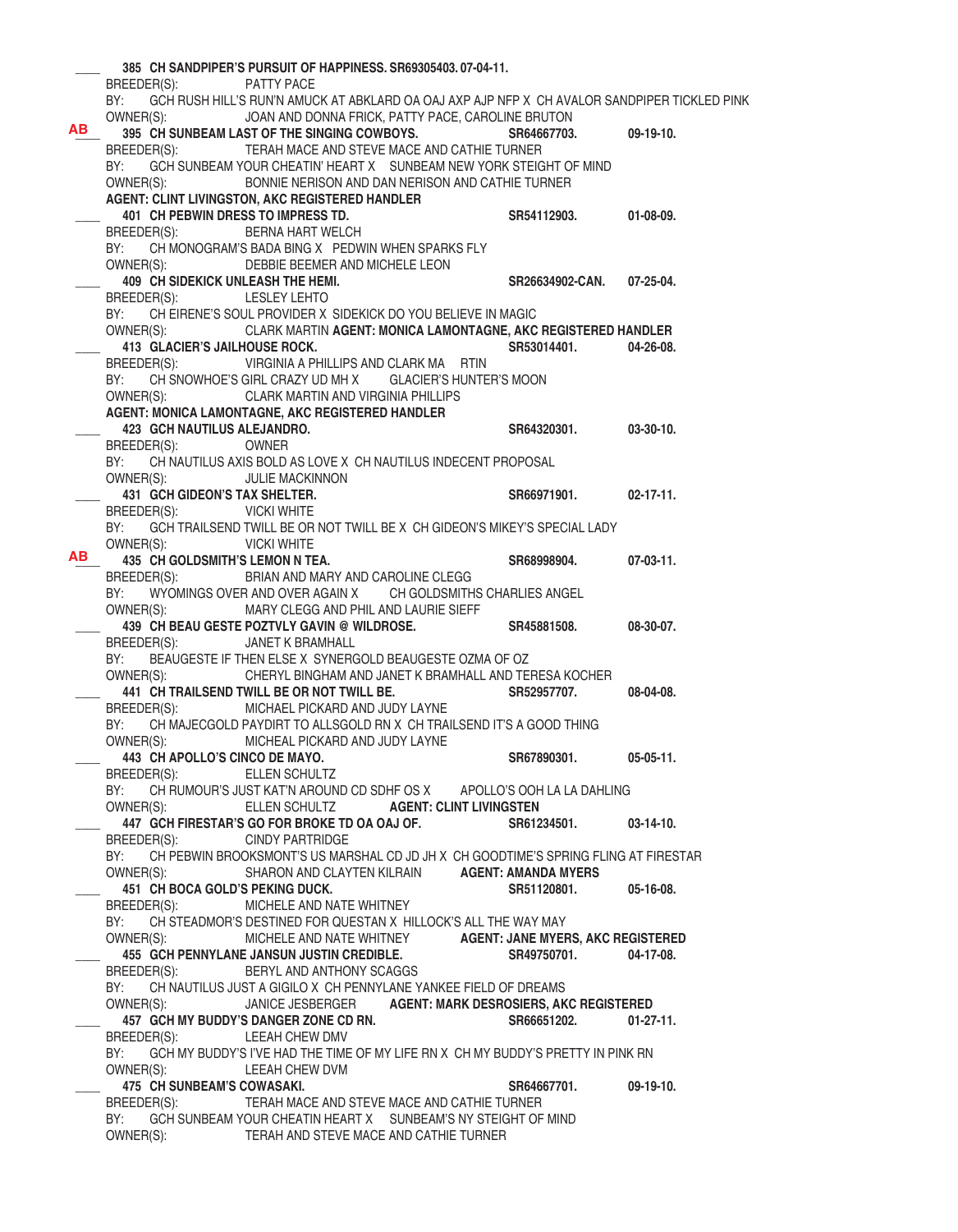| AB |                                           | 477 GCH TAMARACK LOVE SHACK, RA.                                                                                                       |                                     | SR66053201.                                 | $11-26-10.$      |
|----|-------------------------------------------|----------------------------------------------------------------------------------------------------------------------------------------|-------------------------------------|---------------------------------------------|------------------|
|    |                                           | BREEDER(S): KATHY WHIPPLE AND PAT SIMPSON                                                                                              |                                     |                                             |                  |
|    | BY:                                       | CH PENNYLANE YANKEE RENEGADE X CH SCION FRINGE BENEFIT DC OA OAJ RE                                                                    |                                     |                                             |                  |
|    | OWNER(S): KATHY WHIPPLE                   |                                                                                                                                        |                                     |                                             |                  |
|    |                                           | 479 CH SUMMIT'S BACK BY POPULAR DEMAND.                                                                                                |                                     | SR63252206.                                 | $03-20-10.$      |
|    | BREEDER(S):                               | BETH JOHNSON AND DAVID HARPER                                                                                                          |                                     |                                             |                  |
|    |                                           | BY: CH HYTREE RYD-N-OUT THE STORM X CH SUMMIT'S EVERY FASHION VENTURE                                                                  |                                     |                                             |                  |
|    | OWNER(S):                                 | GEORGE AND SUE DINGES<br>481 CH HIGHMARK ALREADY A LEGEND @ KELSTON.                                                                   |                                     | SR56002805.                                 | $03-26-09.$      |
|    | BREEDER(S):                               | LINDA WILLARD AND VICKI FINERAN                                                                                                        |                                     |                                             |                  |
|    |                                           | BY: CH HIGHMARK'S UPSIDE OF ANGER X HIGHMARK'S LARK ASCENDING                                                                          |                                     |                                             |                  |
|    | OWNER(S):                                 | JANE VAN WINGERDEN - C/O P. STAGER                                                                                                     |                                     |                                             |                  |
|    | <b>483 CH HYTREE SUMMITS TIME SQUARE.</b> |                                                                                                                                        |                                     | SR64075701.                                 | $07-10-10.$      |
|    | BREEDER(S): DONNA EDWARDS                 |                                                                                                                                        |                                     |                                             |                  |
|    | BY:                                       | CH SUMMITS MR BOJANGLES X CH CONFETTI SPIN CYCLE                                                                                       |                                     |                                             |                  |
|    | OWNER(S):                                 | <b>BETH JOHNSON</b>                                                                                                                    |                                     |                                             |                  |
|    |                                           | 485 CH SUMMIT'S GOLDEN TRIP IN THELINE OF DUTY. SR35890803.                                                                            |                                     |                                             | $02 - 25 - 06$ . |
|    |                                           | BREEDER(S): TIAGO FREITAS BETH JOHNSON AND MARCOS MISHIKAWA                                                                            |                                     |                                             |                  |
|    | BY:                                       | CH SUMMITS MR BOJANGLES X CH GOLDENTRIP'S ONE KISS MORE                                                                                |                                     |                                             |                  |
|    | OWNER(S):                                 | <b>BETH JOHNSON</b>                                                                                                                    |                                     |                                             |                  |
|    |                                           | 489 GCH EMERY'S IN THE MIDNIGHT HOUR.                                                                                                  |                                     | SR67012302.                                 | $01-19-11.$      |
|    | BREEDER(S):                               | BRIANNA BISCHOFF AND BETH JOHNSON<br>CH XCELERATE TWENTY X STETSON X GCH SUMMITS INTO THE MYSTIC                                       |                                     |                                             |                  |
|    | BY:                                       | OWNER(S): PAMELA AND RICHARD SHERRY AND BRIANNA BISCHOFF                                                                               |                                     |                                             |                  |
|    | <b>AGENT: BRIANNA BISCHOFF</b>            |                                                                                                                                        |                                     |                                             |                  |
|    | 491 GCH EMERY'S WHITE OUT.                |                                                                                                                                        |                                     | SR70730502.                                 | $09-12-11$ .     |
|    | BREEDER(S):                               | BRIANNA BISCHOFF AND BETH JOHNSON                                                                                                      |                                     |                                             |                  |
|    |                                           | BY: GCH SUMMITS THE TITANIC X GCH HYTREE EMERY'S HOT TOPIC                                                                             |                                     |                                             |                  |
|    | OWNER(S):                                 | PAMELA AND RICHARD SHERRY AND BRIANNA BISCHOFF                                                                                         |                                     |                                             |                  |
|    | <b>AGENT: BRIANNA BISCHOFF</b>            |                                                                                                                                        |                                     |                                             |                  |
|    |                                           | 493 GCH SANDPIPER'S LET FREEDOM RING.                                                                                                  |                                     | SR69305401.                                 | $07-04-11.$      |
|    | BREEDER(S): PATTY PACE                    |                                                                                                                                        |                                     |                                             |                  |
|    | BY:                                       | GCH RUSH HILL'S RUN'N AMUCK AT ABKLARD OA OAJ AXP AJP NFP X CH AVALOR SANDPIPER TICKLED PINK                                           |                                     |                                             |                  |
|    |                                           | OWNER(S): TOYOMI TSUMURA                                                                                                               |                                     | <b>AGENT: BRUCE SCHULTZ, AKC REGISTERED</b> |                  |
|    |                                           | 495 GCH SUMMIT'S THE TITANIC.                                                                                                          |                                     | SR48204105.                                 | $02 - 04 - 08$ . |
|    |                                           | BREEDER(S): BETH JOHNSON AND ANA CAROLINA NAVARRO                                                                                      |                                     |                                             |                  |
|    | OWNER(S):                                 | BY: CH SUMMIT'S MR BOJANGLES X GOLDENTRIP VICTORIA THANKS A MILLION<br>PAMELA AND RICHARD SHERRY AND BETH JOHNSON AND BRIANNA BISCHOFF |                                     |                                             |                  |
|    | <b>AGENT: BRIANNA BISCHOFF</b>            |                                                                                                                                        |                                     |                                             |                  |
|    |                                           | 497 GCH TRANCE MISSION JP CUNARD ADVENTURE. SR62514902.                                                                                |                                     |                                             | $05 - 25 - 09.$  |
|    | BREEDER(S): KAZUMI KINOSHITA              |                                                                                                                                        |                                     |                                             |                  |
|    |                                           | BY: HYTREE N' HONOR'S MAYDAY MALONE X HONOR'S WALKER HIDDEN IN MY HEART                                                                |                                     |                                             |                  |
|    | OWNER(S):                                 | TOYOMI TSUMURA AGENT: BRUCE SCHULTZ, AKC REGISTERED                                                                                    |                                     |                                             |                  |
|    | 509 CH HILLSIDE THAT'S A WINNER.          |                                                                                                                                        |                                     | SR70843903.                                 | $10 - 20 - 11$ . |
|    | BREEDER(S):                               | CARON ROSENKOETTER-LAUSE                                                                                                               |                                     |                                             |                  |
|    | BY:                                       | CH HILLSIDE JUST A HUNK OF BURNIN LOVE BN RN X GCH DOGWOOD'S BRIGHT MORNING STAR                                                       |                                     |                                             |                  |
|    | OWNER(S):                                 | CARON AND SHARON ROSENKOETTER                                                                                                          |                                     |                                             |                  |
|    |                                           | 513 CH REGATTA'S UNBEARABLY HOTSUMMER.                                                                                                 |                                     | SR63672301.                                 | $06-28-10.$      |
|    | BREEDER(S):                               | DONNA GULLEDGE AND JOYCELYN ARMSTRONG                                                                                                  |                                     |                                             |                  |
|    | BY:                                       | CH VENTURE REDOG'S MAGIC HAT TRICK OS X REGATTA'S STREETCAR NAMED DESIRE<br>SANDI MURRY AND DONNA GULLEDGE                             |                                     |                                             |                  |
|    | OWNER(S):                                 | 521 GCH CH SANDSPURE I OF THE STORM JH RN WC.                                                                                          |                                     | SR21510701.                                 | 09-18-04.        |
|    | BREEDER(S):                               | ROGER AND ANNA HACKNEY AND T TURNER                                                                                                    |                                     |                                             |                  |
|    | BY:                                       | CH SUMMIT'S MR BOJANGLES X CH SANDSPUR'S SPLISH SPLASH                                                                                 |                                     |                                             |                  |
|    | OWNER(S):                                 | <b>JEFF BAUER</b>                                                                                                                      |                                     |                                             |                  |
|    |                                           | 527 CH CHESTERFIELDS FOREVER LUCKY CHARM.                                                                                              |                                     | SR64951402.                                 | $06-06-10.$      |
|    | BREEDER(S):                               | <b>MARCELO POLANSKY</b>                                                                                                                |                                     |                                             |                  |
|    | BY:                                       | CH RUSHHILL'S ALL FOOLS ONDECK X CHESTERFIELDS ALL MY LOVING                                                                           |                                     |                                             |                  |
|    | OWNER(S):                                 | ROBYN GORDON                                                                                                                           | <b>AGENT: JENNIFER NEE-HOFFMANN</b> |                                             |                  |
|    |                                           | 537 CH BRYTLEA DUCAT JUSCOZ TRIPLE SCOOP CD, JH, GN, RE, WC, NA, OAP, OJP, NFP VCX. SR44086903. 07-19-07.                              |                                     |                                             |                  |
|    |                                           | BREEDER(S): SUSAN SCRIBNER AND HELEN DORRANCE                                                                                          |                                     |                                             |                  |
|    | BY:                                       | CH SANDPIPER'S GIVEM "H" HARRY SDHF OS X                                                                                               |                                     | CH DUCAT BRYTLEA ARIELLA OD                 |                  |
|    | OWNER(S):                                 | DR TIM AND LYNDA WILLIAMS AGENT: BECCA GEAR, AKC REGISTERED                                                                            |                                     |                                             |                  |
|    | 543 GCH SANDSPUR'S BE COOL.               |                                                                                                                                        |                                     | SR42074702.                                 | $02 - 04 - 07$ . |
|    | BREEDER(S):<br>BY:                        | ANNA HACKNEY AND ROGER HACKNEY AND CAROL ROSENKOETTER<br>CH GORCA' MERLIN X CH SANDSPUR'S SPLISH SPLASH                                |                                     |                                             |                  |
|    | OWNER(S):                                 | <b>LORYN LAPLANT</b>                                                                                                                   |                                     |                                             |                  |
|    |                                           |                                                                                                                                        |                                     |                                             |                  |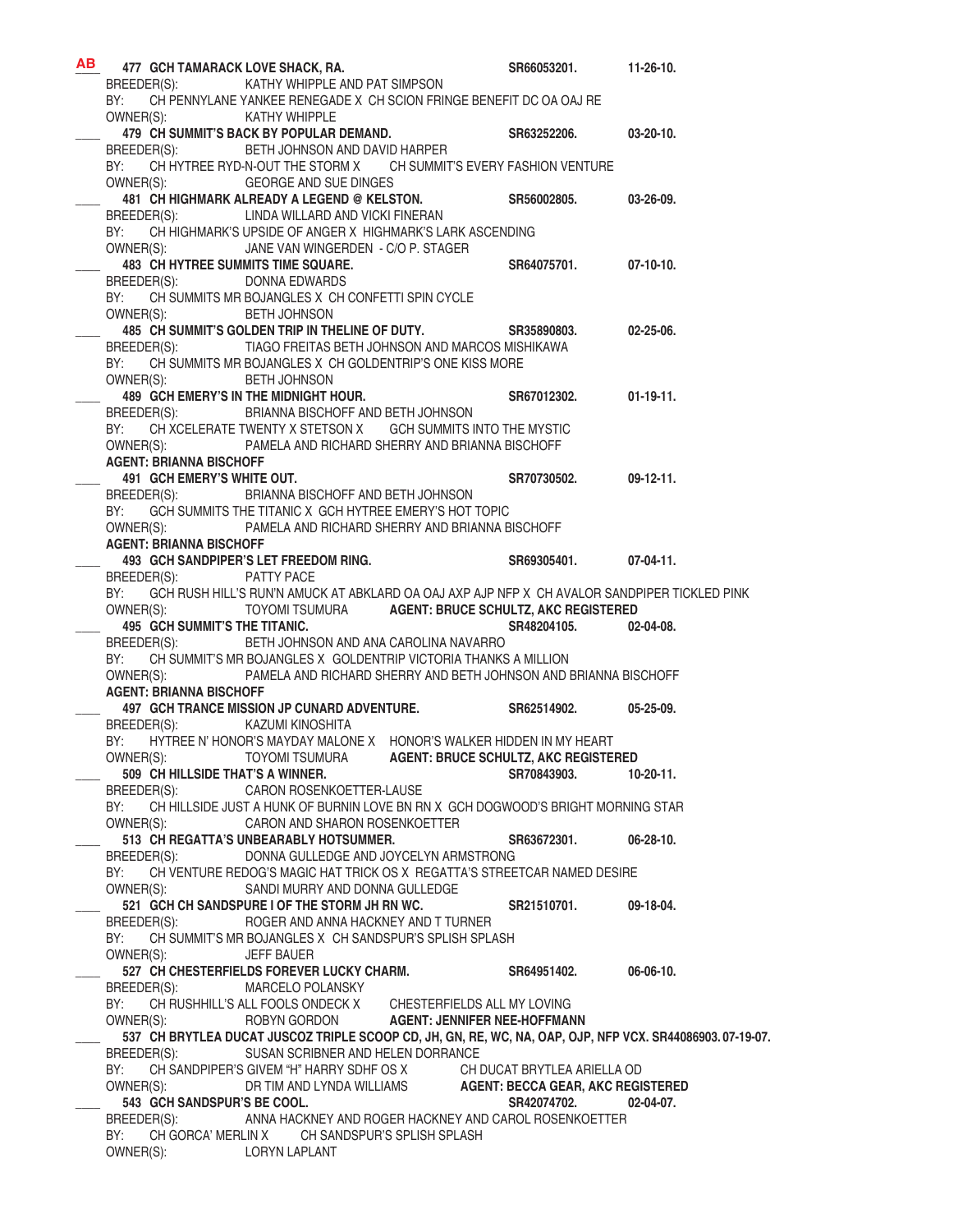\_\_\_\_ **549 CH SUMMITS FRONT PAGE NEWS. SR66336404. 12-23-10.** BREEDER(S): BETH JOHNSON AND MARCOS NISHIKAWA BY: CH SUMMITS GOLDENTRIPINTHELINEOFDUTY X CH. GOLDEN TRIP SNOW DREAM OWNER(S): JAMIE EIENE AND BETH JOHNSON **AGENT: REBECCA HEIMANN** \_\_\_\_ **554 CH TEMPO'S G'DAY SUNSHINE AT RAZZLE. SR36037501. 06-25-06.**  BREEDER(S): DAVID BROWN AND BARBARA BROWN BY: CH TEMPO'S EASY RIDER X CREEKSIDEFRM STARDUST AT TEMPO OWNER(S): CATHERINE MEDDAUGH AND BARBARA BROWN \_\_\_\_ **563 GOODTIME'S JOHNNY BEE GOOD. SR25411805. 02-09-05.**  BREEDER(S): KATHY SMITH AND CATHERINE MCELROY BY: SCION OUGHTA BE A LAW X GOODTIME'S CASSIOPEIA OWNER(S): PAULA PETELLE AND JOE PETELLE **AGENT: COURTNEY CORRAL** \_\_\_\_ **565 REDHILL'S MAKERS 'N SPRITE. SR55263901. 03-03-09.**  BREEDER(S): PAULA PETELLE AND KATHY SMITH BY: GOODTIME'S I REST MY CASE X GOODTIMES CARRIE ON OWNER(S): PAULA PETELLE **AGENT: COURTNEY CORRAL** \_\_\_\_ **587 CH RAZZLE-TEMPO'S LET'S GET READY TO RUMBA. SR68236302. 05-06-11.**  BREEDER(S): CATHERINE MEDDAUGH AND DEBBIE LITTLETON AND BARB BRAUN BY: GCH VERDORO PELLISE ARROWSMITH X CH WENDEHILL-TEMPO'S RAZZLERAINDROP OWNER(S): PAMEAL SAGE AND CATHERINE MEDDAUGH AND MANDW GEARHART  **AGENT: SHERI HURST, AKC REGISTERED** \_\_\_\_ **593 GCH HILLOCK'S BARCARDI CD RE CGC. SR56575901. 05-27-09.**  BREEDER(S): TAMMY TOMLINSON AND CHUCK AND DIANNE ROSS BY: CH HILLOCK'S HUNNYBEAR'S PURPLE PIZZAZZ X CH HILLOCK'S RUM RIASIN OWNER(S): DIANNE AND CHUCK ROSS AND TAMMY TOMLINSON **AGENT: KAREN MAMMANO** \_\_\_\_ **607 CH CLAIRCREST GO YOUR OWN WAY. SR68605503. 05-28-11.**  BREEDER(S): NICKIE HERTZOG BY: CH CLAIRCREST POT OF GOLD X CH CLAIRCREST AGAINST THE WIND OWNER(S): JULIE CARUTHERS AND NICKIE HERTZOG AND JENNIFER ZINGULA  **AGENT: JENNIFER HOFFMAN** \_\_\_\_ **611 CHANTELLE BAREFOOT IN THE PARK. SR66412902. 02-16-11.**  BREEDER(S): GLORIA MILLER AND CATHIE TURNER BY: CHANTELLE ON YOUR MARK X SUNBEAM CHANTELLE W'EIGHT UNTIL DARK OWNER(S): NANCY LEWINE AND JENNY COCHRAN AND GLORIA MILLER \_\_\_\_ **617 GCH KALM SEA'S TO HAVE AND TO HOLD. SR40429701. 01-31-07.** BREEDER(S): SUSAN ROBINS BY: CH CLARKCREEK FORCE OF NATURE KALM SEA'S CHARLOTTE RUSSE OWNER(S): SUSAN ROBINS \_\_\_\_ **619 CH CHATEAU'S 4BIDDEN. SR64194102. 08-08-10.**  BREEDER(S): REBECCA MCKEE BY: CH KLAASEM'S ZOOM ZOOM ZOOM X CH VENTURE'S EVERY BEAT OF MY HEART OWNER(S): REBECCA MCKEE **AGENT: MADELINE ARONEY** \_\_\_\_ **621 CH GOLDEN TRIP VAGABOND TRISTAN. SR76261101 BRA. 07-27-10.**  BREEDER(S): MARCOS NISHIKAWA AND ANA C NAVARRO BY: GOLDEN TRIP SUMMIT'S THE RED BARON XGOLDEN TRIP EXCALIBUR PASSION OWNER(S): ANA C NAVARRO AND MARCOS NISHIKAWA **AGENT: BETH JOHNSON, AKC REGISTERED** 631 CH ALLIEBECKHIGHMARK DREAMS TO REMEMBER. SR70641201. 11-03-11. BREEDER(S): LINDA WILLARD AND BRYCE BEASLEY BY: GCH ALLIEBECKS FOR PETE'S SAKE X HIGHMARK HERITAGE SOUP TO NUTS OWNER(S): DIANE SENTERFITT AND GEOFF WEISBART \_\_\_\_ **639 GCH MY BUDDY'S OUT OF THE BLUE CD JH RE WC VC CCA. SR54409003. 01-03-09.**  BREEDER(S): LEEAH CHEW DMV AND MARGARET CISCO BY: GCH MY BUDDY'S BOPPITY-BOP BLUE MOON RN WC VC CGC SDHF X MY BUDDY'S IT TAKES TWO RN OD OWNER(S): JIM AND ALISA ANDRAS AND LEEAH CHEW DVM **AGENT: CLINT LIVINGSTON** \_\_\_\_ **645 CH CAMOFLAGE'S TEXAS HOME BREW. SR72201402. 03-06-12.**  BREEDER(S): RONNA AND TERRY COMBX AND DR SHELLEY HEMPEL BY: CH MORNINGSTAR MUST BE DREAMING X BROOKSHIRE CAMOFLAGE SPICE IT UP OWNER(S): RONNA AND TERRY COMBS, K BECKER AND R HALLAHAN \_\_\_\_ **647 CH ENDEAVORS MOGUL MONSTER. SR60146802. 12-07-09.**  BREEDER(S): SHERYL CAMMARATA AND DANIELLE SILVERSTEIN BY: CH KARLEIGH'S CRIMSON N CLOVER X ENDEAVORS FRESH SPRING WATER OWNER(S): SHERYL CAMMARATA AND DANIELLE SILVERSTEIN \_\_\_\_ **659 CH. BIRCH HOLLOW'S RYD'N ON RTE SIXTY SIX. SR28997801. 08-19-05.**  BREEDER(S): ROBERT C CLARK AND KATHLEEN M CLARKE BY: CH DALANE RAZIN CAINE ON SIXTY SIX CH CROSSBOW'S TRINITY TREASURE OWNER(S): JUAN CARLOS AND OCHOA CASTRO  **AB**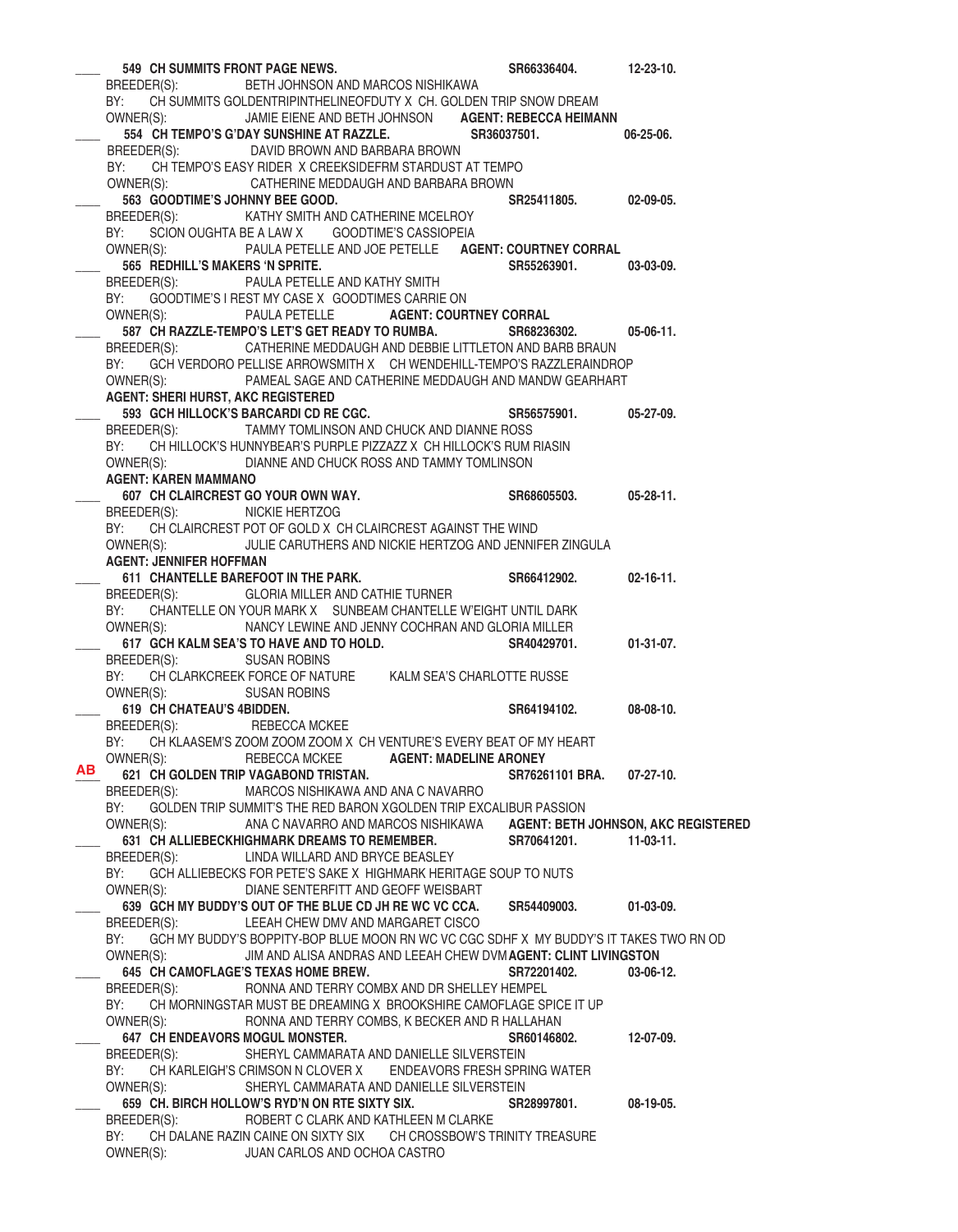\_\_\_\_ **661 BISS CH RELAY'S TEE IT HI - N - LET IT FLY BOSS BPISS. SR69565101. 08-23-11.**  BREEDER(S): LAUREN RELAY BY: MBISS AM GCH CH UCH FOREVERS QUEST FOR ATLANTIS MBPISS SDHF X CH RELAY'S JUST OVER THE GWB OWNER(S): LAUREN RELAY AND DAN RUDZEK LAUREN RELAY AND DAN RUDZEK \_\_\_\_ **669 CH SUMMIT SEVERIN'S PICTURE THIS. SR62708506. 10-19-09.**  BREEDER(S): BETH JOHNSON AND MARCOS NISHIKAWA BY: CH SUMMIT'S MR BOJANGLES X CH GOLDEN TRIP SNOW DREAM OWNER(S): SANDY ROLLING AND BETH JOHNSON \_\_\_\_ **675 CH SOMBRA'S TAKIN' A ROAD TRIP TO GOLDEN CLOVER. SR73192804. 05-03-12.**  BREEDER(S): JEANETTE RATACJZAK BY: GCH CH CONFETTI GANGWAY'S FIELD N'TRACK OS X SUMMIT SOMBRA'S NO SMALL AFFAIR<br>OWNER(S): LEO AND SAVANNAH GOULD **AGENT: BETH JOHNSON, AKC REGI**  OWNER(S): LEO AND SAVANNAH GOULD **AGENT: BETH JOHNSON, AKC REGISTERED** \_\_\_\_ **677 CH FOREVER'S SECRET INGREDIENT. SR62953101. 05-06-10.**  CANDACE L NEE AND JENNIFER NEE AND SUZIE KLECK AND ALYSSA REILLY BY: KRISTIL'S IN HIS TIME X CH MY BUDDY'S COCO CABANA BANANA OWNER(S): JOHN NIEMZYK AND JOHN M NIEMZYK AND JENNIFER L NEE \_\_\_\_ **687 CH ASORO'S BEACH PARTY AT CRYSTAL FALLS. SR57704210. 07-07-09.**  BREEDER(S): ILENE COOK AND BRIANNE COLLING BY: GRCH ST. ANDREWS TOURING DA USA X ASORO'S UNDER THE BOARDWALK OWNER(S): ILENE COOK AND BRIANNE COLLING AND JUDY KALDAHL **AGENT: MICHAEL PICKARD** 691 CH CHANTELLE ON YOUR MARK. SR10969701. 05-07-03. BREEDER(S): GLORIA MILLER AND BEV BROWN AND DARLEEN HARMON BY: MEDALLION STARRING ROLE X CHANTELLE PEGGED AT FIRST OWNER(S): GLORIA MILLER **701 GCH VENTURES BOYS N TOYS.**<br>BREEDER(S): TIFFANY AND MATTHEW MCCRAY **SR42759001.** 04-12-07. TIFFANY AND MATTHEW MCCRAY BY: CH HAPPY HR HIGHMARK BAD NEWS BEARS X CH KARAGOLDS WHISTLIN N THE WIND OWNER(S): AMY HEUSLEIN AND TIFFANY MCCRAY **AGENT: REBECCA HEIMANN** \_\_\_\_ **703 CH BIRNAM WOOD'S RAY D.O'FLYER. SR73480401. 04-10-12.** BREEDER(S): SYLVIA DONAHEY AND JENNIFER MASTERSON AND GINGER GARRETT BY: CH BIRNAM WOOD'S WING TIP X CH MASTERS TALLADEGA NIGHTS OWNER(S): DORANNE BORSAY HOROWITZ AND WALTER HOROWITZ AND SYLVIA DONAHEY  **AGENT: MARK DESROSIERS, AKC REGISTERED** \_\_\_\_ **709 CH VERDORO'S TRIPLE CHILL. SR23901101 CAN. 9-10-03.**  BREEDER(S): ANN M GREENBANK BY: CH VERDORO TANGLEWOOD ICE PILOT X VERDORO'S PACE ARROW. OWNER(S): NEIL LAMONT AND ANN M GREENBANK \_\_\_\_ **717 CH SANDPIPER'S QUICKSTEP. SR55105402. 01-10-09.**  BREEDER(S): PATTY AND BILL PACE BY: CH HYTREE'S RYD-N-OUT THE STORM X CH SANDPIPER'S HOT L'EGG'S OWNER(S): MICHELE LEMOLE **725 GCH AVALORS INXS. 125 SR23708901.** 02-19-07. BREEDER(S): LORI REUTER BY: CH SUMMIT'S DAKOTA LIFE'S A DANCE X CH KARAGOLD'S SANDPIPER STEAM N CREAM OWNER(S): LORI REUTER \_\_\_\_ **727 CH DUCAT BRYTLEA MWM OLIVER TWIST. SR64006002. 07-17-10.**  BREEDER(S): HELEN DORRANCE AND SUSAN SCRIBNER BY: CH DÉJÀ VU DUCAT WATERMARK DANTE X CH DUCAT BRYTLEA ARIELLE OWNER(S): HELEN DORRANCE AND MARK NISHIMURA **AGENT: DAVID HARPER, AKC REGISTERED HANDLER** \_\_\_\_ **745 CH FOREVER'S SECRET INGREDIENT. SR62953101. 05-06-10.**  BREEDER(S): CANDACE L NEE AND JENNIFER L NEE AND ALYSSA REILLY BY: KRISTIL'S IN HIS TIME X CH MY BUDDY COCO CABANA BANANA OWNER(S): JOHN A NIEMZYK AND JOHN M NIEMZYK AND JENNIFER L NEE **761 CH GOLDSMITH BOSLEY BOSLEY BOST SR45556303. 06-18-07.**<br> **BREEDER(S):** BRIAN MARY CLEGG BRIAN MARY CLEGG BY: CH DREAMWORKS FREEZE FRAME X CH KATTWALKS KISS N TELL OWNER(S): BRIAN AND MARY CLEGG \_\_\_\_ **763 BISS GCH VALOR'S JACK OF ALL TRADES AT TRISTAR CD RE SH WCX VCX CGC TDI. SR52425903. 09-03-08.**  BREEDER(S): WILLIAM AND BARBARA THORNBERRY BY: BISS AM UKC CH CHUCKANUT'S CAPTAIN KANGAROO JH CAN WC X AM CH WISHKEEPER'S GOOD DAY SUNSHINE OWNER(S): SHARMIN DOMINKE AND MEGAN HONARI \_\_\_\_ **765 GCH MY BUDDY'S TIMES THEY ARE A-CHANGING. SR61554809. 02-04-10.**  BREEDER(S): MARGARET CISCO AND LEEAH CHEW DVM BY: CH SUMMITS GOLDENTRIPINTHELINEOFDUTY X MY BUDDY'S IT TAKES TWO RN OWNER(S): JEANETTE AND GEORGE MAKOWSKYJ AND ANNA GOLDEN **AB AB AB AB AB AB AB**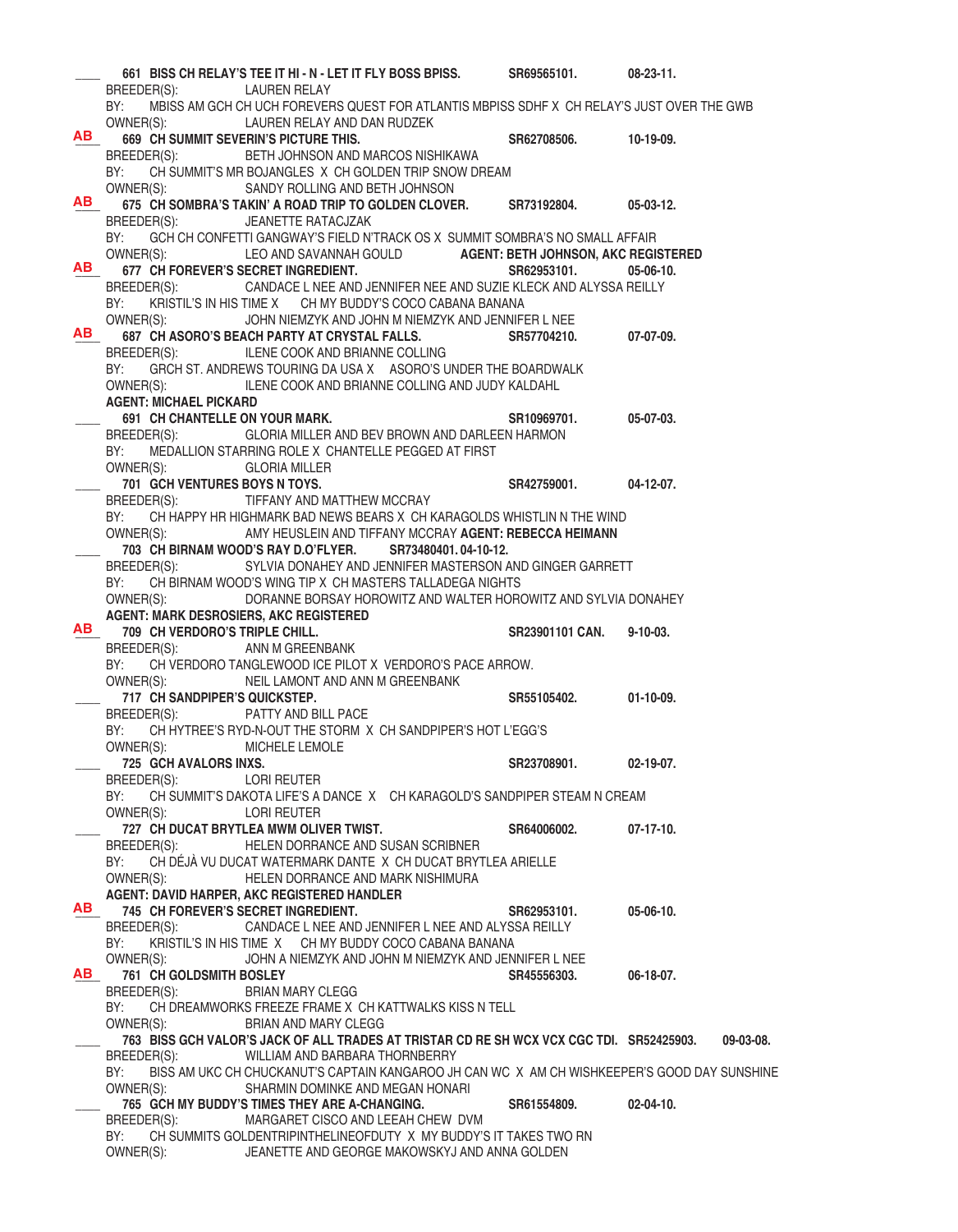| AGENT: ANGELLA L LLOYD, AKC REGISTERED HANDLER                                                                   |                 |                  |
|------------------------------------------------------------------------------------------------------------------|-----------------|------------------|
| 781 CH MATTIACI AERIALS IN TH SKY.                                                                               | SR37490709.     | $01-17-06.$      |
| BREEDER(S): FLORENCE JOSEPHS                                                                                     |                 |                  |
| CH CORUM PARK AVENUE X MATTIACI THE CHALLENGER<br>BY:                                                            |                 |                  |
| OWNER(S): FLORENCE JOSEPHS                                                                                       |                 |                  |
| 783 GCH REGATTA'S CUT 2 THE CHASE.                                                                               | SR48694703.     | 02-02-08.        |
| BREEDER(S):<br><b>DONNA GULLEDGE</b>                                                                             |                 |                  |
| BY:<br>CH CAMLIN'S SALTWATER RIG X CH REGATTA'S RACING GENOA                                                     |                 |                  |
| CAROLYN AND MARK FERTITTA<br>OWNER(S):                                                                           |                 |                  |
| 787 GCH VENTURE'S BERRIE TALONTED.                                                                               | SR52220603.     | $07-26-08.$      |
| BREEDER(S): ARLEY HUSSIN AND TIFFANY MCCRAY                                                                      |                 |                  |
| CH VENTURE'S UP ON THE HOUSETOP CH SUMMIT'S CHERIE BERRIE<br>BY:                                                 |                 |                  |
| OWNER(S): MARNIE PIXLEY AND KAT WALDEN                                                                           |                 |                  |
| 789 CH FOREVER I'M THE FOOL ON DECK RN.                                                                          | SR52755201.     | 08-06-08.        |
| BREEDER(S): CANDACE NEE AND SUZIE JORDAN<br>GCH RUSH HILL'S ALL FOOLS ON DECK X GOLDSTORM MOVE OVER BOYS!<br>BY: |                 |                  |
| JANET WILLIAMS AND JENN NEE HOFFMAN<br>OWNER(S):                                                                 |                 |                  |
| 795 SUMMITS SONNY SIDE UP.                                                                                       | SR59396701.     | 08-06-09.        |
| BREEDER(S): BETH JOHNSON AND DAVID HARPER                                                                        |                 |                  |
| CH HYTREE'S RYD-N-OUT THE STORM X GCH SUMMIT'S EVERY FASHION VENTURE<br>BY:                                      |                 |                  |
| OWNER(S): PATTY WEDDING AND MIKE WEDDING AND BETH JOHNSON                                                        |                 |                  |
| 797 CH TEKO GOODFIELD BEYOND A SHADOW OF A DOUBT TD RN. SR59605703.                                              |                 | 11-07-09.        |
| BREEDER(S):<br>SHANNON OLIVER AND JENNIFER MASTERSON                                                             |                 |                  |
| CH MASTERS BOYS 'N THEIR TOYS BN CD RE NJP NAP X CH MASTERS TEKO LET'S BE SERIOUS<br>BY:                         |                 |                  |
| EMILY PATE AND SHANNON OLIVER<br>OWNER(S):                                                                       |                 |                  |
| 803 CH LAKEVUE'S TIME HONORED TRADITION RN CGC.                                                                  | SR62064702.     | $10-10-10.$      |
| BREEDER(S): MARCI MILLER AND TONY GARCIA                                                                         |                 |                  |
| CH SHADOWLAND'S INSIDE SCOOP X RUSH HILL'S GO SOMEWHERE IN TIME<br>BY:                                           |                 |                  |
| OWNER(S): MARCI MILLER & TONI GARCIA & JOANNA MATTHISEN                                                          |                 |                  |
| 805 GCH RUSH HILL'S DRAMA'GEDDON JH.                                                                             | SR62219801.     | $02 - 22 - 10$ . |
| BREEDER(S): MARK AND TONYA STRUBLE                                                                               |                 |                  |
| BY:<br>GCH RUSH HILL'S RUN'N AMUCK AT ABELARD OA OAJ AXP AJP NFP WC X CH RUSH HILL'S HERE WE GO AGAIN            |                 |                  |
| TONYA STRUBLE AND MARK STRUBLE AND CATHY MEDDAUGH<br>OWNER(S):                                                   |                 |                  |
| 839 GCH XING YUAN GOLDEN SPIRIT'S TOMMY.                                                                         | SR76118201-CHN. | $08-01-08.$      |
| BREEDER(S): YIN XIANGDONG                                                                                        |                 |                  |
| BY:<br>FREEDOM OF GOLDEN SPIRIT X NAUTILUS VICTORIA JOSEPH                                                       |                 |                  |
| OWNER(S): FANG HUANG AGENT: DAVID HARPER, AKC REGISTERED HANDLER                                                 |                 |                  |
| 851 CH BIRNAM WOOD'S WING TIP.                                                                                   | SR40909201.     | $12 - 4 - 06.$   |
| BREEDER(S):<br>SYLVIA DONAHEY AND WILLIAM FEENEY                                                                 |                 |                  |
| BY:<br>CH KARAGOLD'S KRUZ'N COAST T' COAST X CH BIRNAM WOOD'S EXPEDIA.COM                                        |                 |                  |
| ANNY MORROBEL-SOSA AND GINGER GARRETT AND SYLVIA DONAHEY<br>OWNER(S):                                            |                 |                  |
|                                                                                                                  |                 |                  |
| <b>GOLDEN RETRIEVERS: BEST OF BREED - BITCHES.</b>                                                               |                 |                  |
| 46 CH HARMONY'S CANDY APPLE.                                                                                     | SR70823601-CAN. | $05-16-11.$      |
| NIOME DUBOIS<br>BREEDER(S):                                                                                      |                 |                  |
| GANGWAY'S FIELD N'TRACK X CREEKSIDEFRM'S CANDY LAND<br>BY:                                                       |                 |                  |
| OWNER(S):<br>LAURA A. LEEVER                                                                                     |                 |                  |
| 72 GCH CH AMICA BERRY MERRY VIXEN.                                                                               | SR66091502.     | $12 - 22 - 10$ . |
| BREEDER(S):<br><b>MIA NIEMAN</b>                                                                                 |                 |                  |

BY: GCH CH RUSH HILL RUN'N AMUCK AT ABELARD X GCH CH AMICA'S JOURNEY NOTHING COMES CLOSE OWNER(S): MIA NIEMAN \_\_\_\_ **92 CH XCELERATE DOUBLE YOUR PLEASURE. SR35308702. 05-08-06.** 

BREEDER(S): BRANDYE RANDERMANN

BY: CH MASTER'S MIRAMICHI ROCK SOLID X CH XCELERATE ON THE BRINK OF DANGER

 OWNER(S): ANDREA AND PHILIP STRINGER **AGENT: DAVID HARPER, AKC REGISTERED HANDLER** 106 GCH BRIO SKYE GOOD GRACIOUS IT'S HOT. SR69334902. 08-17-11. BREEDER(S): DEBRA KEEN  **AB**

BY: CH HYTREE'S RYD-N-OUT THE STORM X BIS GCH CH BRIO MAYBE SHE'S BORN WITH IS SDHF OWNER(S): LINDA MILLER AND DEBRA KEEN LINDA MILLER AND DEBRA KEEN

**AGENT: DIANE MUELLER, AKC REGISTERED HANDLER**

110 GCH SCION HOTT PANTS. **8.12 11-17-08.** SR54142401. **11-17-08.** BREEDER(S): KATHY WHIPPLE AND PAT SIMPSON

BY: CH RUSH HILL RUN'N AMUCH AT ABELARD X CH SCION FRINGE BENEFIT CD OA OAJ RE OWNER(S): KATHY WHIPPLE AND JIM ANDRAS AND ALISA ANDRAS AND LEEAH CHEW DVM  **AGENT: CLINT LIVINGSTON**

#### **120 GCH ASPENGLO POSSIBLY. SR67959502. 02-21-11. BREEDER(S): CHARLES** M ROGERS MD CHARLES M ROGERS MD BY: CH ASPENGLO CATCH ME IF YOU CAN X CH ASPENGLO IS SHE THE ONE OWNER(S): CHARLES M ROGERS MD  **AB**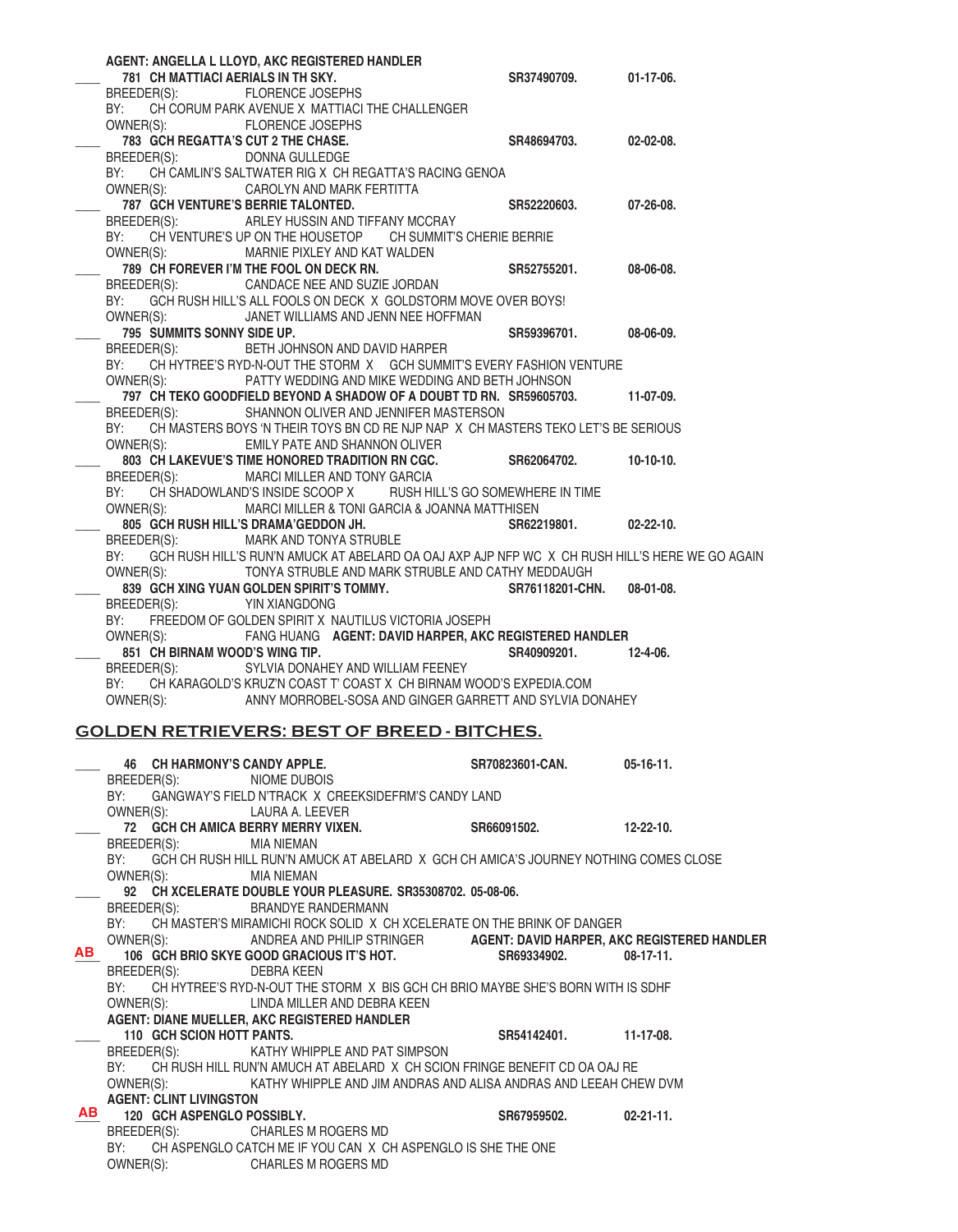126 CH MAGNOLIA CAPTIVATE NOT TONIGHT HONEY. SR62119901. 03-13-10. BREEDER(S): CHERIE MOBLEY AND MARIANNE MILLER BY: CH KLASSEM'S ZOOM, ZOOM, ZOOM X DUCAT'S ROCKIN' NEW YEAR'S EVE OWNER(S): MARIANNE MILLER **MARIANNE MILLER** 164 GCH JASMINE'S ROCKSTAR JH. **164 SR64161201.** 08-30-10. BREEDER(S): RAYMUND AND JANICE ROYCE BY: GCH RUSH HILL'S RUN'N AMUCK AT ABELARD OA OAJ AXP AJP NFP WC X CH JASMIN'S IT'S MY PARTY OWNER(S): RAYMUND AND JANICE ROYCE 170 CH GOODTIME'S HOME ALONE. **89 COOPS ALONE 12-23-11.** SR71579601. **12-23-11.** BREEDER(S): KATHY SMITH BY: CH GOODTIME'S JOHNNY BE GOOD X CH GOODTIME'S SUGAR AND SPICE OWNER(S): KATHY SMITH 178 GCH SANDPIPER'S ROCK STAR. **178** SR68962801. 03-22-11. BREEDER(S): BILL AND PATTY PACE BY: GCH RUSH HILL'S RUN'N AMUCK AT ABELARD OA OAJ AXP AJP NFP WC X CH SANDPIPER'S HOT 'L 'EGGS OWNER(S): CAROLINE BRUTON AND PATTY PACE \_\_\_\_ **196 CH RIVER ROAD'S IN AN INSTANT. SR61801707. 01-20-10.**  BREEDER(S): SUZANNE AND MICHAEL RAPIER BY: RUSH HILL'S YOUR NOT HALLUCYN'ATING X CH RIVER ROAD'S PAY'N IT FORWARD OWNER(S): SUZANNE AND MICHAEL RAPIER \_\_\_\_ **210 CH MASTERS FUTURA MIDNIGHT CAPE'RS. SR70994202. 12-26-11.**  BREEDER(S): JENNIFER MASTERSON AND JUDY KNOBBE BY: CH SHYAN'S LET FREEDOM RING X CH MASTERS FUTURA U GO, GIRL OWNER(S): JENNIFER MASTERSON AND JUDY KNOBBE \_\_\_\_ **222 GCH CH FIAGAI'S TWELFTH NIGHT. SR64298102. 08-21-10.**  BREEDER(S): MELINDA S ELLEDGE AND RICHARD L SHEEHAN AND KATHY JOHNSON-SIEGLE BY: GCH CH MARIAH-HILLOCK MAGICL MYSTRY TUR X TEDDYBEAR'S RYD-N FIRST CLASS OWNER(S): MELINDA S ELLEDGE AND RICHARD L SHEEHAN  **AGENT: LAURA KING, AKC REGISTERED HANDLER** \_\_\_\_ **239 CH OCEAN'S PALACE'S THE CHRISTMAS. SR77035901. 12-25-10.**  BREEDER(S): SANGHO KANG BY: GLACIER'S JOURNEY TO OCEAN PALACE X OCEANS PALACE KRS-AUDREY HEPBURN OWNER(S): SANGHO KANG **AGENT: JENNIFER NER-HOFFMANN** \_\_\_\_ **270 AM GCH AMBERVIEW'S COCKTAILS N DREAMS. SR57664501. 11-21-08.**  BREEDER(S): COLLEEN AND BRUCE SKELTON BY: CH STORMYNIGHTS AMBERVIEW PASSION X CH AMBERVIEW KLAASEM CHA CHA CHA OWNER(S): DINAH MILEHAM **AGENT: JENNIFER NEE** \_\_\_\_ **288 RUMOUR'S BEYOND BELIEF. SR71562601. 12-14-11.**  BREEDER(S): JANET LAUDERDALE AND MR BILL LAUDERDALE BY: CH HIGHMARK'S UPSIDE OF ANGER X CH CLAIRCREST CAN'T DRIVE FIFTY FIVE OWNER(S): MARK DUNN AND RETTA DUNN AND BILL LAUDERDALE AND JANET LAUDERDALE AND JANET LAUDERDALE CHEMICLE AND SPEAK AND SPEAK ON A NUMOON YUKON ANTICIPATION. **304 NUMOON YUKON ANTICIPATION. 1200 CONDUCTS AND STAGE 1000 STA8108902.** 03-05-08. BREEDER(S): BEVERLY WILSON AND BRUCE WILSON BY: GCH YUKON'S TURN THE PAGE X CH NUMOON'S WALK IN THE PARK OWNER(S): JOHN DEVENS AND CHARLENE DEVENS **AGENT: MARK DESROSIERS, AKC REGISTERED HANDLER** \_\_\_\_ **308 CH EIRENE'S SECRET GARDEN. SR55620401. 10-25-08.**  BREEDER(S): SHANNON SCHEER BY: CH RUSH HILL'S RIVER ROAD PAYOFF X EIRENE'S ABSOTIVELY OWNER(S): SHANNON SCHEER \_\_\_\_ **312 GCH CH PASSION'S NATURAL WOMAN UD JH. SR55142401. 03-12-09.**  BREEDER(S): HEIKE STROUP BY: GCH CH GANGWAY'S SUV X PASSION'A ALL I WANNA DO OWNER(S): HEIKE STROUP 338 GCH REGENCY RAISE THE BET. **828 SEMILLE SR64458501.** 08-17-10. BREEDER(S): VICTOR AND LAURA FRANCHI AND JENNIFER TAGGART AND SUSAN CARPENTER BY: CH HYTREE'S RYD-N-OUT THE STORM X CH REGENCY ROLL OF THE DICE OWNER(S): VIC AND LAURA FRANCHI AND SUSAN CARPENTER AND LISA BALLARD \_\_\_\_ **340 GCH PULALI'S I WANT MORE … GOLDENALE. SR56766304. 06-10-09.**  BREEDER(S): PAMELA L SAGE AND ALAN D SAGE AND MARILYN AND WALTER GEARHART BY: CH VENTURE'S BOYS N TOYS X CH PULALI'S YOU'RE STILL THE ONE AT PARKWOOD OWNER(S): ROBERT KETCHAM AND JAMES JOHNSON AND MARILYN AND WALT GEARHART \_\_\_\_ **370 GCH TEKO'S I WILL BE HEARD. SR56495801. 05-04-09.**  BREEDER(S): SHANNON OLIVER AND JANICE HESS AND SUE CARPENTER BY: CH FUTURA MASTERS DUCK DUCK GOOSE RN OS X MONTAIRS BIT OF THE BUBBLY OWNER(S): SHANNON OLIVER AND SUE CARPENTER AND EMILY CUNNINGHAM \_\_\_\_ **386 CH WINGWATCHER IT'S ALL ABOUT MIA RN WC. SR39098801. 10-27-06.**  BREEDER(S): JAN OWEN AND CLAIRE CARO BY: LABURNUM'S BLACK THORN X WINGWATCHER CRÈME DE CACAO OWNER(S): JAN OWEN AND CLAIRE CARO **AB AB**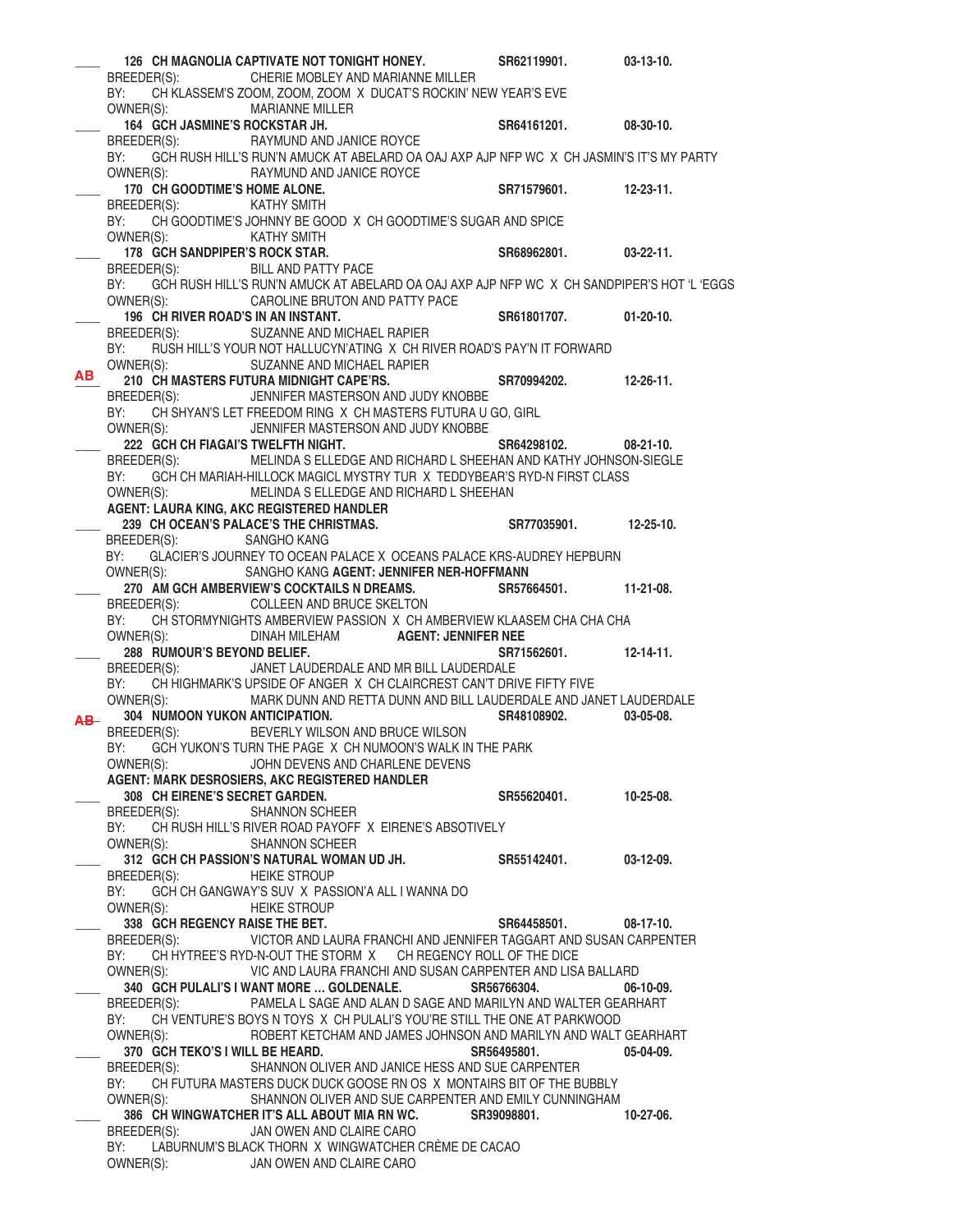|    | 390 GLACIER'S RINGING IN THE NEW YEAR.                                                                                                                   |                                                                        | SR66310201.                                                                       | $01-01-11.$      |
|----|----------------------------------------------------------------------------------------------------------------------------------------------------------|------------------------------------------------------------------------|-----------------------------------------------------------------------------------|------------------|
|    | BREEDER(S): CLARK MARTIN                                                                                                                                 |                                                                        |                                                                                   |                  |
|    | BY:                                                                                                                                                      | GCH CH AVALOR'S INXS X CH GLACIERS IT'S ALL ABOUT ME                   |                                                                                   |                  |
|    | OWNER(S): CLARK MARTIN AGENT: MONICA LAMONTAGNE, AKC REGISTERED HANDLER<br>394 GLACIER'S SUMMER WHEAT. SR59666101. 10-18-09.<br>BREEDER(S): CLARK MARTIN |                                                                        |                                                                                   |                  |
|    |                                                                                                                                                          |                                                                        |                                                                                   |                  |
|    | BREEDER(S):                                                                                                                                              |                                                                        |                                                                                   |                  |
|    | BY:                                                                                                                                                      |                                                                        | CH HYTREE'S RYD-N-OUT THE STORM X CH SIDEKICK'S THIRD BEAR'S A CHARM              |                  |
|    | OWNER(S):                                                                                                                                                | CLARK MARTIN AND MONICA LAMONTAGNE                                     |                                                                                   |                  |
|    | AGENT: MONICA LAMONTAGNE, AKC REGISTERED HANDLER                                                                                                         |                                                                        |                                                                                   |                  |
| AВ | 404 GCH KARAGOLD'S MIRACLE ON ICE.                                                                                                                       |                                                                        | SR61427302.                                                                       | $02-09-10.$      |
|    | BREEDER(S): KAREN S BRADY                                                                                                                                |                                                                        |                                                                                   |                  |
|    | BY:                                                                                                                                                      | CH SANDPOINT TALISMAN X KARAGOLD'S SECRET AGENT                        |                                                                                   |                  |
|    | OWNER(S): KARYN CECCHINI AND KAREN S BRADY                                                                                                               |                                                                        |                                                                                   |                  |
|    | 418 TRAILSEND CHARMED I'M SURE.                                                                                                                          |                                                                        | SR71972201.                                                                       | $03-05-12.$      |
|    | BREEDER(S):                                                                                                                                              | DAWN WUNG                                                              |                                                                                   |                  |
|    | BY: GCH TRAILSEND TWILL BE OR NOT TWILL BE X COVEY HILL MILLSTONE AHOLEINONE                                                                             |                                                                        |                                                                                   |                  |
|    | OWNER(S):                                                                                                                                                | MICHAEL PICKARD                                                        |                                                                                   |                  |
| AВ | 420 CH APOLLO'S MU CHA CHA.                                                                                                                              |                                                                        | SR61712301.                                                                       | $04-06-10.$      |
|    | BREEDER(S):                                                                                                                                              | ELLEN SCHULTZ                                                          |                                                                                   |                  |
|    | BY:                                                                                                                                                      | CH ARTISTRY-BRAVO DON'T MAKE WAVES X APOLLO'S OOH LA LA DAHLING        |                                                                                   |                  |
|    | OWNER(S):                                                                                                                                                | ELLEN SCHULTZ <b>AGENT: CLINT LIVINGSTON</b>                           |                                                                                   |                  |
| AВ | 460 CH SUMMITS EMERY IT'S IN THE BAG.                                                                                                                    |                                                                        | SR56118303.                                                                       | $01-18-09.$      |
|    | BREEDER(S):                                                                                                                                              | <b>BETH JOHNSON</b>                                                    |                                                                                   |                  |
|    | BY: CH HYTREE RYD N OUT THE STORM X CH SUMMITS EVERY FASHION                                                                                             |                                                                        |                                                                                   | <b>VENTURE</b>   |
|    | OWNER(S):                                                                                                                                                | BETH JOHNSON AND KEFF AND KATHY SEDIVEC                                |                                                                                   |                  |
|    | 466 CH SNYDER'S GOLDEN TRIP PARTY.                                                                                                                       |                                                                        | <b>SR73332503.</b>                                                                | 04-02-12         |
|    | BREEDER(S):                                                                                                                                              | <b>BRANDON SNYDER</b>                                                  |                                                                                   |                  |
|    | BY: CH SUNBEAM'S PRIVATE PARTY X GOLDEN TRIP SNYDER'S SPIRIT                                                                                             |                                                                        |                                                                                   |                  |
|    | OWNER(S):                                                                                                                                                | JENNIFER GAGAN AGENT: BRIANNA BISCHOFF                                 |                                                                                   |                  |
|    | <b>468 CH XCELERATES SCARLET BEGONIAS.</b>                                                                                                               |                                                                        | SR65631102.                                                                       | $10-07-10.$      |
|    | BREEDER(S):                                                                                                                                              | BRANDYE RANDERMANN                                                     |                                                                                   |                  |
|    | BY:                                                                                                                                                      | GCH SUMMITS THE TITANIC X CH XCELERATE VICTORIOUS SECRET               |                                                                                   |                  |
|    | OWNER(S): PAMELA AND RICHARD SHERRY AGENT: BRIANNA BISCHOFF                                                                                              |                                                                        |                                                                                   |                  |
|    | 476 GCH HYTREE EMERY'S HOT TOPIC.                                                                                                                        |                                                                        | SR60337805.                                                                       | 09-24-09.        |
|    | BREEDER(S):                                                                                                                                              | DONNA EDWARDS AND KEN AND JUDY SCHLECT                                 |                                                                                   |                  |
|    | BY:                                                                                                                                                      | CH SUMMITS MR. BOJANGLES OS SDHF X CH CONFETTI SPIN CYCLE              |                                                                                   |                  |
|    | OWNER(S):                                                                                                                                                | CYNDY DAVIS AND BRIANNA BISCHOFF AND BETH JOHNSON                      |                                                                                   |                  |
|    | <b>AGENT: BRIANNA BISCHOFF</b>                                                                                                                           |                                                                        |                                                                                   |                  |
|    | 490 DOGWOODS GOOD TO THE LAST DROP.                                                                                                                      |                                                                        | SR69770106.                                                                       | 09-08-11.        |
|    | BREEDER(S): COLLEEN MADDOX                                                                                                                               |                                                                        |                                                                                   |                  |
|    | BY:                                                                                                                                                      | CH SAMUEL VALENTINE OF DOGWOOD X NAUTICUS INDIAN SUMMER                |                                                                                   |                  |
| AВ | OWNER(S): COLLEEN MADDOX AND BILLIE CANNON AGENT: CARRIE ROSENKOETTER                                                                                    |                                                                        |                                                                                   |                  |
|    | 516 CH GOLDEN TRIP SNOW CLEOPATRA. SR43523101-BRA.                                                                                                       |                                                                        |                                                                                   | 09-08-05.        |
|    | BREEDER(S):                                                                                                                                              |                                                                        | MARCOS NISHIKAWA AND CAROLINA NAVARRO AND KLAUS DIETER                            |                  |
|    | BY: SNOWSHOE'S GREAT BALLS OF FIRE X GOLDEN TRIP'S DIAMON GAIA                                                                                           |                                                                        |                                                                                   |                  |
|    | OWNER(S): ALEJANDRO ROSSETI AGENT: BRIANNA BISCHOFF                                                                                                      |                                                                        |                                                                                   |                  |
|    | 532 CH THORNELEA CHATAM'S AIN'T MISBEHAVIN.                                                                                                              |                                                                        | SR59698802.                                                                       | 11-26-09.        |
|    | BREEDER(S): CAROL MANTHORNE                                                                                                                              |                                                                        |                                                                                   |                  |
|    | BY:                                                                                                                                                      |                                                                        | CH CRYSTALFALL'S FORTUNE HUNTER X CH SUNNBRAE THORNELEA STARGAZER                 |                  |
|    | OWNER(S):                                                                                                                                                |                                                                        | NORMAN KARLSON AND JOANNE KARLSON AND LISA STRUMPF AND DAVID KINGHORN             |                  |
|    | 538 COSMIC GOLDSTORM THREEZ COMPANY.                                                                                                                     |                                                                        | SR61995003.                                                                       | $04-16-10.$      |
|    | BREEDER(S):                                                                                                                                              | SANDRA ROBERTS AND DIANE MUELLER                                       |                                                                                   |                  |
|    | BY: VENTURE REDOG'S MAGIC HAT TRICK X GOLDSTORM UNDER STREAM'N CREAM                                                                                     |                                                                        |                                                                                   |                  |
|    | OWNER(S):                                                                                                                                                | SANDRA ROBERTS AND DIANE MUELLER                                       |                                                                                   |                  |
|    | AGENT: DIANE MUELLER, AKC REGISTERED HANDLER                                                                                                             |                                                                        |                                                                                   |                  |
|    | 546 CH WYLWIND UNTIL SATURDAY.                                                                                                                           |                                                                        | SR70519901.<br>$11-05-11.$                                                        |                  |
|    | BREEDER(S): RUTH WYLIE                                                                                                                                   |                                                                        |                                                                                   |                  |
|    | BY:                                                                                                                                                      | GCH TRAILSEND TWILL BE OR NOT TWILL BE X CH T.M. HYTREE WYLWIND A TO Z |                                                                                   |                  |
|    | OWNER(S): RUTH WYLIE<br>556 CH RAZZLE-TEMPO LET'S DO THE CHA CHA. SR68236301.                                                                            |                                                                        |                                                                                   | $05-06-11.$      |
|    | BREEDER(S): CATHERINE MEDDAUGH AND DEBBIE LITTLETON AND BARB BRAUN                                                                                       |                                                                        |                                                                                   |                  |
|    | BY:                                                                                                                                                      |                                                                        | GCH VERDORO PELLISE ARROWSMITH X CH WENDHILL-TEMPO'S RAZZLERAINDROP               |                  |
|    | OWNER(S):                                                                                                                                                | CATHERINE MEDDAUGH                                                     |                                                                                   |                  |
|    |                                                                                                                                                          |                                                                        | 576 GCH CH SHADOWLAND'S PAWS FOR APPLAUSE AT TRISTAR CD RE SH WC. SR52798003.     | $09 - 26 - 08$ . |
|    | BREEDER(S):                                                                                                                                              | JOANNE JOHNSON AND MONICA MCGEE                                        |                                                                                   |                  |
|    | BY:                                                                                                                                                      |                                                                        | BIS BISS GCH RUSH HILL RUN'N AMUCK AT ABELARD OA OAJ AXJ AJP NFP WC VCX SDHF OS X |                  |
|    | AM CH INT CH RUSH HILL'S BORN FREE AT SHADOWLAND OD CGC                                                                                                  |                                                                        |                                                                                   |                  |
|    | OWNER(S): SHARMIN DOMINKE AND MEGAN HONARI                                                                                                               |                                                                        |                                                                                   |                  |
|    |                                                                                                                                                          |                                                                        |                                                                                   |                  |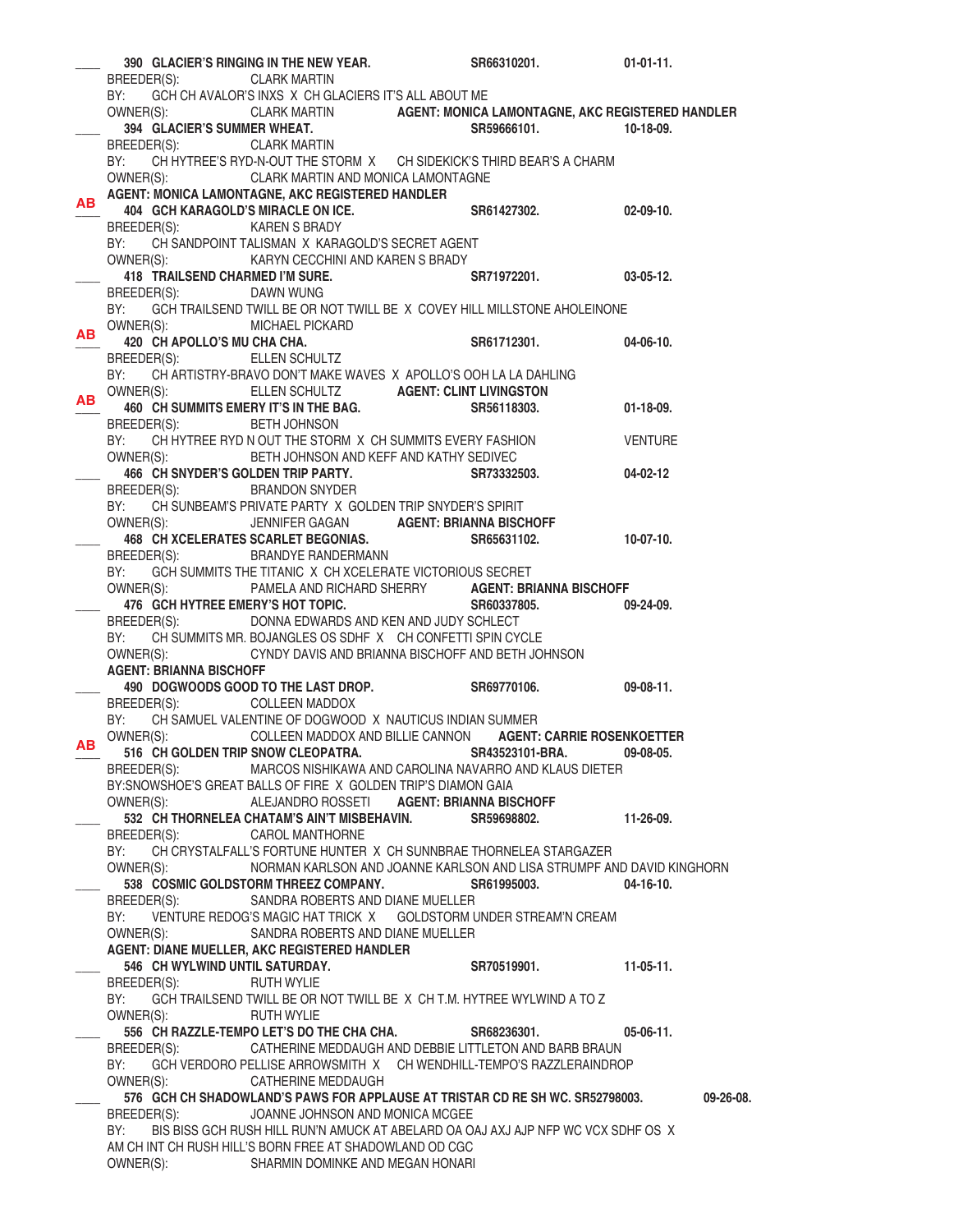\_\_\_\_ **598 GCH CH ALLIEBECKSCION LOVE ON THE ROCKS. SR69333501. 08-09-11.**  BREEDER(S): DIANE SENTERFITT AND PAT SIMPSON BY: GCH CH ALLIEBECKS FOR PETE'S SAKE X CH SCION OUT ON THE WEEKEND OWNER(S): DIANE SENTERFITT AND GEOFF WEISBART **AGENT: DAVID HARPER, AKC REGISTERED HANDLER** \_\_\_\_ **608 CH HILLSIDE FUTURA LONDON BRIDGE. SR72921701. 12-31-12.**  BREEDER(S): SHARON AND CARL ROSENKOETTER AND CARON ROSENKOETTER OWNER(S): SHARON ROSENKOETTER AND JUDY KNOBBE AND CARON ROSENKOETTER  **AGENT: CARRIE ROSENKOETTER** 612 CH TOASTY'S TREASURE ISLAND. SR18885402. 612 CH TOASTY'S TREASURE ISLAND.<br>BREEDER(S): PAMELA OXENBERG AND JEROME OXENBERG PAMELA OXENBERG AND JEROME OXENBERG BY: CH HAPPY HOUR HIGHMARK TOASTY X CH TOASTY'S JOSIE OWNER(S): PAMELA OXENBERG AND JEROME OXENBERG AND CAROLEE DOUGLAS AND JANE BATES  **AGENT: CLINT LIVINGSTON** 614 GCH CH SA QIE ER. SR75692601-CHN. 03-29-09. BREEDER(S): HAN YAN BY: CH ANNECY'S SHADALANE IN ARMANIX ADWIN. OF TARNG SKENNEL KTC OWNER(S): HAN YAN **AGENT: CLINT LIVINGSTON** 632 GCH SONORA'S SHOPPING SPREE. SR46718701. 11-21-07. BREEDER(S): CYNDY HEISLER AND MARK W. HEISLER MD BY: GCH RUSH HILL RUN'N AMUCK AT ABELARD X SONORA'S IN THE NIX OF TIME OWNER(S): SABINE WERNER 634 CH HEARTLAND SOUTH PACIFIC. SR69113101. 06-25-11. BREEDER(S): NANCY SULLENGER BY: CH GANGWAY'S SUV X CH HEARTLAND BIRTHDAY CAKE OWNER(S): NANCY JOHNSON \_\_\_\_ **638 GCH SUMMITS EMERY IT'S IN THE BAG. SR56118303. 01-18-09.**  BREEDER(S): BETH JOHNSON BY: CH HYTREE'S RYD-N-OUT THE STORM X GCH SUMMITS EVERY FASHION VENTURE OWNER(S): BETH JOHNSON AND JEFF AND KATHY SEDIVEC \_\_\_\_ **648 CH CHUCKANUT'S CARIBOU BARBIE. SR52080010. 08-28-08.**  BREEDER(S): KEN MATTHEWS AND WAYNE MILLER BY: CH CHUCKANUT'S CAPTAIN KANGAROO X CHYCKANUT'S NO PLACE LIKE HOME OWNER(S): JEFF VAN ENGELENHIVEN \_\_\_\_ **660 CH MY BUDDY'S TIME FOR GOLDEN DOME CGC RN. SR61554805. 02-04-10.**  BREEDER(S): MARGARET CISCO AND LEEAH CHEW DVM BY: CH SUMMITS GOLDENTRIPINTHELINEOFDUTY X MY BUDDY'S IT TAKES TWO RN OWNER(S): DIANE LENK **AGENT: KATIE SHEPARD, AKC REGISTERED HANDLER** \_\_\_\_ **682 CH SUNSHINE'S BRIGHT NORTHERN LIGHT(S) CGC TDI. SR65305703. 10-25-10.**  BREEDER(S): JAMES AND DEBRA BERRY BY: CH REGENCY IT'S SNOW TIME X B SUNSHINE'S SHOW ME THE LIGHT OWNER(S): KATHY THURMAN AND JUDY SHERMAN AND DAVID BERRY \_\_\_\_ **686 CH SUNWIND'S EVERY TRICK IN THE BOOK. SR44082703. 07-23-07.**  BREEDER(S): PHYLLIS L. COX AND JUDY KALDAHL AND MARSHA KLINGSHIRN BY: CH SUMMITS MR. BOJANGLES OS SDHF X CH NEWPORT'S SOUTHERN BELLEZ OWNER(S): REBECCA MCKEE \_\_\_\_ **718 CH KRISTILSUMMIT MIDNIGHTRIP TSAHARA. SR41418907. 02-05-07.**  BREEDER(S): BETH JOHNSON AND JEANETTE RATACJZAK BY: CH SUMMITS MR. BOJANGLES OS SDHF X CH SANDPIPER'S FOREVER YOUNG OWNER(S): BETH JOHNSON **726 GCH SCION ANOTHER WON. SR64554901. 06-04-10. BREEDER(S): PAT SIMPSON AND KATHY WHIPPLE** PAT SIMPSON AND KATHY WHIPPLE BY: GCH GOODTIME'S I REST MY CASE X CH SCION KENYA BELIEVE WHAT YOU SEE OWNER(S): PAT SIMPSON AND PATTY WEDDING **AGENT: BRIANNA BISCHOFF** \_\_\_\_ **738 CH BARRICS READY SET GO BELLA. SR53252203. 10-05-08.**  BREEDER(S): BARB AND RIC GEORGETTE BY: CH SNOWSHOW KUCY LOVES ME X CH BARRICS LIVING WITH ATTITUDE OWNER(S): CAROLINE AND MARY CLEGG AND BARB GEORGETTE \_\_\_\_ **752 CH SUNSHINE'S I BELIEVE IN FATE. SR53954801. 12-01-08.**  BREEDER(S): DEBRA A. BERRY AND JAMES H. BERRY JR BY: CH SHYAN'S TAKE A LONG LONG LOOK X SUNSHINE'S SHOW ME THE LIGHT OWNER(S): DEBRA BERRY AND JAMES H BERRY JR AND CHEYENNE SCHLECHT  **AGENT: CORTNEY CORRAL, AKC REGISTERED HANDLER** \_\_\_\_ **764 GCH QUAILWOOD ROYAL MAID OF HONOR. SR66702402. 03-03-11.**  BREEDER(S): MARJORIE BLAKE BY: GCH QUAILWOOD MOUNTAIN ODESSEY OS X QUAILWOOD ALWAYS A ROYAL OWNER(S): TERESA MCKENNA AND MARJORIE BLAKE **AB AB AB AB**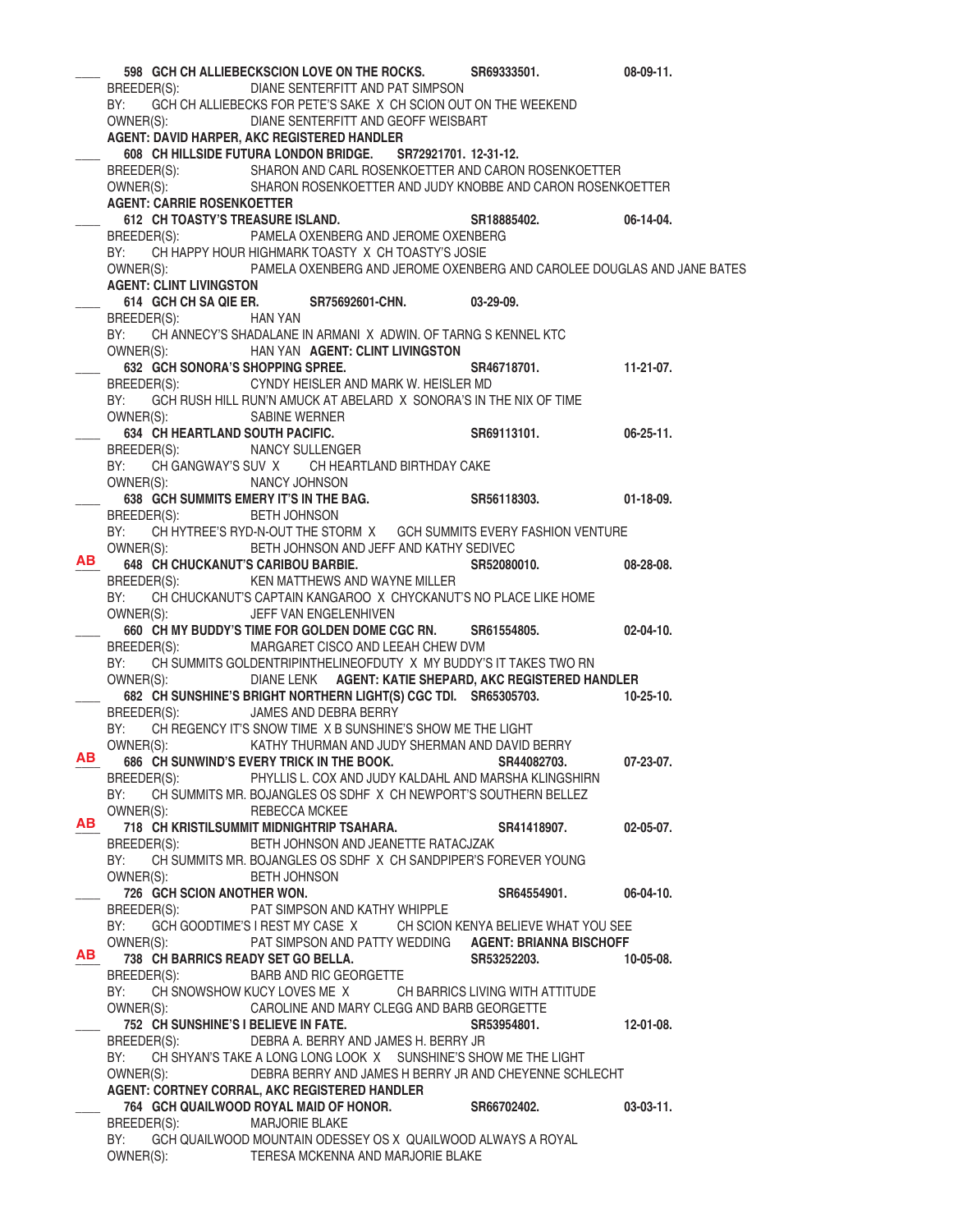|           | 790 CH BRIDGETON WRITERS ROMANCE UD RE JH.                                                            |     | SR47744404.                            |     | $2 - 14 - 08$ .  |     |     |     |
|-----------|-------------------------------------------------------------------------------------------------------|-----|----------------------------------------|-----|------------------|-----|-----|-----|
|           | BREEDER(S):<br>LESLIE P DICKERSON AND KEVIN AND NANCY CLINCHY                                         |     |                                        |     |                  |     |     |     |
|           | BY:<br>CH JUSTMOOR TERANS FAMOUS AMOS X BRIDGETON BOUNCE TO FARM FRESH SH NAJ RA OD CCCA              |     |                                        |     |                  |     |     |     |
| <b>AB</b> | OWNER(S):<br>LINDA AND PAUL STRANAHAN AND JEANETTE VON BARBY                                          |     |                                        |     |                  |     |     |     |
|           | 796 GCH QUESTAN'S MADAMA BUTTERFLY.                                                                   |     | SR61844801.                            |     | $03 - 01 - 10.$  |     |     |     |
|           | BREEDER(S):<br>JULIE KIELTS AND JACQUELINE MORASCO AND THERESA BRADLEY                                |     |                                        |     |                  |     |     |     |
|           | BY:<br>CH COL AM CH AG-GOLDEN AGE PORTO ALEGRE X                                                      |     | CH STEADMORE QUESTAN SEWCIAL BUTTERFLY |     |                  |     |     |     |
|           | OWNER(S):<br>JULIE KIELTS AND THERESA PEACE, DVM<br>798 CH RUSH HILL'S DRAMATIC ENTERANCE JH.         |     | SR62219805.                            |     | $02 - 22 - 10$ . |     |     |     |
|           | BREEDER(S):<br>TONYA AND MARK STRUBLE                                                                 |     |                                        |     |                  |     |     |     |
|           | BY:<br>GCH RUSH HILL'S RUN'N AMUCK AT ABELARD OA OAJ AXP AJP NFP WC X CH RUSH HILL'S HERE WE GO AGAIN |     |                                        |     |                  |     |     |     |
|           | OWNER(S):<br>TONYA STRUBLE AND MARK STRUBLE AND CATHY MEDDAUGH                                        |     |                                        |     |                  |     |     |     |
|           | 806 CH DUCAT WATERMARK'S BRTLEA'S THE CRICKET ON THE HEARTH. SR64006003. 07-17-10.                    |     |                                        |     |                  |     |     |     |
|           | HELEN DORRANCE AND SUSAN SERIBNER<br>BREEDER(S):                                                      |     |                                        |     |                  |     |     |     |
|           | CH DÉJÀ VU DUCAT WATERMARKS DANTE X CH DUCAT BRYLEA ARIELLE<br>BY:                                    |     |                                        |     |                  |     |     |     |
|           | OWNER(S):<br>HELEN DORRANCE AND MARY TATUM                                                            |     |                                        |     |                  |     |     |     |
|           | 810 PROMISE'S THREE IS DEVINE PERFECTION.                                                             |     | SR66897302.                            |     | $03-10-11.$      |     |     |     |
|           | BREEDER(S):<br><b>JUDY ND RON INMAN</b>                                                               |     |                                        |     |                  |     |     |     |
|           | CH ELDORADOS PROMISES D'BEST H3X X CH PROMISES SEEKING MAXIMUM JOY<br>BY:                             |     |                                        |     |                  |     |     |     |
|           | OWNER(S):<br><b>JUDY INMAN</b>                                                                        |     |                                        |     |                  |     |     |     |
|           |                                                                                                       |     |                                        |     |                  |     |     |     |
|           | <b>MOVEUPS:</b>                                                                                       |     |                                        |     |                  |     |     |     |
|           | #371                                                                                                  |     |                                        |     |                  |     |     |     |
|           | #427                                                                                                  |     |                                        |     |                  |     |     |     |
|           |                                                                                                       |     |                                        |     |                  |     |     |     |
|           | #643                                                                                                  |     |                                        |     |                  |     |     |     |
|           |                                                                                                       |     |                                        |     |                  |     |     |     |
|           | #711                                                                                                  |     |                                        |     |                  |     |     |     |
|           |                                                                                                       |     |                                        |     |                  |     |     |     |
|           |                                                                                                       |     |                                        |     |                  |     |     |     |
|           | 576<br><b>BEST IN SPECIALTY:</b>                                                                      |     | <b>BEST OF WINNERS:</b>                |     |                  | 674 |     |     |
|           |                                                                                                       |     |                                        |     |                  |     |     |     |
|           | BEST OF OPPOSITE SEX TO BEST IN SPECIALTY:                                                            |     |                                        |     | 805              |     |     |     |
|           |                                                                                                       |     |                                        |     |                  |     |     |     |
|           | <b>SELECT DOG: 199</b>                                                                                |     | <b>SELECT BITCH:</b>                   |     | 612              |     |     |     |
|           | <b>JUDGE'S AWARDS OF MERIT: 795</b>                                                                   |     | <b>110</b>                             | 493 | 638              | 441 | 338 |     |
|           |                                                                                                       |     |                                        |     |                  |     |     |     |
|           |                                                                                                       | 191 | 636                                    | 243 | 170              | 497 | 466 |     |
|           |                                                                                                       |     |                                        |     |                  |     |     |     |
|           |                                                                                                       | 251 | 614                                    | 617 | 126              | 839 | 725 |     |
|           |                                                                                                       |     |                                        |     |                  |     |     |     |
|           | <b>BEST PUPPY IN SPECIALTY:</b>                                                                       | 108 | <b>BEST VETERAN IN SPECIALTY:</b>      |     |                  |     |     | 636 |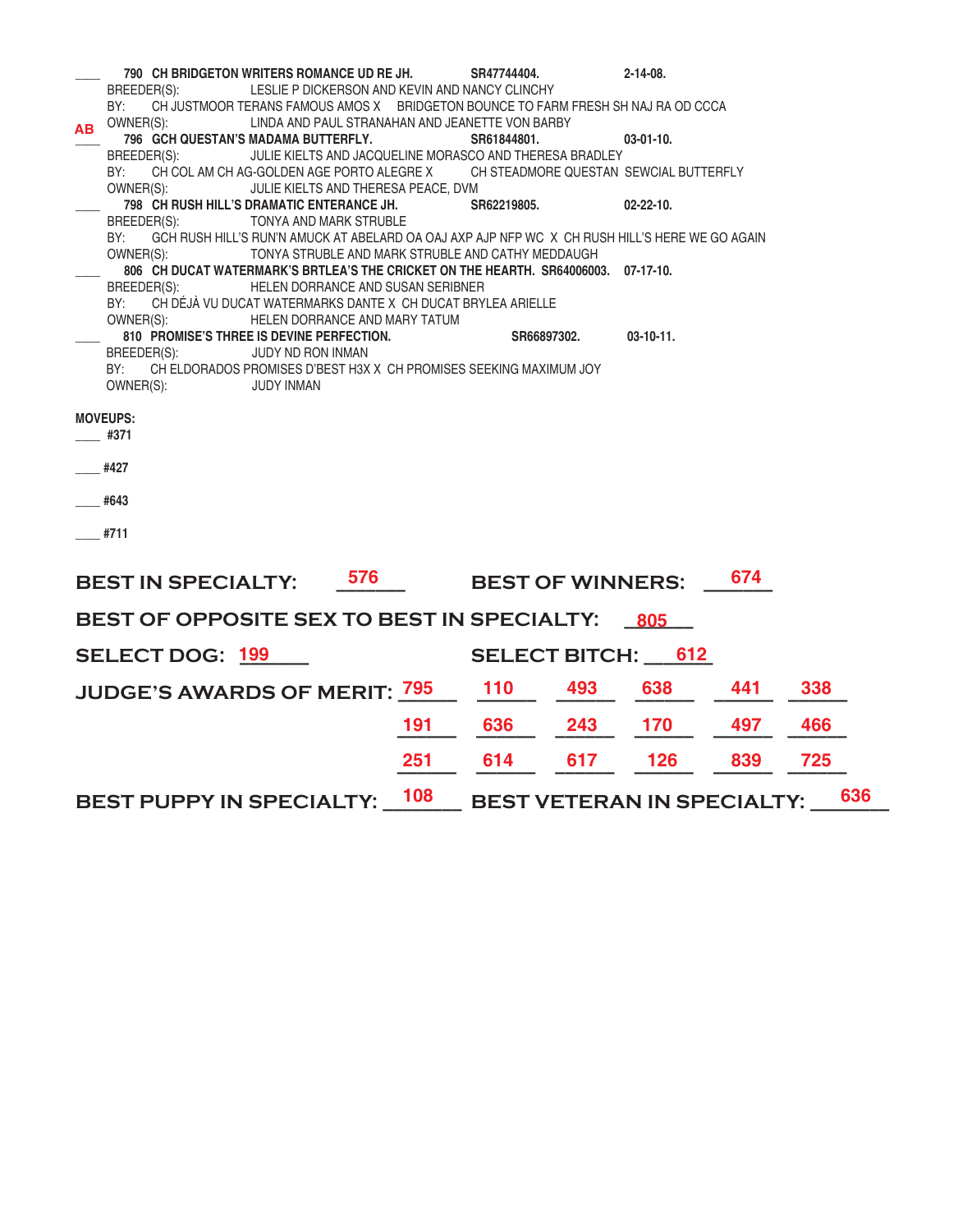# **NON-REGULAR MULTIPLE DOG CLASSES**

DOGS JUDGE: MS. MICHELE GAWENKA

## **GOLDEN RETRIEVERS: STUD DOG CLASS.**

|              | 47 —                           | GCH HILLOCK HONEYBEAR'S PURPLE PIZZAZZ.                                                          | SR30499901. 10-14-05. |                  |
|--------------|--------------------------------|--------------------------------------------------------------------------------------------------|-----------------------|------------------|
|              |                                | BREEDER(S): CYNTHIA KRAMEE AND KELLY SHUFFELBOTTOM                                               |                       |                  |
|              | BY:                            | CH HILLOCK'S MEREDRE'S KAZAAM X CH HILLOCK'S SHE'S GOT A WAY                                     |                       |                  |
|              |                                | OWNER(S): TAMMY TOMLINSON                                                                        |                       |                  |
| 3            | 65                             | GCH RUSH HILL'S RUN'N AMUCK AT ABELARD OA OAJ AXP AJP NF WC. SR08631501. 04-22-03.               |                       |                  |
|              |                                | BREEDER(S): TONYA STRUBLE AND LISA SMITH                                                         |                       |                  |
|              | BY:                            | CH BOITANO'S BAND ON THE RUN TO ABELARD X CH GOODTIME'S RUN FOR THE ROSES                        |                       |                  |
|              | OWNER(S):                      | TONYA STRUBLE AND DEB BLAIR                                                                      |                       |                  |
| <b>AB</b>    | 163                            | CH C-R GEMINI'S FIELD OF DREAMS CD JH RA OAP NJP WC CA CGC BN. SR62209402. 04-14-10.             |                       |                  |
|              | BREEDER(S):                    | RICHARD AND CANDI PEARCE AND JIM AND TRISH HARVEY                                                |                       |                  |
|              | BY:                            | GCH RUSH HILL'S RUN'N AMUCK AT ABELARD OA OAJ AXP AJP NFP WC X GCH GOLDENTRIP GEMINI'S ABBEYROAD |                       |                  |
|              | OWNER(S):                      | DESTINY AND GIL MARTEL II AND CANDI PEARCE AGENT: TONYA STRUBLE                                  |                       |                  |
| AB.          | 261                            | CH ARTISTRY-BRAVO DON'T MAKE WAVES.                                                              | SR37681001.           | 04-17-06.        |
|              | BREEDER(S):                    | REBECCA D SCRIBNER                                                                               |                       |                  |
|              | BY:                            | CH BRAVO'S OLD SPICE SDHF OS X ARTISTRY'S LIL MS WHATZ IT TO YOU                                 |                       |                  |
|              | OWNER(S):                      | JUDY WORD AND MARK WORD AND REBECCA SCRIBNER                                                     |                       |                  |
|              | 285                            | GCH SPLENDID CHATHAM STARS AND BARS.                                                             | SR60006601.           | 11-05-09.        |
|              |                                | BREEDER(S): LAURA AGEE AND JULIE SPEER                                                           |                       |                  |
|              | BY:                            | SPLENDID'S TRIPLE CROWN X SUNCHASE SPLENDID IF I C 2 OF U                                        |                       |                  |
|              | OWNER(S):                      | DAVID AND JOYCE KINGHORN                                                                         |                       |                  |
| <b>AB</b>    | 433                            | GCH SUNBEAM'S YOUR CHEATIN HEART SDHF.                                                           | SR30724801.           | 10-07-05.        |
|              | BREEDER(S):                    | MARLA RAE ENGLISH AND CATHIE TURNER                                                              |                       |                  |
|              | BY:                            | CH SUNBEAMS'S PRIVATE PARTY X SUNBEAM'S WALLSTREET VICTORY                                       |                       |                  |
|              |                                | OWNER(S): MARLA REA ENGLISH AND CATHIE TURNER                                                    |                       |                  |
|              | 441                            | CH TRAILSEND TWILL BE OR NOT TWILL BE.                                                           | SR52957707.           | 08-04-08.        |
|              |                                | BREEDER(S): MICHAEL PICKARD AND JUDY LAYNE                                                       |                       |                  |
|              | BY:                            | CH MAJECGOLD PAYDIRT TO ALLSGOLD RN X CH TRAILSEND IT'S A GOOD THING                             |                       |                  |
|              |                                | OWNER(S): MICHEAL PICKARD AND JUDY LAYNE                                                         |                       |                  |
|              | 481                            | CH HIGHMARK ALREADY A LEGEND @ KELSTON.                                                          | SR56002805.           | $03 - 26 - 09$ . |
|              | BREEDER(S):                    | LINDA WILLARD AND VICKI FINERAN                                                                  |                       |                  |
|              | BY:                            | CH HIGHMARK'S UPSIDE OF ANGER X HIGHMARK'S LARK ASCENDING                                        |                       |                  |
|              | OWNER(S):                      | JANE VAN WINGERDEN - C/O P. STAGER                                                               |                       |                  |
|              | 485                            | CH SUMMIT'S GOLDEN TRIP IN THELINE OF DUTY.                                                      | SR35890803.           | $02 - 25 - 06$ . |
|              |                                | BREEDER(S): TIAGO FREITAS BETH JOHNSON AND MARCOS MISHIKAWA                                      |                       |                  |
|              | BY:                            | CH SUMMITS MR BOJANGLES X CH GOLDENTRIP'S ONE KISS MORE                                          |                       |                  |
|              | OWNER(S): BETH JOHNSON         |                                                                                                  |                       |                  |
|              | 495                            | <b>GCH SUMMIT'S THE TITANIC.</b>                                                                 | SR48204105.           | 02-04-08.        |
|              | BREEDER(S):                    | BETH JOHNSON AND ANA CAROLINA NAVARRO                                                            |                       |                  |
|              | BY:                            | CH SUMMIT'S MR BOJANGLES X GOLDENTRIP VICTORIA THANKS A MILLION                                  |                       |                  |
|              | OWNER(S):                      | PAMELA AND RICHARD SHERRY AND BETH JOHNSON AND BRIANNA BISCHOFF                                  |                       |                  |
|              | <b>AGENT: BRIANNA BISCHOFF</b> |                                                                                                  |                       |                  |
|              | 543 GCH SANDSPUR'S BE COOL.    |                                                                                                  | SR42074702.           | 02-04-07.        |
|              | BREEDER(S):                    | ANNA HACKNEY AND ROGER HACKNEY AND CAROL ROSENKOETTER                                            |                       |                  |
|              | BY:                            | CH GORCA' MERLIN X CH SANDSPUR'S SPLISH SPLASH                                                   |                       |                  |
|              | OWNER(S):                      | LORYN LAPLANT                                                                                    |                       |                  |
|              | 563                            | <b>GOODTIME'S JOHNNY BEE GOOD.</b>                                                               | SR25411805.           | $02 - 09 - 05$ . |
|              | BREEDER(S):                    | KATHY SMITH AND CATHERINE MCELROY                                                                |                       |                  |
|              | BY:                            | SCION OUGHTA BE A LAW X GOODTIME'S CASSIOPEIA                                                    |                       |                  |
|              | OWNER(S):                      | PAULA PETELLE AND JOE PETELLE AGENT: COURTNEY CORRAL                                             |                       |                  |
|              | 583                            | CH CLAIRCREST POT OF GOLD.                                                                       | SR54850202.           | $01-27-09.$      |
|              |                                | BREEDER(S): NICKIE AND CLAIRE HERTZOG                                                            |                       |                  |
|              | BY:                            | CH SUNBEAM'A PRIVATE PARTY X CLAIRCREST ELECTORIAL VOTE                                          |                       |                  |
|              | OWNER(S):                      | <b>JACQUES GLENN</b>                                                                             |                       |                  |
| $\mathbf{2}$ | 633                            | <b>GCH CH ALLIEBECKS FOR PETE'S SAKE.</b>                                                        | SR28519101.           | $05 - 24 - 05$ . |
|              | BREEDER(S):                    | DIANE SENTERFITT AND GEOFF WEISBART                                                              |                       |                  |
|              | BY:                            | CH SNOWSHOE'S GIRL CRAZY CDX SH X CH STELLA BY STARLIGHT IV                                      |                       |                  |
|              | OWNER(S):                      | DIANE SENTERFITT AND GEOFF WEISBART                                                              |                       |                  |
|              | 725                            | <b>GCH AVALORS INXS.</b>                                                                         | SR23708901.           | $02 - 19 - 07$ . |
|              | BREEDER(S): LORI REUTER        |                                                                                                  |                       |                  |
|              | BY:                            | CH SUMMIT'S DAKOTA LIFE'S A DANCE X CH KARAGOLD'S SANDPIPER STEAM N CREAM                        |                       |                  |
|              | OWNER(S):                      | LORI REUTER                                                                                      |                       |                  |
|              |                                |                                                                                                  |                       |                  |